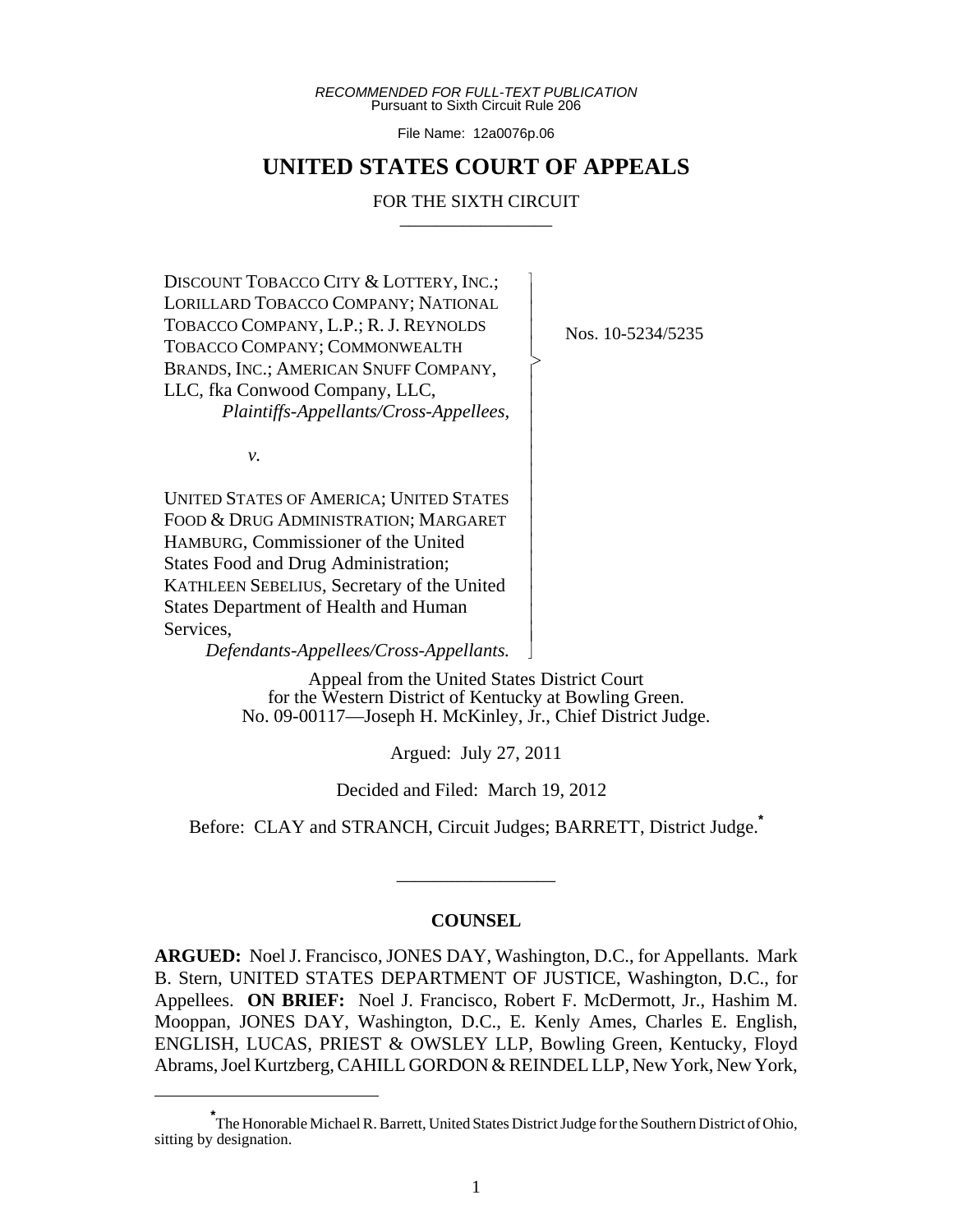LeAnne Moore, NATIONAL TOBACCO COMPANY, L.P., Louisville, Kentucky, for Appellants. Mark B. Stern, Alisa B. Klein, Mark R. Freeman, Sarang V. Damle, Samantha Chaifetz, Daniel Tenny, Benjamin S. Kingsley, UNITED STATES DEPARTMENT OF JUSTICE, Washington, D.C., Karen E. Schifter, United States DEPARTMENT OF HEALTH & HUMAN SERVICES, Silver Spring, Maryland, for Appellees. Robert Corn-Revere, Ronald G. London, DAVIS WRIGHT TREMAINE, LLP, Washington, D.C., Allison M. Zieve, Gregory A. Beck, PUBLIC CITIZEN LITIGATION GROUP, Washington, D.C., Richard A. Samp, WASHINGTON LEGAL FOUNDATION, Washington, D.C., Aaron J. Silletto, GOLDBERG SIMPSON, LLC, Louisville, Kentucky, Timothy L. Edelen, Tad T. Pardue, BELL, ORR, AYERS & MOORE, PSC, Bowling Green, Kentucky, Seth E. Mermin, Thomas Bennigson, PUBLIC GOOD LAW CENTER, Berkeley, California, for Amici Curiae.

CLAY, J., announced the judgment of the court and delivered the lead opinion, which constitutes the unanimous opinion of the court on Sections I and IV-VI, and on parts of the analysis for Sections II and VII, but constitutes the dissent on Section III and on parts of the analysis for Sections II and VII. STRANCH, J. (pp. 57–84), delivered a separate opinion joined in full by BARRETT, D. J., which constitutes the majority opinion of the court on Section III and on parts of the analysis for Sections II and VII, as specified on pages 57 and 58 of the opinion.

# **OPINION \_\_\_\_\_\_\_\_\_\_\_\_\_\_\_\_\_**

**\_\_\_\_\_\_\_\_\_\_\_\_\_\_\_\_\_**

CLAY, Circuit Judge. Plaintiffs Discount Tobacco City & Lottery, Inc., *et al.*, comprised of manufacturers and sellers of tobacco products, appeal the decision of the district court granting partial summary judgment to Defendants United States of America, *et al.*, and partial summary judgment on Plaintiffs' claim that certain provisions of the Family Smoking Prevention and Tobacco Control Act, Pub. L. No. 111-31, 123 Stat. 1776 (2009), violate their rights to free speech under the First Amendment. Defendants cross-appeal.

For the reasons discussed below, we **AFFIRM** the decision of the district court upholding the Family Smoking Prevention and Tobacco Control Act's restrictions on the marketing of modified-risk tobacco products; bans on event sponsorship, branding nontobacco merchandise, and free sampling; and the requirement that tobacco manufacturers reserve significant packaging space for textual health warnings. We further **AFFIRM**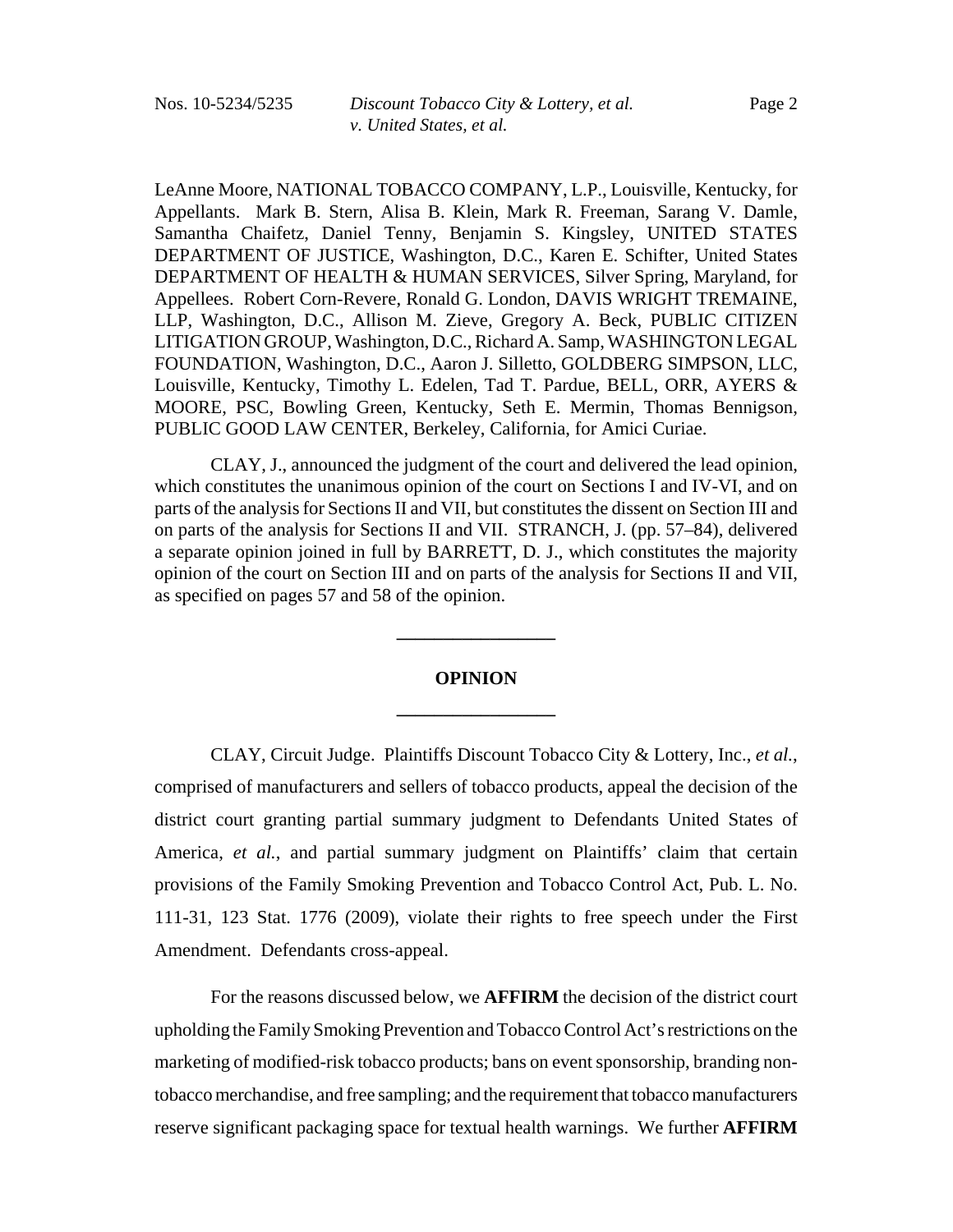the district court's grant of summary judgment to Plaintiffs on the Act's restriction of tobacco advertising to black and white text. We also **AFFIRM** the district court's decision to uphold the constitutionality of the color graphic and non-graphic warning label requirement, with Judge Clay dissenting on this issue.

We **REVERSE** the district court's determination that the Act's restriction on statements regarding the relative safety of tobacco products based on FDA regulation is unconstitutional and its determination that the Act's ban on tobacco continuity programs is permissible under the First Amendment.

### **BACKGROUND**

## **I. Brief History of Tobacco Legislation**

Congress began regulating tobacco products in 1965 and has since passed major legislation regarding tobacco industry practices on at least six occasions. *See* Federal Cigarette Labeling and Advertising Act of 1965, Pub. L. 89-92, 79 Stat. 282 (introducing tobacco warning labels); Public Health Cigarette Smoking Act of 1969, Pub. L. 91-222, 84 Stat. 87 (banning television and radio advertisement of tobacco products); Alcohol and Drug Abuse Amendments of 1983, Pub. L. 98-24, 97 Stat. 175 (requiring the Department of Health and Human Services to research and report on tobacco); Comprehensive Smoking Education Act of 1984, Pub. L. 98-474, 98 Stat. 2200 (modifying warning labels); Comprehensive Smokeless Tobacco Health Education Act of 1986, Pub. L. 99-252, 100 Stat. 30 (extending restrictions to smokeless tobacco); Alcohol, Drug Abuse, and Mental Health Administration Reorganization Act of 1992, Pub. L. 102-321, § 202, 106 Stat. 394 (creating incentives for states to enforce tobacco sales restrictions). In 1996, the United States Food and Drug Administration ("FDA") attempted to assert its jurisdiction to further regulate the tobacco industry, but the Supreme Court found that the attempted regulation exceeded the FDA's agency authority. *See Food and Drug Admin. v. Brown & Williamson Tobacco Corp.*, 529 U.S. 120 (2000).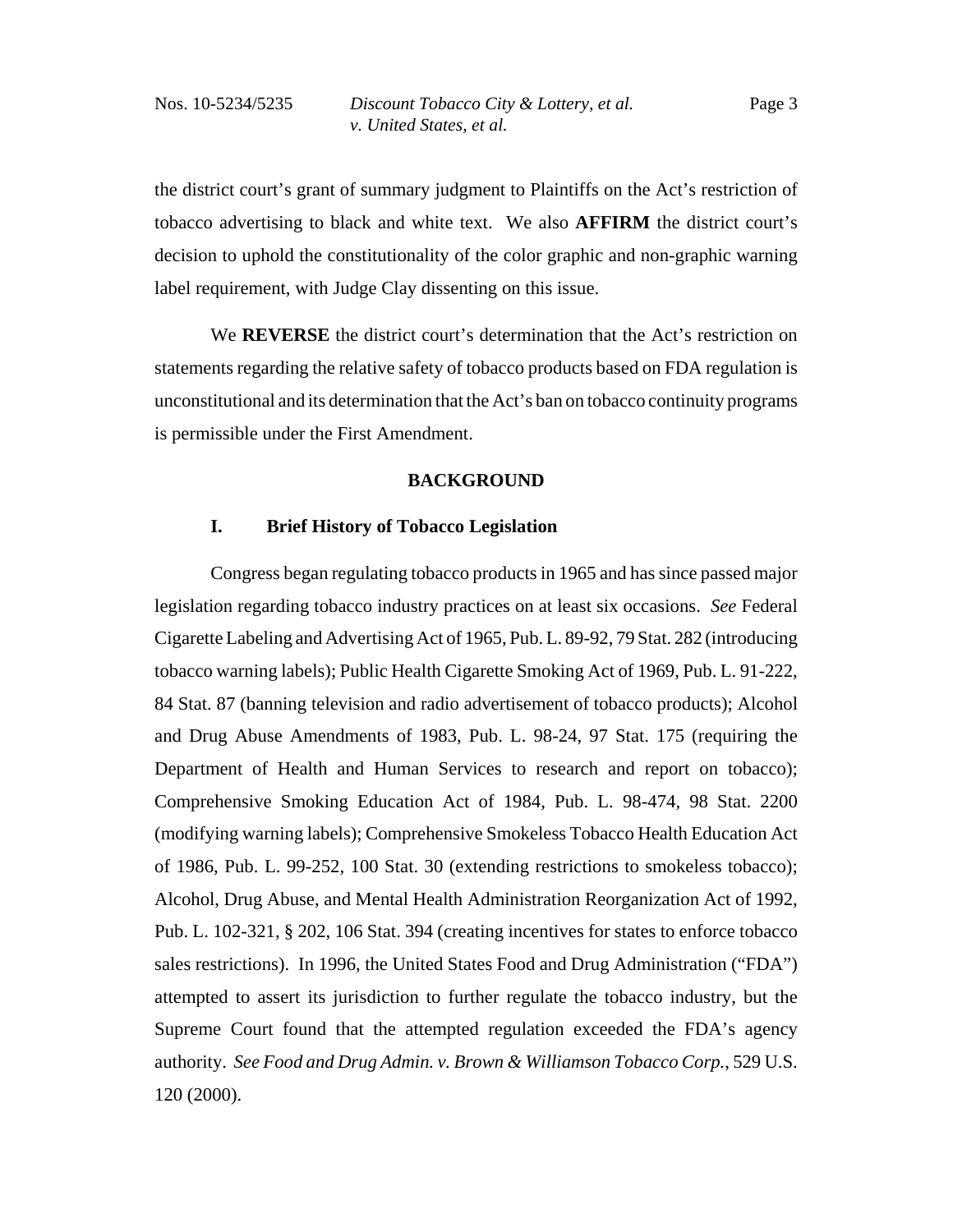As part of the FDA's 1996 rulemaking process, the FDA made several significant findings regarding tobacco use among juveniles. At that time, the FDA found that, "approximately 3 million American adolescents currently smoke and an additional 1 million adolescent males use smokeless tobacco. Eighty-two percent of adults who ever smoked had their first cigarette before the age of 18, and more than half of them had already become regular smokers by that age." 61 Fed. Reg. 44396-01, 44398 (Aug. 28, 1996). Relying on United States Surgeon General reports and studies from various medical journals, the FDA concluded that, "[a]n adolescent whose cigarette use continues into adulthood increases his or her risk of dying from cancer, cardiovascular disease, or lung disease. Moreover, the earlier a young person's smoking habit begins, the more likely he or she will become a heavy smoker and therefore suffer a greater risk of diseases caused by smoking." *Id.* at 44399. The FDA found that one-third of young people who become smokers "will die prematurely as a result," *id.* (internal citations omitted), becoming part of the approximately "440,000 people [who] die of diseases caused by smoking or other form of tobacco use[, constituting] . . . about 20 percent of all deaths in our nation." Family Smoking Prevention and Tobacco Control Act: Hearing on H.R. 1256 Before the Subcomm. on Commerce, Trade, and Consumer Protection, Comm. on Energy and Commerce, 111th Cong. 1 (2004) (statement of Vice Admiral Richard H. Carmona, United States Surgeon General).

More recently, the President's Cancer Panel reported that, "[e]very day, approximately 4,000 children under age 18 experiment with cigarettes for the first time; another 1,500 become regular smokers. Of those who become regular smokers, about half eventually will die from a disease caused by tobacco use." The President's Cancer Panel, *Promoting Healthy Lifestyles: Policy, Program, and Personal Recommendations for Reducing Cancer Risk*, 64 (2007).

This brief overview barely begins to scratch the surface of the problem of juvenile tobacco use and the government's repeated interventions into the practices of the tobacco industry. The government, in this case, has filed thousands of pages of medical studies and governmental reports supporting the conclusion that the use of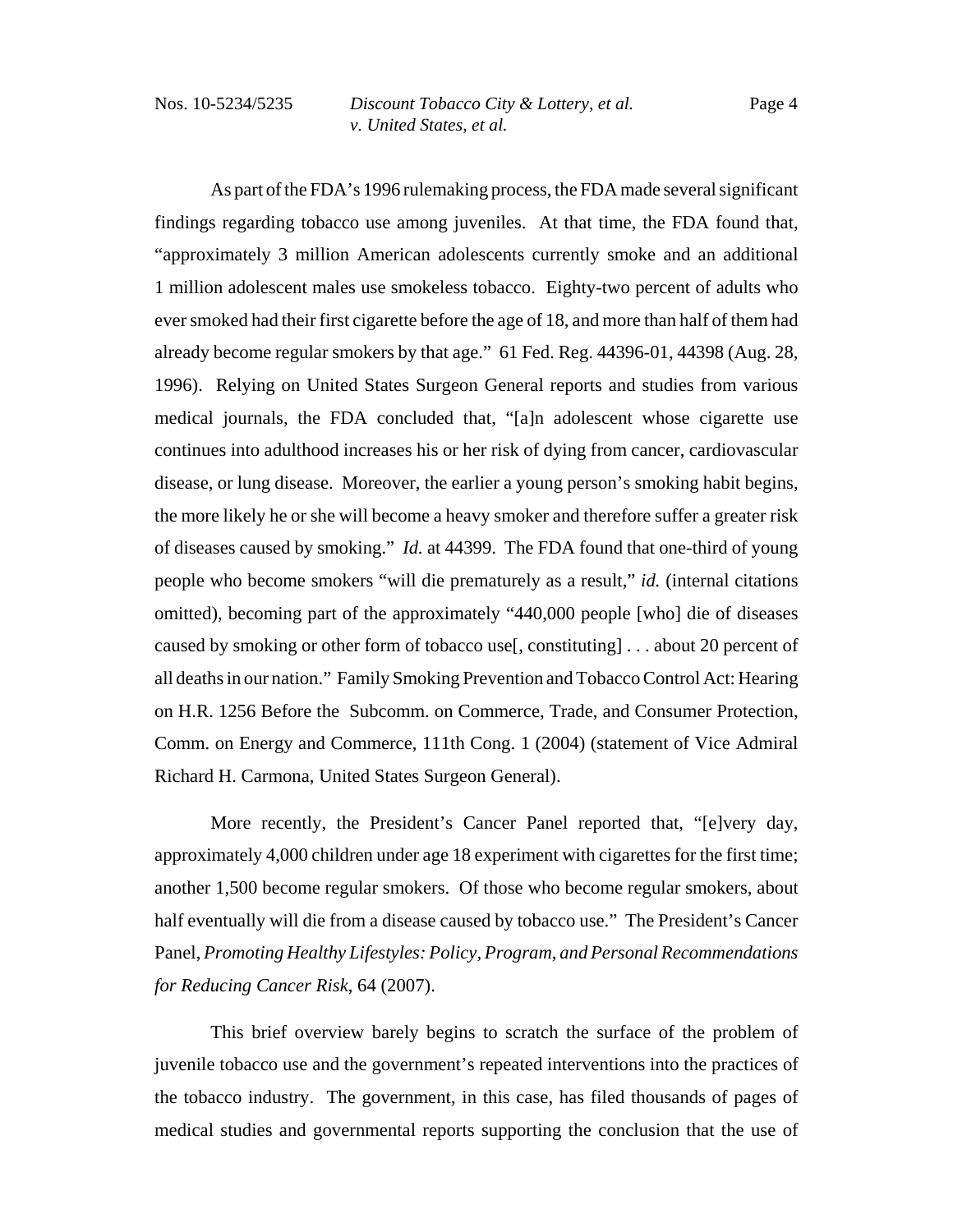tobacco, especially by juveniles, poses an enormous threat to the nation's health, and imposes grave costs on the government. The government has supplemented this information with copious documentation of the practices used by the industry, oftentimes directly aimed at juveniles and other times seriously effecting them, to maintain and increase tobacco use and dependency.

There can be no doubt that the government has a significant interest in preventing juvenile smoking and in warning the general public about the harms associated with the use of tobacco products.(*See, e.g.,* U.S. Dep't of Health and Human Serv., *Preventing Tobacco Use Among Young People; A Report of the Surgeon General*, 5 (1994) (concluding that "[n]early all first use of tobacco occurs before high school graduation; this finding suggests that if adolescents can be kept tobacco-free, most will never start using tobacco").) The Supreme Court made clear that for these reasons, "[t]he State's interest in preventing underage tobacco use is substantial, and even compelling."**<sup>1</sup>** *Lorillard Tobacco Co. v. Reilly*, 533 U.S. 525, 564 (2001).

Nonetheless, as the Supreme Court has recognized, "the sale and use of tobacco products by adults is a legal activity. [The courts] must consider that tobacco retailers and manufacturers have an interest in conveying truthful information about their products to adults, and adults have a corresponding interest in receiving truthful information about tobacco products." *Id.*

# **II. The Family Smoking Prevention and Tobacco Control Act**

On June 22, 2009, the President signed into law the Family Smoking Prevention and Tobacco Control Act ("FSPTCA" or the "Act"), Pub. L. No. 111-31, 123 Stat. 1776 (2009). The stated purpose of the Act is to provide authority to the FDA to regulate tobacco products, in order to "address issues of particular concern to public health officials, including the use of tobacco by young people and dependance on tobacco."

**<sup>1</sup>** Similarly, the Supreme Court has stated that the government "has amply demonstrated that tobacco use, particularly among children and adolescents, poses perhaps the single most significant threat to public health in the United States." *Food and Drug Admin. v. Brown & Williamson Tobacco Corp*., 529 U.S. 120, 161 (2000).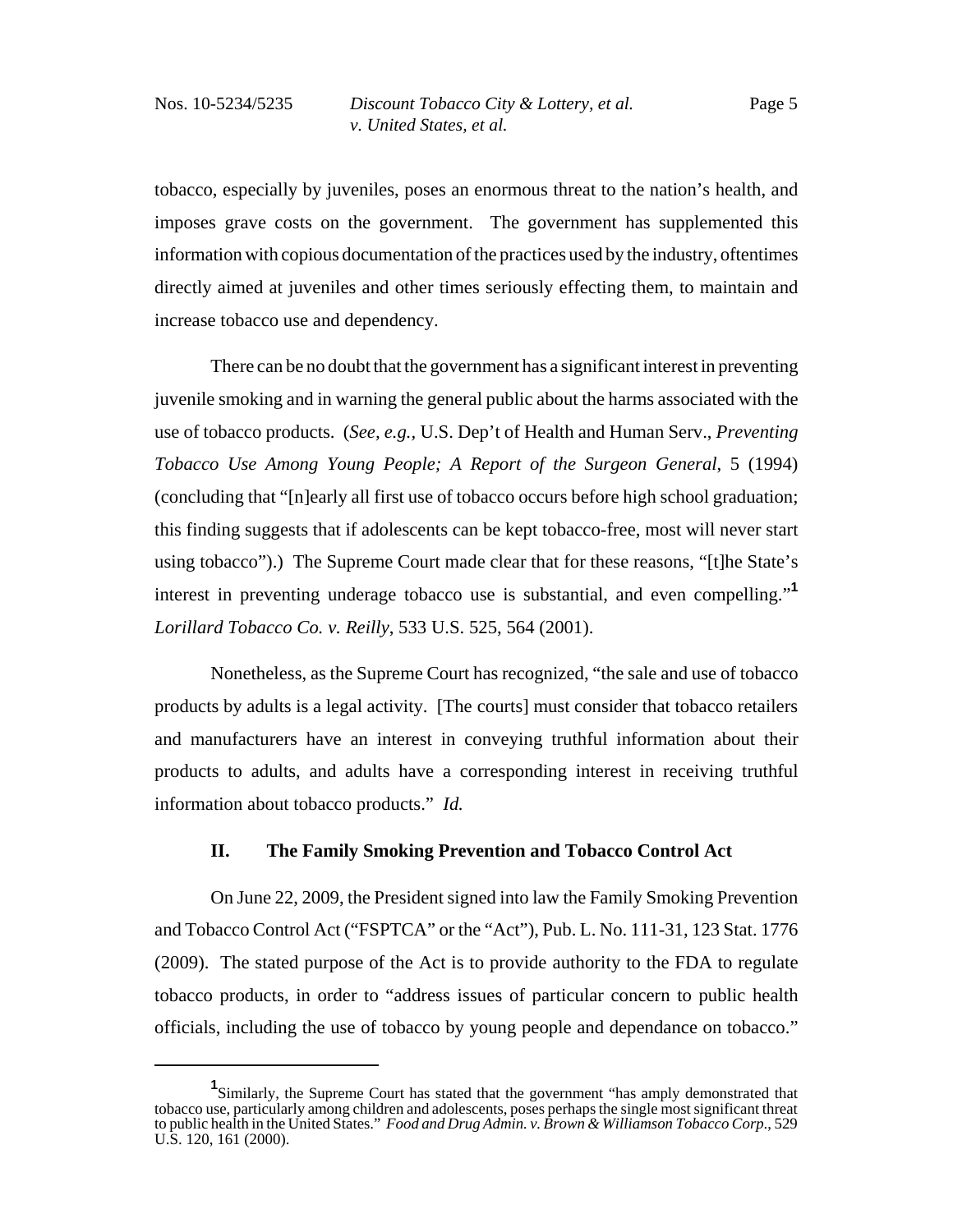Pub. L. No. 111-31, § 3(2). In addition, the Act seeks "to promote cessation [of tobacco use] to reduce disease risk and the social costs associated with tobacco-related diseases." *Id.* § 3(9). As part and parcel of this purpose, the Act regulates not only the sale of tobacco products, but also the advertising and marketing of those products, which are the provisions of the Act at issue in this case.

Now challenged are the Act's requirements (1) that tobacco manufacturers reserve a significant portion of tobacco packaging for the display of health warnings, including graphic images intended to illustrate the hazards of smoking; (2) restrictions on the commercial marketing of so-called "modified risk tobacco products;" (3) ban of statements that implicitly or explicitly convey the impression that tobacco products are approved by, or safer by virtue of being regulated by, the FDA; (4) restriction on the advertising of tobacco products to black text on a white background in most media; and (5) bar on the distribution of free samples of tobacco products in most locations, brandname tobacco sponsorship of any athletic or social event, branded merchandising of any non-tobacco product, and distribution of free items in consideration of a tobacco purchase (i.e., "continuity programs").

In promulgating the Act, Congress made several legislative findings that are of particular relevance to this case (the "Legislative Findings"). Congress found that (1) "[t]he use of tobacco products by the Nation's children is a pediatric disease of considerable proportions that results in new generations of tobacco-dependent children and adults," Pub. L. No. 111-31,  $\S 2(1)$ ; (2) "[v] irtually all new users of tobacco products are under the minimum legal age to purchase such products," *id.* § 2(4); (3) "past efforts to restrict advertising and marketing of tobacco products have failed adequately to curb tobacco use by adolescents," *id.* § 2(6); (4) "[a]dvertising, marketing, and promotion of tobacco products have been especially directed to attract young persons to use tobacco products, and these efforts have resulted in increased use of such products by youth," *id.* § 2(15); (5) "[c]hildren are exposed to substantial and unavoidable tobacco advertising that leads to favorable beliefs about tobacco use, plays a role in leading young people to overestimate the prevalence of tobacco use, and increases the number of young people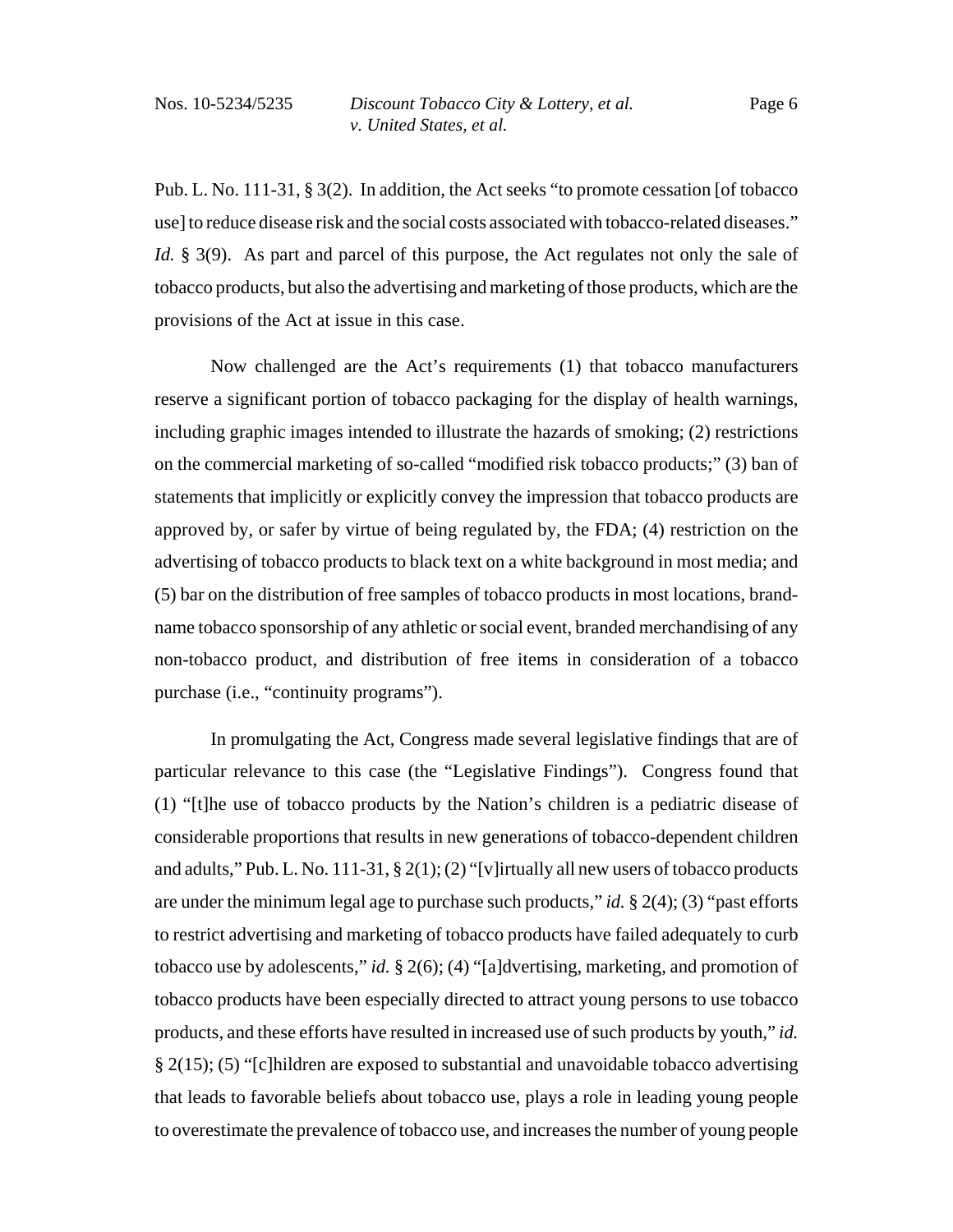who begin to use tobacco," *id.* § 2(20); and (6) "[c]hildren are more influenced by tobacco marketing than adults: more than 80 percent of youth smoke three heavily marketed brands, while only 54 percent of adults, 26 and older, smoke these same brands." *Id.* § 2(23).

On August 31, 2009, Plaintiffs, a group of manufacturers and sellers of tobacco products,**<sup>2</sup>** brought suit against the United States of America in the district court, claiming that the challenged provisions of the Act violate their free speech rights under the First Amendment, constitute an unlawful taking under the Fifth Amendment, and are an infringement on their Fifth Amendment due process rights. Plaintiffs also alleged that the Act's authorization of further restrictions by federal agencies, states and Indian tribes was an unconstitutional delegation of legislative authority. Plaintiffs sought a preliminary injunction and a judgment declaring the challenged provisions unconstitutional.

Both parties filed motions for summary judgment. After an evidentiary hearing and the submission of declarations and supporting materials by both parties, the district court, on November 5, 2009, granted summary judgment to Plaintiffs on their claims that the ban on color and graphics in advertising and the ban on statements implying that tobacco products are safer due to FDA regulation violated their First Amendment speech rights. The district court granted summary judgment to the government on all other claims.

**<sup>2</sup>** Plaintiffs are Discount Tobacco City & Lottery, Inc.; Lorillard Tobacco Company; National Tobacco Company, L.P.; R.J. Reynolds Tobacco Company; Commonwealth Brands, Inc.; and American Snuff Company, LLC (fka Conwood Company, LLC).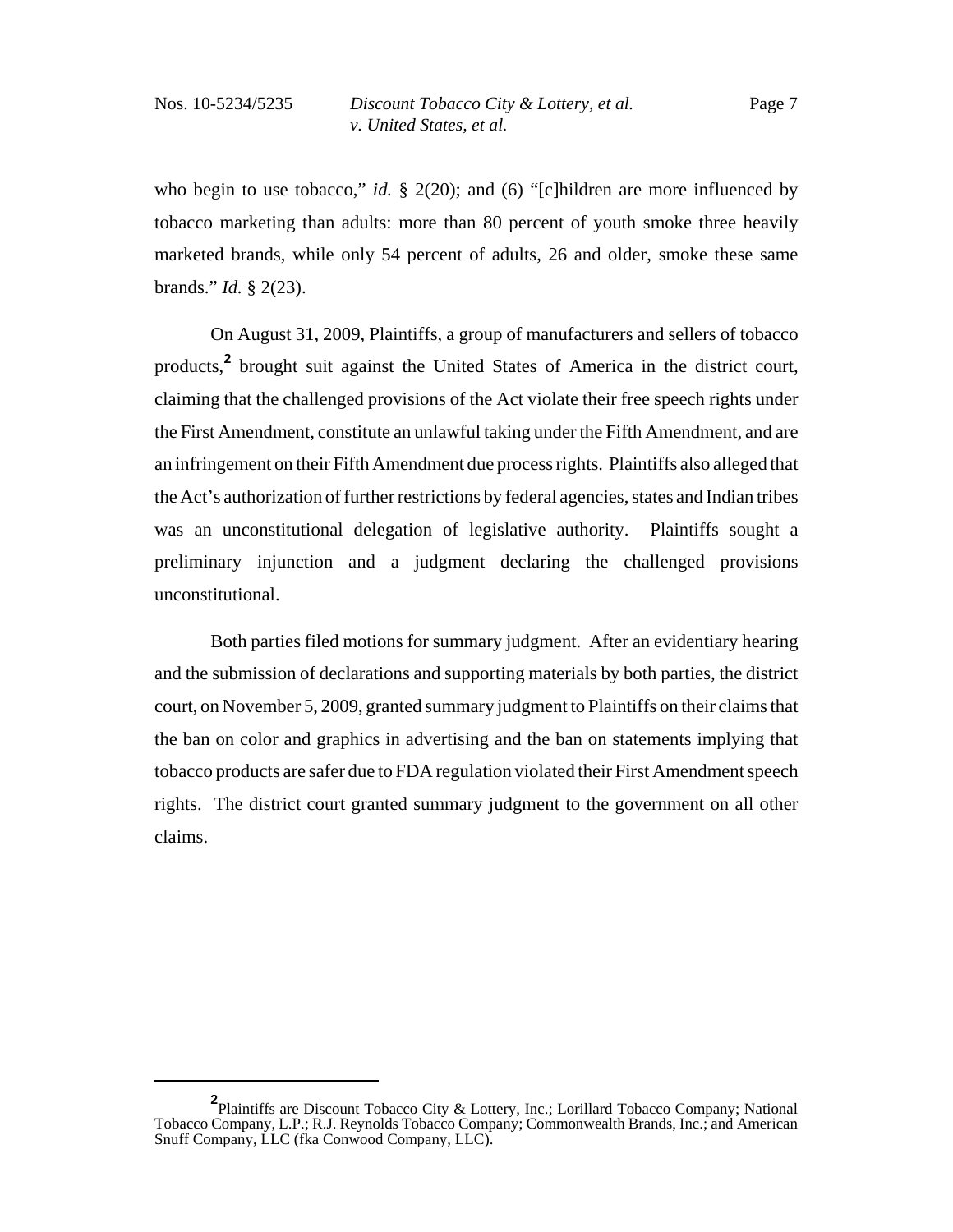### **DISCUSSION**

#### **I. Standard of Review**

We review *de novo* a district court's decision to grant or deny summary judgment. *Rodgers v. Monumental Life Ins. Co.*, 289 F.3d 442, 448 (6th Cir. 2002). Summary judgement may only be granted where "the movant shows that there is no genuine dispute as to any material fact and the movant is entitled to judgment as a matter of law." Fed. R. Civ. P. 56(a). In determining whether summary judgement is appropriate, all inferences are to be made in favor of the non-moving party, and all evidence construed in the light most favorable to that party. *Matsushita Elec. Indus. Co. v. Zenith Radio Corp*., 475 U.S. 574, 587 (1986).

"In reviewing the constitutionality of a statute, courts must accord substantial deference to the predictive judgments of Congress." *Turner Broad. Sys., Inc. v. Fed. Commc'ns Comm'n*, 520 U.S. 180, 195 (1997). The Court must also give deference to Congress' evaluation of the evidence informing its legislative decisions. "The question is not whether Congress, as an objective matter, was correct [in its] determin[ations] . . . . Rather, the question is whether the legislative conclusion was reasonable and supported by substantial evidence in the record before Congress." *Id.* at 211.

"Even in the realm of First Amendment questions where Congress must base its conclusions upon substantial evidence, deference must be accorded to its findings as to the harm to be avoided and to the remedial measures adopted for that end, lest [a court] infringe on traditional legislative authority to make predictive judgments when enacting nationwide regulatory policy." *Id.* at 196.

In this case, Plaintiffs label their claims as both facial and as-applied challenges to the Act, but because the "plaintiffs' claim and the relief that would follow . . . reach beyond the particular circumstances of these plaintiffs," the claims that are raised are properly reviewed as facial challenges to the Act. *John Doe No. 1 v. Reed*, 130 S. Ct. 2811, 2817 (2010). "To succeed in a typical facial attack, [a plaintiff] would have to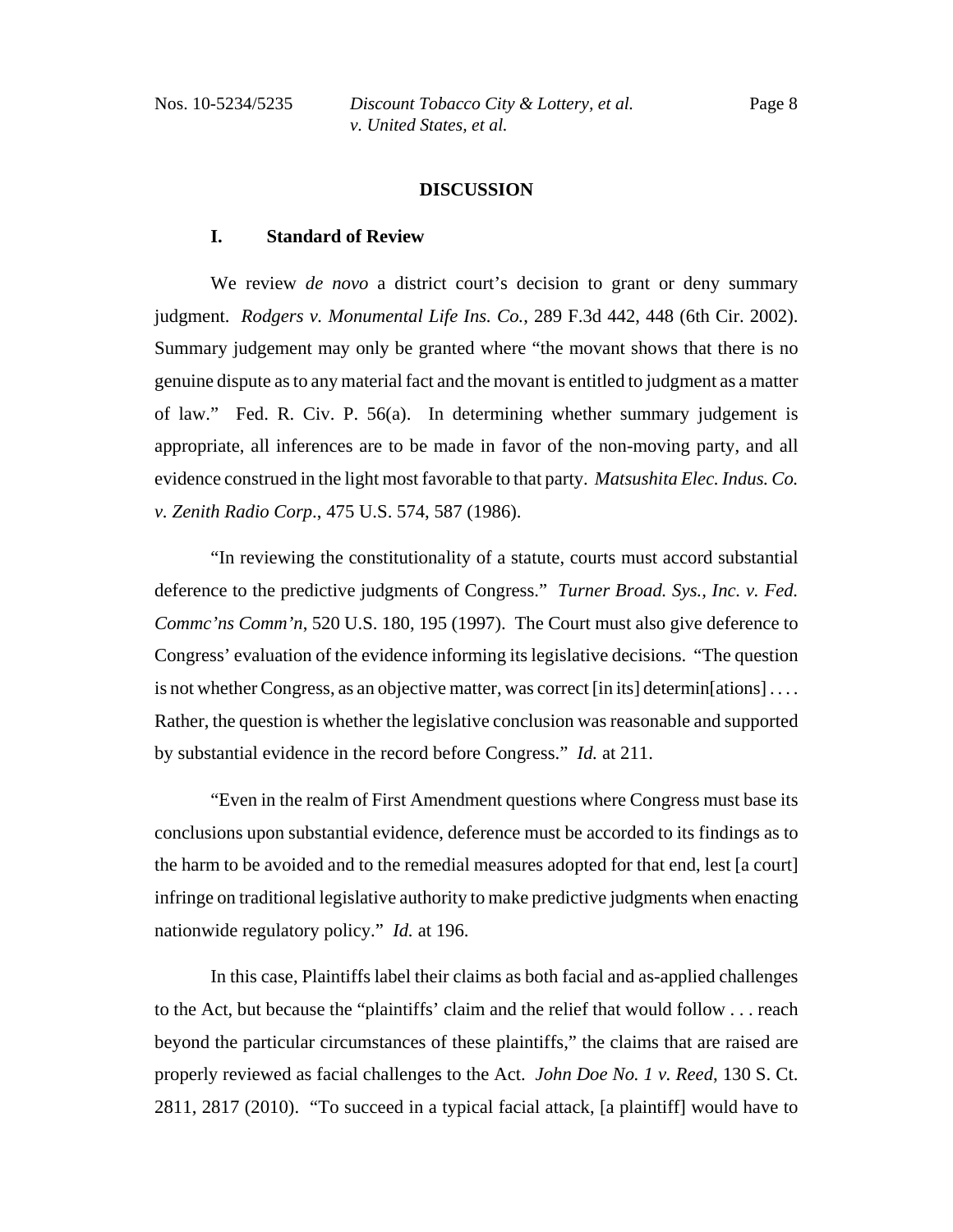establish that no set of circumstances exists under which [the statute] would be valid, or that the statute lacks any plainly legitimate sweep." *United States v. Stevens*, 130 S. Ct. 1577, 1587 (2010) (internal citations and quotation marks omitted).

In reviewing a facial challenge to legislation, we must bear in mind that, facial challenges are disfavored for several reasons. Claims of facial invalidity often rest on speculation. As a consequence, they raise the risk of "premature interpretatio[n] of statutes on the basis of factually barebones records." *Sabri v. United States*, 541 U.S. 600, 609 (2004) (internal quotation marks omitted). We must also be mindful that, "'[a] ruling of unconstitutionality frustrates the intent of the elected representatives of the people.'" *Ayotte v. Planned Parenthood of N. New Eng*., 546 U.S. 320, 329 (2006) (quoting *Regan v. Time, Inc*., 468 U.S. 641, 652 (1984)).

# **II. Restrictions on Commercial Speech**

In order to determine whether the challenged provisions of the FSPTCA pass constitutional muster, we must first consider the level of scrutiny applicable to the Act. Plaintiffs argue that we should review the Act under strict scrutiny, though they concede that precedent dictates that we review most provisions of the Act as restrictions on commercial speech, which are analyzed under a different and less rigorous standard. (First Br. at 19 n.4.) We see no reason to now upend the longstanding approach that the courts have taken respecting restrictions on commercial speech in favor of Plaintiffs' suggestion. We review the Act's restrictions on commercial speech, subject to the framework initially set forth in *Central Hudson Gas & Elec. Corp. v. Public Serv. Comm'n of N.Y.*, 447 U.S. 557 (1980), and *Zauderer v. Office of Disciplinary Counsel of the Sup. Ct. of Ohio*, 471 U.S. 626 (1985). We now turn to that framework.

# **A. Non-Misleading Commercial Speech**

It is well-established that, "[e]ven though government is under no obligation to provide a person, or the public, a particular benefit, it does not follow that conferral of the benefit may be conditioned on the surrender of a constitutional right." *44*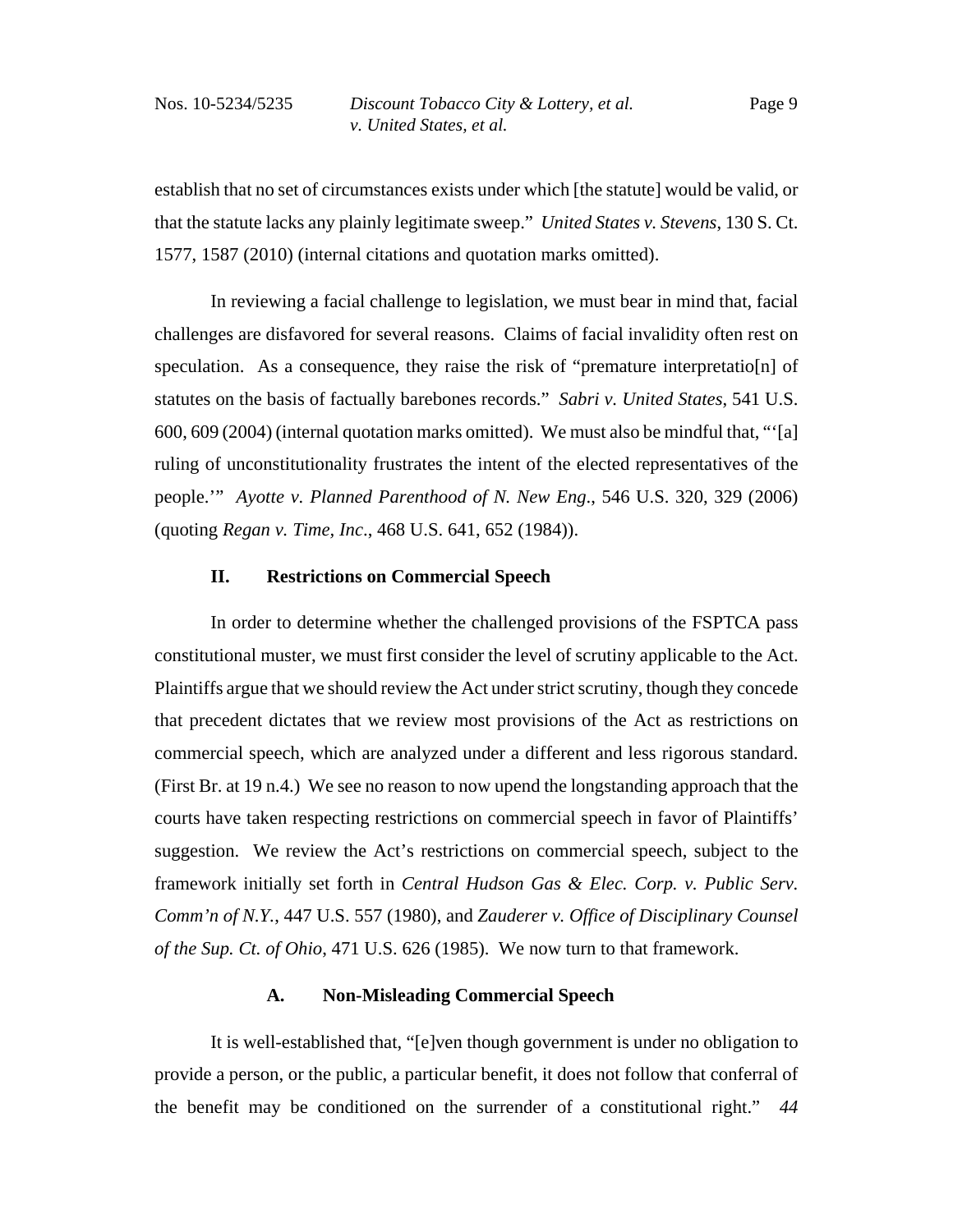*Liquormart, Inc. v. R.I.*, 517 U.S. 484, 513 (1996). Therefore, in determining whether a restriction to the tobacco industry's commercial speech is permissible under the First Amendment, we first look to the test outlined in *Central Hudson*. Under that test, we first,

determine whether the expression is protected by the First Amendment. For commercial speech to come within that provision, it at least must concern lawful activity and not be misleading. Next, we ask whether the asserted governmental interest is substantial. If both inquiries yield positive answers, we must determine whether the regulation directly advances the governmental interest asserted, and whether it is not more extensive than is necessary to serve that interest.

447 U.S. at 566.

The last two steps of the *Central Hudson* test are complementary. They involve "asking whether the speech restriction is not more extensive than necessary to serve the interests that support it." *Lorillard Tobacco Co.*, 533 U.S. at 556 (internal quotation marks omitted); s*ee also Posadas de Puerto Rico Assoc. v. Tourism Co. of P.R.,* 478 U.S. 328, 341 (1986) (describing "[t]he last two steps of the *Central Hudson* analysis [as] basically involv[ing] a consideration of the 'fit' between the legislature's ends and the means chosen to accomplish those ends").

In analyzing "the *Central Hudson* factor concerning whether the regulation of commercial speech directly advances the governmental interest asserted," the Supreme Court has stated,

that the Government carries the burden of showing that the challenged regulation advances the Government's interest in a direct and material way. That burden is not satisfied by mere speculation or conjecture; rather, a governmental body seeking to sustain a restriction on commercial speech must demonstrate that the harms it recites are real and that its restriction will in fact alleviate them to a material degree.

*Rubin v. Coors Brewing Co.*, 514 U.S. 476, 486–87 (1995) (internal citations and quotation marks omitted). Though we must arrive at our own conclusions regarding the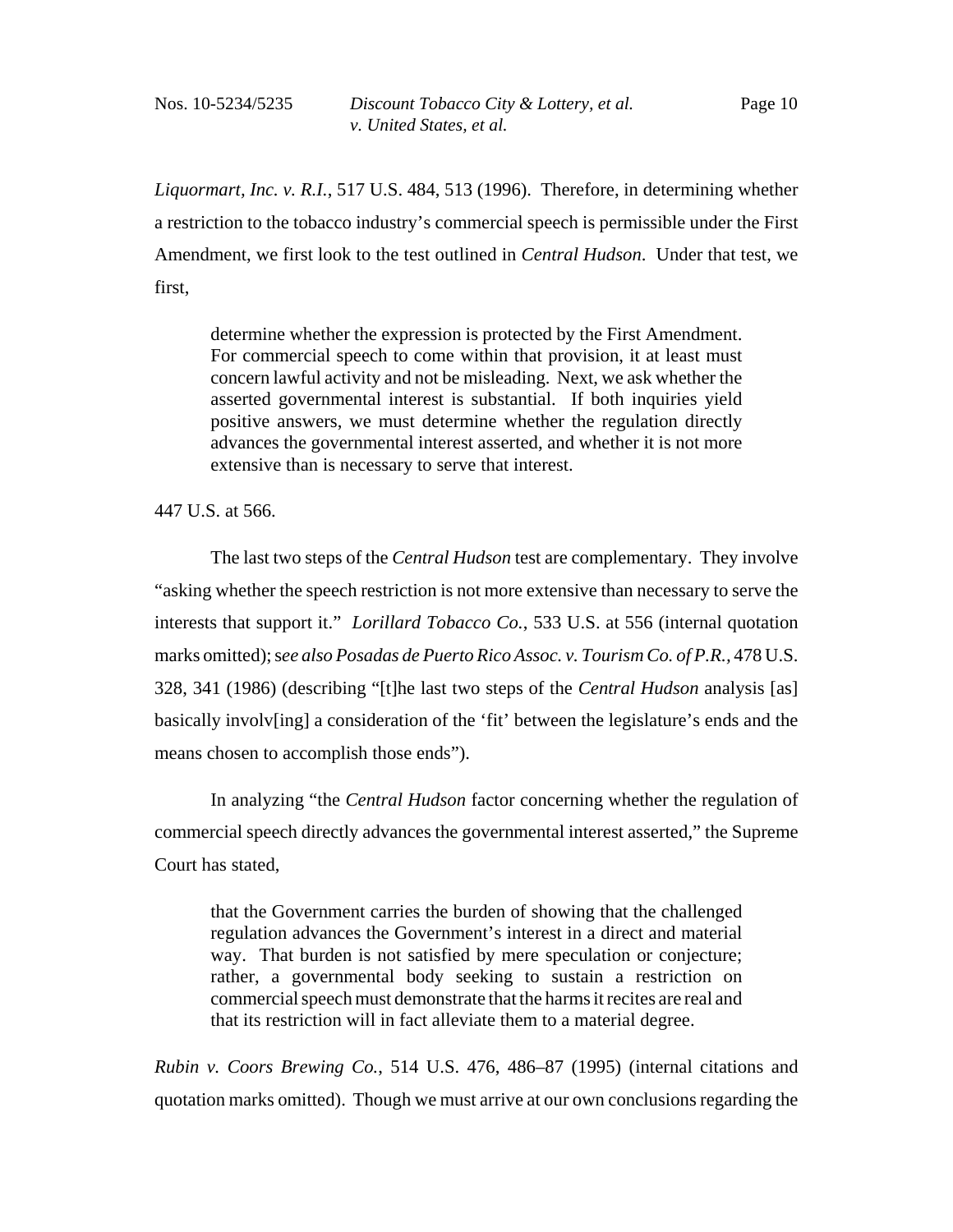"fit" of the Act, "[o]ur commercial speech cases recognize some room for the exercise of legislative judgment." *44 Liquormart, Inc.*, 517 U.S. at 508.

The Supreme Court has clarified that, "the least restrictive means is not the standard; instead, the case law requires a reasonable fit between the legislature's ends and the means chosen to accomplish those ends, a means narrowly tailored to achieve the desired objective." *Lorillard Tobacco Co.*, 533 U.S. at 556 (alteration in original) (internal citation and quotation marks omitted). Even though this Court must only find a reasonable fit between means and ends to uphold each challenged provision of the Act, "if there are numerous and obvious less-burdensome alternatives to the restriction on commercial speech, that is certainly a relevant consideration in determining whether the 'fit' between ends and means is reasonable." *City of Cincinnati v. Discovery Network, Inc*., 507 U.S. 410, 417 n.13 (1993); *see also Rubin*, 514 U.S. at 491 (finding that "the availability of alternatives that would prove less intrusive to the First Amendment's protections for commercial speech" further highlighted the statute's defects.)

# **B. Potentially Misleading Commercial Speech**

Because the *Central Hudson* test does not govern commercial speech that is false, deceptive or misleading, if commercial speech is so categorized, we apply a different test to determine whether a restriction, or disclosure requirement, is unconstitutional. *See Sorrell v. IMS Health Inc*., 131 S. Ct. 2653, 2674 (2011) (Breyer, J., dissenting) (citing cases where "the [Supreme] Court has found that 'sales practices' that are 'misleading, deceptive, or aggressive' lack the protection of even this 'intermediate' [*Central Hudson*] standard"). We have recently clarified our approach to misleading or deceptive commercial speech. In our decision in *International Dairy Foods*, we held that, "*Zauderer* applies where a disclosure requirement targets speech that is *inherently* misleading . . . [it also] also controls our analysis where . . . the speech at issue is *potentially* misleading." *Int'l Dairy Foods Ass'n v. Boggs*, 622 F.3d 628, 641 (6th Cir. 2010).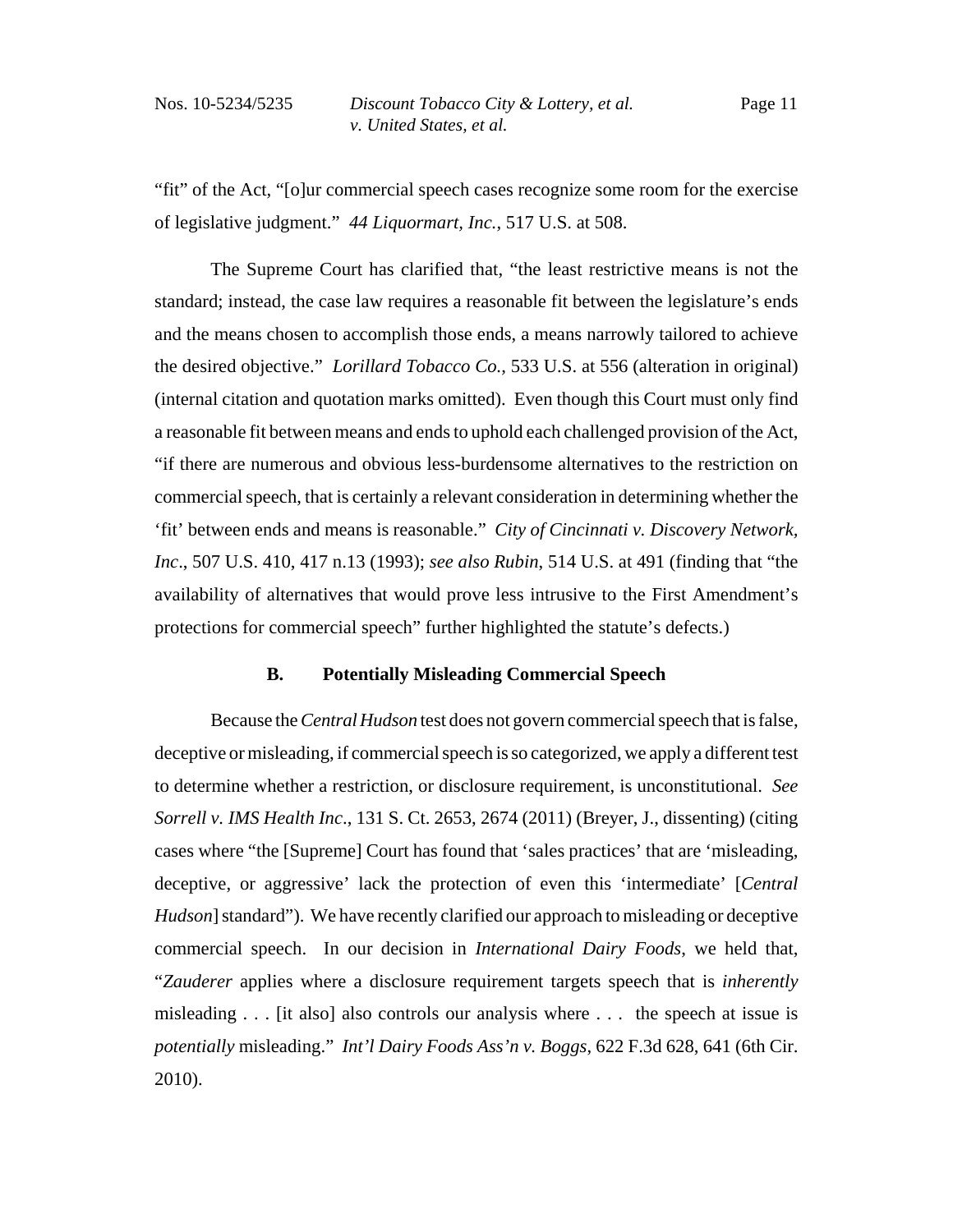This approach is consistent with well-settled precedent. The Supreme Court has stated that:

Untruthful speech, commercial or otherwise, has never been protected for its own sake. Obviously, much commercial speech *is not provably false, or even wholly false*, but only deceptive or misleading. We foresee no obstacle to a State's dealing effectively with this problem. The First Amendment, as we construe it today does not prohibit the State from insuring that the stream of commercial information flow cleanly as well as freely.

*Va. State Bd. of Pharmacy v. Va. Citizens Consumer Council, Inc*., 425 U.S. 748, 771–72 (1976) (internal citations omitted) (emphasis added). As set forth in *Zauderer*, in the case of misleading or potentially misleading commercial speech, "an advertiser's rights are adequately protected as long as disclosure requirements are reasonably related to the State's interest in preventing deception of consumers," and not "unjustified or unduly burdensome." *Zauderer*, 471 U.S. at 651.

Though the government has more leeway to regulate potentially misleading commercial speech than it does in the context of truthful and nonmisleading commercial speech, it "may not place an absolute prohibition on certain types of potentially misleading information . . . if the information also may be presented in a way that is not deceptive." *In re R.M.J.*, 455 U.S. 191, 203 (1982).

# **III. The Mandated Warnings on Tobacco-Product Packaging and Advertising**

We begin our analysis by considering whether the new mandated warnings on tobacco-products packaging and advertising violate the First Amendment.

# **A. The Provision**

In addition to continuing and expanding upon the requirement that tobacco packaging carry one of the approved "Surgeon General's Warning" labels, the FSPTCA requires that tobacco manufacturers reserve a significant portion of their packaging—the top 50% of the front and back of cigarette packaging, 30% of the front and back of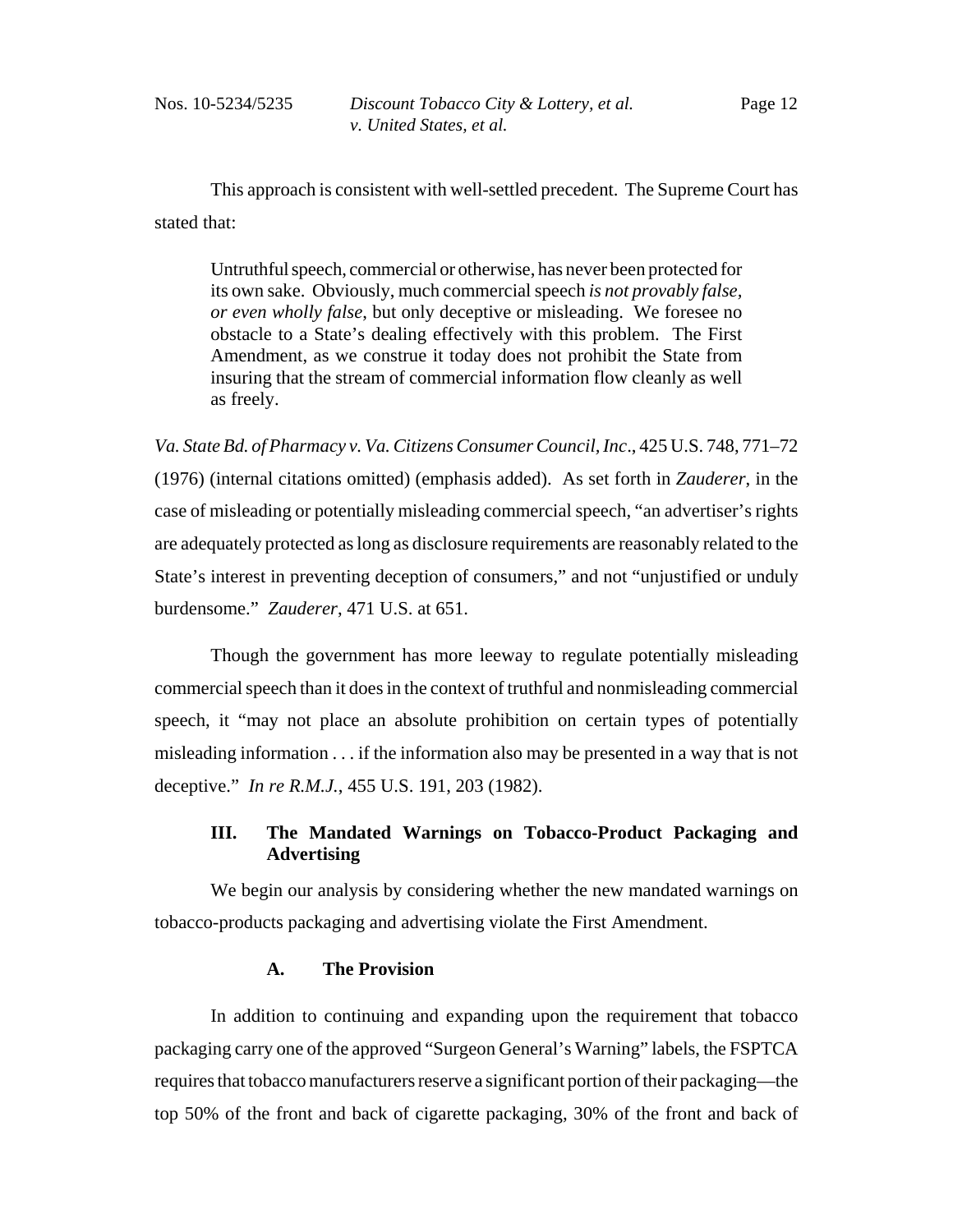smokeless tobacco packaging, and 20% of tobacco advertising—for full color, graphic health warnings issued by the FDA. 15 U.S.C. §§ 1333, 4402(2)(A). The Act mandates that the FDA shall, within 24 months of the enactment of the FSPTCA, "issue regulations that require color graphics depicting the negative health consequences of smoking to accompany the label statements." Pub. L. No. 111-31, § 201(d).

Plaintiffs contend that "the scale and intrusiveness of the new warnings far outweighs any legitimate interest in conveying factual information to prevent consumer confusion, particularly since consumers *already overestimate* these health risks." (First Br. at 19 (emphasis in original).) Because consumers already understand the health risks of smoking, Plaintiffs argue, the additional scope of the warning labels is unjustified. (*Id*. at 21.) Plaintiffs further state that the new warning requirements are unduly burdensome because they effectively overshadow and dominate Plaintiffs' speech. (*Id.* at 24–25.) Lastly, Plaintiffs argue that the required graphic images extend beyond mere factual warnings, and instead "force Plaintiffs to market to consumers Congress' belief that tobacco use is socially unacceptable," (*id*. at 26), through way of "subjective and highly controversial message[s]." (*Id.* at 27.) In sum, Plaintiffs argue that, "since the scale and intrusiveness of the new warnings are not remotely necessary to convey factual information that is effectively conveyed by the existing warnings and already universally known, they are unconstitutional." (Third Br. at 45.)

Citing, among other sources, a 2007 Institute of Medicine of the National Academies report, the government counters that an information deficit still exists, especially among juveniles, regarding the dangers of tobacco use. According to the report, "research suggests that adolescents misperceive the magnitude of smoking harms and the addictive properties of tobacco and fail to appreciate the long-term dangers of smoking, especially when they apply the dangers to their own behavior. . . . These distorted risk perceptions are associated with adolescents' decisions to initiate tobacco use, a decision that they will later regret." Institute of Medicine Report, *Ending the Tobacco Problem: A Blueprint for the Nation*, 93 (2007) (hereafter, 2007 IOM Report).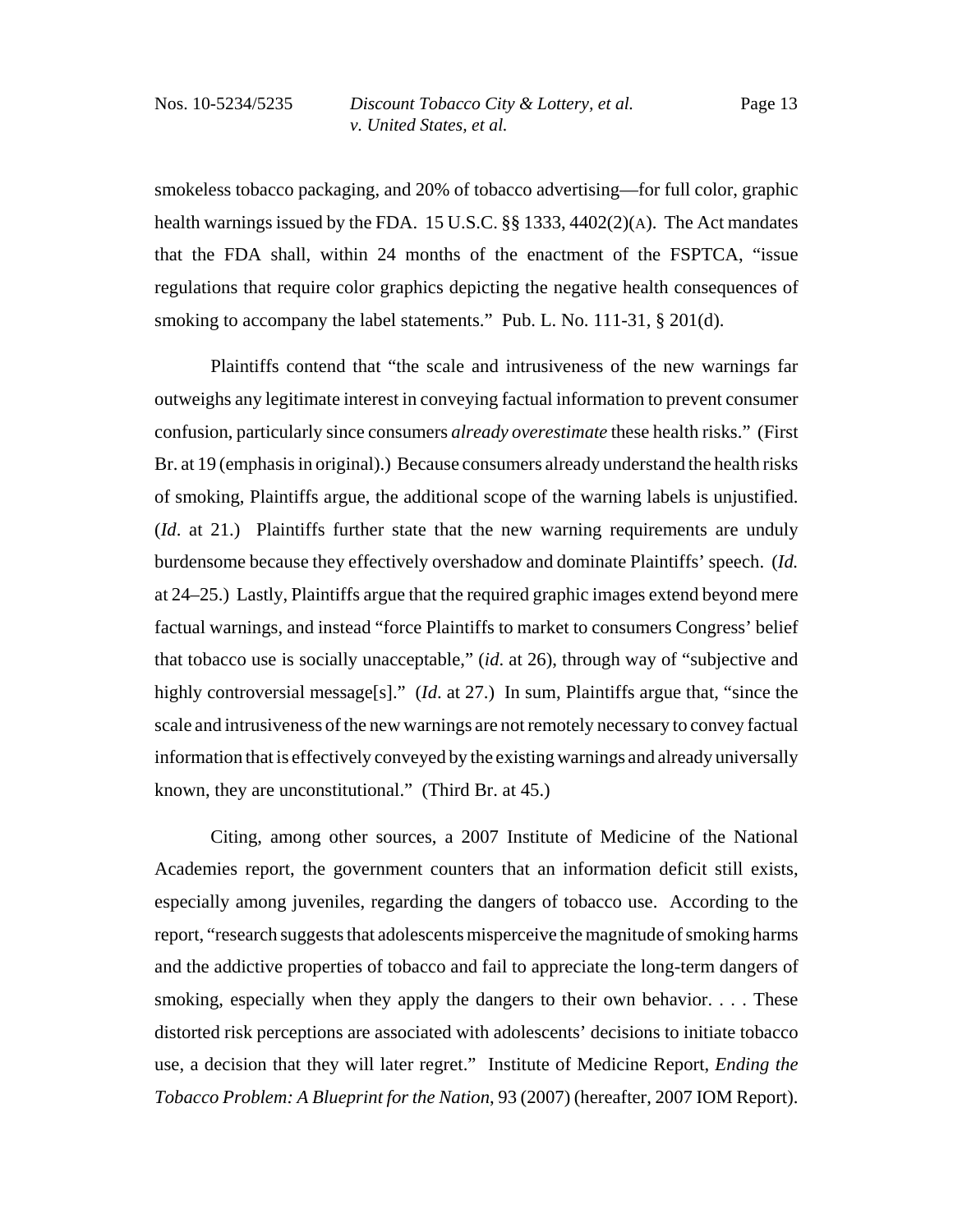Although the government concedes the Plaintiffs' repeatedly cited contention that adolescents significantly overestimate the risk of developing lung cancer as a result of smoking, the government provides evidence that adolescents underestimate the degree to which smoking can shorten life and the likelihood that they will suffer tobacco-related disease, and that both adolescent and adult smokers were more than twice as likely as nonsmokers to doubt that tobacco use, even for a period of 30 to 40 years, would cause death. (*Id.* at 89–90); *see also United States v. Philip Morris USA, Inc.,* 449 F. Supp. 2d 1, 578 (D.D.C. 2006) (finding that "[m]ost people do not have a complete understanding of the many serious diseases caused by smoking, the true nature of addiction, or what it would be like to experience either those diseases or addiction itself. Rather, most people have only a superficial awareness that smoking is dangerous.").

The government argues that the purpose of the new warning label requirement "'is not to stigmatize the use of tobacco products on the industry's dime; it is to ensure that the health risk message is actually seen by consumers in the first instance.'" (Second Br. at 22 (quoting *Commonwealth Brands, Inc. v. United States*, 678 F. Supp. 2d 512, 530 (W.D. Ky. 2010)). Furthermore, conveying the health risks of tobacco use in the manner mandated by the Act is not unduly burdensome on Plaintiffs' speech, the government argues, as "'half of cigarette packs, 70% of smokeless tobacco packages, and 80% of advertisements remain available for [Plaintiffs'] speech.'" (*Id*. at 28 (quoting *Commonwealth Brands, Inc.*, 678 F. Supp. 2d at 531)).

# **B. Analysis**

#### **1. Level of Scrutiny**

Plaintiffs argue that "the Government must survive strict scrutiny [because it is] attempt[ing] to convert commercial speakers into its mouthpiece for a 'subjective and highly controversial' marketing campaign expressing its disapproval of their lawful products." (First Br. at 19 (quoting *Entm't Software Ass'n v. Blagojevich*, 469 F.3d 641, 652 (7th Cir. 2006).)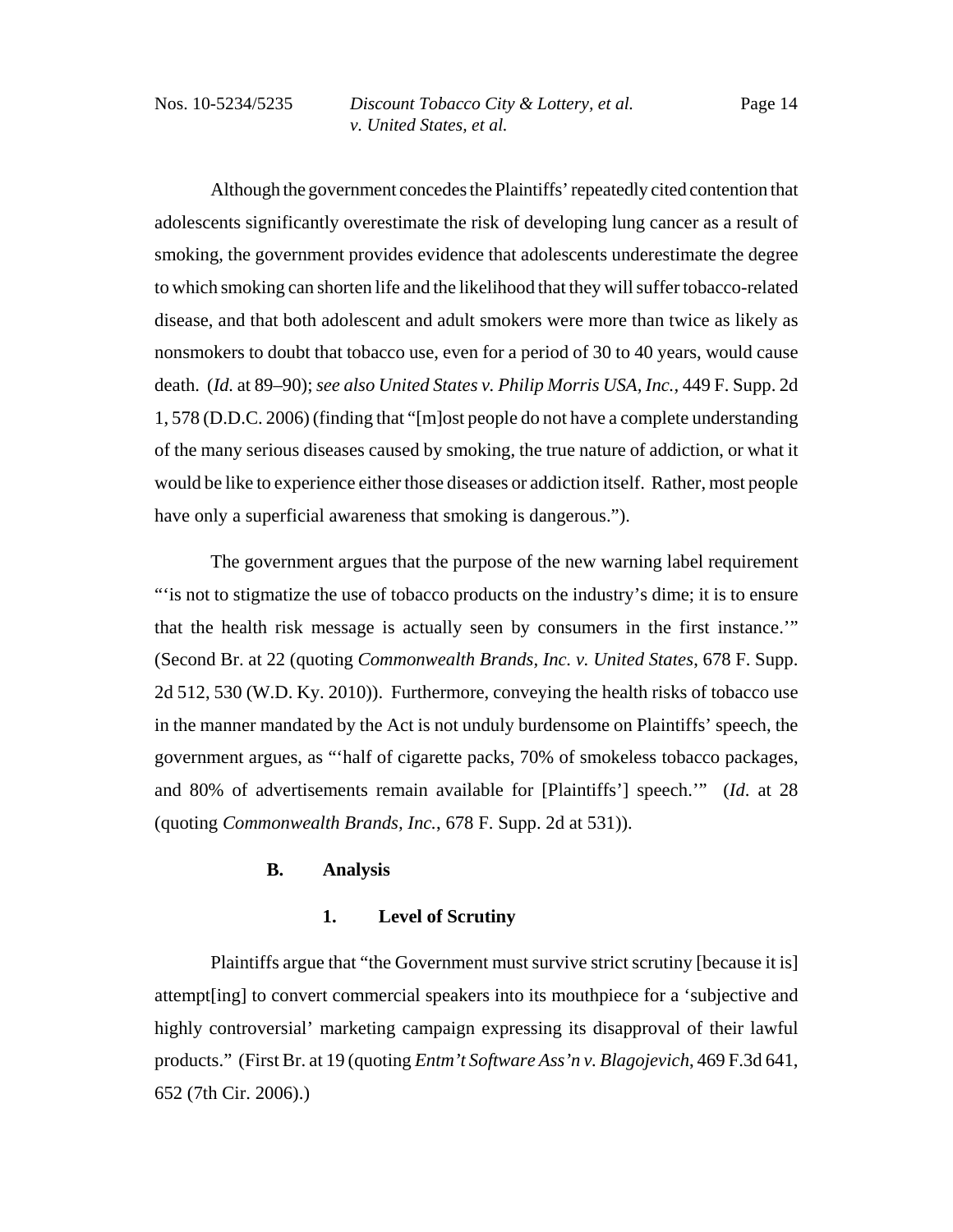As a threshold matter, there is no indication that the textual element of the new warning labels, when viewed in isolation, express either completely "subjective" or "highly controversial" messages. The Act requires that cigarette packaging bear one of nine textual health warnings, and smokeless tobacco products one of four warnings, which each convey factual information regarding the health consequences of smoking or smokeless tobacco use.**<sup>3</sup>** These exact, or similar, warnings have been required on cigarette packaging since 1965. Plaintiffs submit no evidence that the content of any of the health warnings are in dispute within the scientific or medical community.**<sup>4</sup>**

Similarly, the Act requires that the images issued by the FDA visually "depict[] the negative health consequences of smoking" in accompaniment with the label's textual warnings. Pub. L. No. 111-31, § 201(d). But, in contrast to the textual warnings, there can be no doubt that the FDA's choice of visual images is subjective, and that graphic, full-color images, because of the inherently persuasive character of the visual medium, cannot be presumed neutral.

Because visual images are subjective and cannot be categorized as mere health disclosure warnings, Plaintiffs' argument for strict scrutiny is not wholly unpersuasive. Relying on a case from the Seventh Circuit, *Entm't Software Ass'n v. Blagojevich*, Plaintiffs argue that the new warning labels must be analyzed as a content-based restriction on speech, subject to strict scrutiny. *See* 469 F.3d at 645–46 (employing strict scrutiny to review of an Illinois law restricting sales of certain video games to minors

**<sup>3</sup>** For smokeless tobacco: "WARNING: This product can cause mouth cancer," "WARNING: This product can cause gum disease and tooth loss," "WARNING: This product is not a safe alternative to cigarettes," or "WARNING: Smokeless tobacco is addictive." Pub. L. No. 111-31, § 204 (amending the Comprehensive Smokeless Tobacco Health Education Act of 1986,15 U.S.C. 4402). For cigarettes: "WARNING: Cigarettes are addictive," "WARNING: Tobacco smoke can harm your children," "WARNING: Cigarettes cause fatal lung disease," "WARNING: Cigarettes cause cancer," "WARNING: Cigarettes cause strokes and heart disease," "WARNING: Smoking during pregnancy can harm your baby," "WARNING: Smoking can kill you," "WARNING: Tobacco smoke causes fatal lung disease in nonsmokers," "WARNING: Quitting smoking now greatly reduces serious risks to your health." Pub. L. No. 111-31, § 201 (amending the Federal Cigarette Labeling and Advertising Act, 15 U.S.C. § 1333).

**<sup>4</sup>** Plaintiffs rely on the declaration of their expert, Dr. Kip Viscusi, to refute most of the scientific and factual evidence presented by the government. In addition to employing sometimes questionable scientific reporting methodology, (*see* R.71–3 at 45 n.41), Dr. Viscusi has previously admitted at trial, in *Philip Morris*, that his conclusions are largely based on research commissioned by tobacco industry law firms specifically for use in litigation. (*See* Trial Tr., *Philip Morris*, No. 99-2496, at 17930.)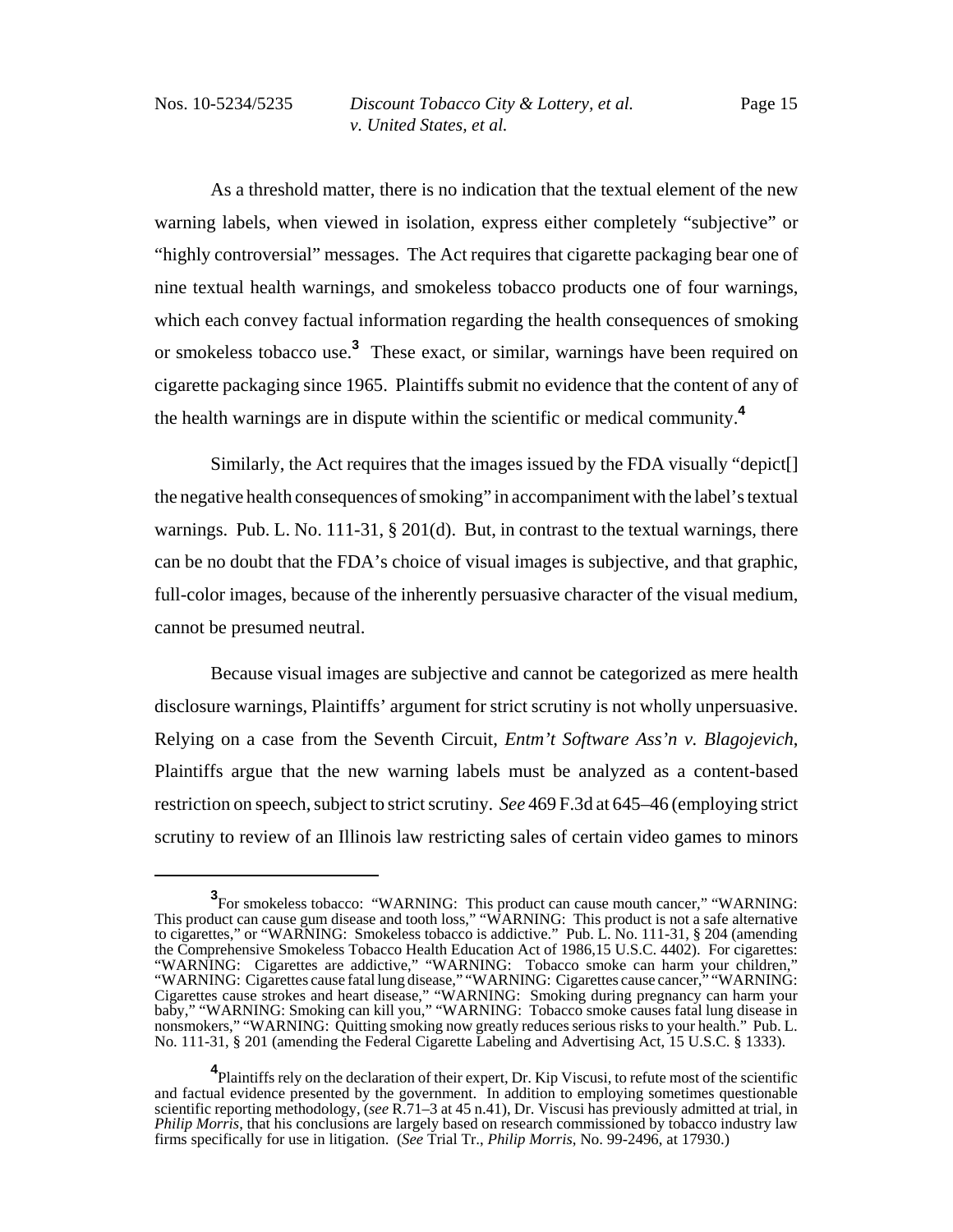and requiring a label deeming a game "sexually explicit"). This approach finds a measure of additional support in the Supreme Court's recent decision in *Brown v. Entm't Merchants Ass'n*, 131 S. Ct. 2729, 2738 (2011).

In *Entertainment Merchants*, the Supreme Court reviewed a California law that prohibited the sale of "violent" video games to minors and required labels bearing the number "18" to be placed on certain video games sold to minors. The Court applied strict scrutiny to the law, having determined that the requirements imposed by the state constituted a "restriction on the content of protected speech." *Id.*

But both *Entertainment Merchants* and *Blagojevich* are distinguishable from the case now before us, because both involved not just warning requirements, but also affirmative limitations on speech (in the form of sales restrictions). Furthermore, these cases involved a state attempting to restrict core speech in the form of "art and literature" based on the state's determination that certain words were "too harmful to be tolerated" and so were not protected under the First Amendment. *Id.* at 2734. Here, the warning labels required by the Act do not impose any restriction on Plaintiffs' dissemination of speech, nor do they touch upon Plaintiffs' core speech. Instead, the labels serve as disclaimers to the public regarding the incontestable health consequences of using tobacco.

Nearly fifty years ago, the Supreme Court upheld the proposition that, "[t]o avoid giving a false impression that smoking [is] innocuous, the cigarette manufacturer who represents the alleged pleasures or satisfactions of cigarette smoking in his advertising must also disclose the serious risks to life that smoking involves." *Cipollone v. Liggett Group, Inc*., 505 U.S. 504, 527 (1992) (quoting 29 Fed. Reg. 8356 (1964)). Like other disclosures governed by the *Zauderer* standard, these tobacco disclosures may "appear in such a form, or include such additional information, warnings, and disclaimers, as are necessary to prevent its being deceptive." *Va. State Bd. of Pharmacy*, 425 U.S. at 772 n.24. Plaintiffs argument for strict scrutiny is therefore unsupported.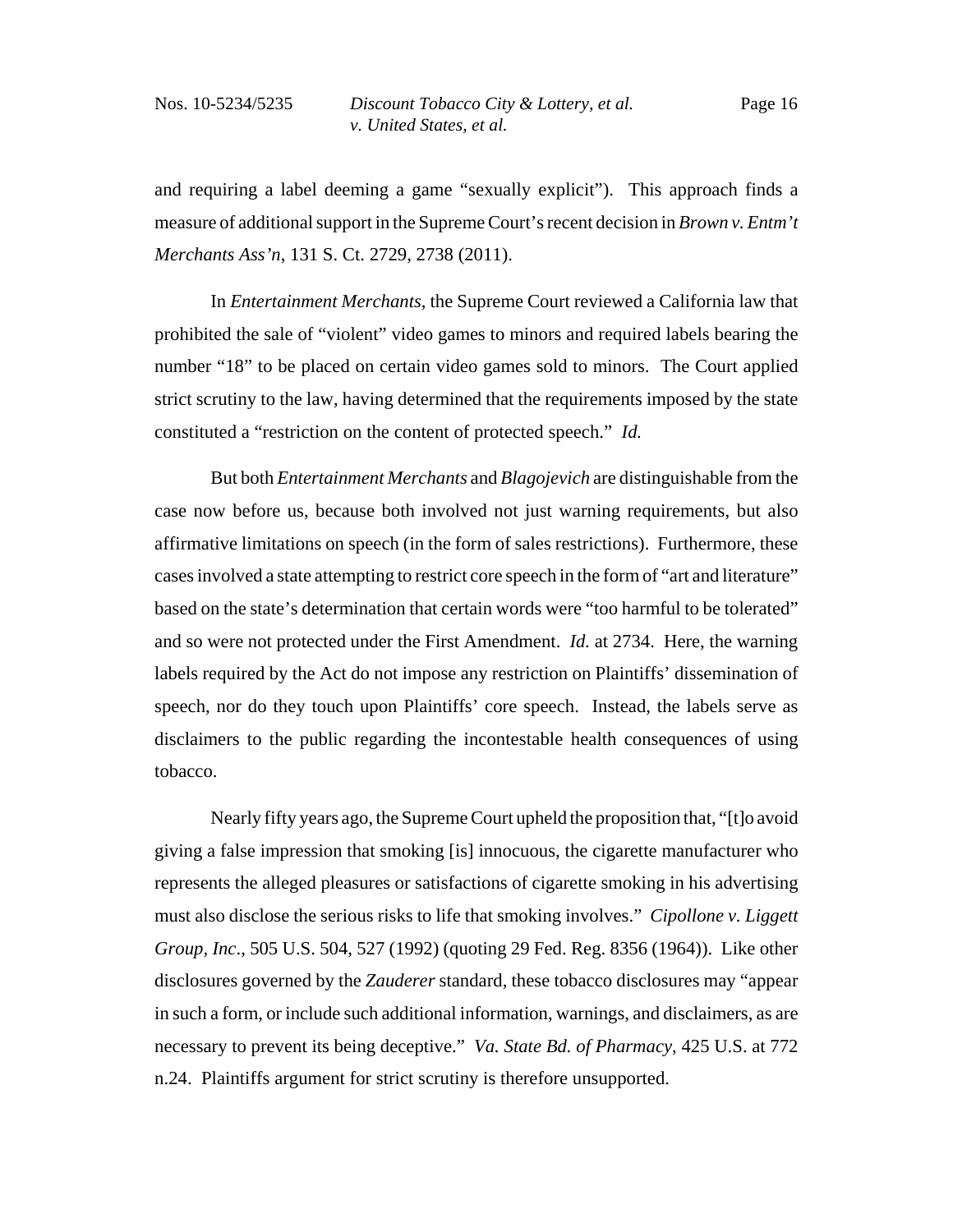# **2. Dissenting Opinion on the Requirement of Color Graphic Images**

Although I join in this opinion, the issues presented by § 201(d) of the Act concerning the use of color graphic warning labels should have resulted in a reversal of this aspect of the district court's opinion, and for that reason I disagree with my two colleagues on this issue.<sup>5</sup> In doing so, I believe that the district court, although acknowledging the absence of the regulation, addressed the color graphics requirement both facially and as-applied. The issue was also adequately briefed and argued by both parties, and since the record is sufficient it is judicially efficient for this Court to consider the issue at this time.

There is general agreement in this Court that even though disclosure requirements, such as the warning labels mandated by the Act, may be constitutionally permissible, all forms of required warnings will not survive First Amendment scrutiny. "We recognize that unjustified or unduly burdensome disclosure requirements might offend the First Amendment by chilling protected commercial speech. But we hold that an advertiser's rights are adequately protected as long as disclosure requirements are reasonably related to the State's interest in preventing deception of consumers." *Zauderer*, 471 U.S. at 651.

There is also agreement that Plaintiffs' argument that consumers are already adequately aware of the health risks associated with tobacco is not widely accepted. As

**<sup>5</sup>**<br>Though neither party briefs the issue of severability, the portions of the provision requiring graphic label statements are severable. "'Generally speaking, when confronting a constitutional flaw in a statute, we try to limit the solution to the problem,' severing any 'problematic portions while leaving the remainder intact.'" *Free Enter. Fund v. Public Co. Accounting Oversight Bd.*, 130 S. Ct. 3138, 3161 (2010) (quoting *Ayotte*, 546 U.S. at 328–29).

<sup>&</sup>quot;The standard for determining the severability of an unconstitutional provision is well established: Unless it is evident that the Legislature would not have enacted those provisions which are within its power, independently of that which is not, the invalid part may be dropped if what is left is fully operative as a law." *New York v. United States*, 505 U.S. 144, 186 (1992) (quoting *Alaska Airlines, Inc. v. Brock*, 480 U.S. 678, 684 (1987)). Here, the provision governing the new labeling requirements remains fully operative absent the portions regarding the inclusion of graphic images. Furthermore, it is evident that Congress would have enacted the remainder of the warning label provision without the inclusion of the graphics requirement. This conclusion is borne out by the fact that Congress, since the inception of the tobacco warning label requirement, has on several occasions expanded the breadth and altered the appearance of the textural warning. *See* Comprehensive Smoking Education Act of 1984, Pub. L. 98-474, 98 Stat. 2200 (amending form of warning label); Public Health Cigarette Smoking Act of 1969, Pub. L. 91-222, 84 Stat. 87 (amending required warning language).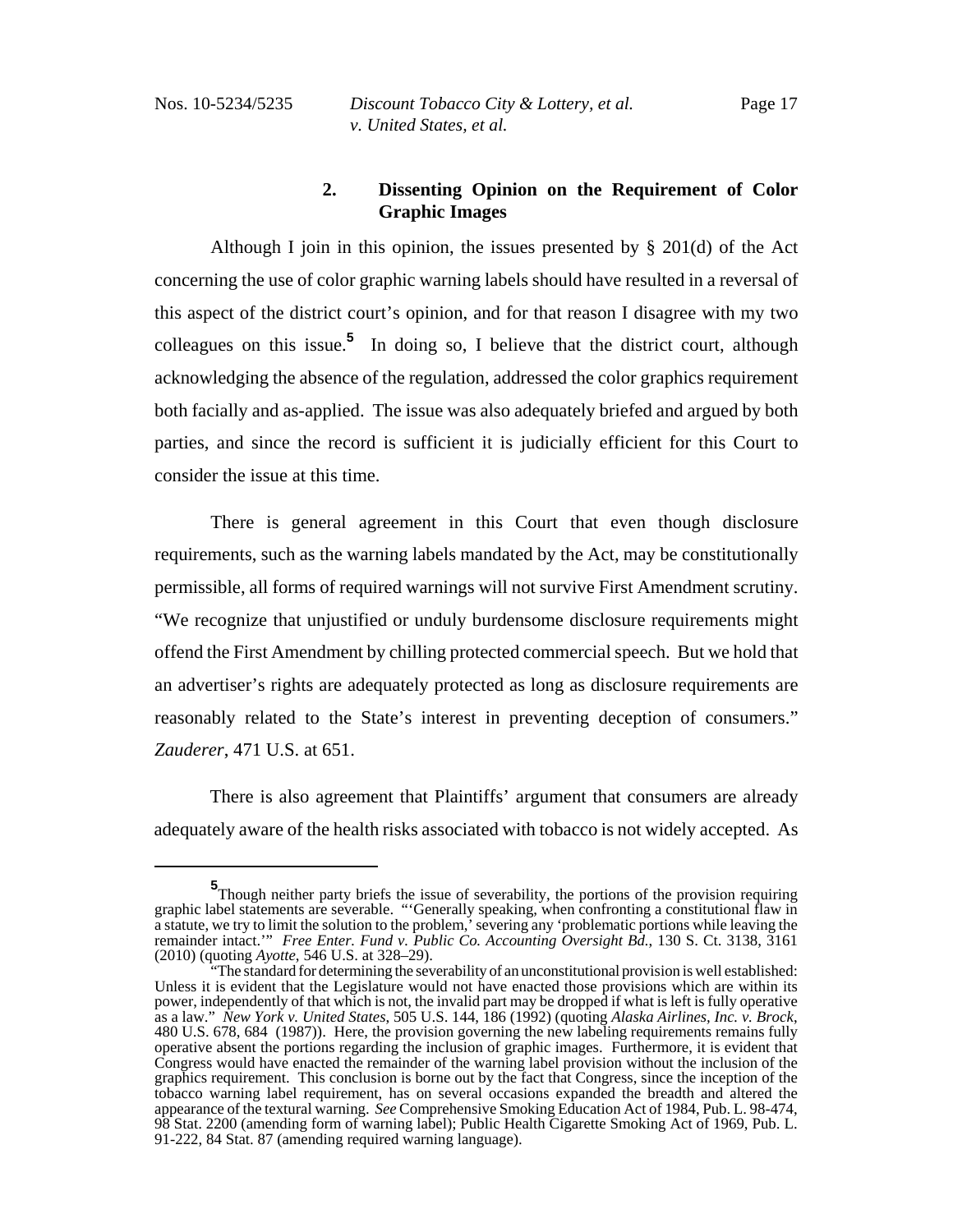summarized above, the government has presented abundant evidence to support Congress' findings that juveniles are not sufficiently aware of the actual risks of tobacco use. Furthermore, the record reveals that current tobacco warning labels fail to convey health information effectively. The primary deficiency in the form of the current warnings is that they are easily overlooked. *See* Family Smoking Prevention and Tobacco Control Act: Hearing on H.R. 1108, Before the H. Subcomm. on Health of the Comm. on Energy and Commerce, 110th Cong. 42 (2007) (finding that "more than 40 percent of subjects did not even view the warning," and "an additional 20 percent looked at the warning but failed to actually read it"); (*see also* Lila J. Finney Rutten et al., *Smoking knowledge and behavior in the United States: Sociodemographic, smoking status, and geographic patterns*, 10 Nicotine & Tobacco Research 10, 1570 (Oct. 2008) (concluding that "much work remains to be done to accurately and evenly inform American adults of the health consequences of tobacco use").)

Where I part with the majority is on what I consider to be a constitutional flaw in the requirement for color graphic warning labels. Though the government attempts to analogize the graphic pictorial warnings of the type mandated by the Act to the extensive warnings imposed on over-the-counter drugs, such an analogy is not convincing. First, while the government mandates extensive textual warnings on drugs, it does not require color graphics. Secondly, drug warnings present purely factual information, with no subjective component. The requirement imposed by the FSPTCA—that a product manufacturer place a large scale color graphic on a product warning label—is simply unprecedented.

Although the government has demonstrated that an information deficit still exists among potential tobacco consumers, which may render warning-less tobacco products inherently deceptive, it has not adequately shown that the inclusion of color graphic warning labels is a properly or reasonably tailored response to address that harm. It appears, from the government's own evidence, that the color graphic warning labels are intended to create a visceral reaction in the consumer, in order to make a consumer less emotionally likely to use or purchase a tobacco product.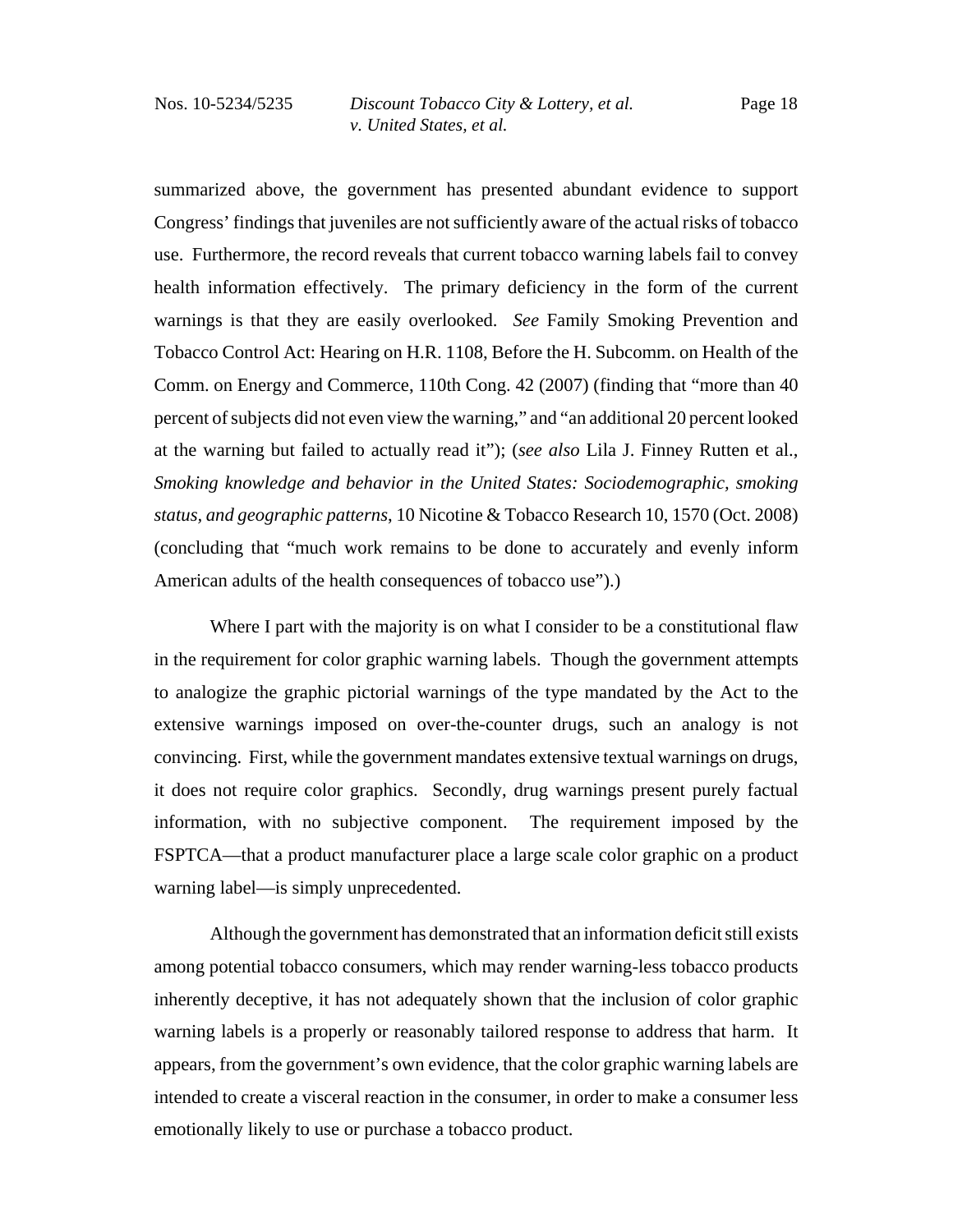As summarized by one of the few available studies addressing the issue of graphic tobacco warning labels on the U.S. audience:

One of the ways that more graphic warning labels can help consumers appreciate the risks of smoking is to create unfavorable emotional associations with the behavior. Bland descriptions of the health hazards of smoking, such as currently displayed on cigarette packs in the United States, are unlikely to create such associations, because they fail to attract attention or to make the health danger sufficiently compelling.

Ellen Peters et al., *The impact and acceptability of Canadian-style cigarette warning labels among U.S. smokers and nonsmokers*, 9 Nicotine & Tobacco Research 4, 474 (2007) (internal citations omitted).

While it is permissible for the government to require a product manufacturer to provide truthful information, even if perhaps frightening, to the public in an effort to warn it of potential harms, it is less clearly permissible for the government to simply frighten consumers or to otherwise attempt to flagrantly manipulate the emotions of consumers as it seeks to do here.

As the government acknowledges in its argument in support of upholding the Act's ban on color and graphics in tobacco industry advertisements, colorful graphic images can evoke a visceral response that subsumes rationale decision-making. This principle applies equally when seeking to discourage behavior.

The government failed to provide sufficient evidence to persuade me that the color graphics requirement is a reasonably tailored solution. *See Thompson v. Western States Med. Ctr.*, 535 U.S. 357, 373 (2002) ( finding that "[i]t is well established that 'the party seeking to uphold a restriction on commercial speech carries the burden of justifying it'") (quoting *Edenfield v. Fane*, 507 U.S. 761, 770, (1993)). In *Thompson*, licensed pharmacists challenged the provisions of the Food and Drug Administration Modernization Act ("FDAMA"), which prohibited advertising and promotion of particular compounded drugs. The provisions of the FDAMA required pharmacists who advertised compounded drugs to undergo FDA approval. Respondents specialized in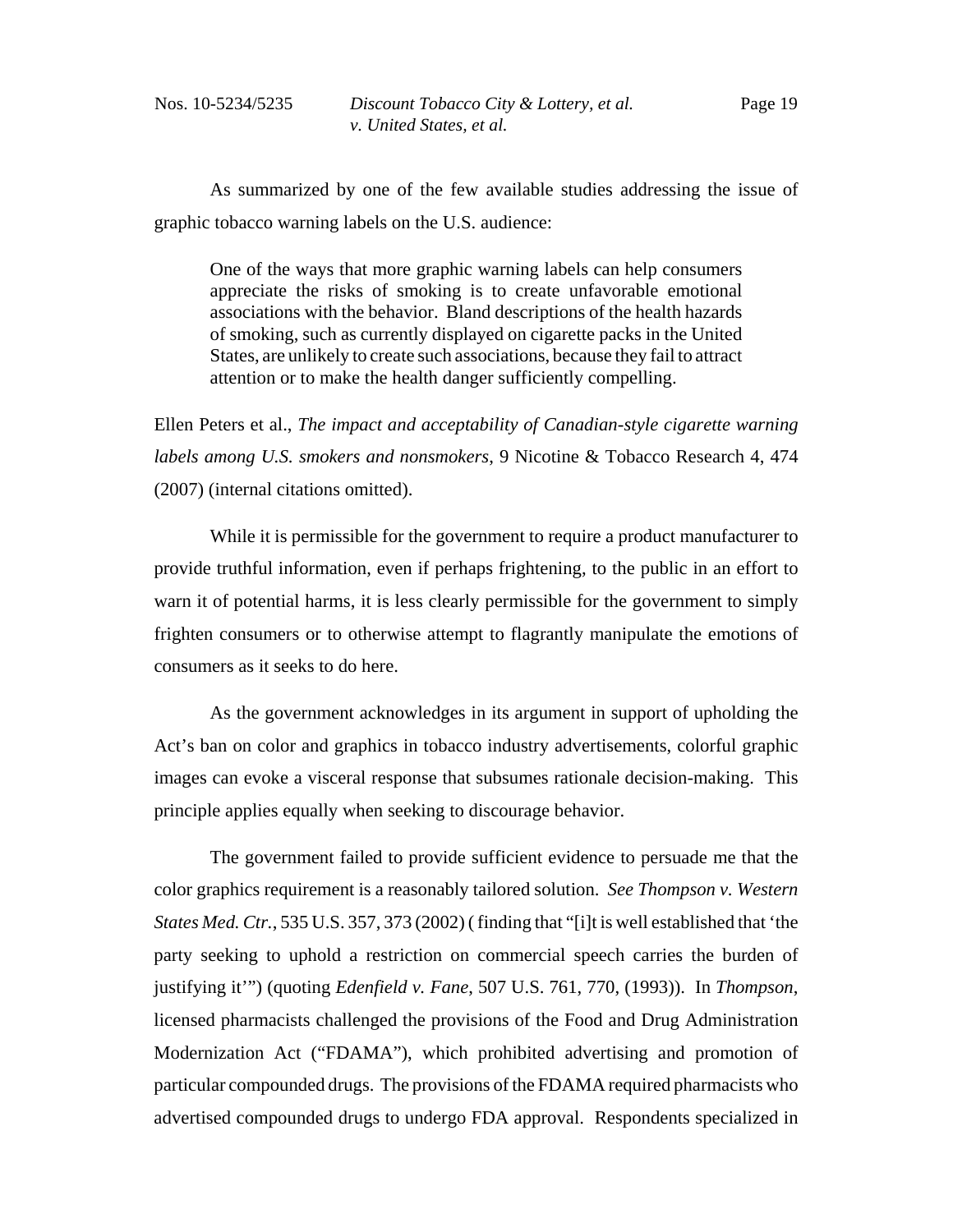drug compounding and frequently distributed information and promotional materials to "inform patients and physicians of the use and effectiveness of specific compounded drugs." *Id*. at 365. Respondents argued that the FDAMA provisions violated the First Amendment and were unconstitutional restrictions on commercial speech. The government identified three substantial interests in the FDAMA: (1) "preserv[ing] the effectiveness and integrity of the FDCA's new drug approval process and the protection of the public health that it provides;" (2) "preserv[ing] the availability of compounded drugs for those individual patients who, for particularized medical reasons, cannot use commercially available products that have been approved by the FDA"; and (3) "[a]chieving the proper balance between those two independently compelling but competing interests is itself a substantial governmental interest." *Id*. at 368. The Supreme Court held that the FDAMA provisions prohibiting advertising and promotion of compounded drugs unconstitutional because the government "has not offered any reason why these possibilities, alone or in combination, would be insufficient to prevent compounding from occurring on such a scale as to undermine the new drug approval process." *Id*. at 373.

This Court has also accepted the proposition that the state must fully consider other options when weighing the suppression of speech to address a public policy concern. *See Bell South Telecommunications, Inc. v. Farris*, 542 F.3d 499, 508–509 (6th Cir. 2008) (finding that provisions in the Kentucky's Tax Injunction Act, which prohibited telecommunications providers from identifying a new tax on consumers' bills, violated the First Amendment because the government failed to consider other alternatives before suppressing speech to address a policy problem). In all instances, any government solution must take into account both the intended and the unintended restriction on the rights afforded by the First Amendment.

While the majority argues that the color graphics requirement materially advances the government's stated interest in counteracting the informational deficit regarding health hazards, such a finding is far from conclusive, as color graphics cannot accurately convey all of the health risks associated with tobacco use. Although elements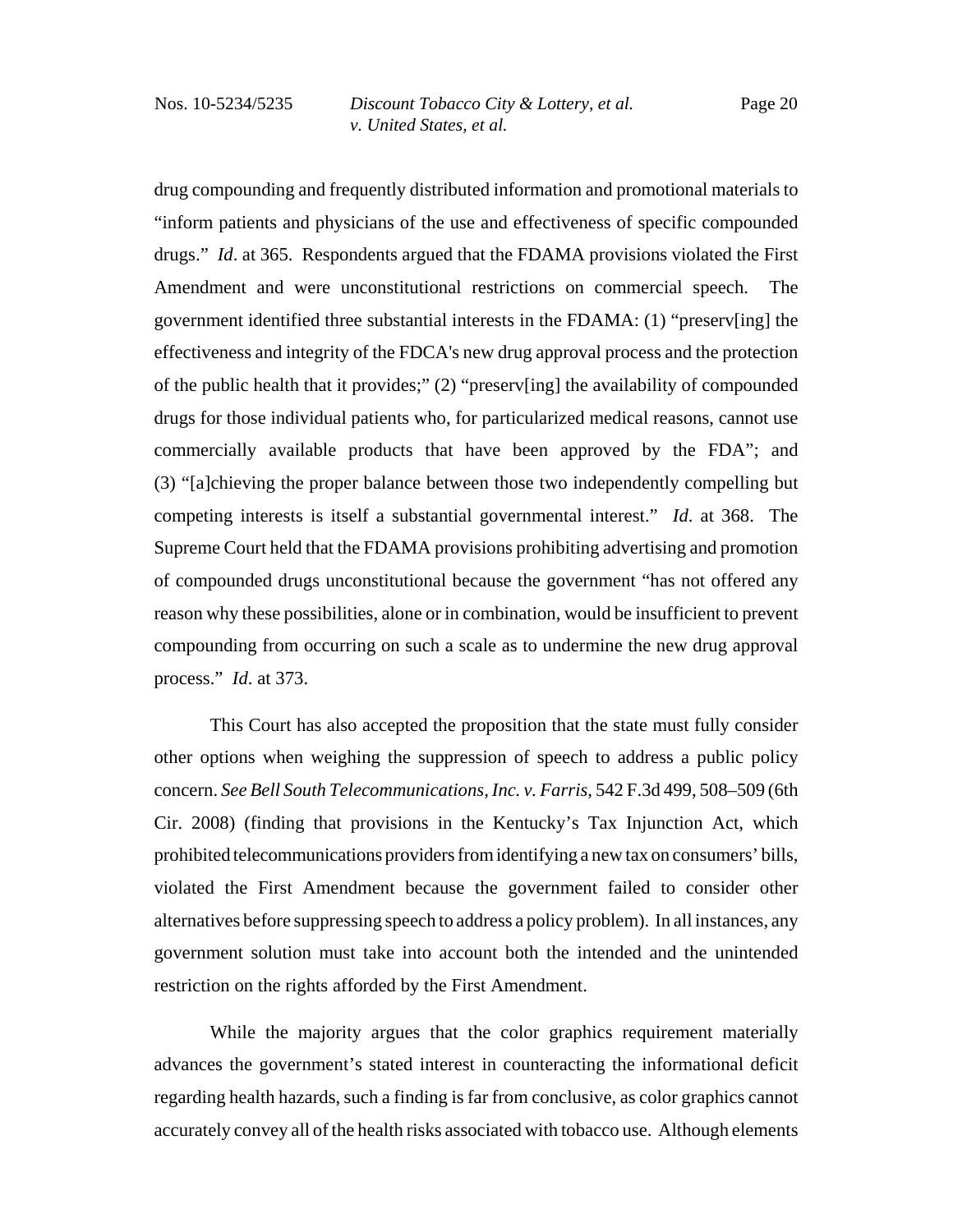of the color graphics requirement may remain constant, the underlying message that they convey will vary with the interpretation and context of its viewer. The color graphics can be seen one way by some smokers, yet another by other smokers—one way by some non-smokers and yet an entirely different interpretation by other non-smokers. While the images depicted by the color graphics may rest on different individual viewpoints and ideologies, the requirements of the Constitution firmly tips the balance towards disqualifying a government regulatory requirement that abridges the right of citizens to engage in free speech. For that reason, the majority's reliance on the color graphics warning requirement as a constitutionally protected solution in light of the circumstances is simply overstated.

 Though the hurdle that *Zauderer* erects for the government is a relatively low one, it is still a hurdle that the government must surmount in order to uphold the form of the warning label requirement that it seeks to impose on the tobacco industry. While courts have been resistant to strike down disclosure requirements under *Zauderer*, if *Zauderer* does in fact create a line, then it is clear that some types of disclosure requirements must cross that line. The requirement embodied in § 201(4)(d) of the Act crosses the line. Accordingly, I would find the portion of the provision requiring color graphic images to accompany the textual warnings on tobacco product packaging unconstitutional, and I would REVERSE the decision of the district court on that issue.**<sup>6</sup>**

**<sup>6</sup>** The recent decision from the D.C. district court also supports my analysis and conclusion that the color graphic warning requirement constitutes compelled speech which violates the First Amendment. The D.C. district court explained that the government's proposed color graphic images were "neither designed to protect the consumer from confusion or deception, nor to increase consumer awareness of smoking risks; rather, they were crafted to evoke a strong emotional response calculated to provoke the viewer to quit or never start smoking." *R.J. Reynolds Tobacco Co. v. U.S. Food and Drug Admin.*, 2012 LEXIS 26257, at \* 16 (D.D.C. Feb. 29, 2012). In reaching this conclusion, the D.C. district court found that the government's mandatory graphic images not only conveyed false and misleading information about smoking, but the government also failed to consider other alternatives that are less restrictive and burdensome for the plaintiffs while still permitting the government to educate the consumer about the health risks associated with tobacco use. *Id*. at \* 28.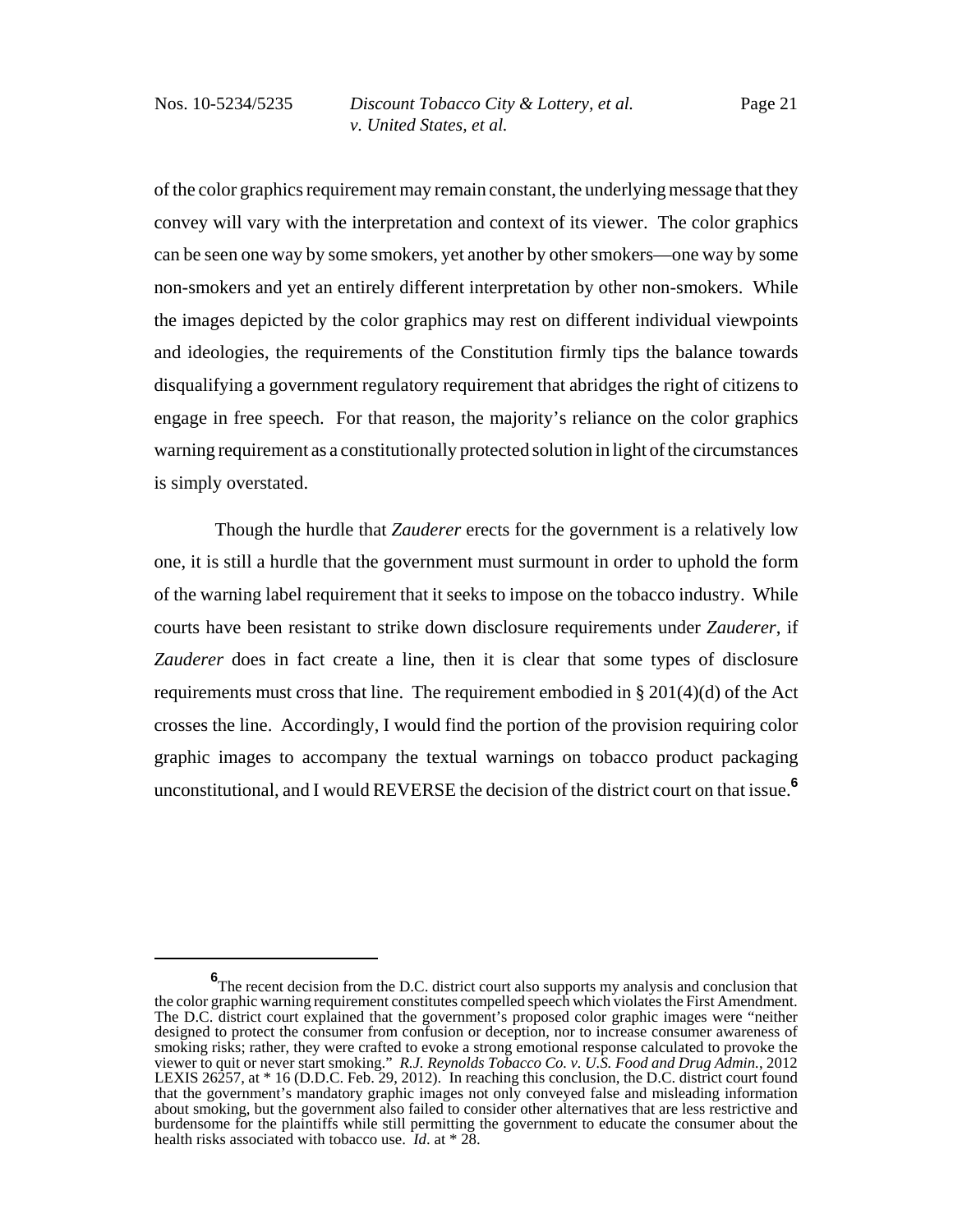#### **3. Non-Graphic Aspects of Warning Labels**

With regard to the increased size and placement requirement of the textural warnings on tobacco packaging, the government has demonstrated that the Act's requirements are reasonably tailored to overcoming the informational deficit regarding tobacco harms. *See Zauderer*, 471 U.S. at 651. The government has illustrated, as Congress found, that larger warnings materially affect consumers' awareness of the health consequences of smoking and decisions regarding tobacco use.

Plaintiffs' argument that the provision is unduly burdensome because the scale of the warning label drowns out their speech is unpersuasive. The government has provided ample evidence supporting the size requirement for the new labels, (*see, e.g.,* World Health Organization, *WHO Framework Convention on Tobacco Control*, art. 11.1(b) (2003)), and Plaintiffs have not shown that the remaining portions of their packaging are insufficient for them to place their brand names, logos or other information. Instead, Plaintiffs primary argument is that the use of such significant labels might dissuade certain smokers from buying their product by making it appear unhealthy or otherwise unattractive. But this is, in some ways, the purpose of the labels—to provide truthful information regarding the health consequences of the product in order to decrease "the use of tobacco by young people and dependance on tobacco." Pub. L. No. 111-31, § 3(2).

# **C. Summary**

For these reasons, we **AFFIRM** the district court's determination and hold that the Act's requirement that tobacco packaging and advertising that includes color graphic and non-graphic warning labels satisfies the requirements of the First Amendment. However, Judge Clay dissents on the issue of the color graphic warning label requirement.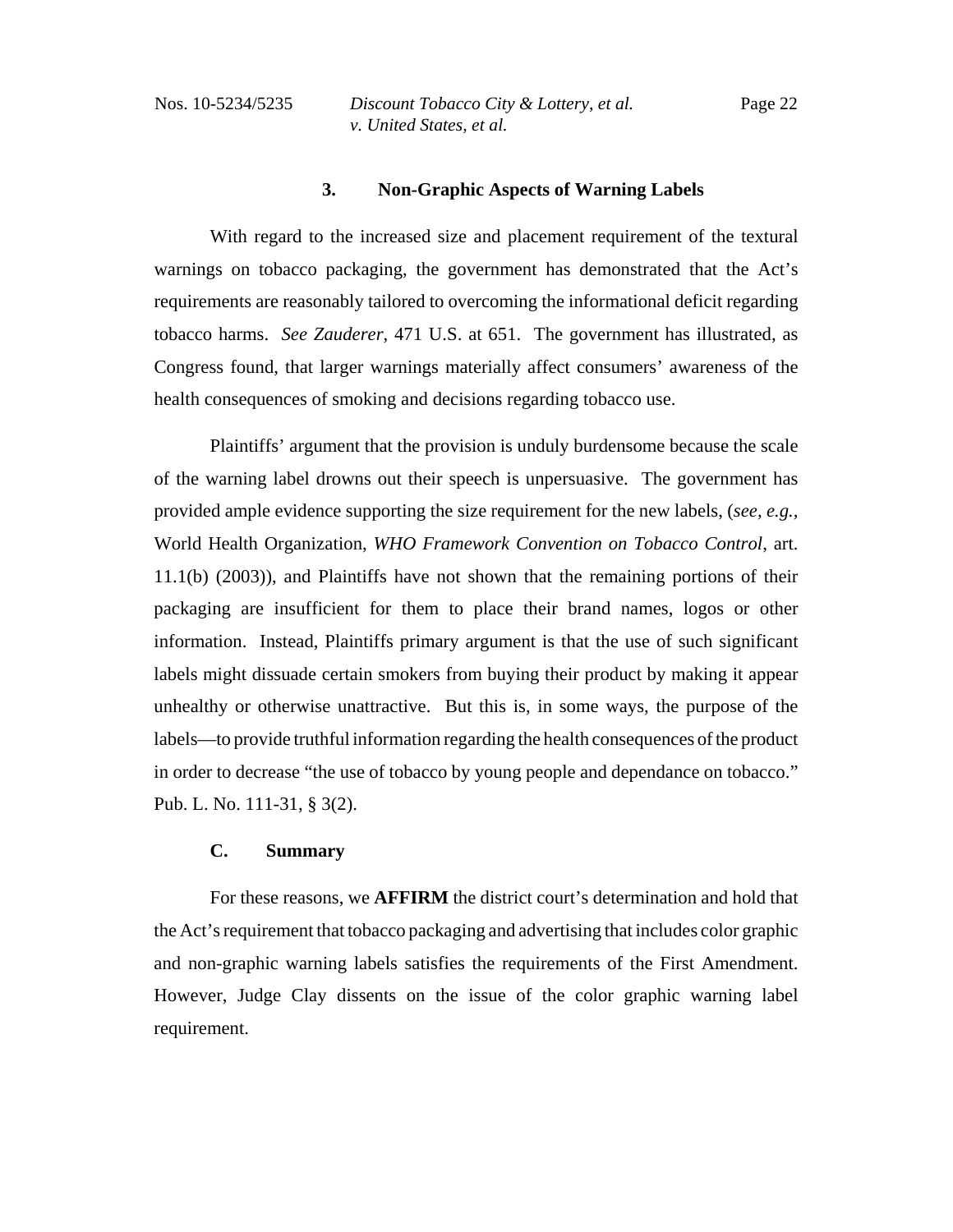#### **IV. Restrictions of Speech Concerning Modified Risk Tobacco Products**

We now consider whether the Act's requirement that harm reduction claims relating to modified risk tobacco products pass pre-market review is an unconstitutional restriction of free speech.

### **A. The Provision**

Under the so-called modified risk tobacco product rule ("MRTPR"), Plaintiffs may only commercially market a product as a "modified risk" if, after application to the FDA, it is determined that the product, "as it is actually used by consumers, will—(A) significantly reduce harm and the risk of tobacco-related disease to individual tobacco users; and (B) benefit the health of the population as a whole taking into account both users of tobacco products and persons who do not currently use tobacco products." Pub. L. No. 111-31, § 911(g)(1) (codified at 21 U.S.C. § 387k(g)(1)).

Under the Act, "[t]he term 'modified risk tobacco product' means any tobacco product that is sold or distributed for use to reduce harm or the risk of tobacco-related disease associated with commercially marketed tobacco products." *Id.* § 911(b)(1). A tobacco product will be considered to be "sold or distributed" for the these purposes if:

- (i) the label, labeling, or advertising of which represents explicitly or implicitly that—
	- (I) the tobacco product presents a lower risk of tobacco-related disease or is less harmful than one or more other commercially marketed tobacco products;
	- (II) the tobacco product or its smoke contains a reduced level of a substance or presents a reduced exposure to a substance; or
	- (III) the tobacco product or its smoke does not contain or is free of a substance;
- (ii) the label, labeling, or advertising of which uses the descriptors "light", "mild", or "low" or similar descriptors; or
- (iii) the tobacco product manufacturer of which has taken any action directed to consumers through the media or otherwise . . .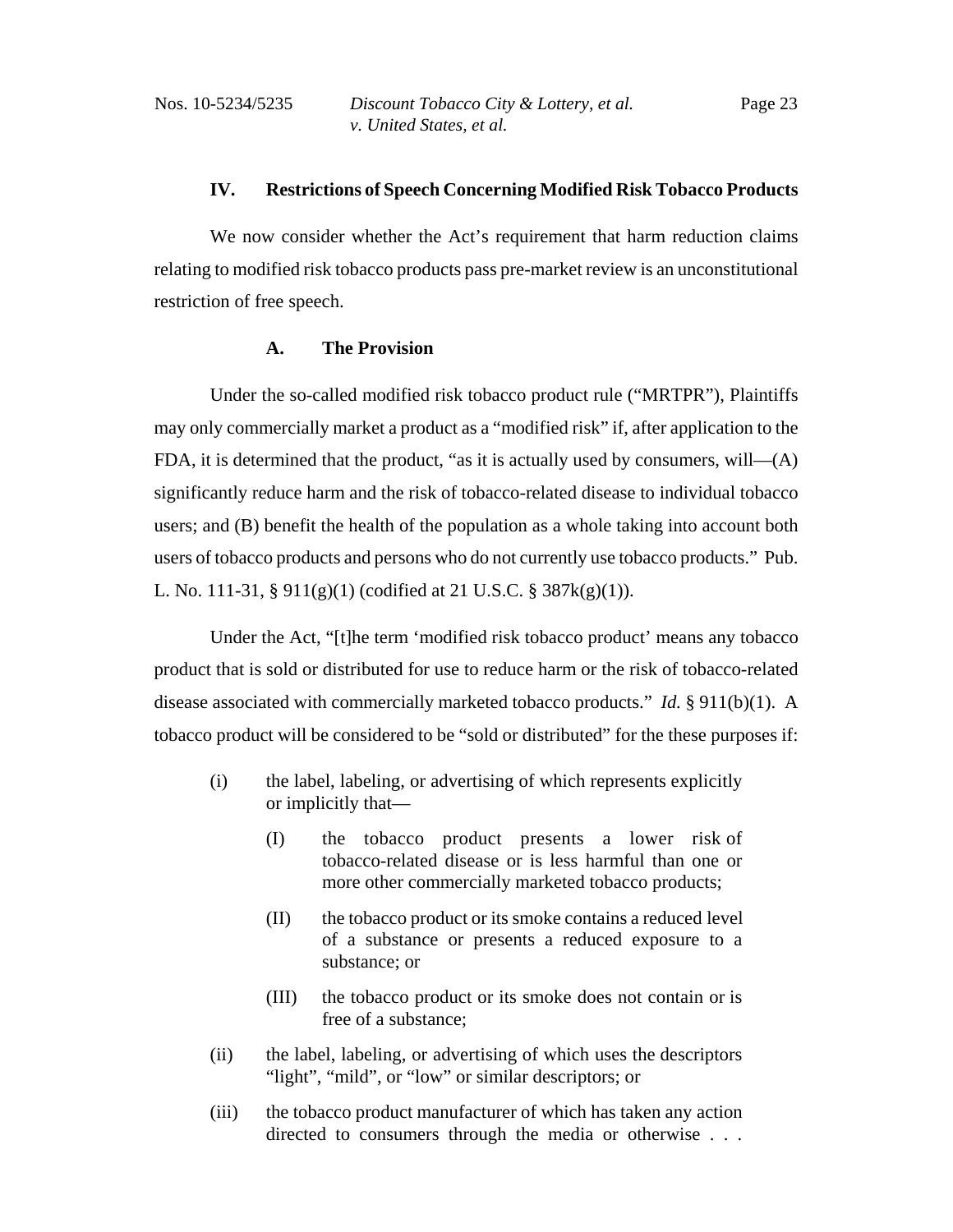respecting the product that would be reasonably expected to result in consumers believing that the tobacco product or its smoke may present a lower risk of disease or is less harmful than one or more commercially marketed tobacco products, or presents a reduced exposure to, or does not contain or is free of, a substance or substances.

### *Id.* § 911(b)(2)(A).

Plaintiffs argue that the provision is overbroad because, as they explain, it applies to "Plaintiffs' participation in the public-health debate concerning tobacco harm reduction, even when that debate plays out in scientific symposia, regulatory press releases, or news programming such as *60 Minutes*, and even when Plaintiffs limit their speech to discussions of generic product categories like smoke-free tobacco products." (First Br. at 29–30.) Therefore, Plaintiffs contend, the MRTPR effectively "shut[s them] out of the public-policy debate over the role of reduced-risk products in a tobacco harm-reduction strategy," (*id.* at 28), and constitutes an impermissible "viewpoint-based restriction on one class of speakers in a political debate," (*id*. at 16), and a prior restraint on free speech. (*Id*. at 28.)

The government categorizes the MRTPR as a "pre-market review of purported reduced-risk tobacco products parallel[ing] preexisting FDCA provisions applicable to drugs." (Second Br. at 34.) It is the government's position that "[t]he purpose of pre-market review is to evaluate the manufacturer's evidence that the product will, in fact, achieve its claimed purpose," (*id*. at 36), and as such the MRTPR does not implicate the First Amendment. (*Id*. at 34.) Alternatively, the government argues that the MRTPR meets the test set forth in *Central Hudson* for government regulation of commercial speech*.*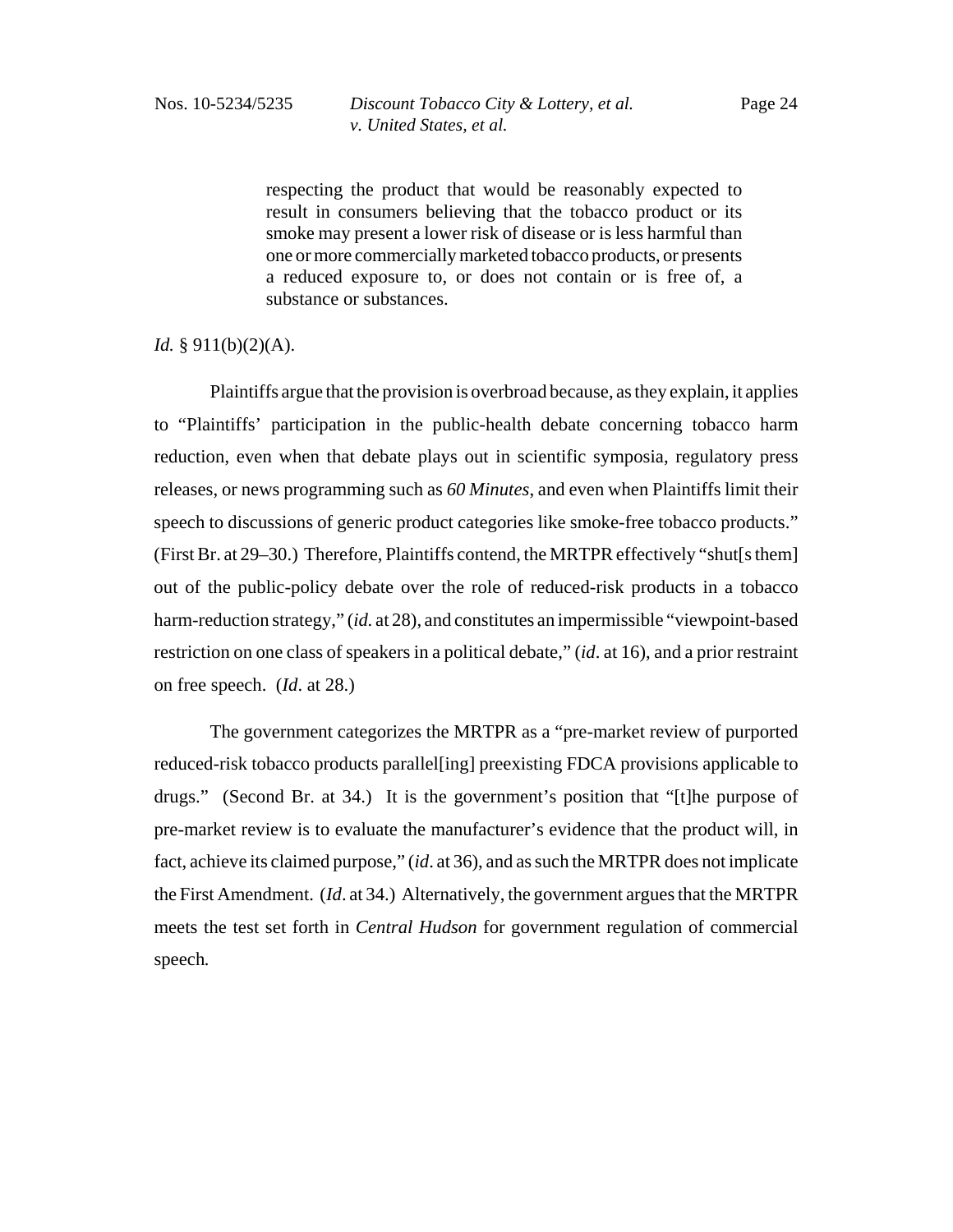# **B. Analysis**

### **1. Prior Restraint**

Plaintiffs argue that the MRTPR is a prior restraint on intertwined political and commercial speech, which must be reviewed under strict scrutiny. (First Br. at 28.) The district court agreed with this categorization, and analyzed the MRTPR accordingly. *Commonwealth Brands, Inc.*, 678 F. Supp. 2d at 533.

Though the MRTPR is a regulatory scheme that prohibits Plaintiffs from making certain statements about tobacco products before receiving approval from the FDA, Plaintiffs offer no authority to support the conclusion that this regulation of commercial speech requires the strict scrutiny and presumption of constitutional invalidity afforded to laws effecting a prior restraint on protected non-commercial speech. Instead, the Supreme Court has, on several occasions "observed that commercial speech is such a sturdy brand of expression that traditional prior restraint doctrine may not apply to it." *Central Hudson*, 447 U.S. at 571 n.13; *see also Zauderer*, 471 U.S. at 668 n.13; *Virginia State Bd. of Pharmacy*, 425 U.S. at 771–72 n.24.**<sup>7</sup>**

Plaintiffs attempt to circumvent the distinction between commercial and noncommercial speech by arguing that their "supposedly 'commercial speech' is 'inextricably intertwined with otherwise fully protected speech' and thus still governed by the 'test for fully protected expression.'" (First Br. at 30–31 (quoting *Riley v. Nat'l Fed'n of the Blind of N.C., Inc*., 487 U.S. 781, 796 (1988).) Plaintiffs might be correct if this were a circumstance where the Court "cannot parcel out the speech," *Riley*, 487 U.S. at 796, but this is not such a case. In this case, the MRTPR only applies to products where (1) the labeling or advertising of the specific product makes particular health claims, (2) the labeling or advertising of the product uses key words, or (3) the "tobacco

**<sup>7</sup>** It is important to note that many of the seminal commercial speech cases, including *Central Hudson* itself, dealt with prophylactic bans on speech. *See Central Hudson*, 447 U.S. 557 (involving a ban on promotional advertisement by utility); *Zauderer*, 471 U.S. 626 (evaluating a ban on illustrations in attorney advertisement); *Ohralik v. Ohio State Bar Ass'n*, 436 U.S. 447 (1978) (considering a ban on inperson solicitation by attorneys). None of these cases applied the framework reserved for prior restraints on protected speech.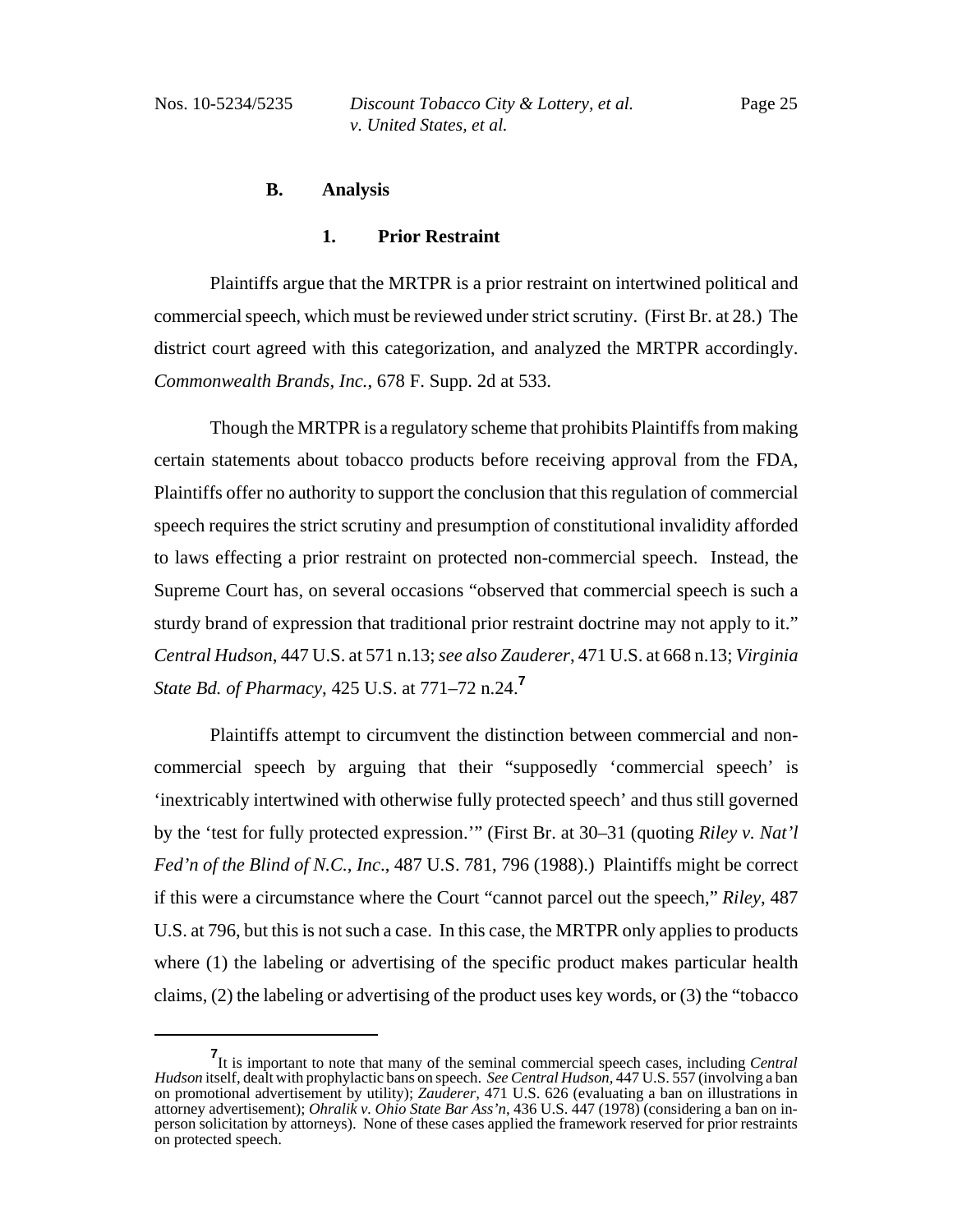product manufacturer of which has taken any action *directed to consumers* through the media or otherwise . . . *respecting the product*." 21 U.S.C. § 387k(b)(2)(A) (emphasis added). Because the restriction applies to consumer-directed claims regarding a manufacturer's specific products, there is no reason to believe that it touches upon Plaintiffs' non-commercial speech "in the public-health debate concerning tobacco harm reduction . . . in scientific symposia, regulatory press releases, or news programming such as *60 Minutes*," or that the MRTPR applies "when Plaintiffs limit their speech to discussions of generic product categories like smoke-free tobacco products." (First Br. at 29–30.) Neither the government, nor the text of the statute itself, suggests otherwise.

The Supreme Court has stated that utterances may:

constitute commercial speech notwithstanding the fact that they contain discussions of important public issues . . . . We have made clear that advertising which links a product to a current public debate is not thereby entitled to the constitutional protection afforded noncommercial speech. A company has the full panoply of protections available to its direct comments on public issues, so there is no reason for providing similar constitutional protection when such statements are made in the context of commercial transactions. Advertisers should not be permitted to immunize false or misleading product information from government regulation simply by including references to public issues.

*Bolger v. Youngs Drug Prod. Corp*., 463 U.S. 60, 67–68 (1983) (internal citations and quotation marks omitted).

In this case, because Plaintiffs' ability to make "direct comments on public issues" remains untouched, "[t]here is no basis in the record to believe that the Act will be interpreted or applied to infringe significantly on noncommercial speech rights." *San Francisco Arts & Athletics, Inc. v. United States Olympic Comm.*, 483 U.S. 522, 537 n.15 (1987). Thus, this Court is left with Plaintiffs' "action directed to consumers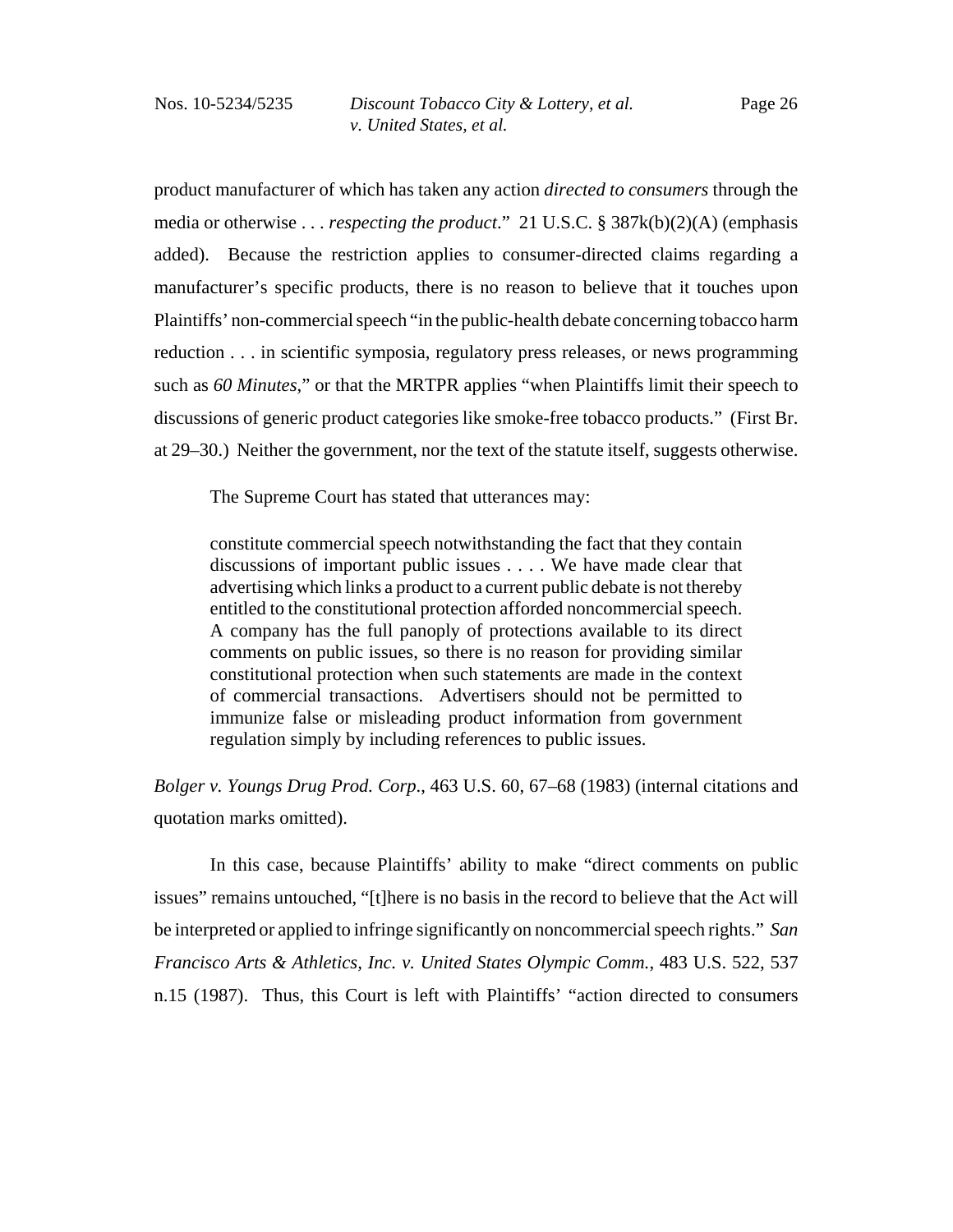through the media or otherwise ... respecting the product," 21 U.S.C. § 387 $k(b)(2)(A)$ , which we find to be commercial speech properly analyzed under *Central Hudson*. **8**

# **2. Constitutionality**

Plaintiffs argue that "[t]he MRTPR plainly ensnares truthful, non-misleading speech," because the provision restricts them from making claims of individual harm reduction, "even if Plaintiffs' speech unambiguously disavows any population-wide health benefit," (First Br. at 33); the provision restricts them from marketing tobacco products as additive-free to appeal to naturalists and smokers who prefer organic products, even when such preferences are not linked to perceptions of health benefit, (*id*. at 34); and the provision, though it explicitly exempts the marketing of smokeless tobacco products as "smokeless" or "smoke free," prevents manufacturers from "explain[ing] the relative health significance" of those designations. (*Id*. at 34–35.) Finally, Plaintiffs argue that the restrictions embodied in the MRTPR do not materially advance the government's interests, and are not narrowly tailored to those interests. (*Id*.)

The government responds that "[t]he statutory provision requiring pre-market review of purported reduced-risk tobacco products parallels preexisting FDCA provisions applicable to drugs and, like the drug provisions, it presents no First Amendment problem." (Second Br. at 34.) Alternatively, the government argues that the MRTPR survives analysis under *Central Hudson*. (*Id*. at 40.) To the government's primary argument, Plaintiffs reply that "there is no cognizable First Amendment difference between a law that directly proscribes promotional speech and one that renders a product's sale illegal based on promotional speech." (Third Br. at 48.) As

**<sup>8</sup>** Plaintiffs alternatively argue that "[e]ven if (erroneously) treated as a commercial-speech restriction, the MRTPR is still subject to strict scrutiny . . . [because] [u]nder the MRTPR, government agencies, ideological anti-tobacco organizations, and commercial manufacturers of tobacco-cessation products are all free to publicly denigrate the relative health risks of Plaintiffs' products. Plaintiffs, however, cannot respond without first receiving FDA pre-approval." (First Br. at 31–32.) Therefore, they argue, the statute constitutes viewpoint discrimination based on the identity of the speaker. (*Id*.) This argument is uncompelling. It is well-settled that "[t]he government may ban forms of communication more likely to deceive the public than to inform it." *Central Hudson*, 447 U.S. at 563. Under the MRTPR, Plaintiffs are able to directly respond to comments claiming that modified-risk tobacco products do not constitute a valid harm reducing alternative to traditional products, if and when the veracity of the health claims they make in response have been demonstrated.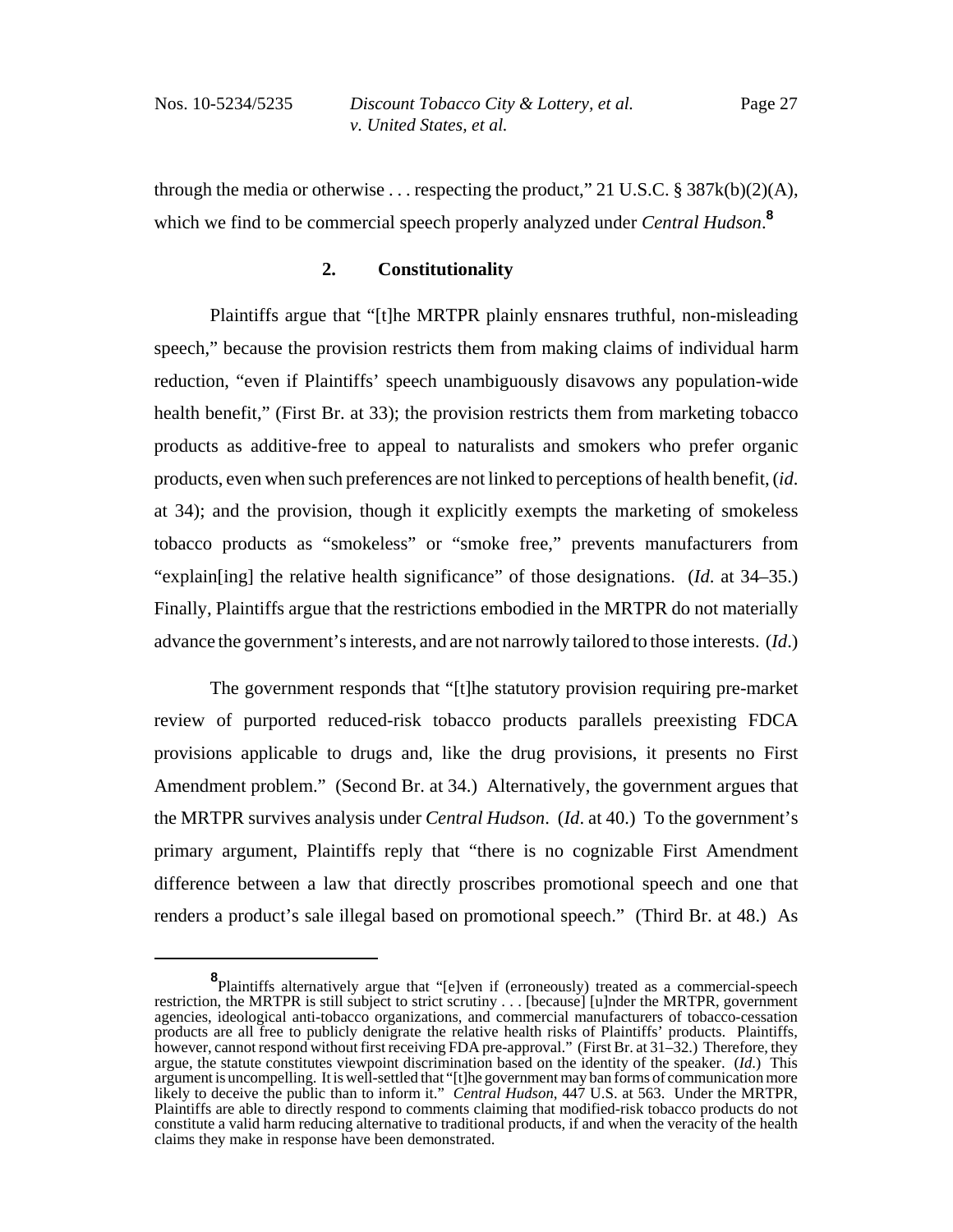such, Plaintiffs state that the provision must withstand First Amendment analysis. We agree with Plaintiffs, and therefore proceed to the government's alternative argument. *See Brown & Williamson Tobacco Corp.*, 529 U.S. at 142 (rejecting attempt to make similar analogy to the FDA's regulation of drugs).

Under *Central Hudson*, we first "determine whether the expression is protected by the First Amendment." 447 U.S. at 566. While the government's position is largely based on its claim that Plaintiffs' speech regarding modified risk tobacco products is, and has historically been, misleading, the MRTPR must still survive the scrutiny dictated by *Central Hudson*, as the provision undoubtedly ensnares some speech which may be completely truthful and nonmisleading. The regulation of such truthful commercial speech is not exempted from the First Amendment analysis in *Central Hudson*, and we therefore proceed to step two, which requires us to determine whether the interest declared by the government is substantial.

Contrary to Plaintiffs' assertions, the interest that the government seeks to advance through the MRTPR is not the risk that the public will become overly informed regarding the relative risks of various tobacco products, but instead the risk that the tobacco industry will make fraudulent claims regarding the relative health benefits of the products that it markets. (*See* Second Br. at 32 ("Congress's decision to require pre-market review was informed by the tobacco industry's long history of marketing of 'low tar' cigarettes with misleading health claims." (citing Legislative Findings 38 and 39, Pub. L. No. 111-31, §§ 2(38)-(39)))); *see also Philip Morris,* 449 F. Supp. 2d at 430 (finding that, "[f]or several decades, [the major tobacco manufacturers] have marketed and promoted their low tar brands as being less harmful than conventional cigarettes. That claim is false . . . [and b]y making these false claims, [the major tobacco manufacturers] have given smokers an acceptable alternative to quitting smoking, as well as an excuse for not quitting"); *United States Surgeon General Report, The Health Consequences of Smoking*, 25 (2004) (concluding that "[s]moking cigarettes with lower machine-measured yields of tar and nicotine provides no clear benefit to health").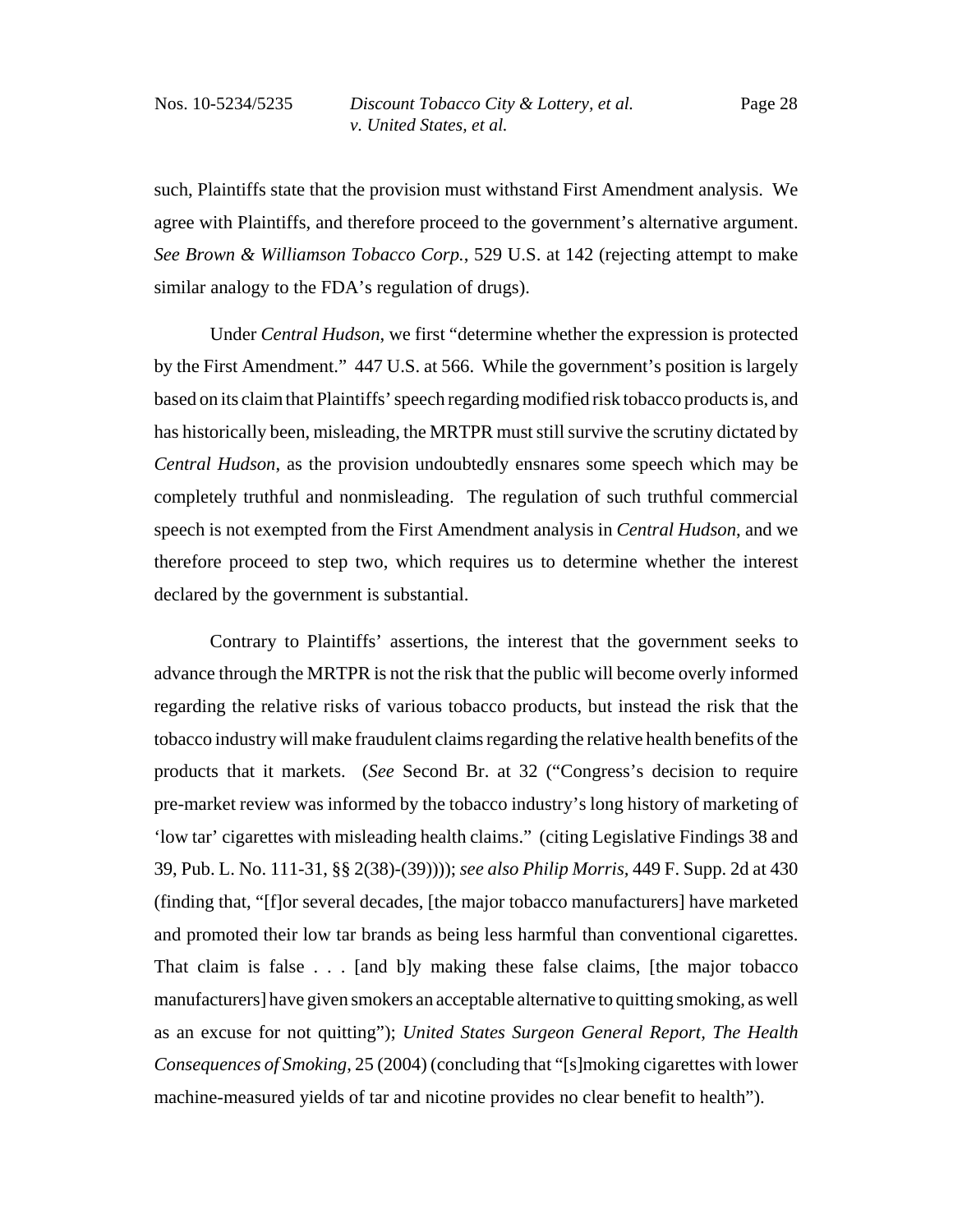When a prohibition is intended to prevent consumer deception, the burden lies with the government to "demonstrate that the harms it recites are real and that its restriction will in fact alleviate them to a material degree." *Ibanez v. Fla. Dep't of Bus. & Prof'l Reg., Bd. of Accountancy*, 512 U.S. 136, 146 (1994). "[A] State's paternalistic assumption that the public will use truthful, nonmisleading commercial information unwisely cannot justify a decision to suppress it," *44 Liquormart, Inc.*, 517 U.S. at 497, and will not support a finding of a substantial state interest. This limitation is enforced even where the pervasiveness of such information might persuade the public to make what the government perceives as a bad choice, because "[t]he First Amendment directs us to be especially skeptical of regulations that seek to keep people in the dark for what the government perceives to be their own good." *Id.* at 503.

"Evidence in the congressional record demonstrating a pattern of [potentially deceptive] advertisements . . . [may be] adequate to establish . . . the likelihood of deception." *Milavetz, Gallop & Milavetz, P.A. v. United States*, 130 S. Ct. 1324, 1340 (2010). There is ample caselaw, cited by the government, to support the conclusion that tobacco manufacturers have historically "marketed and promoted their low tar brands to smokers—who were concerned about the health hazards of smoking or considering quitting—as less harmful than full flavor cigarettes despite either lacking evidence to substantiate their claims or knowing them to be false." *United States v. Philip Morris USA Inc.*, 566 F.3d 1095, 1107 (D.C. Cir. 2009); *see also Altria Group, Inc. v. Good*, 555 U.S. 70, 87–91 (2008) (providing an overview of the tobacco industry's misleading use of descriptors such as "low tar" and "light").

The same can be said for the tobacco industry's marketing of smokeless tobacco products as safe alternatives to smoking. *See, e.g.*, National Survey on Drug Use and Health, *Smokeless Tobacco Use, Initiation, and Relationship to Cigarette Smoking: 2002 to 2007*, 4 (Mar. 2009) ("Combined data from 2002 to 2007 indicate that an annual average of 1.1 million persons initiated use of smokeless tobacco in the past 12 months. . . . Initiation of smokeless tobacco in the past 12 months was more likely to occur among youths aged 12 to 17 than among young adults aged 18 to 25. . . . Both of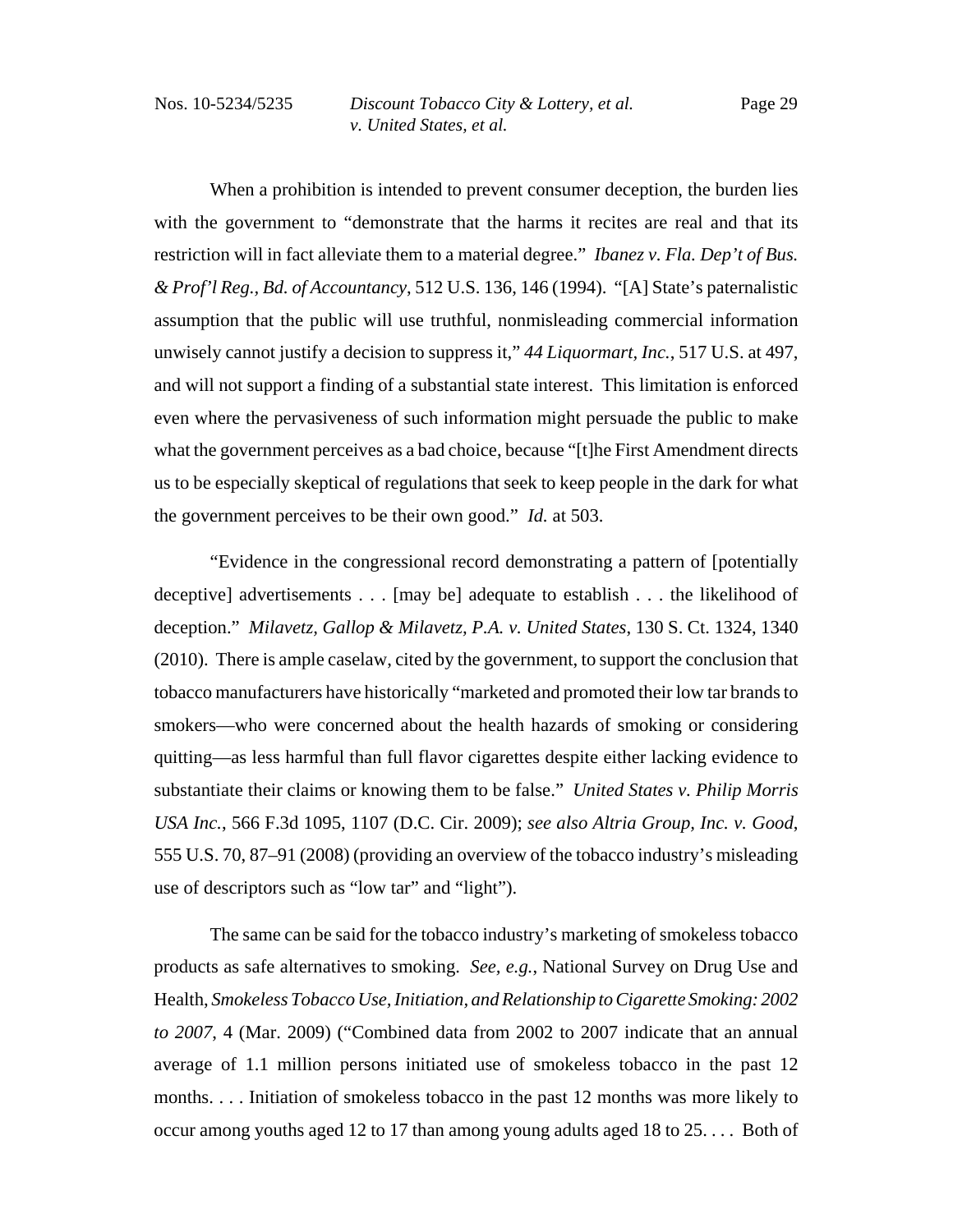these age groups had higher rates of initiation than adults aged 26 or older."). This evidence is sufficient to satisfy the government's burden of demonstrating a pattern of deception.

There is no question that the harm caused by the tobacco industry's use of misleading advertising and marketing tactics regarding the relative risks of certain tobacco products is real and significant. Exemplifying this is the fact that the market share for "low tar" cigarettes increased from 2% of sales in 1967 to 81.9% in 1998. Federal Trade Commission, *Cigarette Report for 1999*, 20 (2001)). Such a drastic shift from conventional products to "modified risk products" occurred in a single generation, though it was later discovered that these products delivered far more tar and nicotine than the tobacco industry claimed. *See* Legislative Findings 38 and 39, Pub. L. No. 111- 31, §§ 2(38)-(39); *Altria Group, Inc.*, 555 U.S. at 87–90. Accordingly, we find that the government has demonstrated a substantial interest and therefore satisfied step two of *Central Hudson*.

The government has also satisfied the final inquiries under *Central Hudson*, regarding the fit and the tailoring of the measure. As discussed above, the MRTPR only applies to claims "directed to consumers through the media or otherwise . . . respecting the product," or on the labeling or advertising of the product. *See* Pub. L. No. 111-31,  $§ 911(b)(2)(A)$ . There is no indication that the provision suppresses non-commercial speech relating to nonspecific tobacco products. Plaintiffs' claims that the MRTPR also encompasses their marketing of tobacco products as "additive-free" to appeal to naturalists and smokers who prefer organic products, even when such preferences are not linked to perceptions of health benefit, (First Br. at 34), does not alter this conclusion. Plaintiffs have presented no evidence to suggest that "consumers who prefer organic products for environmental or other reasons . . . [but do not] perceive [them] . . . to convey a health benefit," (*id.*), actually exist. On the contrary, we may safely presume that naturalists and those who subscribe to organic products do not engage in unmotivated or arbitrary behavior—common sense dictates the conclusion that they prefer such products precisely because they believe that natural and organic products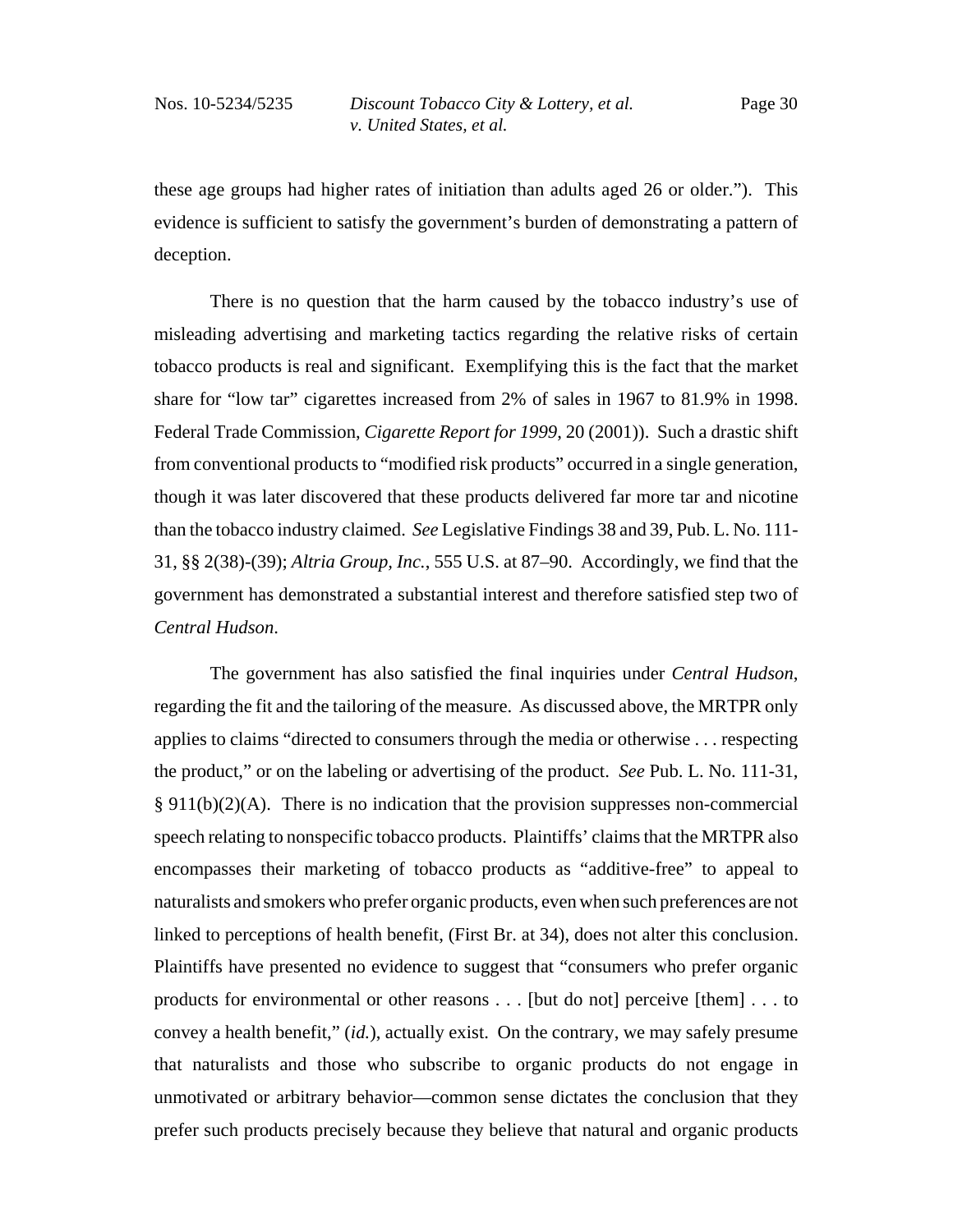confer health advantages over conventional products. *See* Centers for Disease Control and Prevention ("CDC"), *Low-Yield Cigarettes and Cigarette-Like Products*, 1 (2009) (finding that "[m]any smokers consider smoking . . . additive-free cigarettes to be safer than smoking regular cigarettes"). Consequently, Plaintiffs' attempt to de-link hypothetical consumers' preferences for "organic" and "additive-free" products from general health concerns is unsustainable.

The MRTPR's requirement that Plaintiffs demonstrate harm reduction at both the individual and general level also survives *Central Hudson*'s fit and tailoring test. A claim that a product is less risky if it reduces harm to an individual, when that harm is externalized to others, is inherently misleading. Further, if the marketing of a product as "modified risk" raises the aggregate number of people (especially juveniles) who use tobacco because it leads them to believe than an unsafe product is *relatively* safe, instead of merely affecting the apportionment of current users, then the government's compelling interest in reducing juvenile tobacco use is not met. *See* 21 U.S.C.  $\S 387k(g)(4)$  (specifically listing risk "that existing users of tobacco products who would otherwise stop using such products will switch to the tobacco product that is the subject of the application" and "likelihood that persons who do not use tobacco products will start using the tobacco product that is the subject of the application"); (C.M. Carpenter et al., *Developing smokeless tobacco products for smokers: an examination of tobacco industry documents*, 18 Tobacco Control 54, 54 (2009) (concluding that "[h]eavy marketing of new SLT [smokeless tobacco] products may encourage dual use and result in unknown public health effects. . . . These products may pose significant challenges to efforts by federal agencies to reduce harm caused by tobacco use").

Lastly, though Plaintiffs argue that there are several less restrictive methods available to remedy the harms addressed by the MRTPR—including mandating consumer disclaimers, limiting the MRTPR to post-dissemination review of advertisements, more vigorously enforcing fraud laws, or "sponsor[ing] public advertising campaigns about smokeless tobacco products, emphasizing that, regardless of whether such products are safer than cigarettes, consumers are still better off not using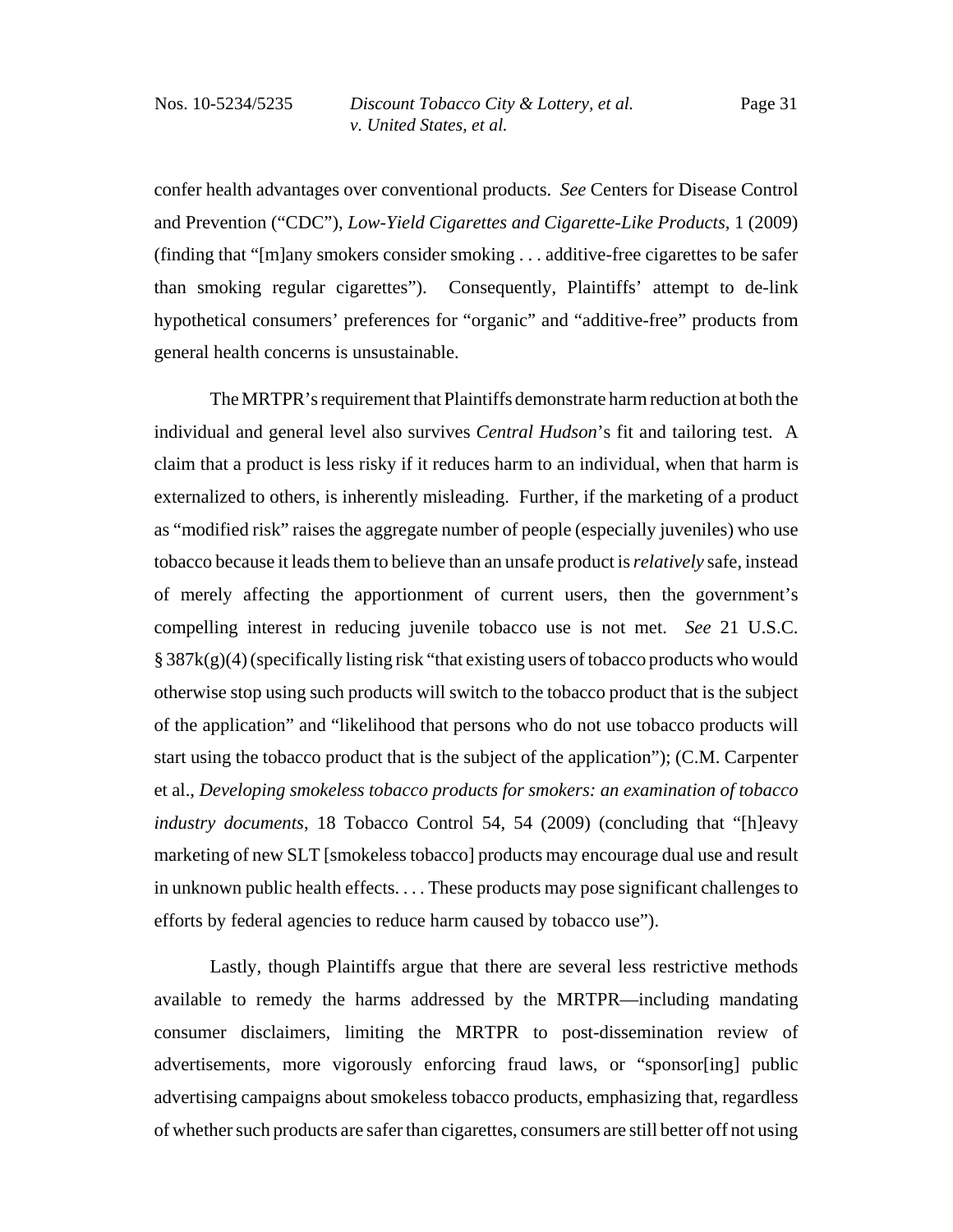tobacco products at all," (First Br. at 39–41)—we find that the MRTPR is not more extensive than necessary to address the government's interests. Plaintiffs would have us believe that the government has only recently come to recognize the harms associated with false tobacco safety claims, and that the MRTPR is the government's first up at bat. But on this issue, the government is at play in the major leagues, and the alternatives suggested by Plaintiffs have already been tried and found wanting.

We have no reason to upend—or intrude upon—Congress' determination and "express[] reject[ion of] the idea that requiring disclaimers for modified risk tobacco products would be effective . . . [based on the finding] that consumers have misinterpreted advertisements in which one product is claimed to be less harmful than a comparable product, even in the presence of disclosures and advisories intended to provide clarification." (Second Br. at 43 (citing Legislative Findings 41 and 42, Pub. L. No. 111-31, §§ 2(41)-(42).) Nor do we see reason to externalize the costs of "public advertising" campaigns, presumably to counteract misleading claims made by the tobacco industry, to the government and to taxpayers. And, although the idea of postmarket review of deceptive claims may be appealing to the tobacco industry, the government has made a reasonable determination that, in the context of a deadly and highly addictive product, it would be a virtual impossibility to unring the bell of misinformation after it has been rung. Thus, none of these alternatives supports a conclusion that the MRTPR is more extensive than necessary to serve its purpose.

Finally, Plaintiffs argue that the MRTPR is more extensive than necessary because "narrow tailoring requires Congress to 'distinguish[] the truthful from the false, the helpful from the misleading, and the harmless from the harmful.'" (First Br. at 37 (quoting *Zauderer*, 471 U.S. at 646).) But, of course, effectuating this distinction is exactly what the MRTPR is designed to do.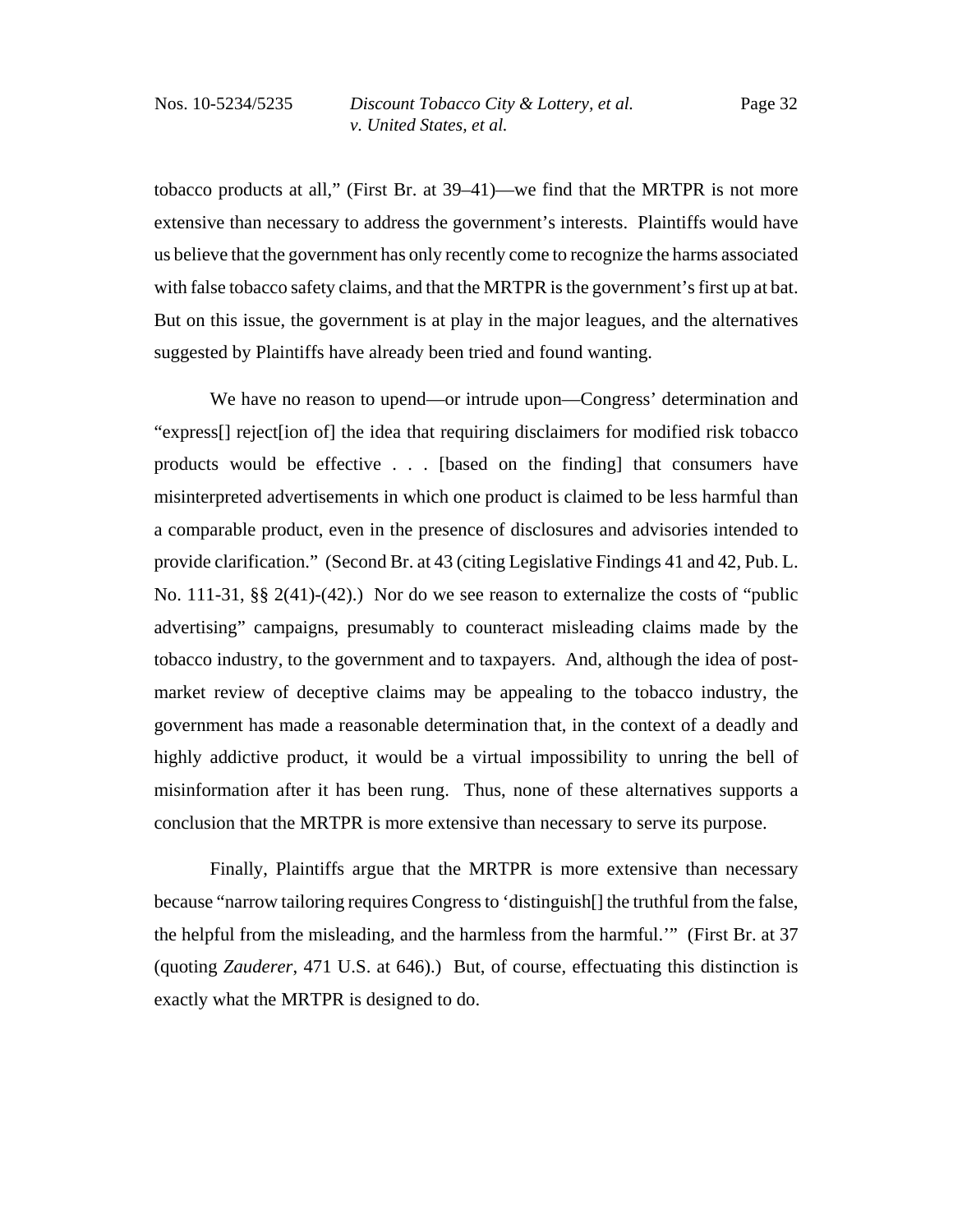# **C. Summary**

Because the MRTPR does not regulate non-commercial speech, and meets the criteria set forth in *Central Hudson* for the regulation of noncommercial speech, we **AFFIRM** the district court's determination that the provision does not violate the First Amendment.

# **V. Marketing Bans on Brand-Name Sponsorship and Merchandise, Sample Tobacco Products, and Continuity Products**

The next issue that we confront is whether the Act's bans on brand name event sponsorship, non-tobacco merchandise, free samples and the distribution of non-tobacco products in consideration for tobacco purchases violates the First Amendment.

# **A. The Provision**

The FSPTCA directs the FDA to reissue certain provisions of its 1996 regulation barring the distribution of free samples of tobacco products; the distribution of any non-tobacco item bearing the logo or name of a tobacco brand; the distribution of free gifts in consideration for a tobacco purchase (i.e., continuity programs); and the sponsorship by a tobacco company of

any athletic, musical, artistic, or other social or cultural event, or any entry or team in any event in the brand name (alone or in conjunction with any other word), logo, symbol, motto, selling message, recognizable color or pattern of colors, or any other indicia of product identification identical or similar to, or identifiable with, those used for any brand of cigarettes or smokeless tobacco.

# 21 C.F.R. § 1140.34 (2010).

Plaintiffs argue that the government has failed to present "evidence that the marketing bans will 'directly' advance the Government's interest in decreasing youth tobacco use." (First Br. at 53.) Alternatively, they argue that the government has not shown that any reduction in juvenile tobacco use would be of such magnitude that it would be material. (*Id*.)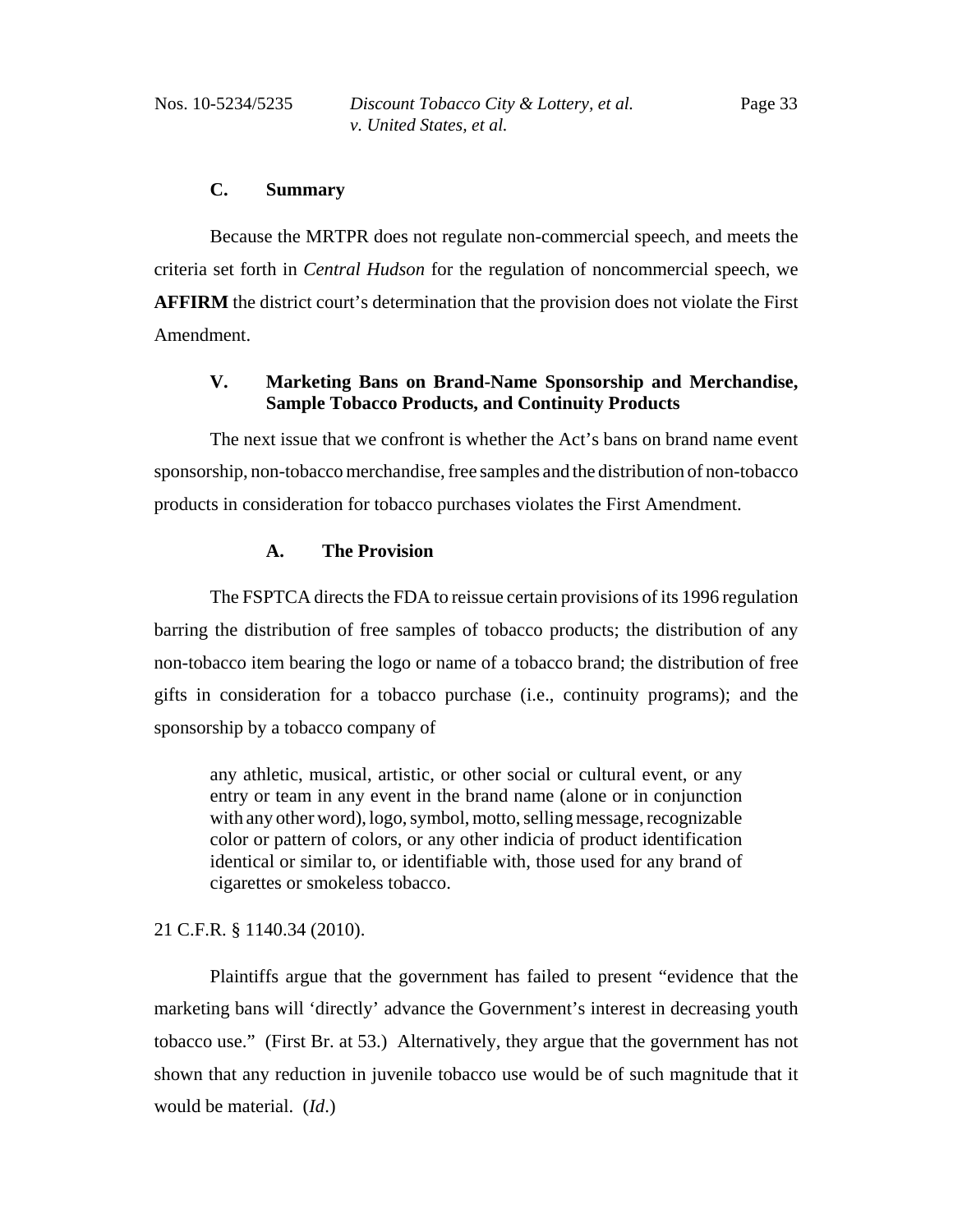Plaintiffs further contend that the bans are overly-inclusive because they encompass marketing that is geared toward and largely received by adults, and is "critical . . . in inter-brand competition for adult consumers." (*Id*. at 54.) Lastly, Plaintiffs argue that there are several less restrictive alternatives to the bans, including "restricting media coverage of brand-name-sponsored events or limiting the brand-name merchandise ban to the types of items that can become 'walking advertisements,'" (*id*. at 55), strengthening laws prohibiting the sale of tobacco products to minors, (*id*. at 56), improving the state's use of funds negotiated through the 1998 Master Settlement Agreement ("MSA"),<sup>9</sup> (*id*.), "raising the legal age of purchase to 19 years-old, which would remove legal-age tobacco users from high schools; penalizing youth use by suspending offenders' drivers' licenses; public advertising campaigns; and social-influence-focused interventions." (*Id*. at 57.)

# **B. Legal Standard**

The district court held that "the Act's restrictions on [Plaintiffs'] ability to offer free samples of tobacco products; [and] provide gifts with the purchase of tobacco products . . . [do not] implicate, let alone violate, Plaintiffs' free speech rights." *Commonwealth Brands, Inc.*, 678 F. Supp. 2d at 538. The government continues with this line of reasoning on appeal, arguing that "[p]rovisions that regulate conduct without a significant expressive element do not implicate the First Amendment, and any minimal speech interest that plaintiffs might assert is far outweighed by the need to curb underage tobacco use." (Second Br. at 77 (internal citation omitted).)

Plaintiffs reply that "sampling and continuity programs are protected speech" because they "are promotional methods that convey the twin messages of reinforcing

**<sup>9</sup>**<br>The MSA ended a lawsuit between the attorneys general of 46 states and the major tobacco companies. In addition to proscribing particular advertising and marketing practices of the tobacco industry, the MSA also provided monetary payments from certain tobacco manufacturers to the states. Some, though not all, of Plaintiffs in this suit are signatories to the MSA.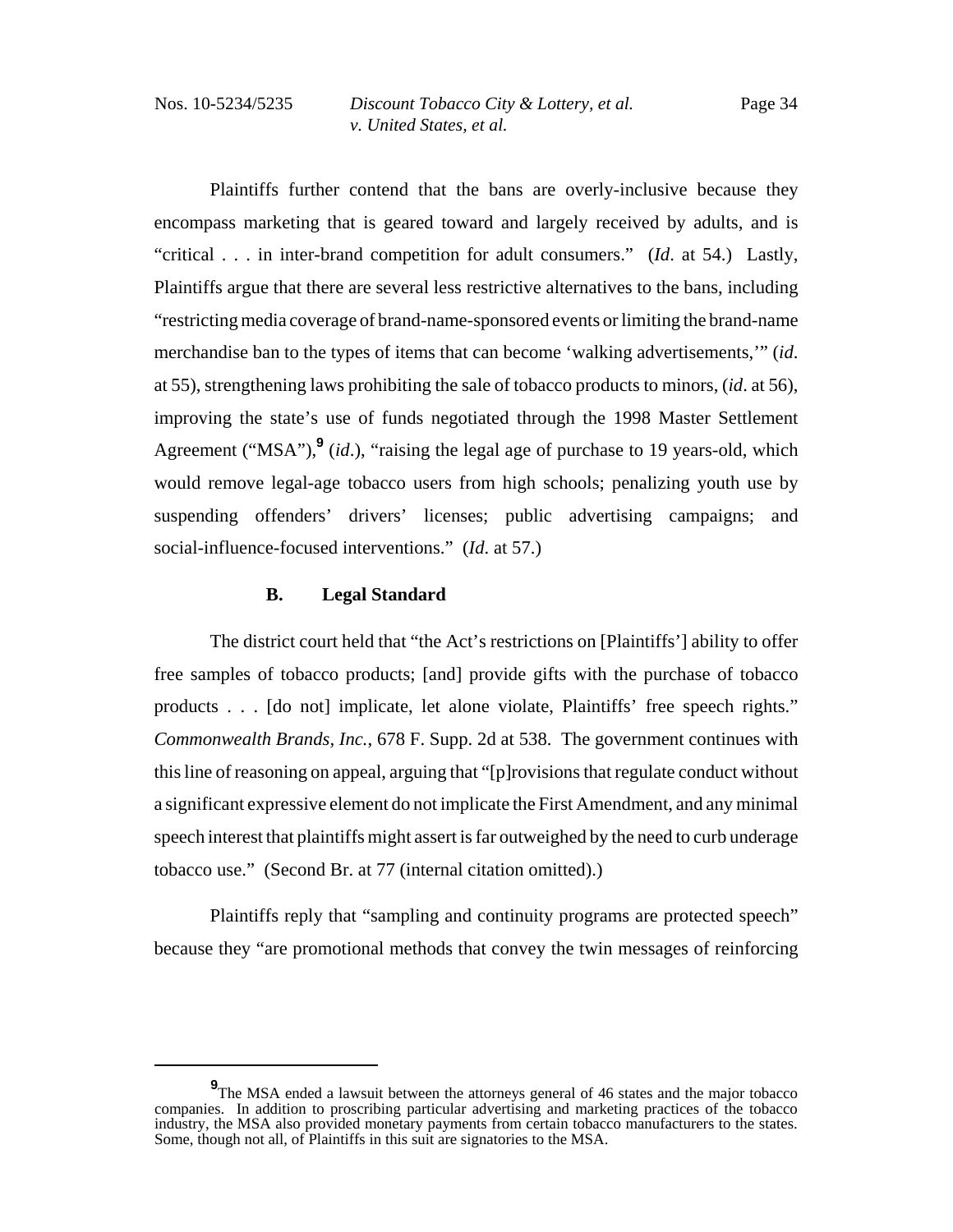brand loyalty and encouraging switching from competitors' brands." (First Br. at 58.) We agree.**<sup>10</sup>**

"Because regulation of the noncommunicative aspects of a medium often impinges to some degree on the communicative aspects, it has been necessary for the courts to reconcile the government's regulatory interests with the individual's right to expression." *Metromedia, Inc. v. City of San Diego*, 453 U.S. 490, 502 (1981). "To qualify as a regulation of communicative action . . . the State's regulation must be unrelated to expression. Here, [the state's] restriction is an attempt to regulate directly the communicative impact [of the conduct]." *Lorillard Tobacco Co.*, 533 U.S. at 567; *see also Tx. v. Johnson*, 491 U.S. 397, 406 (1989) ("The government generally has a freer hand in restricting expressive conduct than it has in restricting the written or spoken word . . . . It may not, however, proscribe particular conduct because it has expressive elements" (internal citations omitted)).

In this case as well, the Act's regulation of sampling and continuity programs is an attempt to regulate the "communicative impact" of the activity, not the activity itself. The government has not articulated an interest in generally regulating the distribution of T-shirts, baseball caps, bobblehead dolls, or any other merchandise that may be available as part of a continuity program, or of regulating continuity programs themselves. Nor has it articulated an interest in regulating the act of providing free samples of products across consumer categories. Because the government has not

*United States v. O'Brien*, 391 U.S. 367, 376–77 (1968).

**<sup>10</sup>**In addition to miscategorizing the nature of the bans, the district court failed to conduct the proper analysis of a regulation of communicative activity. Once the district court determined that sampling and continuity programs were a regulation of conduct, it was required to analyze those provisions of the Act under *United States v. O'Brien*, which it did not do. Under *O'Brien*:

when 'speech' and 'nonspeech' elements are combined in the same course of conduct, a sufficiently important governmental interest in regulating the nonspeech element can justify incidental limitations on First Amendment freedoms . . . . [A] government regulation is sufficiently justified if it is within the constitutional power of the Government; if it furthers an important or substantial governmental interest; if the governmental interest is unrelated to the suppression of free expression; and if the incidental restriction on alleged First Amendment freedoms is no greater than is essential to the furtherance of that interest.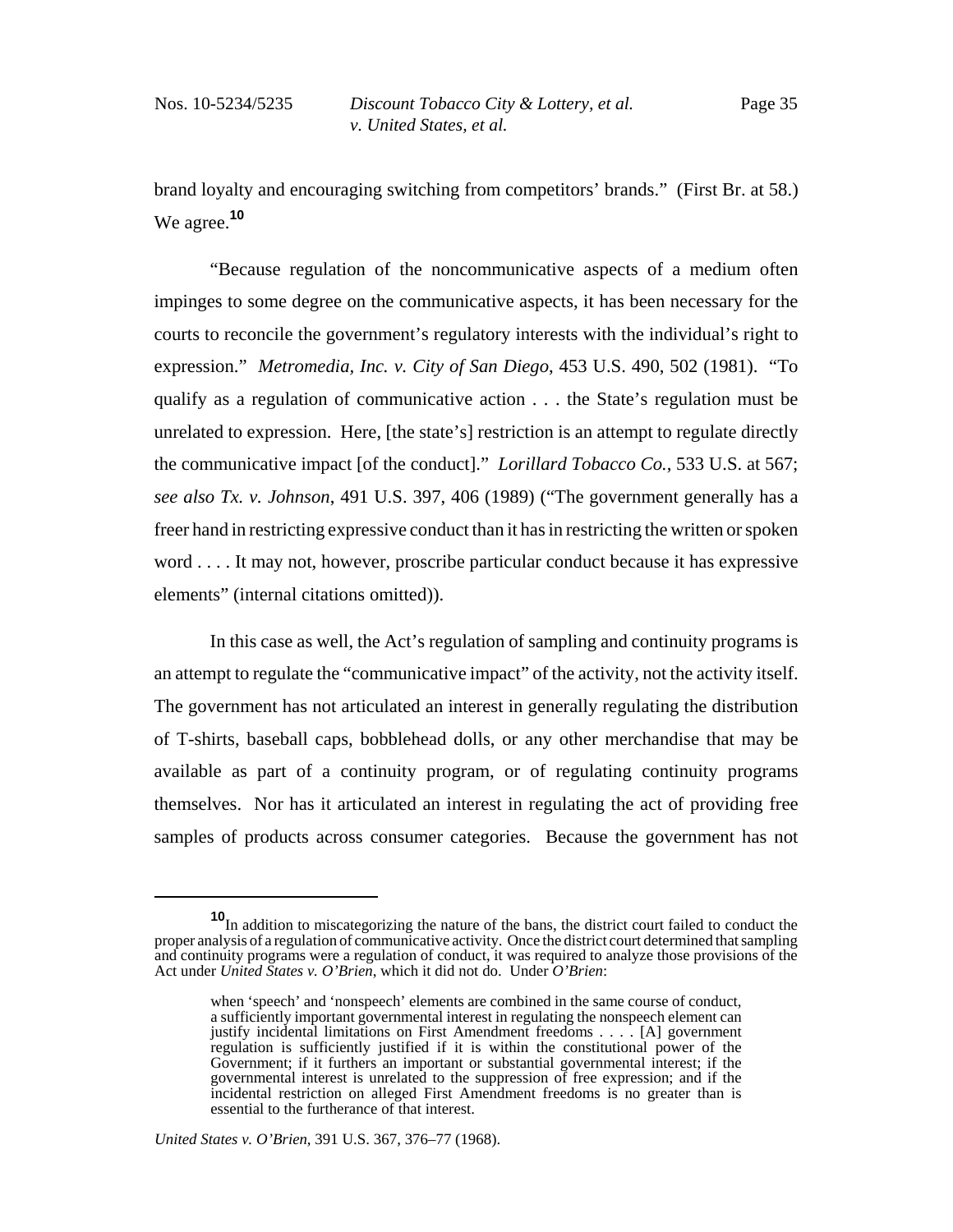advanced these, or similar, interests, the district court erred in concluding that the Act's regulation of the expressive activity embodied in the tobacco industry's practices of sampling and maintaining continuity programs was an incidental consequence of the regulation of non-expressive conduct.

"Just as the inevitable effect of a statute on its face may render it unconstitutional, a statute's stated purposes may also be considered." *Sorrell*, 131 S. Ct. at 2663 (internal quotation marks and citation omitted). The stated purpose of the FSPTCA is the prevention of tobacco use among minors and the reduction of dependance on tobacco, Pub. L. No. 111-31,  $\S$  3(1), through addressing, in part, the "[a]dvertising, marketing, and promotion of tobacco products." Pub. L. No. 111-31,  $\S\S 2(5)$ , (6), (10), (15), (23). We see no reason not to take the government at its word in this circumstance, and in doing so, find that the primary intent of the marketing bans is the regulation of commercial expression.

Having determined that the Act's marketing bans regulate activity protected under the First Amendment, we return to *Central Hudson*.

#### **C. Analysis**

Though Plaintiffs would have us believe that there is no causal connection between product advertising and the consumer behavior of children, such a claim stretches the bounds of credulity, even in the absence of the extensive record submitted by the government, which indicates the contrary. The tobacco industry spent approximately \$13 billion in advertising to promote its products in 2005, *see* CDC, *Economic Facts About U.S. Tobacco Use and Tobacco Production* (2009), and though Plaintiffs claim that all of it was spent to attract and retain adult consumers, it is impossible to believe that promotion so successful in the adult context that it is valued by Plaintiffs at \$13 billion dollars had absolutely no effect on anyone below the age of eighteen. *See* U.S. Department of Health and Human Services, *Reducing Tobacco Use: A Report of the Surgeon General* 14 (2000) (stating that "[c]onsiderable evidence has accumulated showing that advertising and promotion are perhaps the main motivators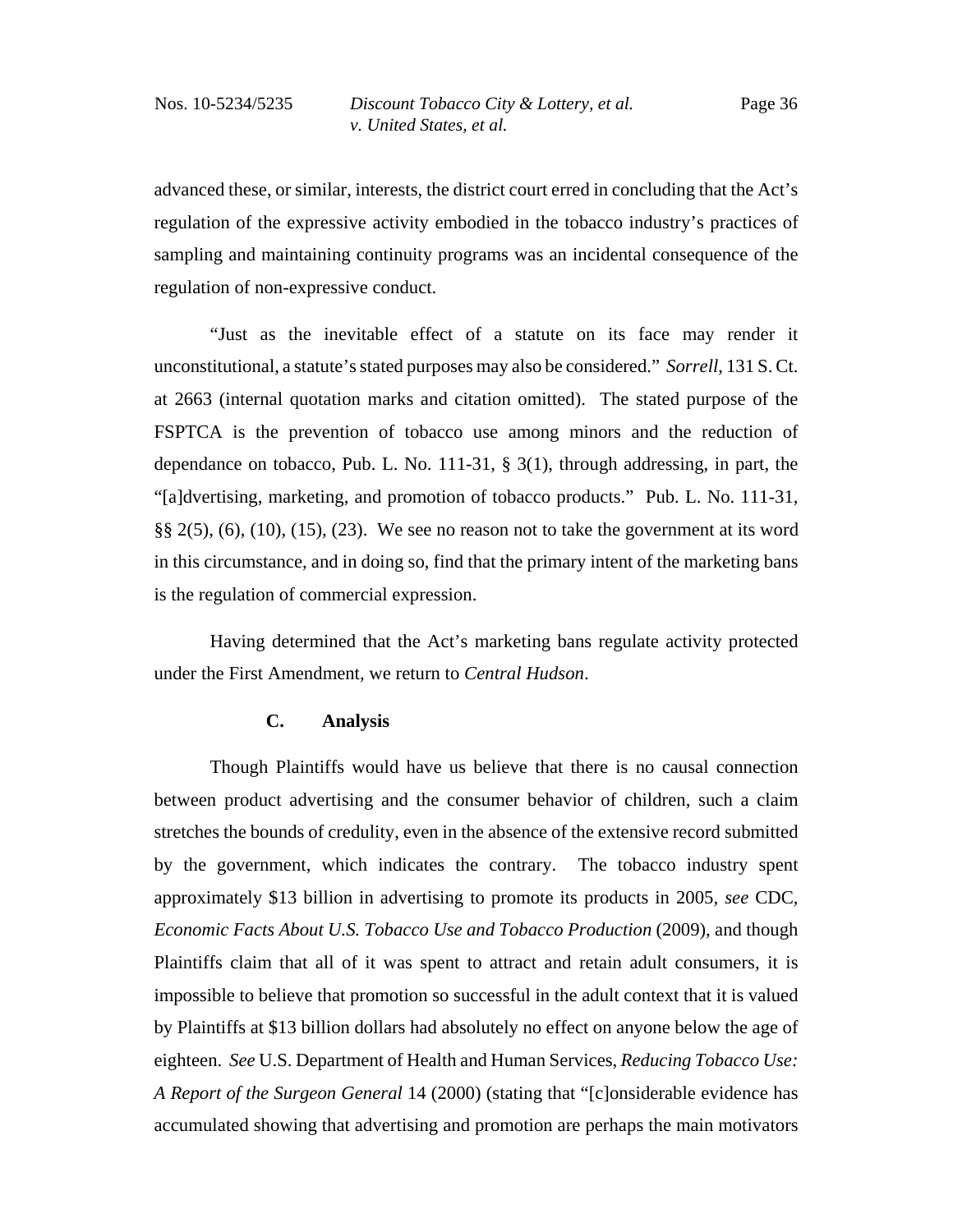for adopting and maintaining tobacco use"); National Cancer Institute Smoking and Tobacco Control Monograph No. 14, *Changing Adolescent Smoking Prevalence: Where It Is And Why*, 202 (2001) (finding that "[h]istorical analyses show that variations in advertising are associated with concomitant variations in smoking uptake among youths.").

Plaintiffs' position is also belied by evidence that adult tobacco users are extremely brand loyal and are unlikely to switch products. As the United States Surgeon General found:

[M]ost [Americans begin] smoking during their adolescence . . . . Very few people begin to use tobacco as adults; almost all first use has occurred by the time people graduate from high school.

U.S. Department of Health and Human Services, *Preventing Tobacco Use Among Young People: A Report of the Surgeon General ii* (1994); *see also Philip Morris,* 449 F. Supp. 2d at 561 (finding that "[e]ach cigarette manufacturing company gains a small amount (less than 10%) of smokers through 'switching' or changing brands. Only about 9% of adult smokers switch among [the major tobacco manufacturer's] brands."); National Cancer Institute, *The Role of the Media in Promoting and Reducing Tobacco Use, Tobacco Control Monograph No. 19*, 57 (2008) (hereafter, 2008 NCI Report) ("The rationale for directing promotions toward youth is that the pivotal period for smoking initiation in the United States is early adolescence. Smokers are also known to be extremely brand loyal, so the brand choice of consumers during the early stages of their smoking 'careers' becomes crucial.").

Therefore, the record suggests that the massive amount of money invested by the tobacco industry in advertising and marketing is largely devoted to (1) attracting new young adult and juvenile smokers, and (2) brand competition in the young adult and juvenile market. The record shows that tobacco advertising has a dramatic impact on juveniles' decision to use tobacco products. *See Philip Morris*, 449 F. Supp. 2d at 567 (quoting 1998 United States Surgeon General Report stating that "[a]dvertising is an important influence on tobacco use initiation and maintenance. . . . Cigarette advertising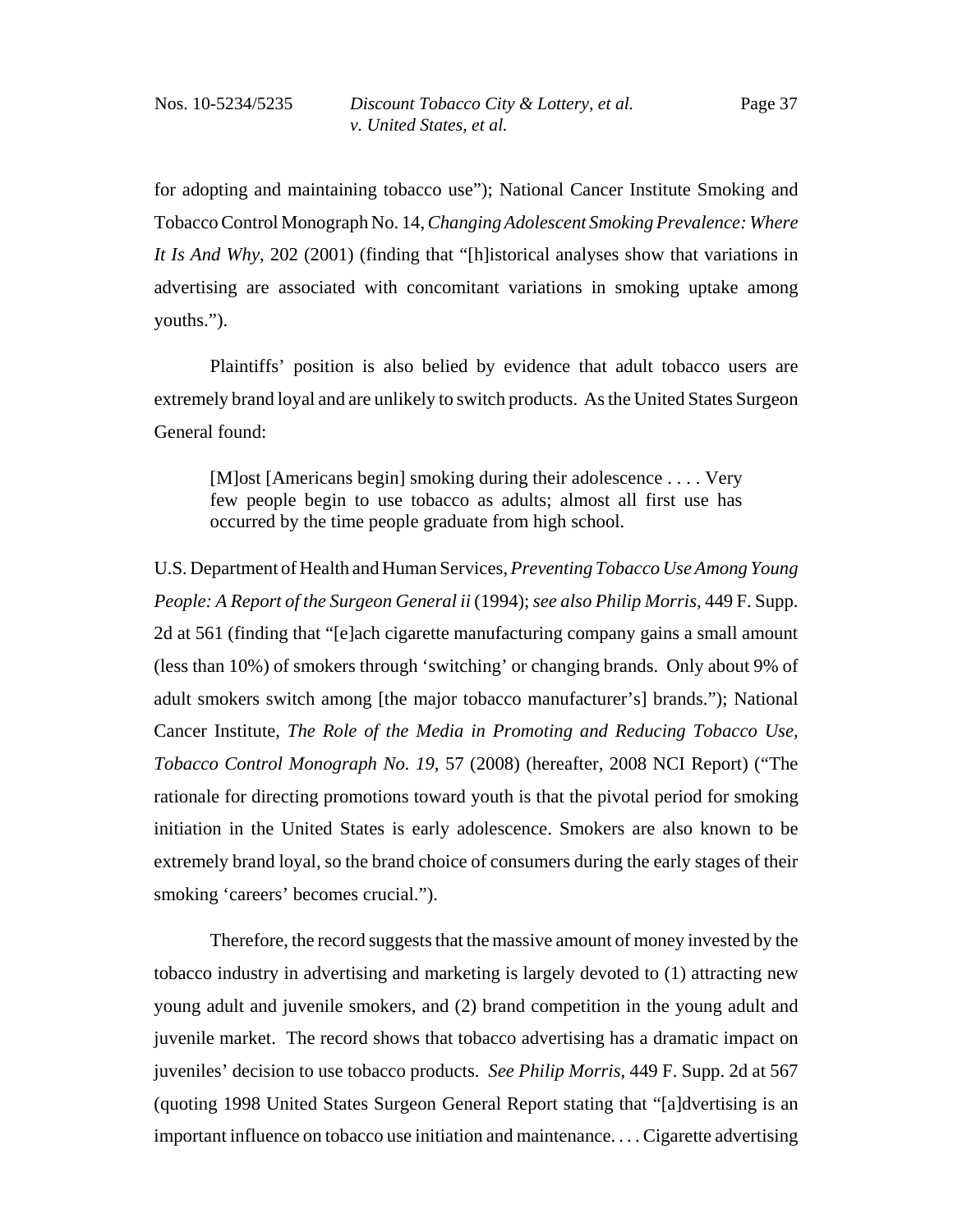and promotion may stimulate cigarette consumption by . . . encouraging children and adolescents to experiment with and initiate regular use of cigarettes" (alterations in original)); W.S. Choi et al., *Progression to Established Smoking: The Influence of Tobacco Marketing,* 22 American Journal of Preventive Medicine 4, 228 (2002) (examining "the influence of tobacco advertising and promotions on the transition from experimentation to established smoking.") (hereafter, 2002 Progression to Established Smoking Report).

The same conclusion has been reached by the courts on numerous occasions. *See, e.g., Lorillard Tobacco Co.*, 533 U.S. at 557–61 (acknowledging "the theory that product advertising stimulates demand for products, while suppressed advertising may have the opposite effect," and providing a detailed summary of evidence that tobacco advertising specifically stimulated demand among juveniles). Furthermore, courts have found that, historically, juveniles have not just been peripherally affected by tobacco marketing, but have instead been directly targeted by the advertising campaigns of the tobacco industry. *See, e.g., Philip Morris*, 449 F. Supp. 2d at 580 (reviewing extensive evidence supporting a finding that major tobacco manufacturers "tracked youth in order to determine how best to induce them to start, and continue, smoking cigarettes"); *State of Washington v. R.J. Reynolds Tobacco Co.*, 211 P.3d 448 (Wash. App. Ct. 2009).

Finally, credible evidence has been presented to support the conclusion that the advertising and marketing practices of the tobacco industry more heavily influence juveniles than adults. *See Philip Morris,* 449 F. Supp. 2d at 691 (finding that, as a result of directed marketing techniques, "88% of youth smokers buy the three most heavily advertised brands—Marlboro, Camel, and Newport. Fewer than half of smokers over the age of twenty-five purchase these three brands"); CDC Fact Sheet, *Tobacco Industry Marketing* (2009) ("The three most heavily advertised brands, Marlboro, Newport, and Camel, continue to be the preferred brands of cigarettes smoked by established student smokers in middle and high school").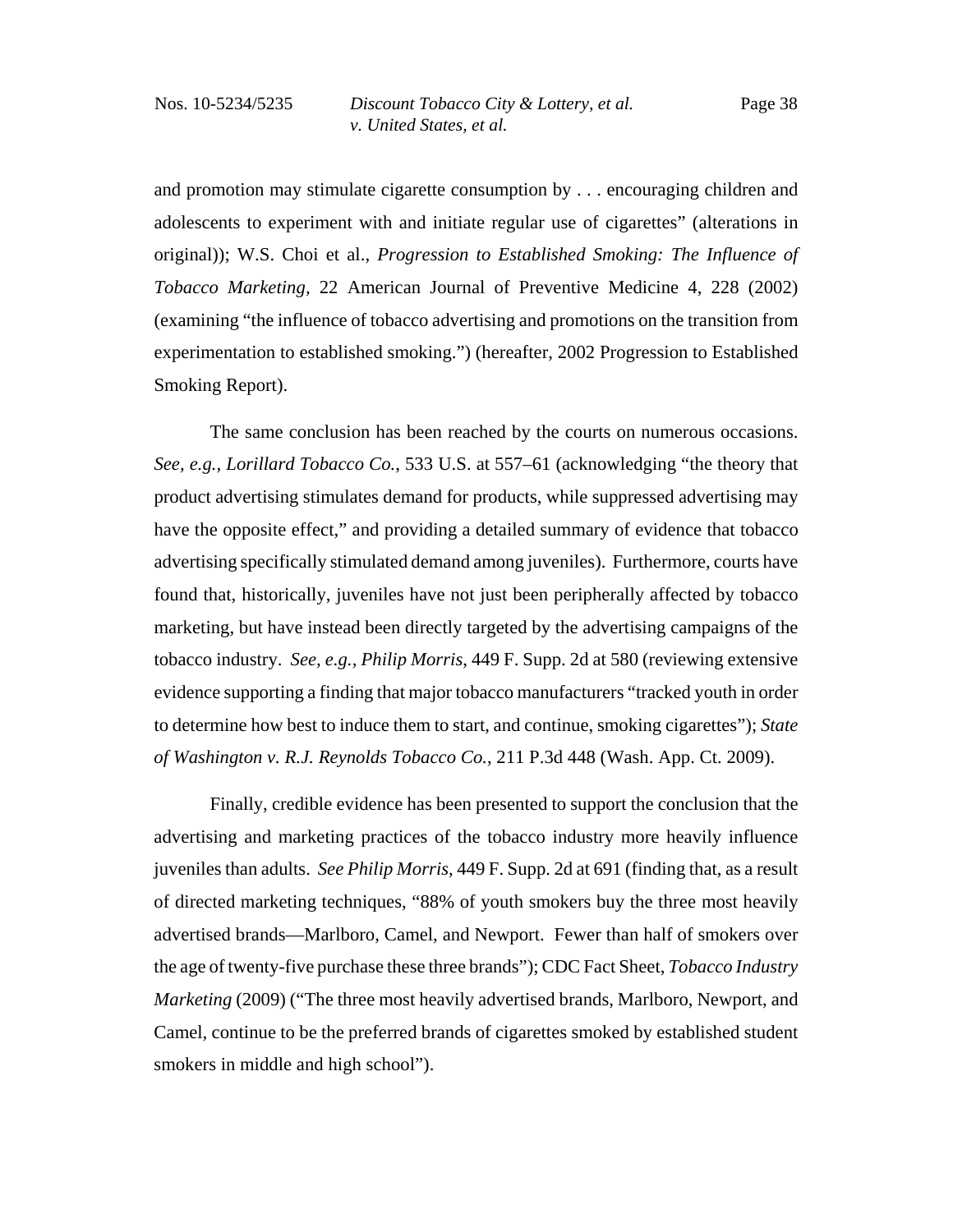Plaintiffs have presented no credible evidence in rebuttal. Therefore, we find that there is a substantial state interest in curbing juvenile tobacco use that can be directly advanced by imposing limitations on the marketing of tobacco products.

### **1. Free Samples**

As discussed above, the government has presented overwhelming evidence that its interest in preventing and reducing juvenile tobacco use is substantial, and that preventing juveniles from viewing tobacco advertising materially impacts their decision to use tobacco. Plaintiffs argue that the marketing ban on sampling is not narrowly tailored, because it "cast[s] an unduly broad net that sweeps in vital speech to Plaintiffs' adult tobacco customers." (First Br. at 54 (internal quotation marks omitted).)

But the government's position regarding its ban on product sampling is perhaps its most easily supported. The government has presented extensive documentation that free samples of tobacco products are "easily accessible source of these products to young people," 61 Fed. Reg. 44460, and freely obtainable, even with the tobacco industry's "voluntary codes that supposedly restrict distribution of free samples to underage persons." *Id.* at 45244-45 & nn.1206-08.

Providing an opportunity for an underage nonsmoker to actually try a tobacco product, at no cost, may serve as the best advertisement of all for a product that is physiologically addictive, and socially attractive to youth. But placing cigarettes and other tobacco products into the hands of minors clearly undermines the purposes and interests undergirding the Act. Banning such practices embodies a narrow fit between the harm articulated and the restriction employed.

## **2. Distribution of Branded Non-Tobacco Products**

In addition to numerous other sources, the government has cited a "Gallup poll [that found] that nearly half of adolescent smokers—and more than a quarter of non-smokers—owned at least one tobacco-related promotional item." *Commonwealth*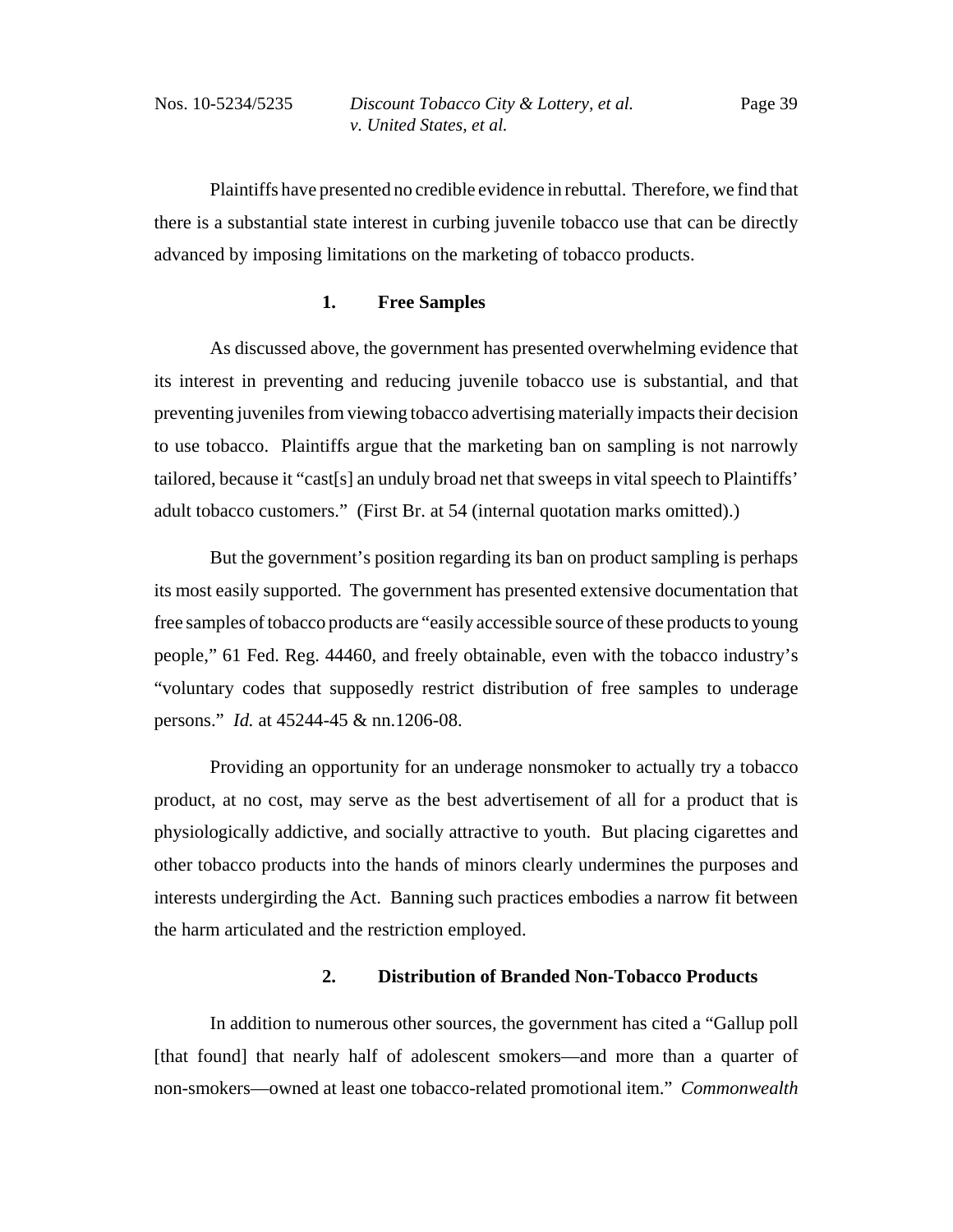*Brands, Inc.*, 678 F. Supp. 2d at 527 (citing 61 Fed. Reg. 44525-26); *see also* 2002 Progression to Established Smoking Report.

The government has also presented studies that show that obtaining tobacco branded non-tobacco products "precedes, and reliably predicts, smoking initiation, even when controlling for other factors that have been shown to influence smoking uptake." *Commonwealth Brands, Inc.*, 678 F. Supp. 2d at 527 (quoting National Cancer Institute, *Changing Adolescent Smoking Prevalence* (2001); *see also Philip Morris*, 449 F. Supp. 2d at 569 (quoting John P. Pierce et al., *Tobacco Industry Promotion of Cigarettes and Adolescent Smoking*, 279 Journal of the American Medical Association 511–15 (1998) (finding that "tobacco promotional items are causally related to the onset of smoking")). In light of the record, we find that the government has met its burden of demonstrating that regulation of the distribution of tobacco branded products materially advances its interest in preventing the initiation of tobacco use by juveniles.

 Plaintiffs argue that the ban is more extensive than required, because "more tailored solutions were available to address the court's youth-spill-over concerns, such as . . . limiting the brand-name merchandise ban to the types of items that can become 'walking advertisements' (e.g., caps and t-shirts, but not matchbooks or key chains)." (First Br. at 55 (quoting *Commonwealth Brands, Inc.*, 678 F. Supp. 2d at 528.).)

As a factual matter, the Act contains an exception for the free distribution of branded matchbooks. The Act states:

For purposes of any regulations issued by the Secretary, matchbooks of conventional size containing not more than 20 paper matches, and which are customarily given away for free with the purchase of tobacco products, shall be considered as adult-written publications which shall be permitted to contain advertising. Notwithstanding the preceding sentence, if the Secretary finds that such treatment of matchbooks is not appropriate for the protection of the public health, the Secretary may determine by regulation that matchbooks shall not be considered adult-written publications.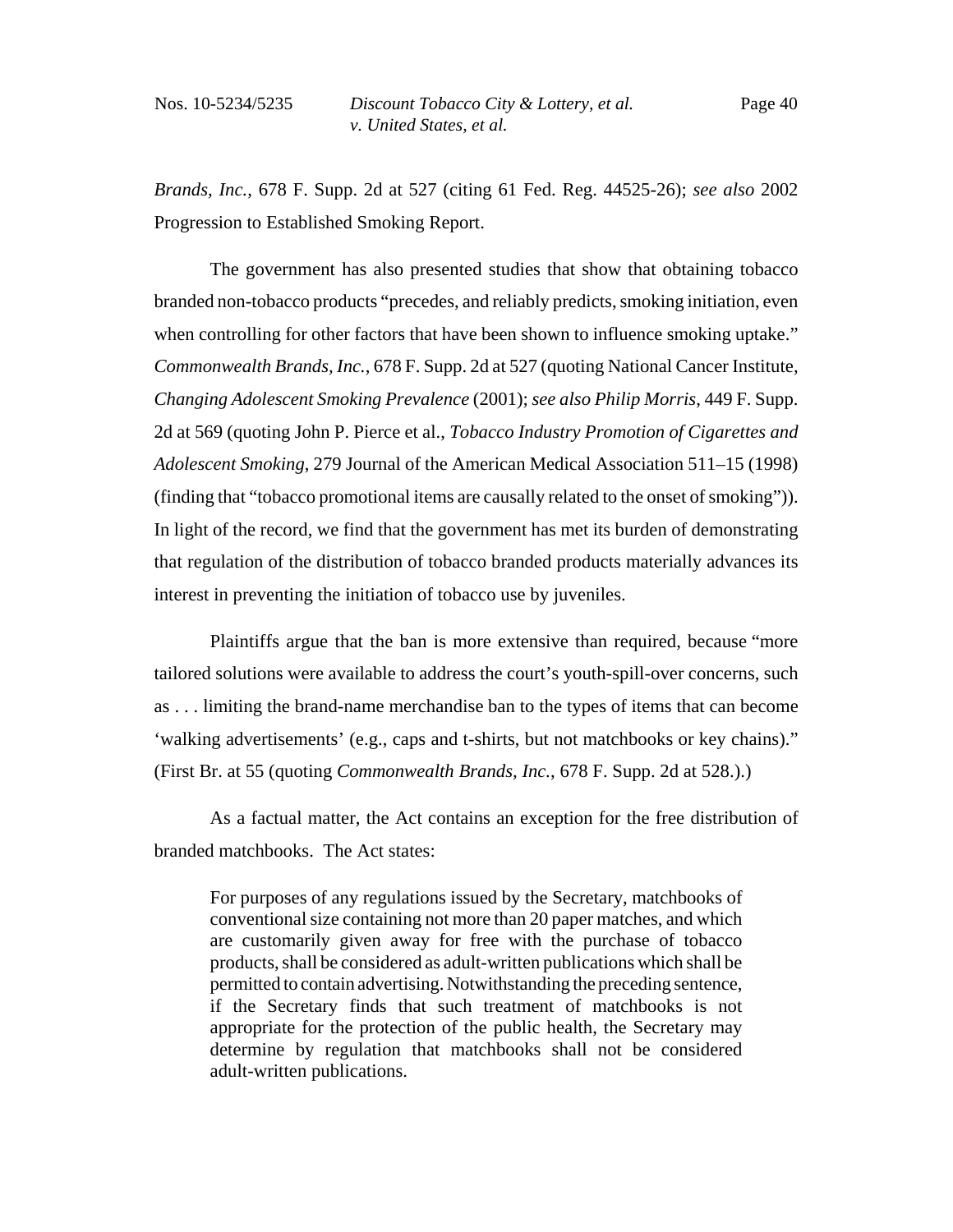Pub. L. No. 111–31, § 906(d)(3)(B). The fact that the Act includes an exception for matchbooks, one of the only two items that Plaintiffs highlight as being unreasonably swept up by the regulation, strongly supports our finding that the provision is sufficiently tailored to survive scrutiny under *Central Hudson*.

#### **3. Event Sponsorship**

The government has offered substantial evidence supporting Congress' finding, as reflected in the district court's decision, that "'the exposure (which includes television broadcasts) that young people have to sponsored events is substantial.'" *Commonwealth Brands, Inc.*, 678 F. Supp. 2d at 526 (quoting 111 Fed. Reg. at 44529). "Even though cigarette advertising is not permitted on television in the United States, tobacco companies continue to receive millions of dollars' worth of national television exposure for their brands through sponsoring sports events such as auto racing." 2008 NCI Report. At the time of the 1996 FDA rulemaking, it was estimated that more than 64 million children each year were exposed to tobacco advertising on television through auto-racing sponsorship alone. *See* 61 Fed. Reg. at 44528.

Just as in traditional advertising mediums, tobacco advertising through event sponsorship has an effect on juvenile tobacco consumption. *See, e.g.,* Margaret Morrison et al., *Inhaling and Accelerating: Tobacco Motor Sports Sponsorship In Televised Auto Races, 2000-2002*, 15 Sports Marketing Quarterly 7 (2006); Michael Siegel, *Counteracting Tobacco Motor Sports Sponsorship as a Promotional Tool: Is the Tobacco Settlement Enough?*, 91 American Journal of Public Health 7, 1100–06 (2001)); *see also Philip Morris,* 449 F. Supp. 2d at 667 (quoting 1992 marketing review wherein Philip Morris identified the objectives of televised motorsports sponsorship as "[r]egain[ing] momentum in the hearts and minds of our target market—young adult smokers under 25"; and (2) "look[ing] at current and new program opportunities to extend our reach with starters and young adult smokers."). On this record, the government has met its burden of showing that the regulation of event sponsorship advances its stated interest.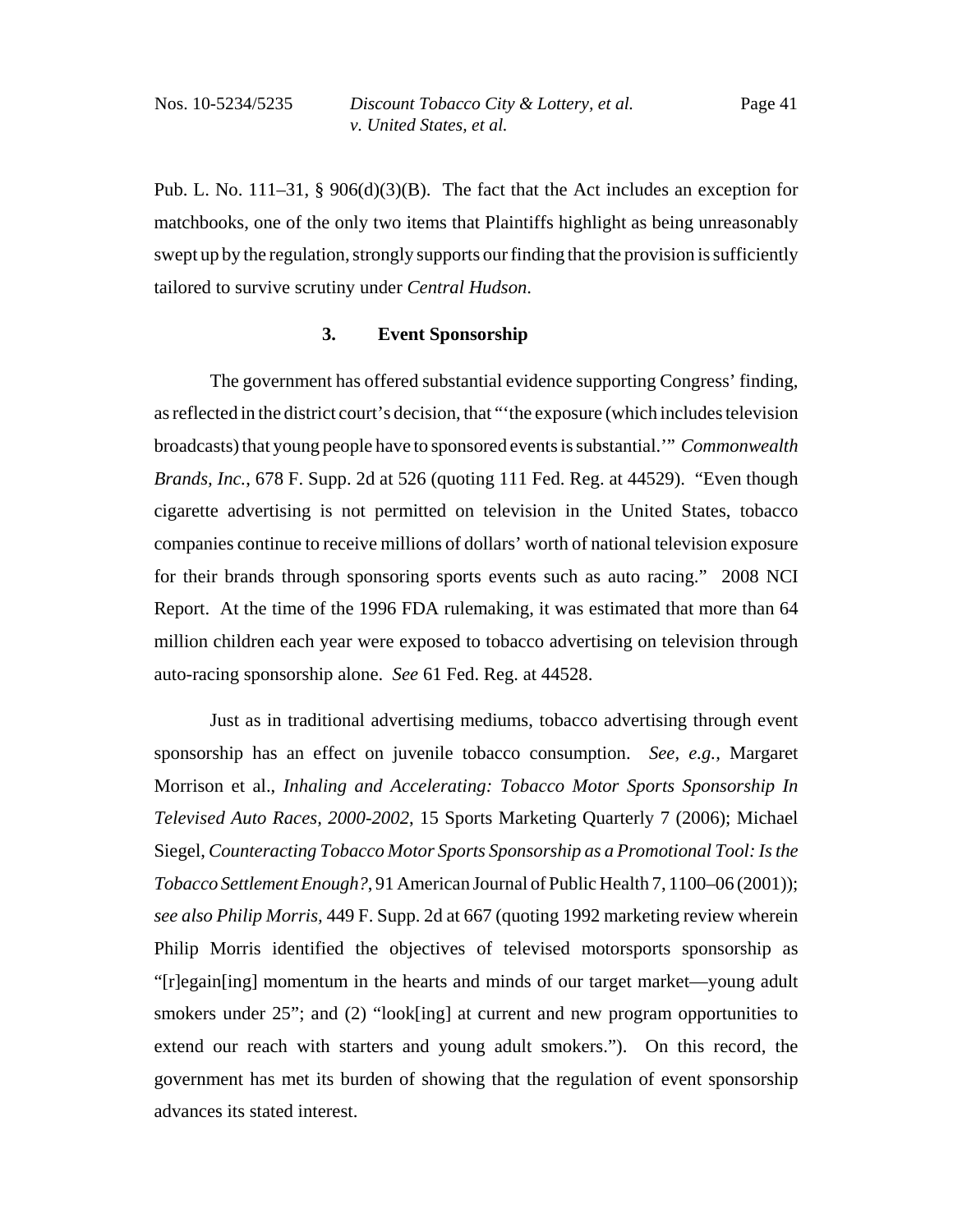Plaintiffs again charge that the ban is not appropriately tailored and is overly broad because it covers, for instance, "Lorillard's Newport Pleasure Draw blackjack tournament in a youth-restricted casino, for which there is no evidence whatsoever of any media coverage, . . . thereby demonstrating both the bans' facial lack of tailoring as well as their unconstitutionality as applied to Lorillard's event." (First Br. at 55.) The government counters that the restriction is narrowly tailored because none of the marketing restrictions "affect a manufacturer's ability to sponsor events in its corporate name," and so Plaintiffs may still sponsor such adult events. (Second Br. at 71.)

For the same reasons that the government prevails in its regulation of the distribution of branded non-tobacco merchandise, it also succeeds here. Just as branded non-tobacco merchandise reaches a wide audience of juveniles and contributes to their decisions to use tobacco products, so too does branded event sponsorship. *Cf. Philip Morris*, 449 F. Supp. 2d at 575 (finding that "television, outdoor advertising (billboards), and in-store or point-of-sale displays are less selective and tend to reach more people than more targeted vehicles like magazines."). The incidental effect of suppressing a tobacco company's ability to brand a single "youth-restricted" event does not constitute a constitutional claim. While the government has met the criteria set forth in *Central Hudson* regarding tobacco branded event sponsorship, Plaintiffs have failed to show that anything other than a nominal amount of protected speech is swept into the regulation.

### **4. Continuity Programs**

Plaintiffs argue that "continuity programs, like frequent flyer programs, 'are designed to maintain the loyalty of existing customers, not to attract new ones, . . . [by] offer[ing] an added benefit for existing customers that may help prevent brand-switching.'" (First Br. at 59 (quoting R.71–10: Lindsey Aff. ¶ 54).) Therefore, Plaintiffs argue, a ban on such programs is overbroad.

In 1996, the FDA "concluded that non-tobacco items (identified with a tobacco brand), either sold, given away, or provided for proof of purchase are an instrumental form of advertising in affecting young people's attitudes toward and use of tobacco.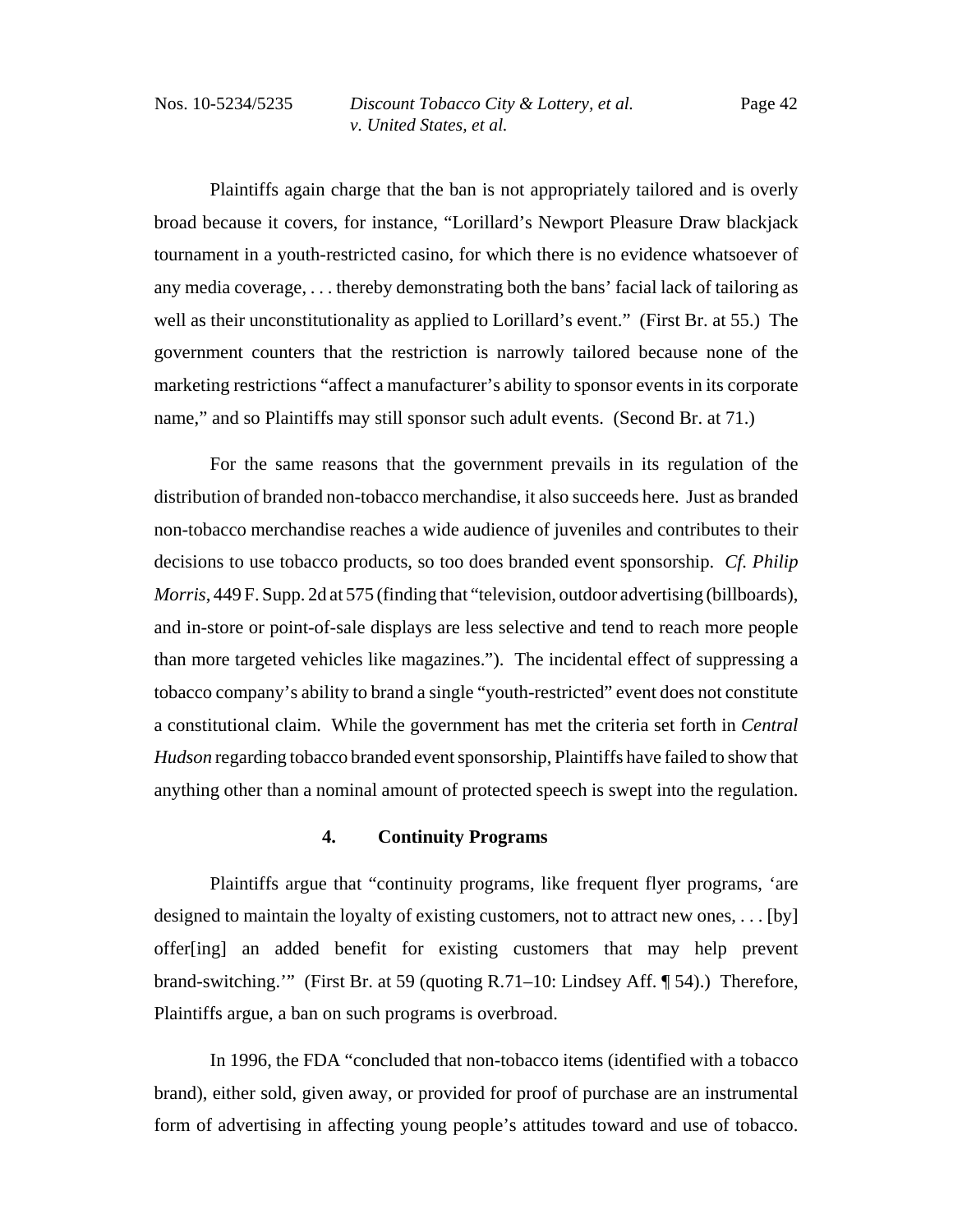Moreover, banning this form of advertising is essential to reduce tobacco consumption by young people." 61 Fed. Reg. at 44527. This determination was based on a 1992 Gallup poll which reported that "about half of adolescent smokers and one quarter of non-smokers owned at least one of these items [Marlboro Miles or Camel Cash]," and approximately the same percentage owned-tobacco branded clothing, 60 Fed. Reg. 41314-01, 41336 (Aug. 11, 1995), and another study found that, in 1996,

many teens report participating in promotional activities, with participation ranging from 25.6 percent of 12- to 13-year-olds and 42.7 percent of 16- to 17-year-olds owning a promotional item. The report found that 68.2 percent of current smokers participated, and 28.4 percent of non-smokers participated. The report concluded that there is an association between participating in promotions and a person's susceptibility to tobacco use.

*Id*.

The record provides no more extensive, or more recent, evidence to support the government's position that banning continuity programs advances its interest in any material way. The datedness and relative dearth of evidentiary support showing that juveniles are significantly influenced by continuity programs stands out starkly in the context of this case, where the government has presented overwhelming evidence to support the vast majority of its other contentions.

Furthermore, because there is no real dispute that "[a]dults consume more than 98% of all tobacco products sold in this country," (First Br. at 3), and continuity programs are by nature directly linked to consumption (e.g., Camel Cash or Marlboro Miles come with the purchase of packages of cigarettes), logic dictates that the overwhelming beneficiaries, both numerically and comparatively, of these continuity programs are adult consumers.

#### **D. Summary**

Because the government has failed to show that continuity programs have a material effect on juvenile tobacco use, or that the ban of such programs would result in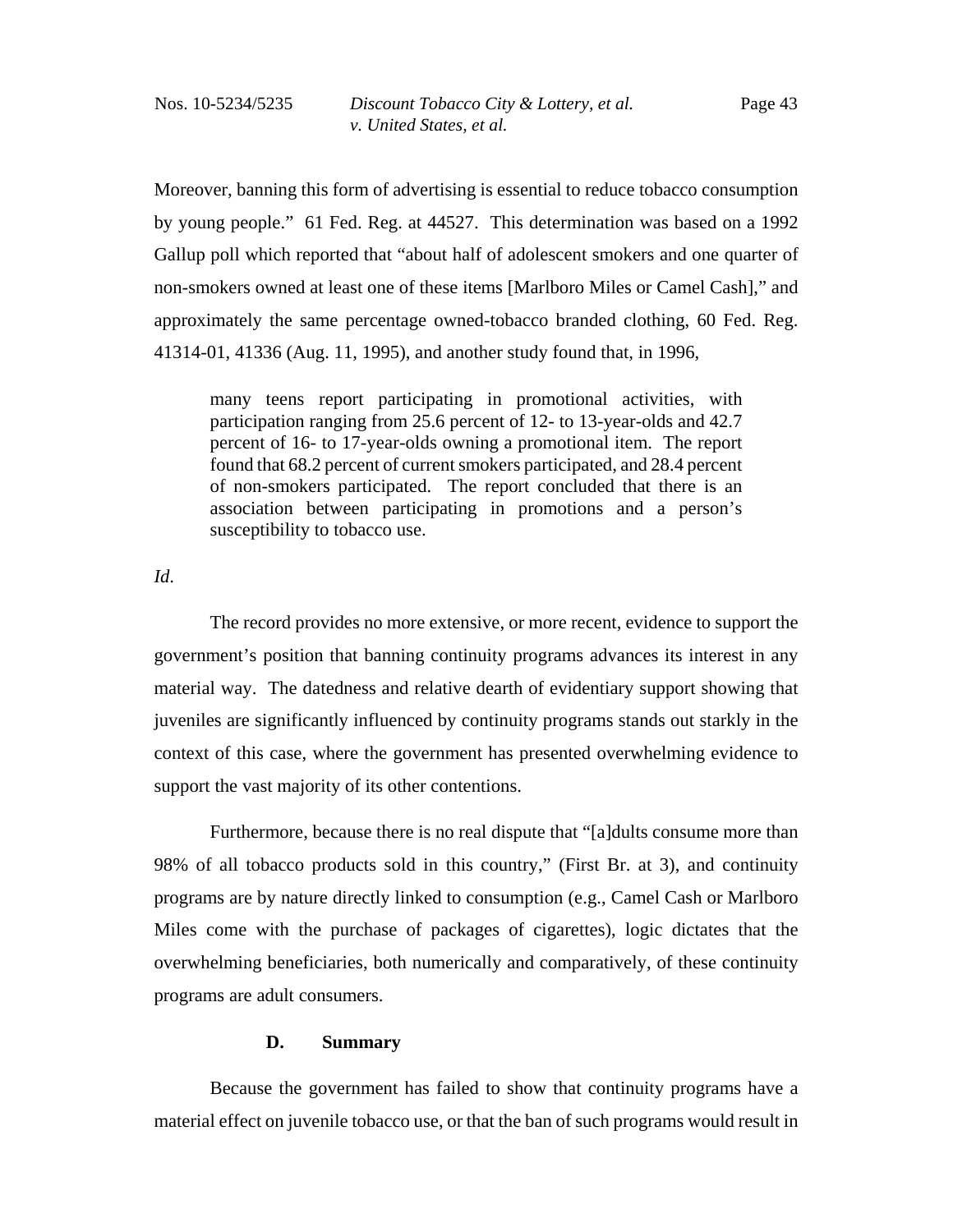a material reduction of juvenile use, we find that the government has failed to sustain its burden under *Central Hudson* with regard to this provision, and we **REVERSE** the determination of the district court. We **AFFIRM** the district court's determination as to all other marketing bans at issue.

# **VI. Restriction on the Use of Color and Imagery in Tobacco Product Advertising**

We now turn to the Act's restrictions on the use of color and imagery in most tobacco advertising.

# **A. The Provision**

The FSPTCA adopts the language of the 1996 FDA regulation, and provides that:

[E]ach manufacturer, distributor, and retailer advertising or causing to be advertised, disseminating or causing to be disseminated, any labeling or advertising for cigarettes or smokeless tobacco shall use only black text on a white background. This section does not apply to advertising:

- (1) In any facility where vending machines and self- service displays are permitted under this part, provided that the advertising is not visible from outside the facility and that it is affixed to a wall or fixture in the facility; or
- (2) Appearing in any publication (whether periodic or limited distribution) that the manufacturer, distributor, or retailer demonstrates is an adult publication. For the purposes of this section, an adult publication is a newspaper, magazine, periodical, or other publication:
	- (i) Whose readers younger than 18 years of age constitute 15 percent or less of the total readership as measured by competent and reliable survey evidence; and
	- (ii) That is read by fewer than 2 million persons younger than 18 years of age as measured by competent and reliable survey evidence.

21 C.F.R. § 1140.32(a) (adopting 21 C.F.R. § 897.32(a), as amended).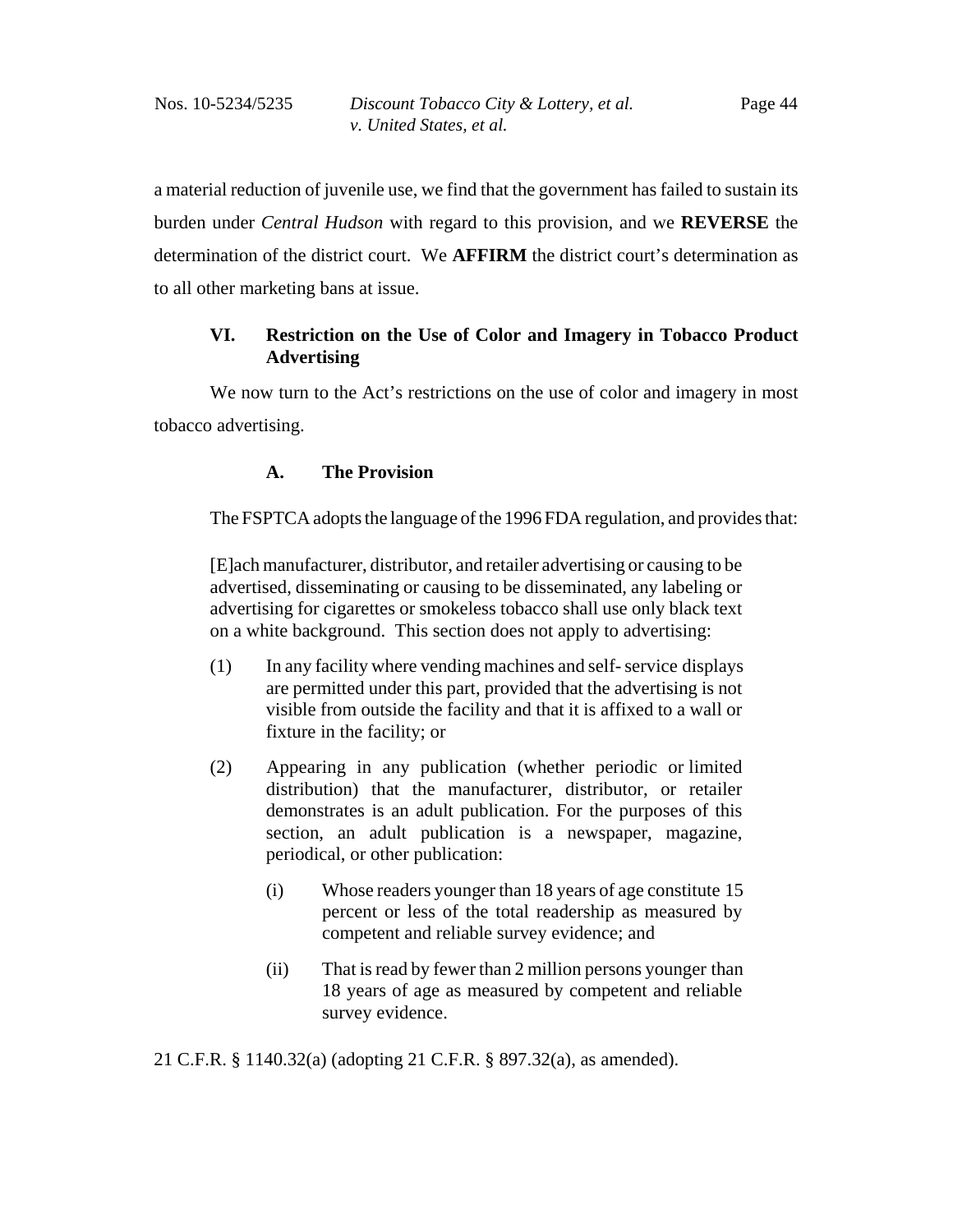The consequence of this restriction is that tobacco advertisers may "use only black text on a white background" to advertise cigarettes or smokeless tobacco products in most formats in which they currently advertise. (First Br. at 4 n.2.)

The district court invalidated this provision of the Act, holding that, "[b]ecause Congress could have exempted large categories of innocuous images and colors—e.g., images that teach adult consumers how to use novel tobacco products, images that merely identify products and producers, and colors that communicate information about the nature of a product, at least where such colors and images have no special appeal to youth," the provision was unconstitutionally overbroad. *Commonwealth Brands, Inc.*, 678 F. Supp. 2d at 525–26.

The government maintains that the tobacco industry's history of targeting juveniles through colorful and graphic advertising justifies the breadth of the restriction. Illustrative of the contention that "'[t]he tobacco industry has a long and disturbing history of marketing its products to appeal to young people,'" (Second Br. at 53 (quoting 155 Cong. Rec. S5988 (June 3, 2009))), is evidence that Plaintiff R.J. Reynolds, one of the leading American tobacco companies, explicitly discussed in internal memos the importance of marketing its tobacco products to the "young adult market, the 14-24 age group," because that market would constitute "a key share of the total cigarette volume—for at least the next twenty-five years." (*Id*. at 54 (citing *Philip Morris*, 449 F. Supp. 2d at 607–16).)

The government asserts that "[t]he industry's campaign to attract minors is not waged with tools of rational persuasion that invoke the 'merits' of taking up tobacco use. Instead, the industry relies on peripheral cues and irrational associations to distract would-be users from the fact that tobacco products are lethal and addictive." (*Id.* at 55.) The evocation of "irrational associations," reinforced through color and image, the government argues, is more effective with juveniles than with adult consumers. (*Id*.) The government further argues that this provision of the Act is properly tailored, as it "does not apply to advertising that appears in an adult publication . . . . [and i]t does not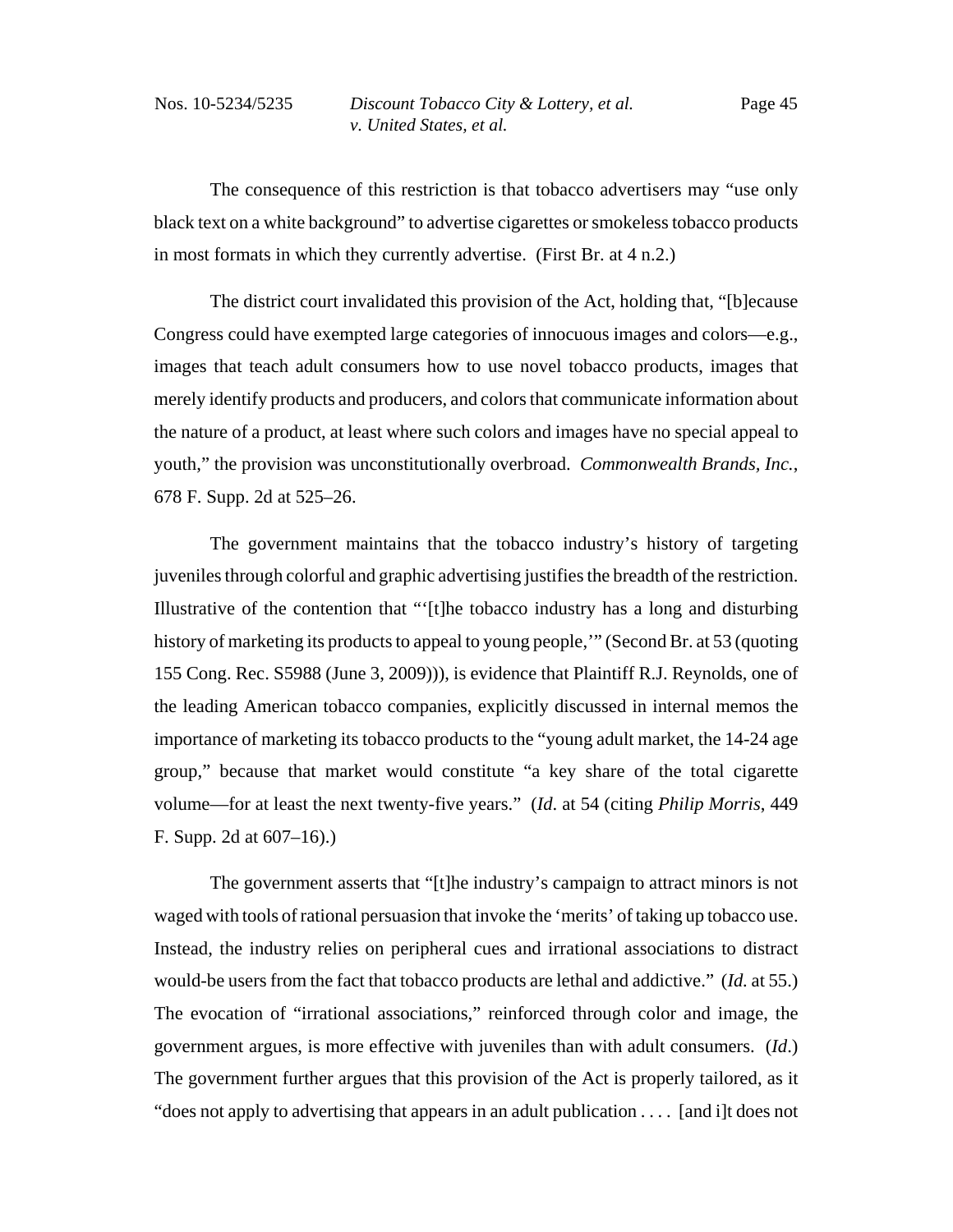affect the packaging of tobacco products." (*Id*. at 60.) Furthermore, "[t]he restriction does not constrain a manufacturer's ability to communicate product information through text." (*Id*. at 64.)

Addressing the argument that the Act could impose less restrictive prohibitions on advertising, the government argues that any further exceptions to the ban on color and graphics would create loopholes that "would easily be exploited by the tobacco industry." (*Id*. at 65, *see also* Fourth Br. at 16.) The government asserts that, "Congress was not required to replicate a scheme that is demonstrably subject to evasion. Ample evidence supports Congress's determination that a 'less restrictive and comprehensive approaches have [sic] not and will not be effective' in reducing underage tobacco use." (Second Br. at 68 (quoting Legislative Finding 31, Pub. L. No. 111-31, § 2(31).)

Plaintiffs counter that the ban effectively prevents the tobacco industry from communicating with adult consumers; attracting attention and differentiating their products in the retail environment; communicating useful commercial information about their products to consumers, including how to use novel products; and "depicting in advertising their products' packaging or their packaging's distinctive logos and colors." (Third Br. at 10–12.) Plaintiffs further respond that the provision is not properly tailored, because the ban on imagery extends to direct mail to adults, certain magazines that are "primarily directed to persons 21 years of age and older," (*id*. at 13 (quoting R.71–8: Dunham Decl. ¶ 12)), most tobacco retailers, and taverns that allow juveniles "to enter for meals with their parents or during restricted times." (*Id*. at 14). Lastly, Plaintiffs argue that the provision is overly burdensome to the industry because it requires Plaintiffs to verify the youth readership of a magazine in order to meet the criteria of the "adult publication" exception. Plaintiffs assert that they would be required to conduct a costly private readership survey before waging an advertising campaign in each new publication, which "for a single large national magazine costs as much as \$50,000-\$100,000, which could dramatically exceed the cost of the advertisement itself." (*Id*. (quoting R.71–8: Dunham Decl. ¶ 23).)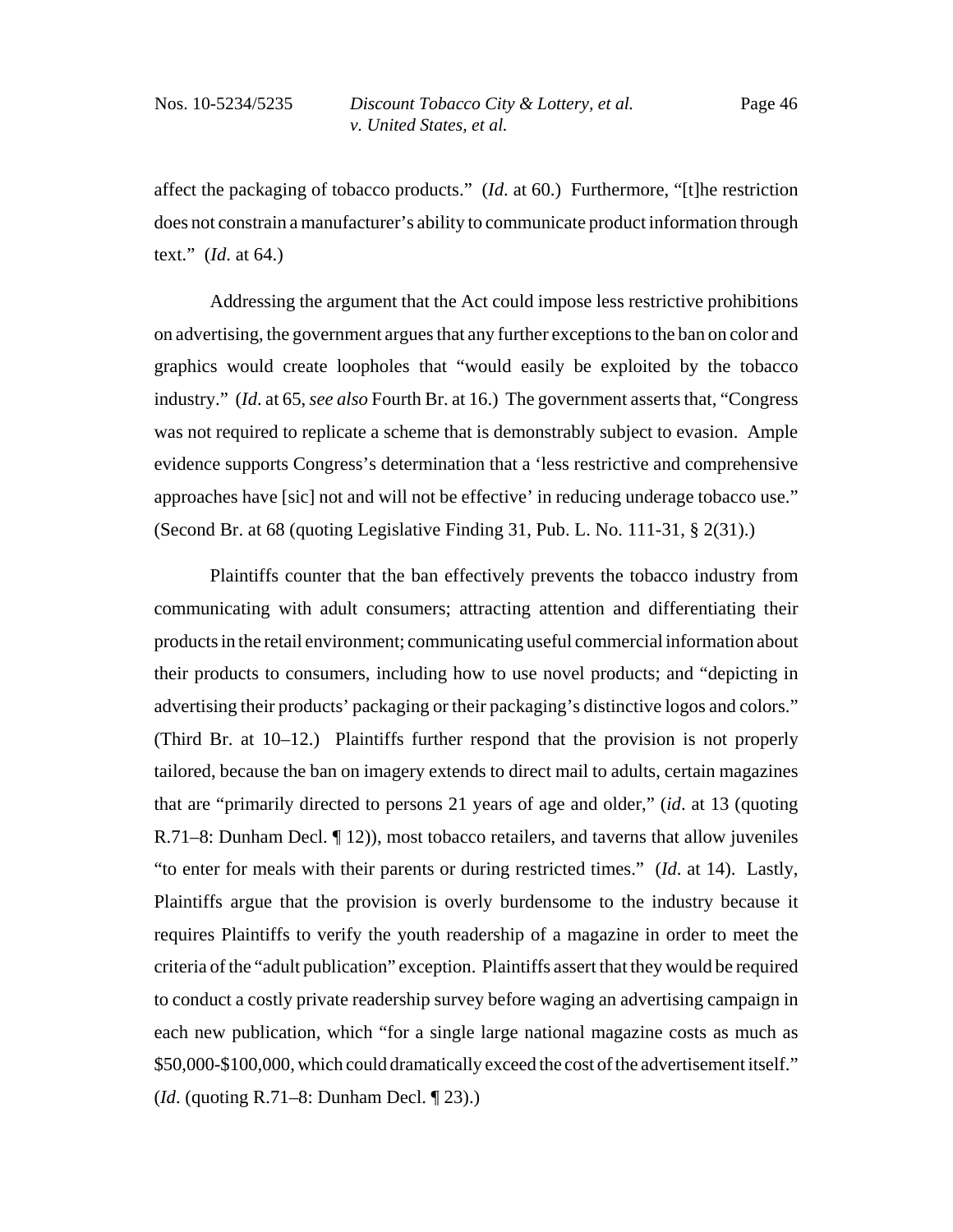#### **B. Analysis**

"Misleading advertising may be prohibited entirely." *In re R.M.J.*, 455 U.S. at 203. This includes speech that "is inherently likely to deceive or where the record indicates that a particular form or method of advertising has in fact been deceptive." *Id.* at 202. But, "[t]ruthful advertising related to lawful activities is entitled to the protections of the First Amendment." *Id*. at 203.

Though the government may have an interest in decreasing the use of a product, "the State may not seek to remove a popular but disfavored product from the marketplace by prohibiting truthful, nonmisleading advertisements that contain impressive endorsements or catchy jingles. That the State finds expression too persuasive does not permit it to quiet the speech or to burden its messengers." *Sorrell*, 131 S. Ct. at 2671.

In this case, the government contends that the tobacco industry's graphic color advertisements are deceptive because "[t]obacco imagery . . . seeks to distract potential users from the fact that tobacco products are lethal and addictive." (Second Br. at 63; *see also* 2007 IOM Report, at 322 ("The images used in tobacco marketing associate smoking with lifestyles and experiences that appeal to young people, and these positive associations tend to displace or override risk information in adolescent decision making.")). Consequently, the government's claim is not that tobacco advertisements make deceptive or misleading claims, but that they create positive associations in the minds of consumers, such as linking the use of tobacco products to "part of a desirable lifestyle that includes activities such as mountain biking, tug-of-war, and sex," along with concepts such as "fun" and "relaxation." (Second Br. at 62.)

Plaintiffs respond that, "if the Government were correct, it could similarly ban attractive advertisements for *all* age-restricted products, including beer, R-rated movies, lottery tickets, and fast cars, simply because those advertisements are appealing, not just to the adults at whom they are aimed, but to youth who happen to see them." (Third Br. at 25.) These advertisements, too, undoubtedly attempt to entice consumers by creating desirable lifestyle associations, not by dryly conveying informational content.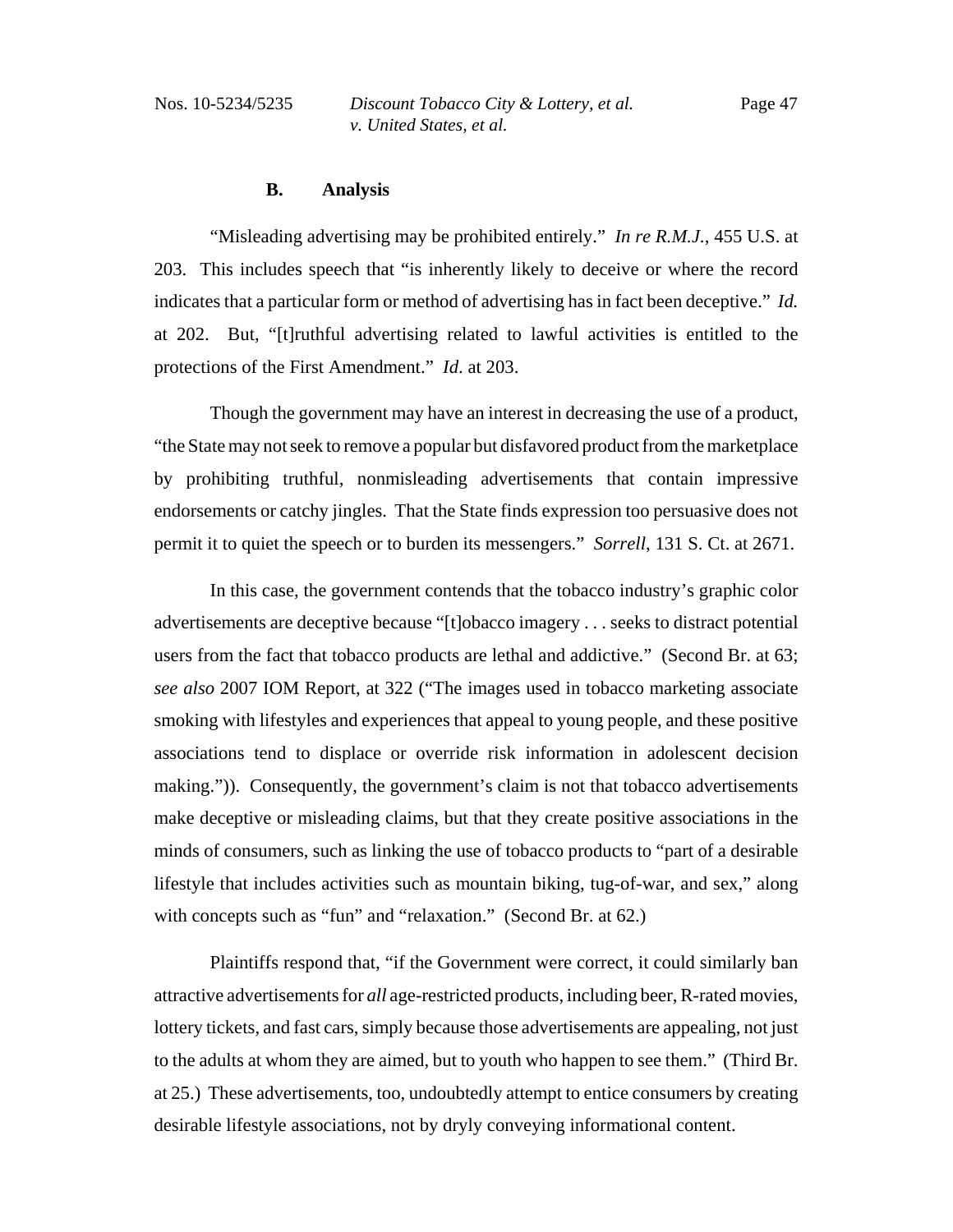Plaintiffs fail to appreciate that there are ways for a person to drink beer, watch R-rated movies, buy lottery tickers, and drive fast cars, that do not necessarily cause harm to that person. In contrast, there is no method by which a person can smoke a cigarette or use smokeless tobacco in a manner that is health-neutral. This distinction—lost on Plaintiffs—renders their analogy to non-tobacco products somewhat less than helpful. Nonetheless, we find Plaintiffs' argument availing.

Though many products available on the market are use-neutral or use-negative, product advertisement always seeks to create positive associations between the product and certain lifestyles or symbols. Perfume and cologne do not make people more beautiful, chewing gum does not make them more athletic, coffee does not make them more intelligent or urbane. By the same token, though the government would have us believe otherwise, using tobacco does not necessarily preclude a person from mountain biking, playing games, or engaging in romantic relationships.

It is worth quoting the Supreme Court, at some length, on this issue of the constitutionality of blanket bans of color and imagery in advertising:

 . . . acceptance of the State's argument would be tantamount to adoption of the principle that a State may prohibit the use of pictures or illustrations in connection with advertising of any product or service simply on the strength of the general argument that the visual content of advertisements may, under some circumstances, be deceptive or manipulative. But . . . broad prophylactic rules may not be so lightly justified if the protections afforded commercial speech are to retain their force. We are not persuaded that identifying deceptive or manipulative uses of visual media in advertising is so intrinsically burdensome that the State is entitled to forgo that task in favor of the more convenient but far more restrictive alternative of a blanket ban on the use of illustrations . . . . Given the possibility of policing the use of illustrations in advertisements on a case-by-case basis, the prophylactic approach taken by [the State] cannot stand.

#### *Zauderer*, 471 U.S. at 649.

All use of color and imagery in tobacco advertising, of course, is not deceptive or manipulative. As Plaintiffs underscore, some advertising, like that for the "Camel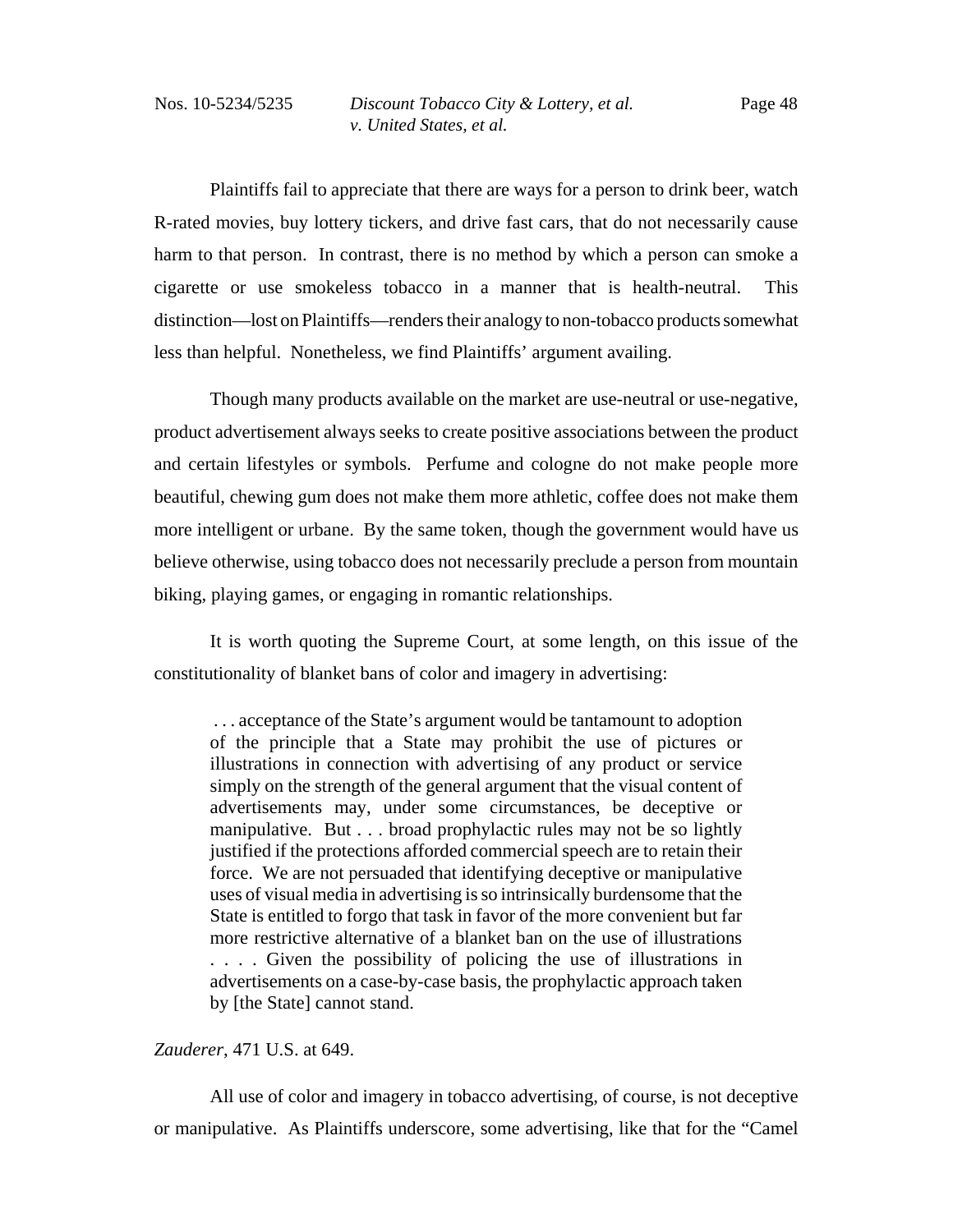Crush" product, is largely informational. (Third Br. at 11.) Other tobacco advertising is used to reinforce consumer preference "by simply showing the package" of the customer's preferred brand. (*Id*. at 10.) Finally, some uses of color imagery are simply attention grabbing in a crowded marketplace, letting consumers know that their preferred brand or product is available at a particular retailer. (*Id*.) Furthermore, there are surely certain color graphic tobacco ads that have nominal to zero appeal to the youth market. Each of these forms of advertising has great expressive value for the tobacco industry, and its suppression would be an undue burden on Plaintiffs' free speech.

The government's argument that "[c]olor is used to convey a mood—such as red for passion and power, green for harmony and health—and to circumvent other advertising restrictions," (Second Br. at 56–57 (citing 2008 NCI Report, at 64–65; 2007 IOM Report, at 297)), is no more convincing. Packaging shape, product shape and color, display location, and any number of other factors may also convey meaning through association. As discussed above, the fact that these associations "may, under some circumstances, be deceptive or manipulative," is not enough to justify such a sweeping ban.

 Instead of instituting a blanket restriction on color and graphics in tobacco advertising, the government may instead restrict only the speech necessary to effect its purposes. "To the extent that studies have identified particular advertising and promotion practices that appeal to youth, tailoring would involve targeting those practices while permitting others." *Lorillard Tobacco Co.*, 533 U.S. at 563. As the district court correctly stated, instead of instituting such a sweeping and complete ban, "Congress could have exempted large categories of innocuous images and colors—e.g., images that teach adult consumers how to use novel tobacco products, images that merely identify products and producers, and colors that communicate information about the nature of a product, at least where such colors and images have no special appeal to youth." *Commonwealth Brands, Inc.*, 678 F. Supp. 2d at 525–26.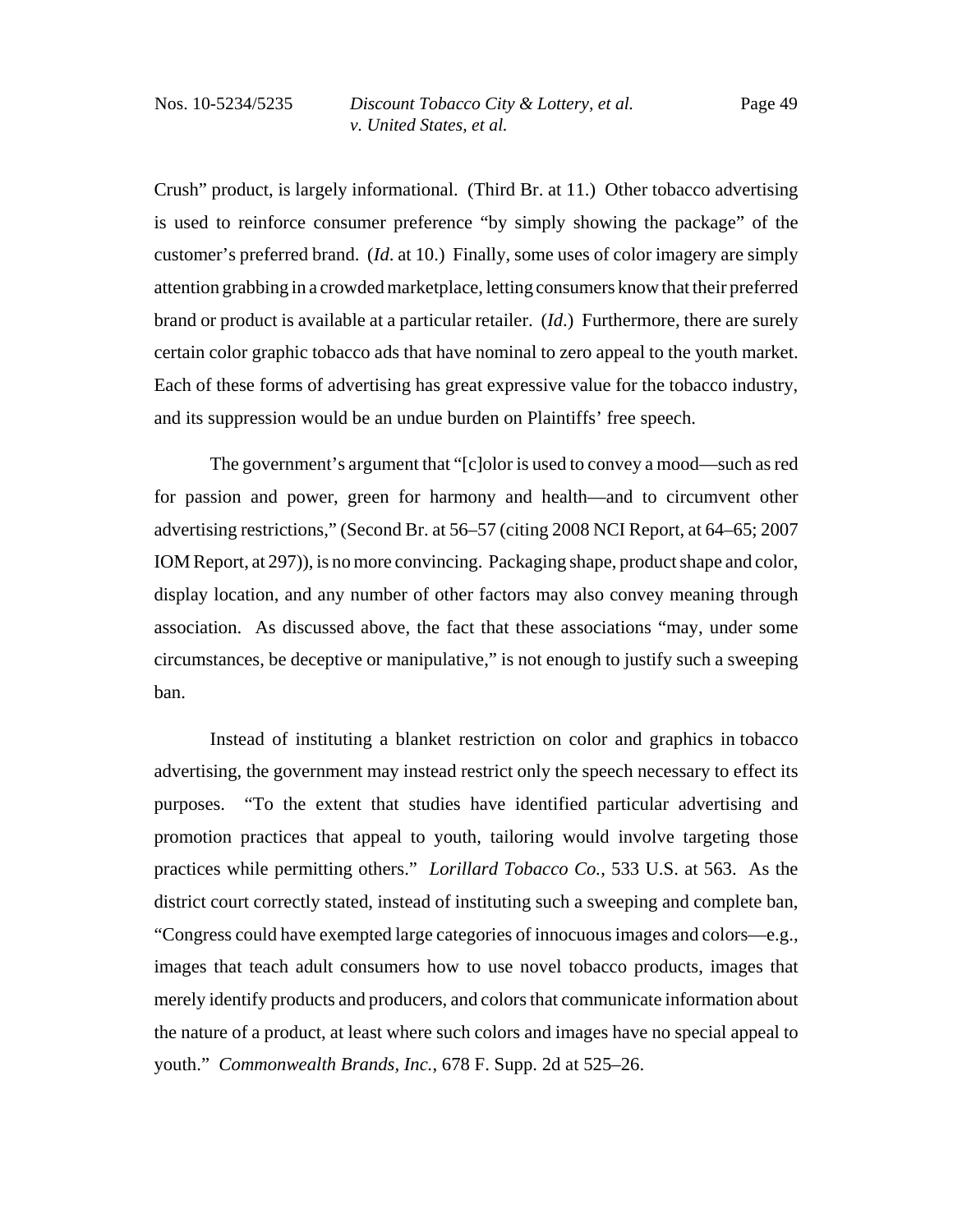There is no doubt that identifying and targeting certain advertising practices will be more arduous than banning all color and graphics in tobacco advertising. For instance, the government points to the controversy surrounding the "Camel Farm" advertising campaign, which has been the subject of extensive and ongoing litigation. *See R.J. Reynolds Tobacco Co.*, 211 P.3d 448 at 451 n.10 (summarizing litigation in more than a half-dozen courts nationwide). But this is the exact work required by the First Amendment. And, "so long as the sale and use of tobacco is lawful for adults, the tobacco industry has a protected interest in communicating information about its products and adult customers have an interest in receiving that information." *Lorillard Tobacco Co.*, 533 U.S. at 571.

#### **C. Summary**

Although the government can show a substantial interest in alleviating the effects of tobacco advertising on juvenile consumers, the provision of the Act banning the use of color and graphics in tobacco advertising is vastly overbroad, and therefore the government cannot meet its burden of demonstrating that the Act is properly tailored under *Central Hudson*.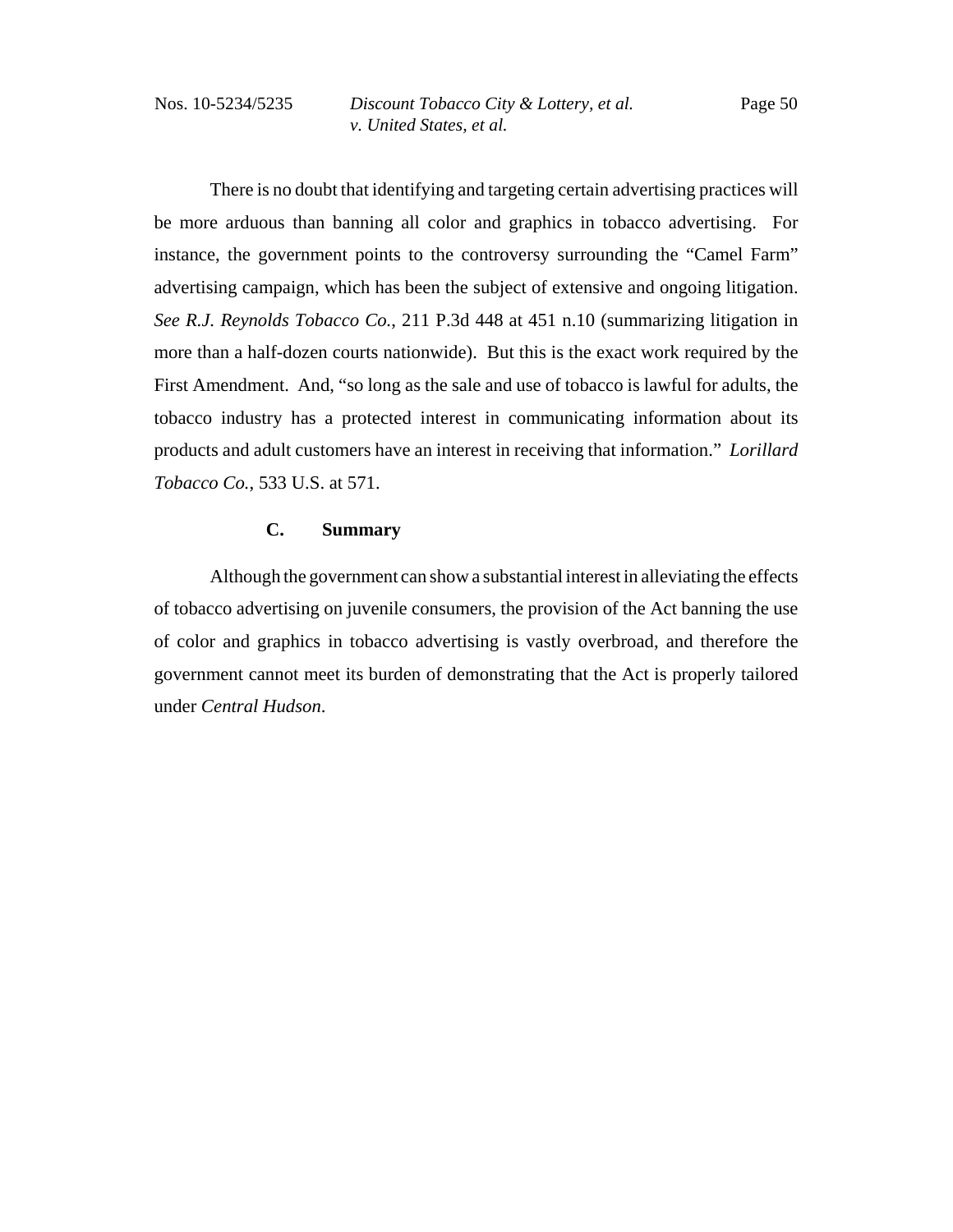# **VII. Restriction on Claims that a Tobacco Product is Safe or Less Harmful Due to FDA Regulation or Compliance with FDA Standards.**

Finally, we focus our attention on the Act's restriction on claims or representations that tobacco products are made less harmful or safer by virtue of FDA regulation.

# **A. The Provision**

The FSPTCA prohibits the:

Making [of] any express or implied statement or representation directed to consumers with respect to a tobacco product, in a label or labeling or through the media or advertising, that either conveys, or misleads or would mislead consumers into believing, that

- (1) the product is approved by the Food and Drug Administration;
- (2) the Food and Drug Administration deems the product to be safe for use by consumers;
- (3) the product is endorsed by the Food and Drug Administration for use by consumers; or
- (4) the product is safe or less harmful by virtue of--
	- (A) its regulation or inspection by the Food and Drug Administration; or
	- (B) its compliance with regulatory requirements set by the Food and Drug Administration;

including any such statement or representation rendering the product misbranded under section 387c of this title.

# 21 U.S.C. § 331(tt).

Plaintiffs challenge only  $\S 331$ (tt)(4), arguing that the provision's "flat ban on 'any' statement directed to consumers that 'conveys' that [the] FDA is achieving its objectives goes far beyond what is needed to prohibit 'misleading' speech." (Third Br. at 60.)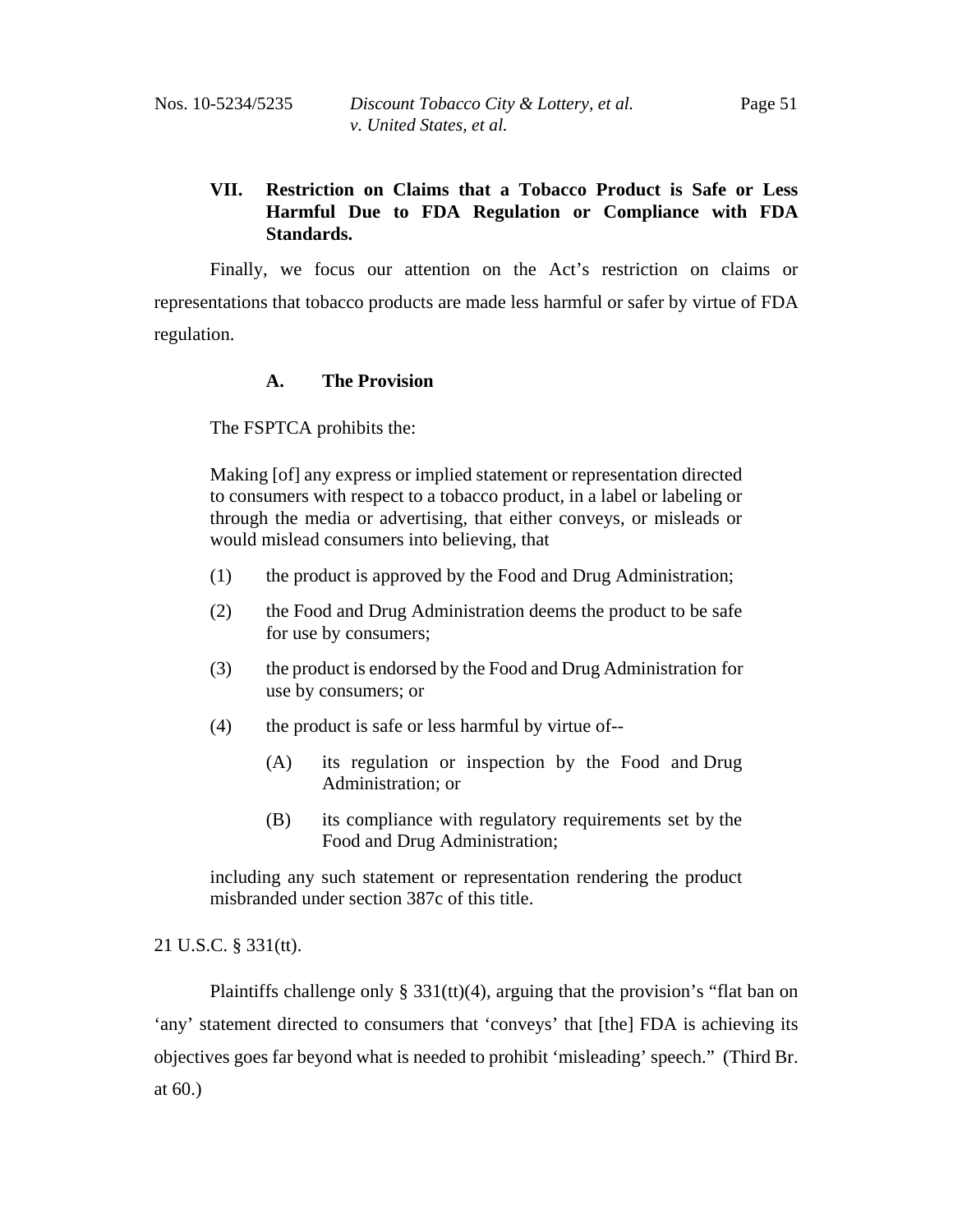The district court found that the  $\S 331(t)(4)$  restrictions apply to speakers outside of the tobacco industry, including "journalists, doctors, scientists, politicians, and numerous other groups and individuals with access to the media," and therefore "the ban applies to more than just commercial speech and must satisfy strict scrutiny." *Commonwealth Brands, Inc.*, 678 F. Supp. 2d at 535. Having made the determination that strict scrutiny was the applicable standard, the district court, without further analysis, declared that "[b]ecause the government has not even attempted to justify the ban under the strict scrutiny standard, and because it seems clear that it cannot be so justified, the Court finds 21 U.S.C. § 331(tt)(4) facially unconstitutional." (*Id*.) As explained below, we now **REVERSE** the determination of the district court, and uphold § 331(tt)(4) as constitutional.

# **B. Analysis**

#### **1. Statutory Analysis**

Our first task is to determine whether 21 U.S.C. § 331(tt)(4) regulates noncommercial speech as well as commercial speech. This is a matter of statutory interpretation.

"Statutory construction must begin with the language employed by Congress and the assumption that the ordinary meaning of that language accurately expresses the legislative purpose." *Park 'N Fly, Inc. v. Dollar Park & Fly, Inc*., 469 U.S. 189, 194 (1985). It is one of the cardinal rules of statutory interpretation that "[t]he meaning—or ambiguity—of certain words or phrases may only become evident when placed in context. 'It is a fundamental canon of statutory construction that the words of a statute must be read in their context and with a view to their place in the overall statutory scheme.'" *Brown & Williamson Tobacco Corp*., 529 U.S. at 132–33 (quoting *Davis v. Michigan Dep't of Treasury*, 489 U.S. 803, 809 (1989)). Therefore, "[a]mbiguity is a creature not of definitional possibilities but of statutory context." *Brown v. Gardner*, 513 U.S. 115, 118 (1994).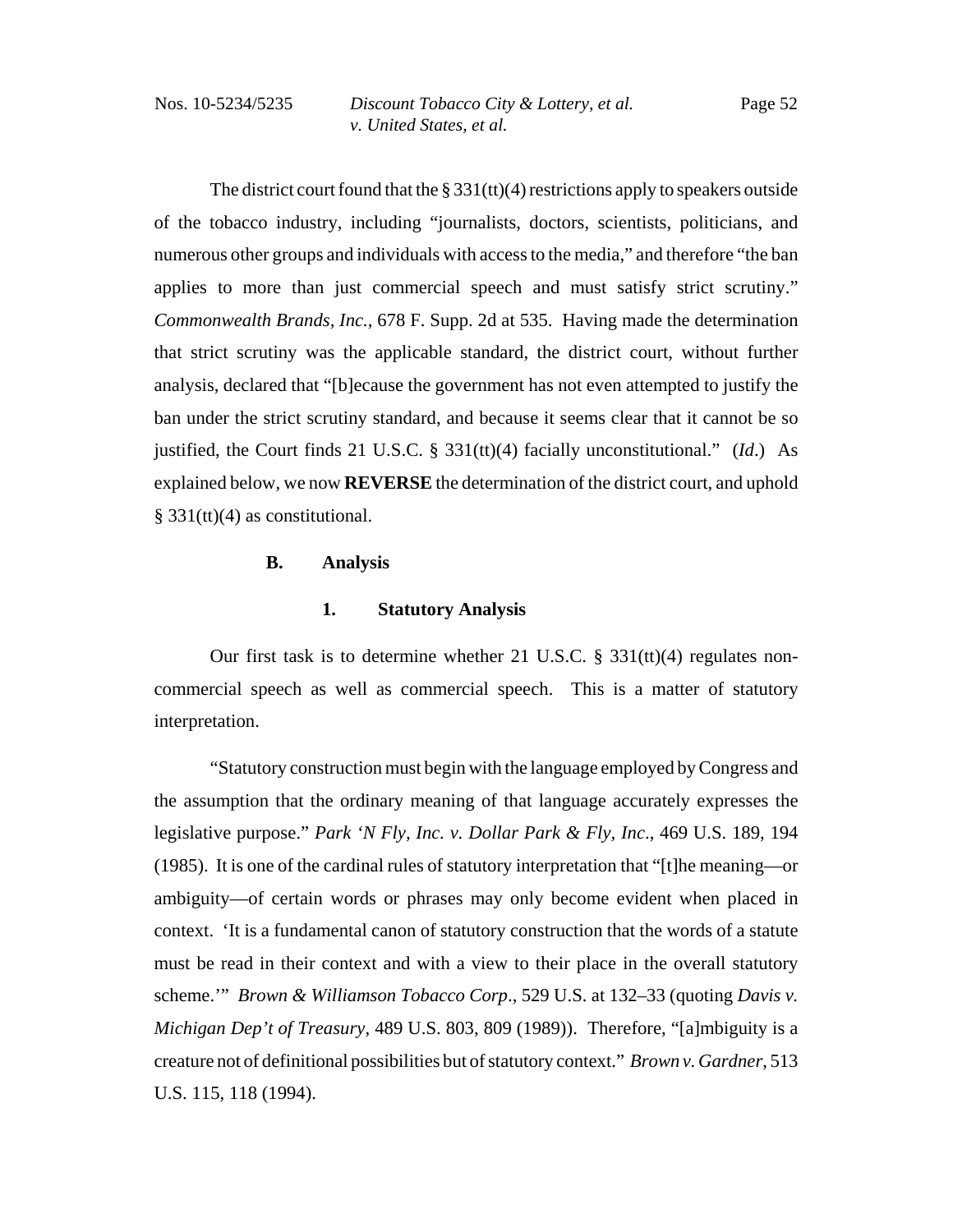In addition to the above considerations, our interpretation of statutory language is guided by the constitutional avoidance doctrine, which embodies the "cardinal principle of statutory interpretation . . . that when an Act of Congress raises a serious doubt as to its constitutionality, this Court will first ascertain whether a construction of the statute is fairly possible by which the question may be avoided." *Zadvydas v. Davis*, 533 U.S. 678, 689 (2001) (internal citation and quotation marks omitted).

In this case, citing the legislative findings of the Act, the government argues that "it is clear from the statutory context that Congress did not intend to reach non-commercial actors such as 'news organizations' or 'politicians.'" (Second Br. at 48.) Legislative Finding 46 states:

If manufacturers state or imply in communications directed to consumers through the media or through a label, labeling, or advertising, that a tobacco product is approved or inspected by the Food and Drug Administration or complies with Food and Drug Administration standards, consumers are likely to be confused and misled. Depending upon the particular language used and its context, such a statement could result in consumers being misled into believing that the product is endorsed by the Food and Drug Administration for use or in consumers being misled about the harmfulness of the product because of such regulation, inspection, approval, or compliance.

Pub. L. No. 111-31, § 2(46).

This finding notwithstanding, an exercise of statutory interpretation yields the conclusion that § 331(tt)(4) is not intended to encompass non-commercial speech. In § 331(tt)(4), the phrase "through the media," which is the only phrase that could conceivably encompass non-commercial speech, follows directly after the terms "label or labeling" and immediately precedes the term "[through] advertising." Each of these terms is modified by the phrase "directed to consumers with respect to a tobacco product." *See Stevens*, 130 S. Ct. at 1588 (holding that "an ambiguous term may be given more precise content by the neighboring words with which it is associated") (internal quotation marks omitted). The only parties capable of consumer-directed labeling or advertising of tobacco products are tobacco manufacturers and distributors,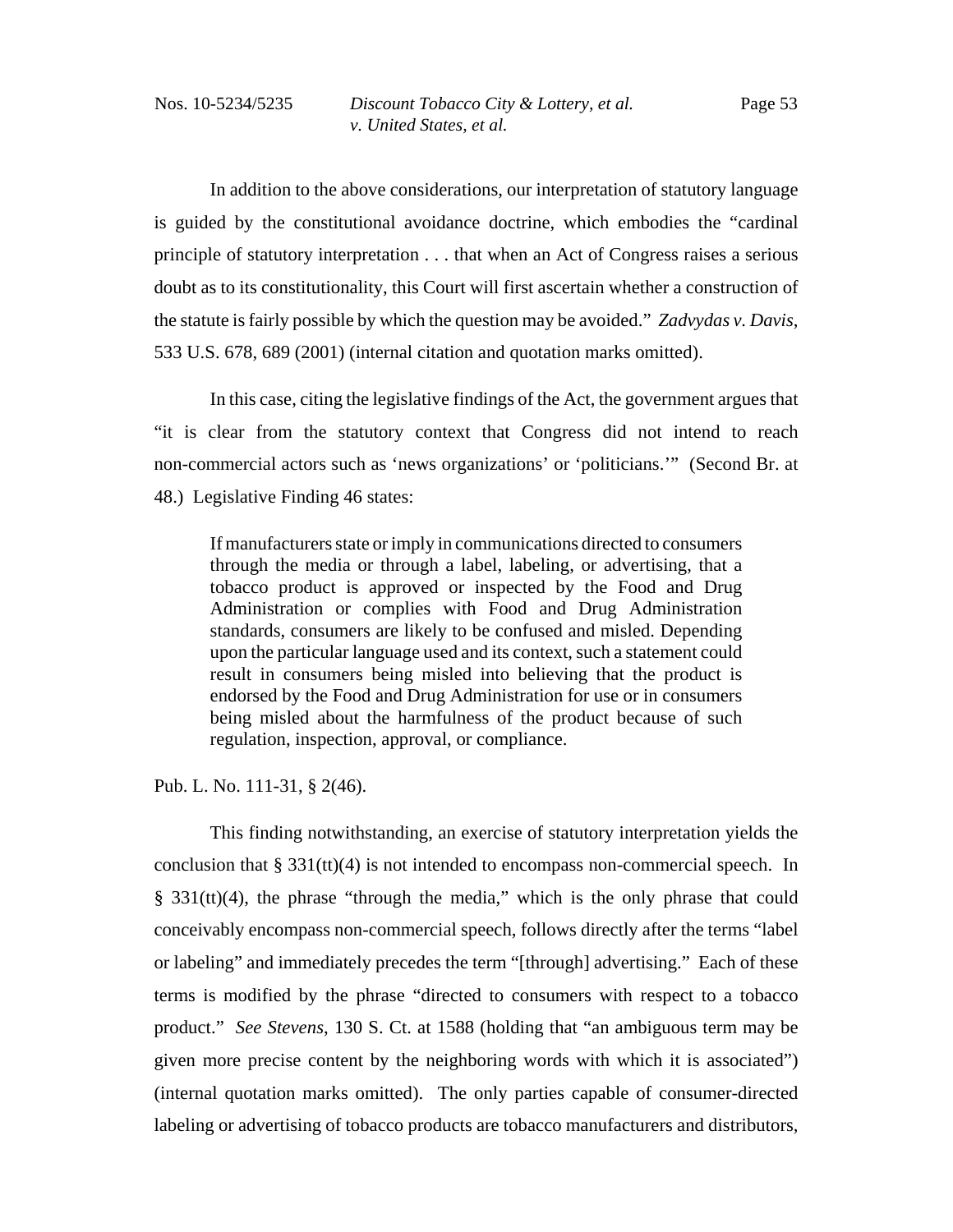and such labeling and advertising would clearly fall with the category of commercial speech. In this context, a determination by this Court that  $\S 331(t)(4)$  can be reasonably interpreted to exclude non-commercial statements directed at tobacco users by "journalists, doctors, scientists, politicians" is not only "fairly possible," but wellsupported.

Furthermore, the prohibitions preceding § 331(tt) in the Food, Drug and Cosmetic Act mandate bans on the sale of tobacco in violation of "no-sale" orders, *id.* § 331(oo), the "introduction into interstate commerce" of a mislabeled tobacco product, *id.* § 331(pp), the "counterfeiting" of tobacco products, *id.* § 331(qq), the distribution of such products to charity, *id.* § 331(rr), and criminalizes "[t]he failure of a manufacturer or distributor to notify the Attorney General and the Secretary of the Treasury of their knowledge of tobacco products used in illicit trade." *Id.* § 331(ss). Each of these prohibitions applies only to the tobacco industry, and only to consumer-directed actions.

In accordance with the constitutional avoidance doctrine, and giving due regard to the language of the provision, we find that  $\S$  331(tt)(4) does not restrict noncommercial speech by persons outside of the tobacco industry. Thus, to be found constitutionally permissible, 21 U.S.C.  $\S 331(t)(4)$  must meet the requirements outlined in *Central Hudson*.

#### **2. Constitutionality**

The government argues, consistent with the Act's legislative findings, that § 331(tt)(4) "is designed to prevent tobacco companies from confusing consumers about the role of FDA with respect to tobacco products, which differs in significant ways from FDA's role in regulating drugs and devices." (Fourth Br. at 31.)

The provision bars claims that tobacco products are "safe or less harmful *by virtue of* FDA regulation, inspection or compliance. 21 U.S.C. § 331(tt)(4) (emphasis added). Though a tobacco manufacturer's compliance with, for instance, the preapproval requirements set forth in the MRTPR may confirm that a tobacco product is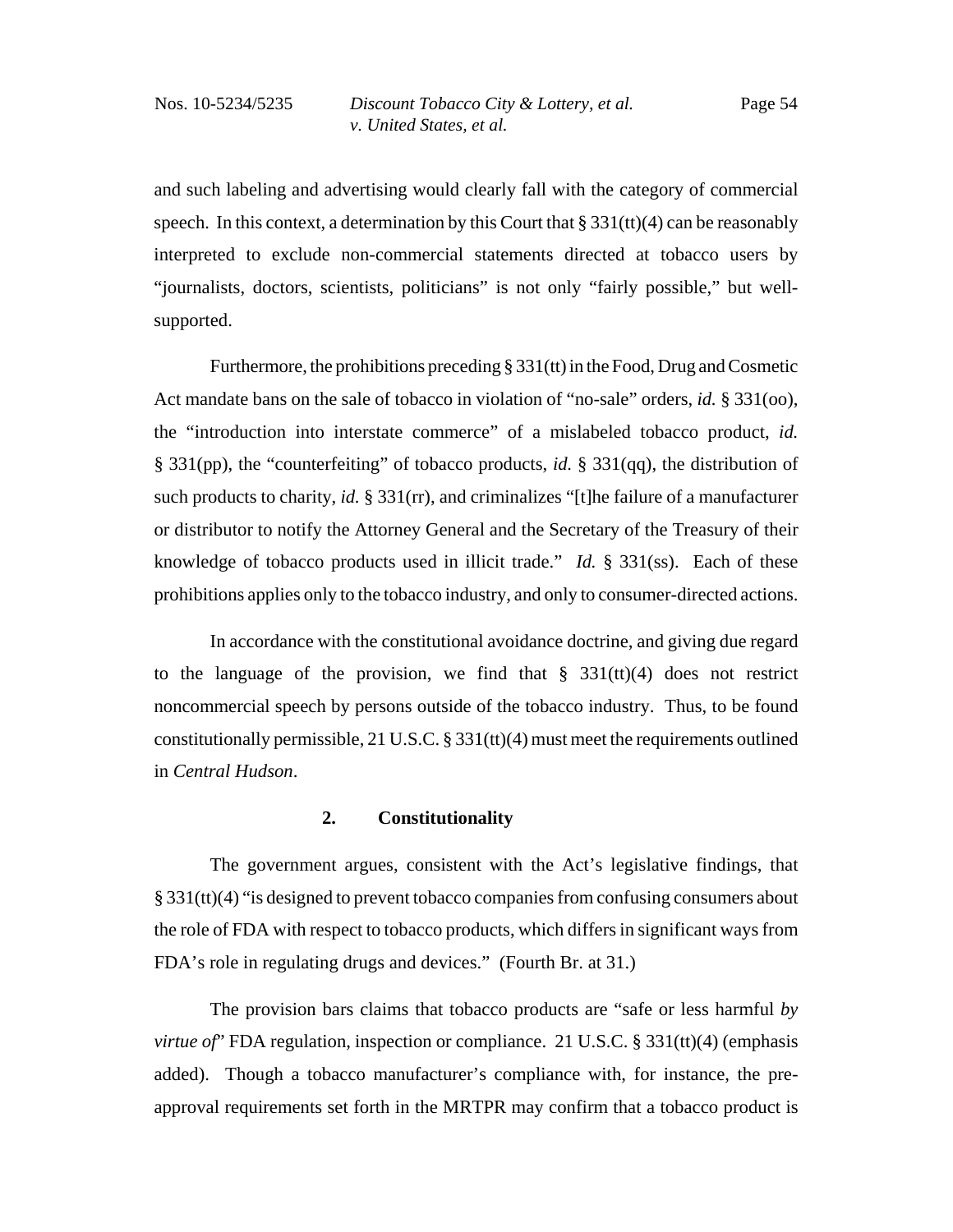less harmful or poses a different risk than traditional tobacco products, such products are not made safe or less harmful "by virtue of" that FDA process. For the tobacco industry to claim or imply otherwise would constitute misleading speech.

Furthermore, as the government highlights, the role that the FDA undertakes regarding tobacco products is fundamentally different than the role that it undertakes with regard to food, drugs and cosmetics. In those contexts, the stated mission of the FDA is to, "protect the public health by ensuring that–

- (A) foods are safe, wholesome, sanitary, and properly labeled;
- (B) human and veterinary drugs are safe and effective;
- (C) there is reasonable assurance of the safety and effectiveness of devices intended for human use;
- (D) cosmetics are safe and properly labeled . . . .

#### 21 U.S.C. § 393(b)(2).

In the context of tobacco products, any statement explicitly declaring, or even implying, that compliance with FDA procedures has ensured safety is inherently misleading and patently false. Therefore, this regulation survives under either *Zauderer*, as prevention of deceptive and untrue advertising, or *Central Hudson*, as a narrowly tailored regulation of commercial speech.

## **C. Summary**

This district court erred in interpreting 21 U.S.C. § 331(tt) as an unconstitutional restriction on non-commercial speech; we therefore **REVERSE** its decision.

### **CONCLUSION**

For the reasons discussed above, we **REVERSE** the district court's determination that the Act's restriction on FDA claims is unconstitutional and its determination that the Act's ban on tobacco continuity programs is permissible under the First Amendment.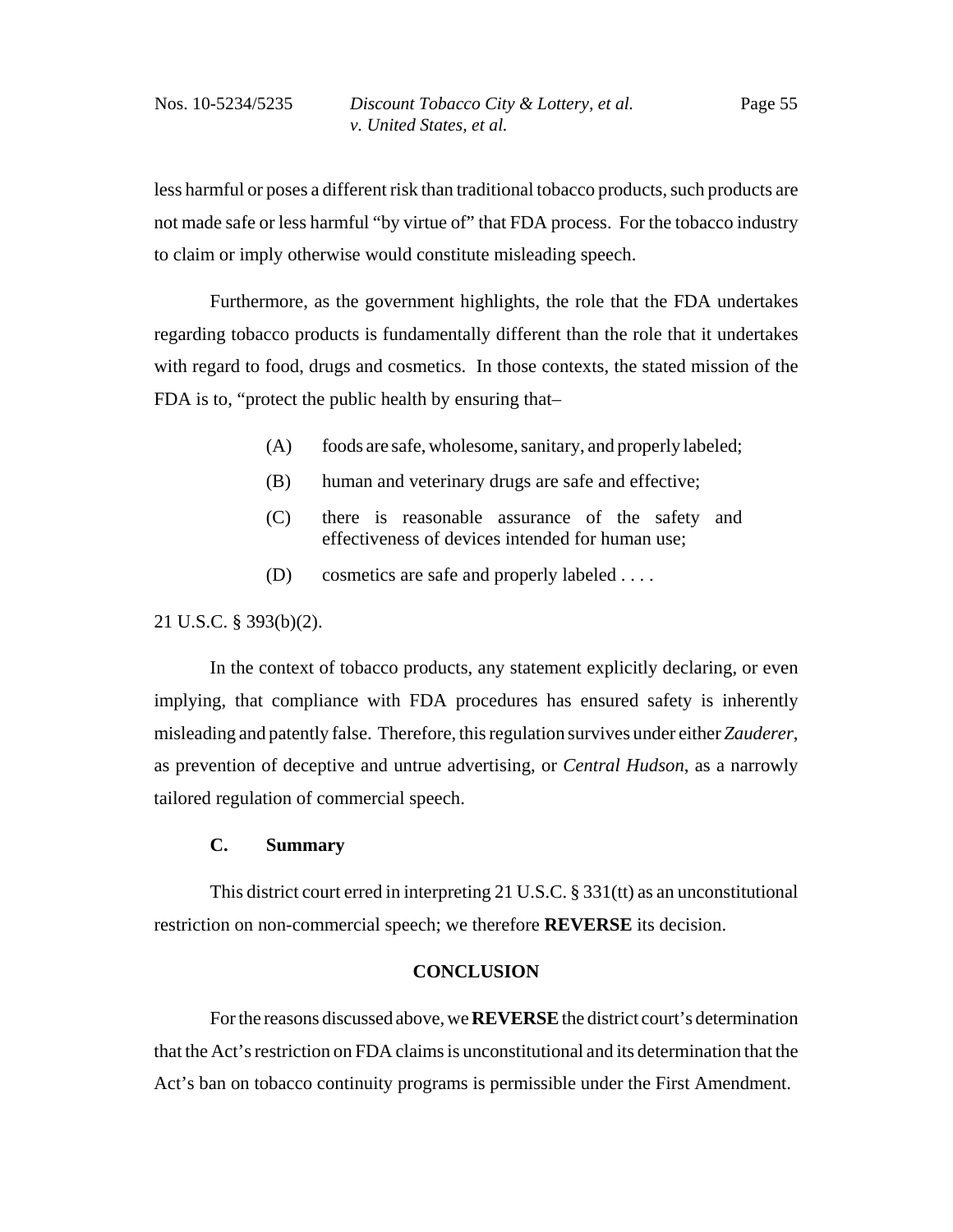We **AFFIRM** the district court's determination upholding the constitutionality of color graphics and non-graphics on tobacco warning labels, with Judge Clay dissenting on the issue of the color graphics. The judgment of the district court is **AFFIRMED** in all other respects.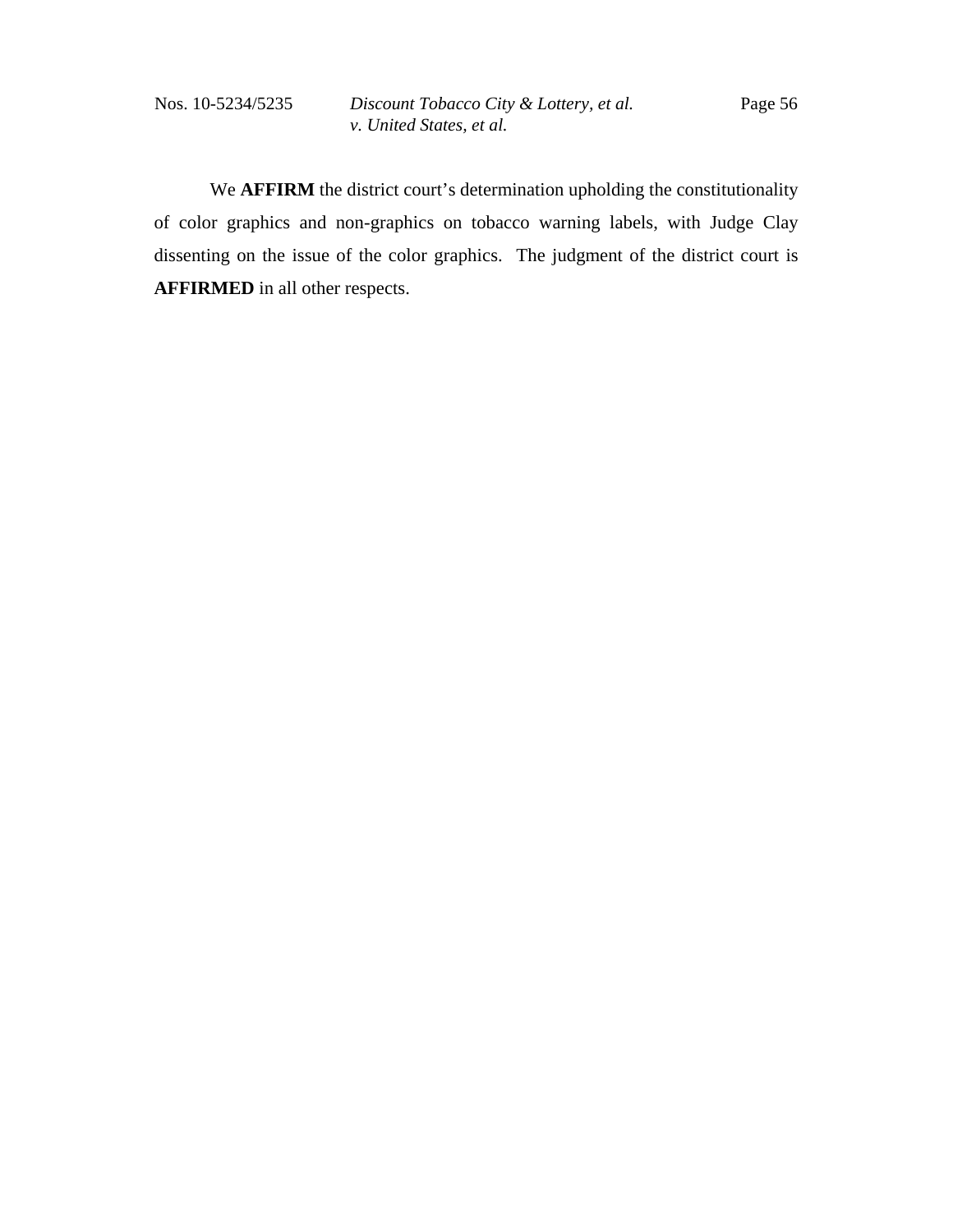# **OPINION \_\_\_\_\_\_\_\_\_\_\_\_\_\_\_\_**

**\_\_\_\_\_\_\_\_\_\_\_\_\_\_\_\_**

JANE B. STRANCH, Circuit Judge. I write for the majority in concluding that the warnings mandated by the Family Smoking Prevention and Tobacco Control Act (the Act), Pub. L. No. 111-31, 123 Stat. 1776 (2009), are constitutional under the First Amendment. Plaintiffs' facial challenge fails because the required warnings for cigarette packaging and cigarette advertising pass muster under *Zauderer v. Office of Disciplinary Counsel of the Supreme Court of Ohio*, 471 U.S. 626 (1985).

Before turning to our specific analysis of the Act's warnings, we describe how our majority position relates to the Discussion Sections of Judge Clay's lead opinion that include the issues on which he writes for the majority and in dissent:**<sup>1</sup>**

- We agree with the law and reasoning in Section I.
- We agree with the law and reasoning in Section II except to the extent that the opinion conflates restricting commercial speech with requiring disclosure of factual information in commercial speech. Laws that restrict speech are fundamentally different than laws that require disclosures, and so are the legal standards governing each type of law. *Compare Central Hudson Gas & Elec. Corp. v. Public Serv. Comm'n of N.Y.*, 447 U.S. 557, 563-66 (1980) (setting forth the standard for restricting commercial speech), *with Zauderer*, 471 U.S. at 650-53 (setting forth the standard for requiring commercial-speech disclosures). Since the Act's warnings require the disclosure of factual information, *Zauderer* governs the warnings.
- In Section III, which addresses the Act's required warnings, we agree with the result that the textual warnings are constitutional, but not the reasoning, as we explain below. And we disagree fully with Section III's result and reasoning concerning graphic warnings.
- We agree with the result and analysis in Sections IV-VI.

<sup>&</sup>lt;sup>1</sup>Where our opinions disagree on result or analysis, this opinion—joined in full by Judge Barrett— constitutes the majority.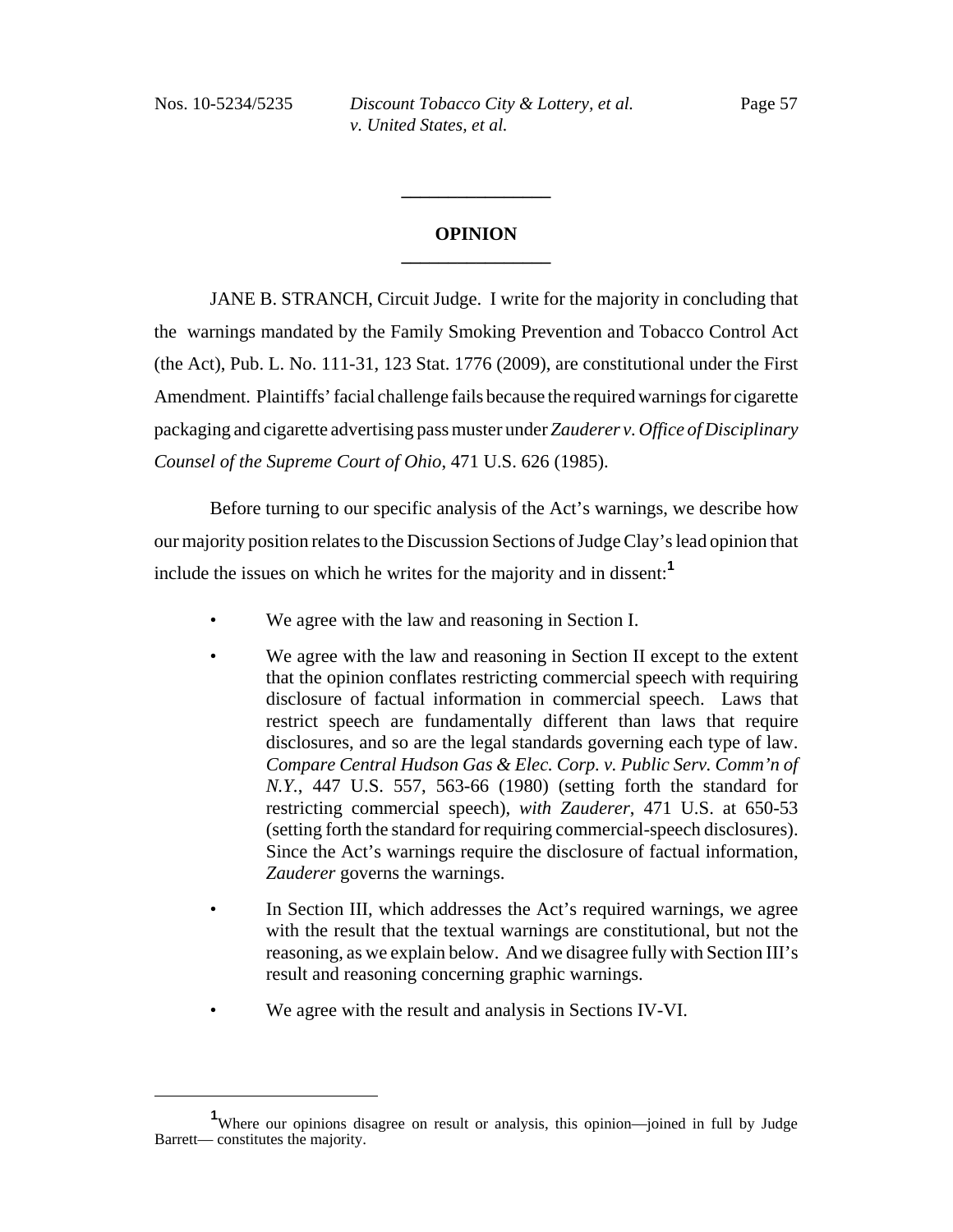• We agree with the result and reasoning on Section VII except to the extent that it implies that *Zauderer* governs *restrictions* on deceptive and untrue advertising. The restriction at issue—i.e.,  $21 \text{ U.S.C.} \$   $331 \text{(tt)}$  $(4)$ 's ban on certain commercial statements—is constitutional because the prohibited statements are inherently misleading and false. *See Central Hudson*, 447 U.S. at 563 ("The government may ban forms of communication more likely to deceive the public than to inform it.").

We explain our specific disagreements and the majority position more fully below. We now turn to the Act's required warnings.

# **A. Standard of review: facial versus an as-applied challenge**

Plaintiffs' challenge to the Act's warning requirements—including "graphics depicting the negative health consequences of smoking," Act § 201(a)—is only a facial challenge. This challenge means that Plaintiffs argue that the Act's graphic-warnings requirement is itself unconstitutional, not that the specific images the FDA chose to implement the requirement are unconstitutional. That Plaintiffs challenge the Act's warning requirements only facially is so for four reasons: timing; the district court's decision; Plaintiffs' admissions; and Supreme Court precedent.

First, the timing demonstrates that the challenge is facial. The Act, which was enacted in June 2009, mandates new textual and graphic warnings for cigarette packaging and advertising (§ 201) and new textual warnings for smokeless-tobacco products (§ 204).**<sup>2</sup>** Section 201 gives the FDA twenty-four months after the Act's enactment to issue regulations implementing the new cigarette warnings, including "graphics depicting the negative health consequences of smoking." Act § 201(a) (amending 15 U.S.C. § 1333(d)). In November 2010, the FDA began its rulemaking by submitting for public comment a proposed rule that included thirty-six graphic images that could be used with the nine new textual warnings.**<sup>3</sup>** The FDA settled on nine images

**<sup>2</sup>** Though the Act does not require graphic warnings for smokeless-tobacco products, the FDA may require graphic warnings for them through notice-and-comment rulemaking under 5 U.S.C. § 553. Act  $§ 205(a).$ 

**<sup>3</sup>** *Required Warnings for Cigarette Packages and Advertisements*, 75 Fed. Reg. 69524, 69534-35 (Nov. 12, 2010) (Proposed Rule).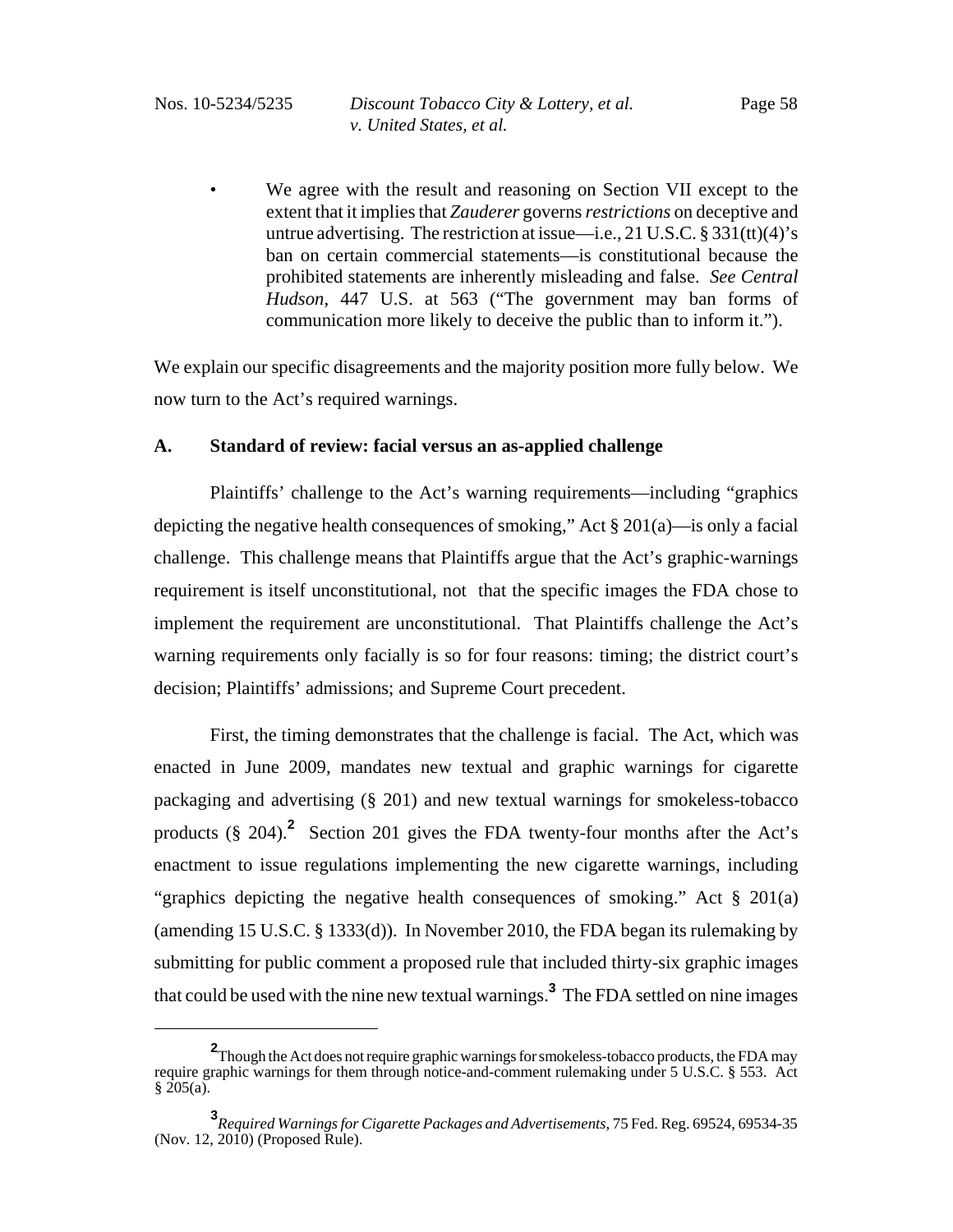out of the thirty-six for use in the cigarette warnings when it published its Final Rule in June 2011.**<sup>4</sup>**

The district court's summary-judgment decision in January 2010 was issued over ten months before the FDA proposed any specific graphic images and over seventeen months before the FDA settled on the final nine images. The district court did not—indeed, could not—evaluate the constitutionality of the specific images the FDA chose because those images did not yet exist. Indeed, they did not even exist when the last appellate brief was filed in this Court in October 2010. Without any specific graphic images to challenge, Plaintiffs' argument is and must necessarily be that the graphicwarning requirement on its face violates the First Amendment.

As an appellate court with jurisdiction to *review* a district court decision, *see* 28 U.S.C. § 1291, this record provides nothing to review on the issue of warnings save what the statute itself requires. Moreover, federal courts "should act cautiously" when asked to overturn democratically enacted statutes because "a ruling of unconstitutionality frustrates the intent of the elected representatives of the people." *Regan v. Time, Inc.*, 468 U.S. 641, 652 (1984) (plurality opinion); *accord id.* at 653. Courts have created several doctrines imposing restraint in this area (e.g. constitutional avoidance, severability, etc.). Addressing the specific images would require us to reach a constitutional question that was neither briefed**<sup>5</sup>** nor argued and that turns on facts not available, litigated, or considered by the district court, all of which would fly in the face of the restraint we should exercise during judicial review.

Second, the district court's decision reinforces this point. In finding that the new warnings were permissible under the First Amendment, the court stated that it "does not believe that the addition of *a* graphic image will alter the substance of [the new

**<sup>4</sup>** *Required Warnings for Cigarette Packages and Advertisements*, 76 Fed. Reg. 36628, 36636 (June 22, 2011) (Final Rule).

**<sup>5</sup>** The dissent is simply incorrect in suggesting otherwise in Section III.B.2. Briefing that logically could not address specific images and that did not do so cannot constitute adequate briefing by both parties.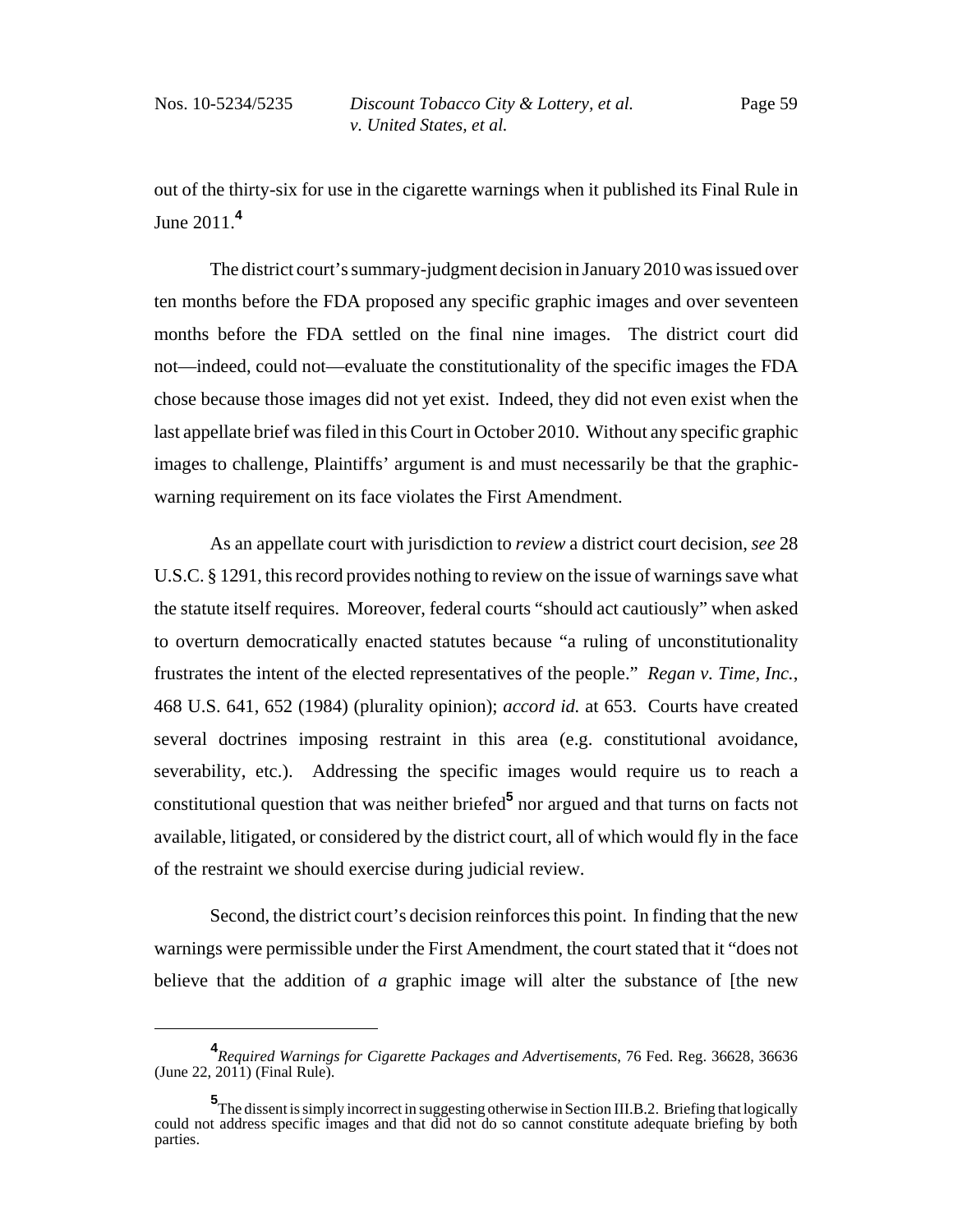warnings], at least *as a general rule*. Accordingly, . . . the Court finds that the *warning requirement* is [constitutional]." *Commonwealth Brands, Inc. v. United States*, 678 F. Supp. 2d 512, 532 (W.D. Ky. 2010) (emphasis added). Both the use of the indefinite pronoun *a* and the phrases *as a general rule* and *warning requirement* show that the district court was considering the graphic-warning requirement on its face instead of considering any specific graphic images, which did not even exist when the district court ruled on the case.

Third, three plaintiffs in this case—R.J. Reynolds Tobacco, Lorillard, and Commonwealth Brands—admit that this case challenges the Act's required warnings only facially. They have brought another case to challenge the specific graphic warnings selected by the FDA. *See R.J. Reynolds Tobacco Co. v. U.S. Food and Drug Admin.*, *—* F. Supp. 2d —, 2011 WL 5307391 (D.D.C. Nov. 7, 2011). The *R.J. Reynolds* plaintiffs expressly assert in their complaint that the case before us challenges the Act's warning requirements only facially:

Plaintiffs R.J. Reynolds Tobacco, Lorillard, and Commonwealth Brands, together with other tobacco product manufacturers and retailers, have challenged various speech restrictions mandated by the Tobacco Control Act, *including a facial challenge to the warnings as mandated by the Act itself*. . . . Both sides have appealed [the district court's rulings] to the . . . Sixth Circuit.

. . . . .

The plaintiffs in [*Discount Tobacco*] have argued that the Act's general graphic warnings requirement is facially unconstitutional. The [*Discount Tobacco*] plaintiffs, however, did not raise the claim brought by Plaintiffs in this action—that the particular warnings required by the Rule are unconstitutional—because the Rule had not yet been promulgated at the time that case was filed. . . . The present lawsuit challenges the specific warnings promulgated by the Rule in 'its exact form.' Accordingly, it turns primarily on facts not available, litigated, or considered in the [*Discount Tobacco*] case.

*Id.*, DE1, Compl. 8 n.3 (emphasis added). Litigation strategy is unquestionably the domain of Plaintiffs and they aver that their litigation strategy in this case is to challenge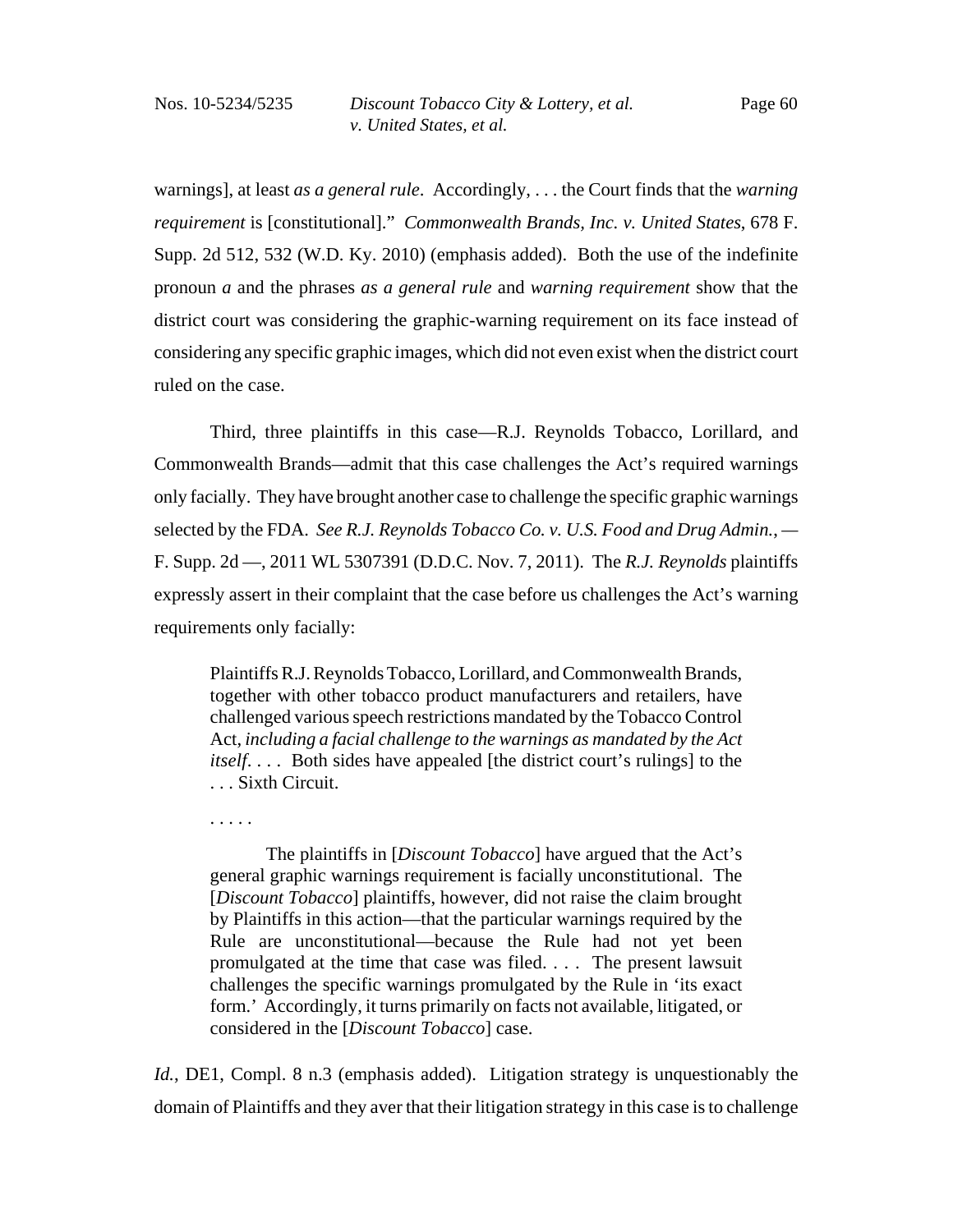the warnings only facially. Reading an as-applied challenge into Plaintiffs' briefs is not tenable.

Fourth, Supreme Court precedent dictates that we review Plaintiffs' challenge to the Act's warnings as a facial one. The Court has held if the "plaintiffs' claim and the relief that would follow . . . reach beyond the particular circumstances of these plaintiffs," then the challenge is a facial challenge, even if the plaintiffs bringing the claim label it otherwise. *John Doe #1 v. Reed*, 130 S. Ct. 2811, 2817 (2011). The tobacco-product manufacturers and retailers in this case argue that the warnings violate the First Amendment. The relief flowing from this claim, should they prevail, would render the warnings unconstitutional with respect to any tobacco-product manufacturer, retailer, distributor, or importer, not just the specific entities that are a party to this lawsuit. Their claims are therefore properly reviewed under *Reed* as facial challenges to the Act's required warnings.

We now turn to Plaintiffs' facial challenge to the required warnings. "To succeed in a typical facial attack, [a plaintiff] would have to establish that no set of circumstances exists under which [the statute] would be valid, or that the statute lacks any plainly legitimate sweep." *United States v. Stevens*, 130 S. Ct. 1577, 1587 (2010) (internal citations and quotation marks omitted). In addition to scaling this steep standard of review, Plaintiffs must also contend with the fact that "[f]acial challenges are disfavored for several reasons. Claims of facial invalidity often rest on speculation. As a consequence, they raise the risk of premature interpretation of statutes on the basis of factually barebones records." *Wash. State Grange v. Wash. State Republican Party*, 552 U.S. 442, 450 (2008) (internal quotation marks omitted).

# **B. The level of scrutiny**

If a commercial-speech disclosure requirement fits within the framework of *Zauderer* and its progeny, then we apply a rational-basis standard. *Zauderer*, 471 U.S. at 651. If it does not, then we treat the disclosure as compelled speech under *Wooley v. Maynard*, 430 U.S. 705 (1977), and its ilk and apply strict scrutiny. *Entm't Software*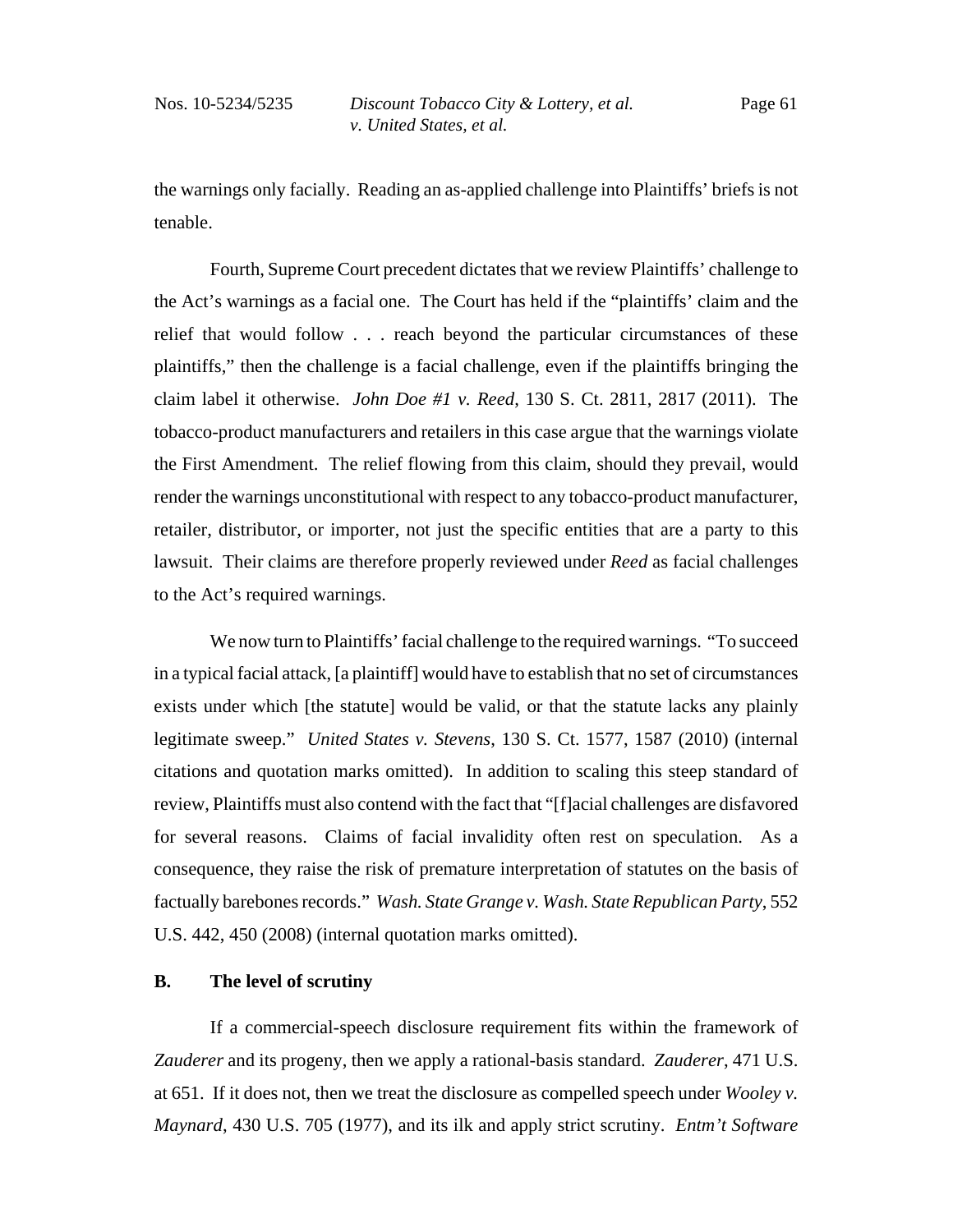*Ass'n v. Blagojevich*, 469 F.3d 641, 651-52 (7th Cir. 2006) (applying strict scrutiny after determining that the disclosure did not fit within *Zauderer*).

### *1.* **Zauderer** *and its progeny*

"*Zauderer* addressed the validity of a[n Ohio] rule of professional conduct that required attorneys who advertised contingency-fee services to disclose in their advertisements that a losing client might still be responsible for certain litigation fees and costs." *Milavetz, Gallop & Milavetz, P.A. v. United States*, 130 S. Ct. 1324, 1339 (2010). Zauderer had advertised that he would represent clients on certain kinds of cases for a contingent fee, defined by his ad as meaning that no legal fees would be owed if the client recovered no money. *Zauderer*, 471 U.S. at 631. But because the ad did not tell potential clients that they might be liable for litigation costs even if their lawsuits were unsuccessful, Zauderer violated a professional-conduct rule and was ultimately disciplined by the state supreme court. *Id.* at 636.

Zauderer challenged the rule on First Amendment grounds, arguing that the required disclosure was valid only if it passed the test for restricting commercial speech under *Central Hudson*, which is that the speech must either be deceptive absent the disclosure, or the government must show that the disclosure serves some substantial interest and directly advances that interest through the least restrictive available means.**<sup>6</sup>** *Zauderer*, 471 U.S. at 650. The Supreme Court rejected the *Central Hudson* test based on the "material differences between disclosure requirements and outright prohibitions on speech." *Id.*

Protecting commercial speech under the First Amendment is principally justified by protecting the flow of accurate information, and requiring factual disclosures furthers that goal. *Id.* at 650-51; *National Elec. Mfrs. Ass'n v. Sorrell*, 272 F.3d 104, 113-14 (2d Cir. 2001). Thus, a commercial speaker's "constitutionally protected interest in *not*

**<sup>6</sup>** The precise language *Zauderer* used in setting forth the *Central Hudson* test is slightly different than the language in *Central Hudson*, but the import is the same. *Compare id.* at 638, 647, *with Central Hudson*, 447 U.S. at 566.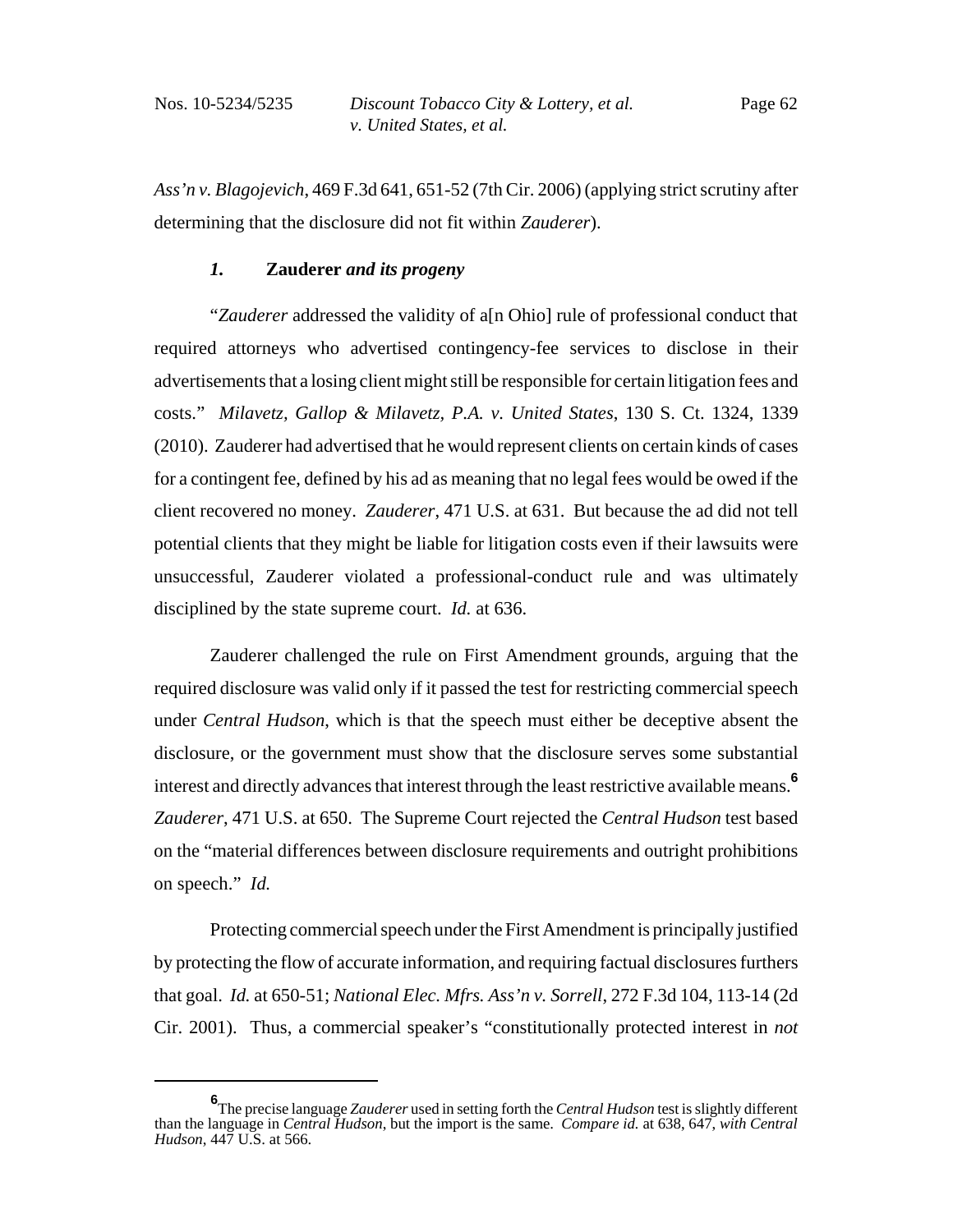providing any particular factual information in his advertising is minimal." *Zauderer*, 471 U.S. at 651 (emphasis in original). "[B]ecause disclosure requirements trench much more narrowly on an advertiser's interests than do flat prohibitions on speech, warnings or disclaimers might be appropriately required in order to dissipate the possibility of consumer confusion or deception." *Id*. (internal quotation marks omitted). In sum, "First Amendment interests implicated by disclosure requirements are substantially weaker than those at stake when speech is actually suppressed."**<sup>7</sup>** *Id.*

Disclosure requirements, to be sure, do "implicate the advertiser's First Amendment rights." *Id.* The Court "recognize<sup>[d]</sup> that unjustified or unduly burdensome disclosure requirements *might* offend the First Amendment by chilling protected commercial speech. *But* we hold that *an advertiser's rights are* adequately *protected as long as disclosure requirements are reasonably related* to the State's interest in preventing deception of consumers." *Id.* (emphasis added).

*Zauderer* relied on the distinction between a fact and a personal or political opinion to distinguish factual, commercial-speech disclosure requirements, to which courts apply a rational-basis rule, from the type of compelled speech on matters of opinion that is "as violative of the First Amendment as prohibitions on speech." *Id.* at 650. The Court reasoned that the disclosure required by the Ohio professional-conduct rule did not fall within the latter category because the rule did not compel Zauderer to adopt or proclaim a state-sanctioned opinion on an issue: "Ohio has not attempted to prescribe what shall be orthodox in politics, nationalism, religion, *or other matters of opinion* or force citizens to confess by word or act their faith therein." *Id.* at 651 (emphasis added and internal quotation marks omitted). Ohio instead had required that Zauderer include in his advertising only factual information—not an opinion—about the terms of his contingency fee. *Id.*

**<sup>7</sup>** The dissent fails to recognize (1) the distinction *Zauderer* draws between restricting speech and requiring disclosures, and (2) the significant interests supporting the different legal treatment required by that distinction.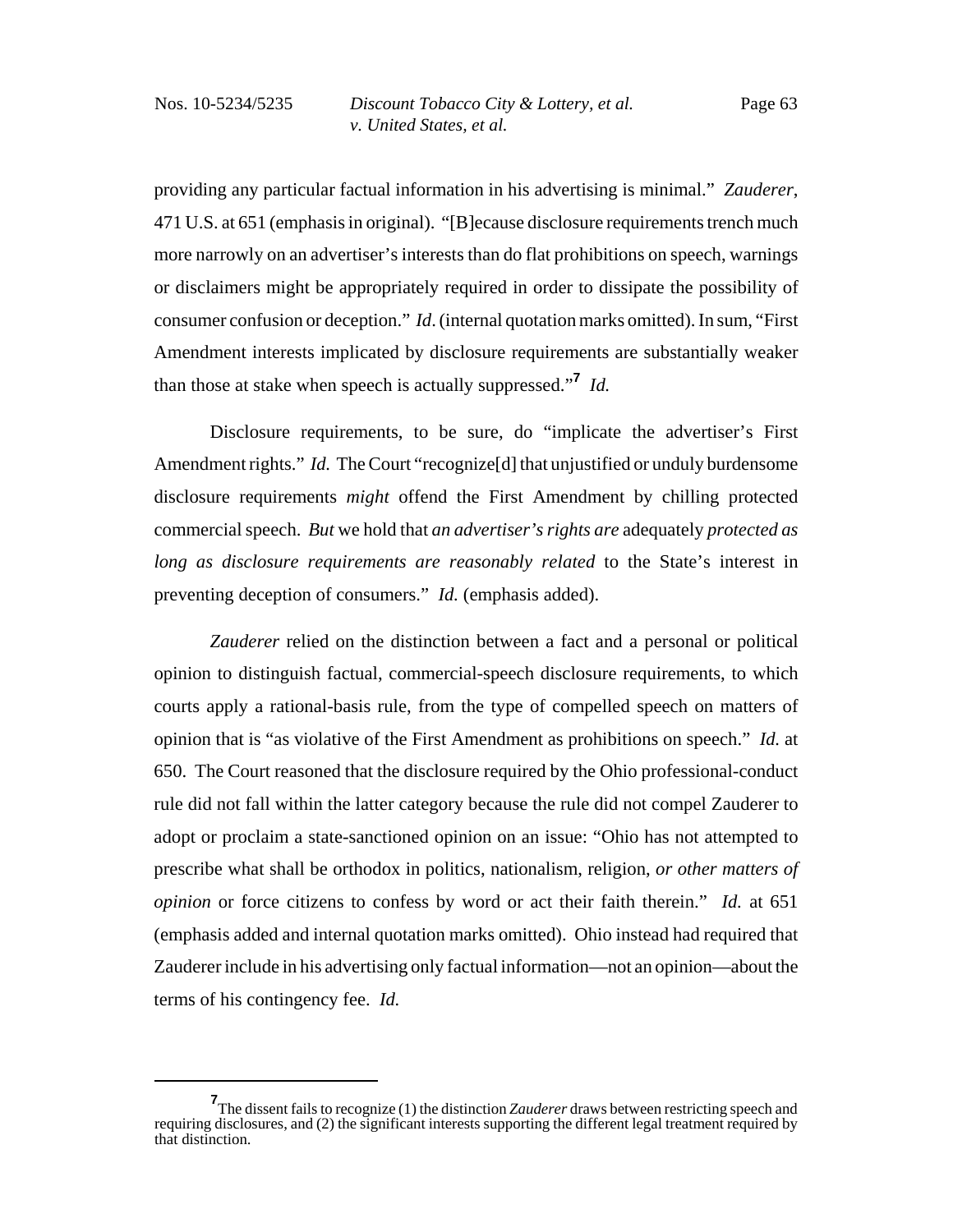In 2010, the Court reaffirmed the central principles of *Zauderer* in *Milavetz*. *Milavetz*, 130 S. Ct. at 1339-40. The Milavetz law firm and others brought a First Amendment challenge to changes to the Bankruptcy Code that required professionals who assist consumers with bankruptcy to disclose in their ads this statement: "We are a debt relief agency. We help people file for bankruptcy relief under the Bankruptcy Code." *Id.* at 1330 (quoting 11 U.S.C. § 528(a)(4)).Like Zauderer, Milavetz argued that the *Central Hudson* test governed whether the disclosure requirements were constitutional. *Id.* at 1339. But the Court again rejected this test in favor of the test set forth in *Zauderer*, determining that "an advertiser's rights are adequately protected as long as disclosure requirements are reasonably related to the State's interest in preventing deception of consumers." *Id.* at 1339-40 (quoting *Zauderer*, 471 U.S. at 651).

*Milavetz* applied this test for three reasons. First, the statute's disclosure requirements targeted marketing claims that inherently tended to deceive by promising "debt relief without any reference to the possibility of filing for bankruptcy, which has inherent costs." *Id.* at 1340. Second, "the disclosures entail[ed] *only an accurate statement* identifying the advertiser's legal status" and providing "pertinent information about the advertiser's services." *Id.* at 1340-41 (emphasis added). Third, the disclosures did not prevent debt-relief agencies from communicating any additional information. *Id*. at 1340.

*Milavetz* held that the required disclosures were constitutional under *Zauderer* because the facts that the debt-relief agencies had to disclose were pertinent to a consumer in deciding whether to use the agencies' services. *See id.* at 1340-41. In other words, the disclosures were reasonably related to preventing consumer deception. *Id.* at 1341. Significantly, the Court upheld the required disclosures without separately analyzing whether they were unjustified or unduly burdensome. *Id.* at 1339-41. This makes sense because the *Zauderer* rule is that when disclosure requirements are "reasonably related to the State's interest in preventing deception of consumers," the rights of an advertiser are adequately protected. *Id.* at 1339-40 (quoting *Zauderer*, 471 U.S. at 651)).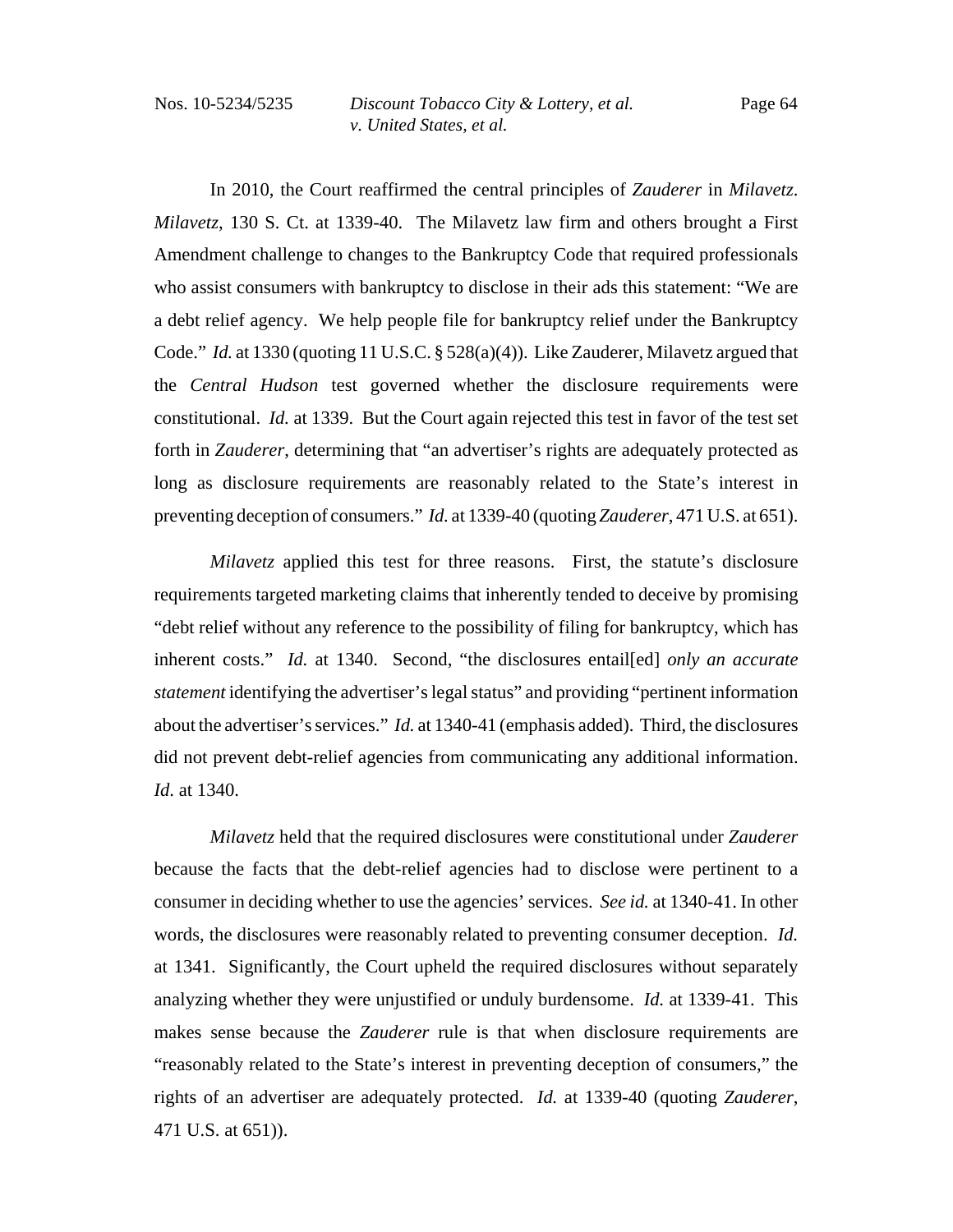The Second Circuit case of *Sorrell* reinforces the principles (1) that distinguishing between a fact and a personal or political opinion controls whether a required disclosure is reviewed under *Zauderer*'s rational-basis rule or the more exacting compelled-speech doctrine, (2) that deciding whether the required disclosure satisfies the *reasonably related* requirement is all that is necessary to determine the disclosure's constitutionality, and (3) that satisfying this requirement is a simple task. In addition, *Sorrell* shows that *Zauderer*'s framework can apply even if the required disclosure's purpose is something other than or in addition to preventing consumer deception. *Sorrell* addressed a statute requiring manufacturers of mercury-containing lamps to disclose this fact on their products and packaging and to disclose that consumers should dispose of the products as hazardous waste. 272 F.3d at 107. NEMA, an association representing lamp manufacturers, sued and the district court preliminary enjoined the State of Vermont from enforcing the statute on the grounds that the statute violated NEMA's First Amendment rights. *Id.* at 107-08.

The circuit court reviewed the mercury disclosures under *Zauderer*'s rationalbasis rule because they were factual disclosures as opposed to compelled opinions: "[o]ur decision reaches only required disclosure of *factual* commercial information. Requiring actors in the marketplace to espouse particular *opinions* would likely raise issues not presented here." *Id.* at 114 n.5 (emphasis added). Moreover, the court reasoned that requiring "disclosure of accurate, factual commercial information presents little risk that the state is forcing speakers to adopt disagreeable state-sanctioned positions, suppressing dissent, confounding the speaker's attempts to participate in self-governance, or interfering with an individual's right to define and express his or her own personality." *Id.* at 114. Thus, the "individual liberty interests guarded by the First Amendment" were not implicated. *Id.* "Moreover, requiring disclosure of truthful information" protects the "robust and free flow of accurate information, [which] is the primary First Amendment justification for protecting commercial speech." *Id*.

Having concluded that *Zauderer*'s rational-basis rule applies, the *Sorrell* court reversed the district court, determining that the required disclosures were constitutional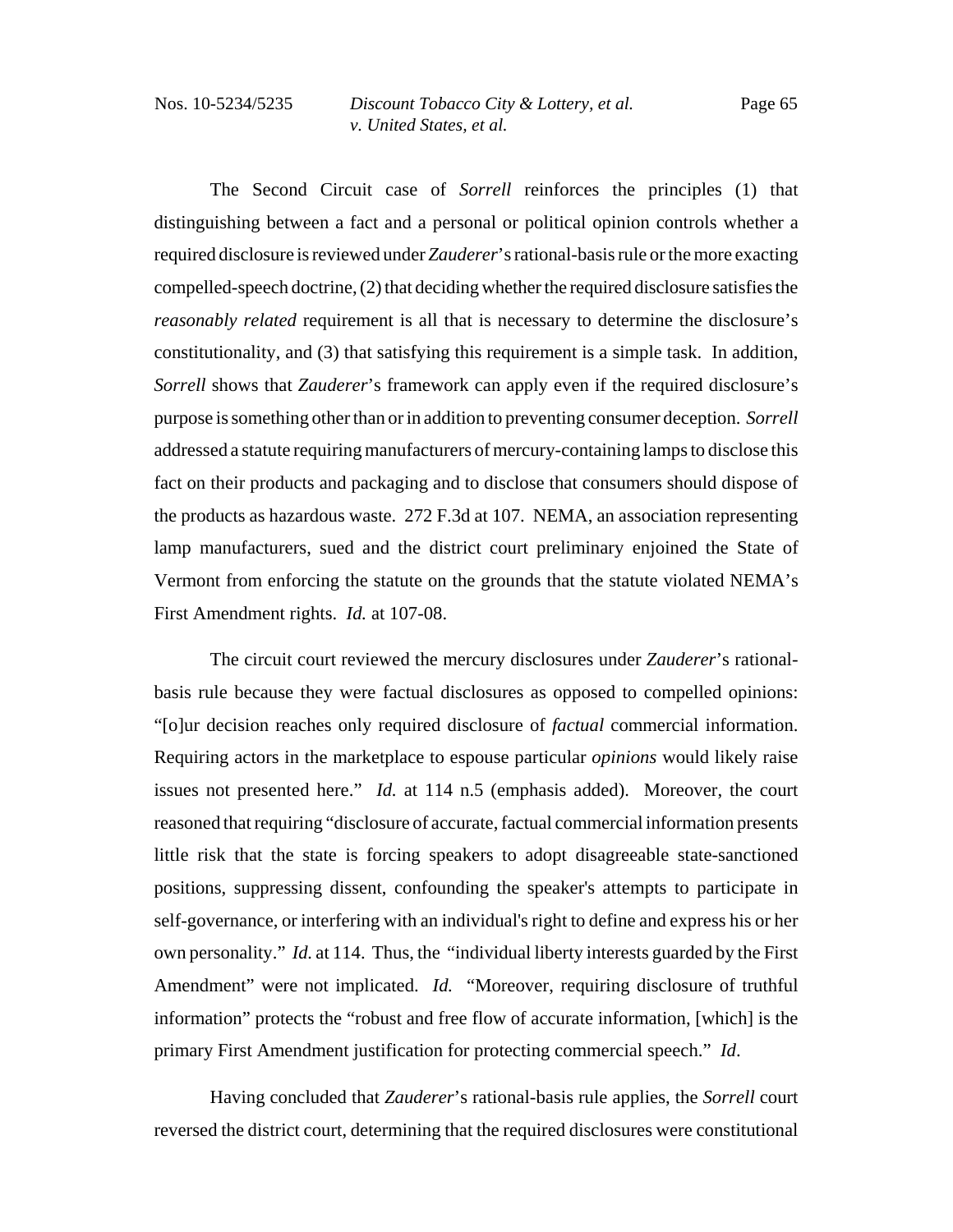without analyzing whether the disclosures were unjustified or unduly burdensome. *See id.* at 115-16. Relying on *Zauderer*'s principles, *Sorrell* instead held that the First Amendment is satisfied "by a rational connection between the purpose of a commercial disclosure requirement and the means employed to realize that purpose." *Id.* at 115. The court explained that the disclosure's purpose was not to prevent consumer deception per se, but rather to protect "human health and the environment" by reducing the amount of mercury released, a purpose that is "inextricably intertwined" with "better inform[ing] consumers about the products they purchase" and that is achieved by requiring the manufacturers to disclose whether those products contain mercury. *Id. Sorrell* concluded that a reasonable relationship between the purpose and means was "plain" because of the probability that some mercury lamp purchasers, once informed, "will properly dispose of [the lamps] and thereby reduce mercury pollution. By encouraging such changes in consumer behavior the labeling requirement is rationally related to the state's goal of reducing mercury contamination." *Id.* This was so even though the "statute may ultimately fail to eliminate all *or even most* mercury pollution in the state." *Id.* (emphasis added).

*Sorrell* relied on common sense rather than evidence to conclude that the disclosures would lead some consumers to change their behavior, thereby showing that constitutionality does not hinge upon some quantum of proof that a disclosure will realize the underlying purpose. A common-sense analysis will do. And the disclosure has to advance the purpose only slightly. *See id.* (upholding the statute even though it "may ultimately fail to eliminate all or even most mercury pollution in the state"). The district court had gone astray by requiring the means to be more effective in producing the desired ends. *See id.* at 115-16. It found as fact that lamps are not the largest source of environmental mercury and therefore determined that the solution had an insufficient impact on the stated problem. *See id.* But although the fact was correct, "[t]his analysis misses the mark." *Id.* at 116. States need not address the largest source of a problem provided that their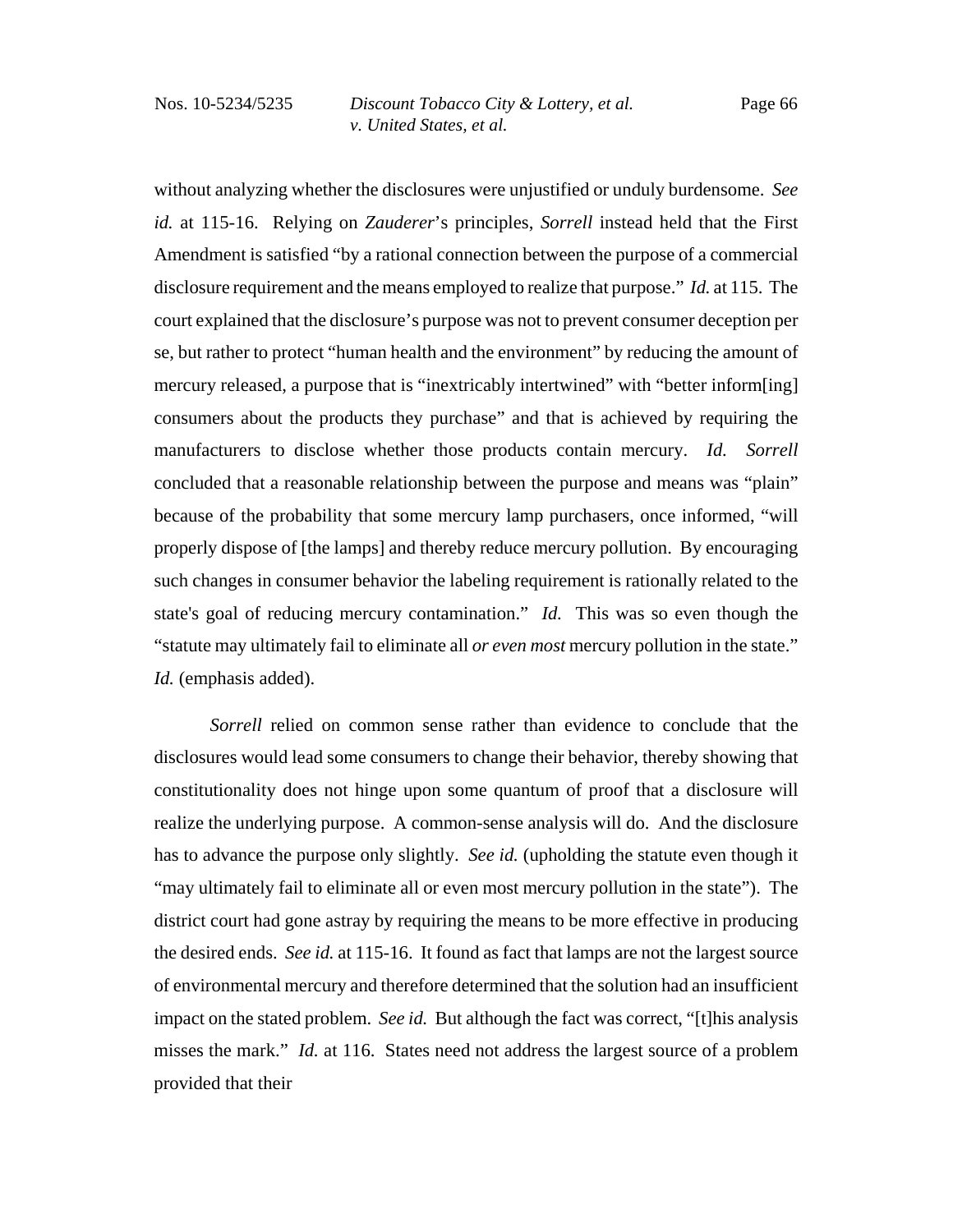response does not trench on fundamental rights. *See* [*Zauderer*, 471 U.S. at 652 n.14]. The Supreme Court has held that "the right of a commercial speaker not to divulge accurate information regarding his services is not such a fundamental right." *Id.* Absent interference with such a fundamental right, a state may choose to tackle a subsidiary cause of a problem rather than its primary cause . . . .

*Id.* (brackets in original omitted).

This Court has also opined on *Zauderer*'s reach and import. We have held that *Zauderer* applies not only when the required disclosure "targets speech that is *inherently* misleading," but also "where, as here, the speech is *potentially* misleading." *Int'l Dairy Foods Ass'n v. Boggs*, 622 F.3d 628, 641 (6th Cir. 2010). In so holding, we relied on the principal justification for protecting commercial speech under the First Amendment: protecting the flow of accurate information, which is furthered by factual disclosures. *Id.* "The speech rights of advertisers, in contrast, are of less value; specifically, their 'constitutionally protected interest in *not* providing the required factual information is minimal.'" *Id.* (quoting *Milavetz*, 130 S. Ct. at 1339) (emphasis in original). In analyzing the constitutionality of the required disclosure, this Court examined whether there was a rational connection between the purpose served by the disclosure and the disclosure itself. *Id.* at 642-43. *International Dairy* affirmed a disclosure requirement concerning a claim about producing milk because the requirement was reasonably related to the government's interest in preventing consumer deception but invalidated a rule requiring that the disclosure be contiguous to the claim because that rule lacked a rational basis. *Id.*

### *2. Proper level of scrutiny*

With these principles in mind, we now turn to whether the *Zauderer* framework governs the constitutionality of disclosure requirements in this case. The Act mandates nine new textual and graphic warnings for packaging and advertising of cigarettes and four new textual warnings for packaging and advertising of smokeless-tobacco products. Act §§ 201(a), 204(a). The Act requires that the warnings comprise the top 50% of the front and back of cigarette packaging, 30% of the front and back of smokeless-tobacco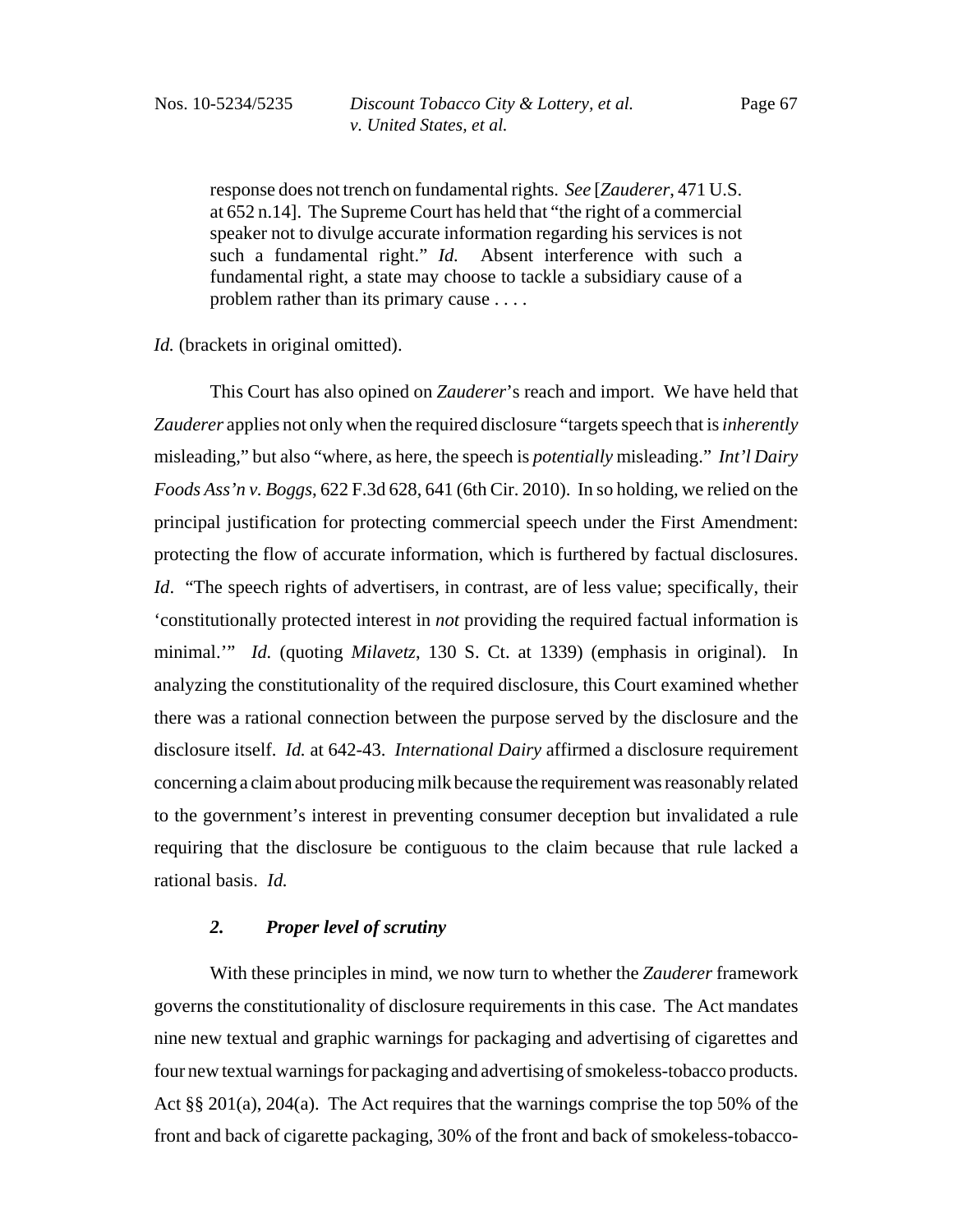products packaging, and 20% of the advertising for cigarettes and smokeless-tobacco products. *Id.* §§ 201(a), 203(a). All of the warnings address the negative health consequences of using tobacco. *See id*. The factual content of the textual warnings is undisputed. It is beyond cavil that smoking presents the serious health risks described in the warnings, and Plaintiffs do not contend otherwise: "Again, it is undisputed that no tobacco product is riskless and reducing youth use is an important concern." (Third Br. at 2) Because the textual warnings require disclosing factual information rather than opinions, *Zauderer*'s rational-basis rule applies.

The Act's graphic-warnings provision mandates that the FDA "require color graphics depicting the negative health consequences of smoking" to accompany the textual warnings on cigarette packaging and advertising. Act § 201(a). Because Plaintiffs bring a facial challenge to the warning requirements, our concern is not the specific images the FDA chose—those are under review elsewhere—but rather whether Plaintiffs can show that " no set of circumstances exists under which [the statute] would be valid, or that the statute lacks any plainly legitimate sweep." *Stevens*, 130 S. Ct. at 1587 (internal citations and quotation marks omitted). To satisfy this burden, Plaintiffs would have to establish that a graphic warning cannot convey the negative health consequences of smoking accurately, a position tantamount to concluding that pictures can never be factually accurate, only written statements can be. Though that position stands at odds with reason, even it does not go far enough for Plaintiffs to prevail. There is nothing in the graphics-warning provision that forbids the graphics from merely being words. For example, a graphic could consist of one of the required textual warnings—"WARNING: Tobacco smoke can harm your children."—written in what appears to be a child's handwriting. Such a graphic would clearly be a factual and accurate disclosure that therefore would be scrutinized for a rational basis.

That is not to say that the graphic warnings would have to be of this form to fall within the ambit of *Zauderer*. We can envision many graphic warnings that would constitute factual disclosures under *Zauderer*. A nonexhaustive list of some that would include a picture or drawing of a nonsmoker's and smoker's lungs displayed side by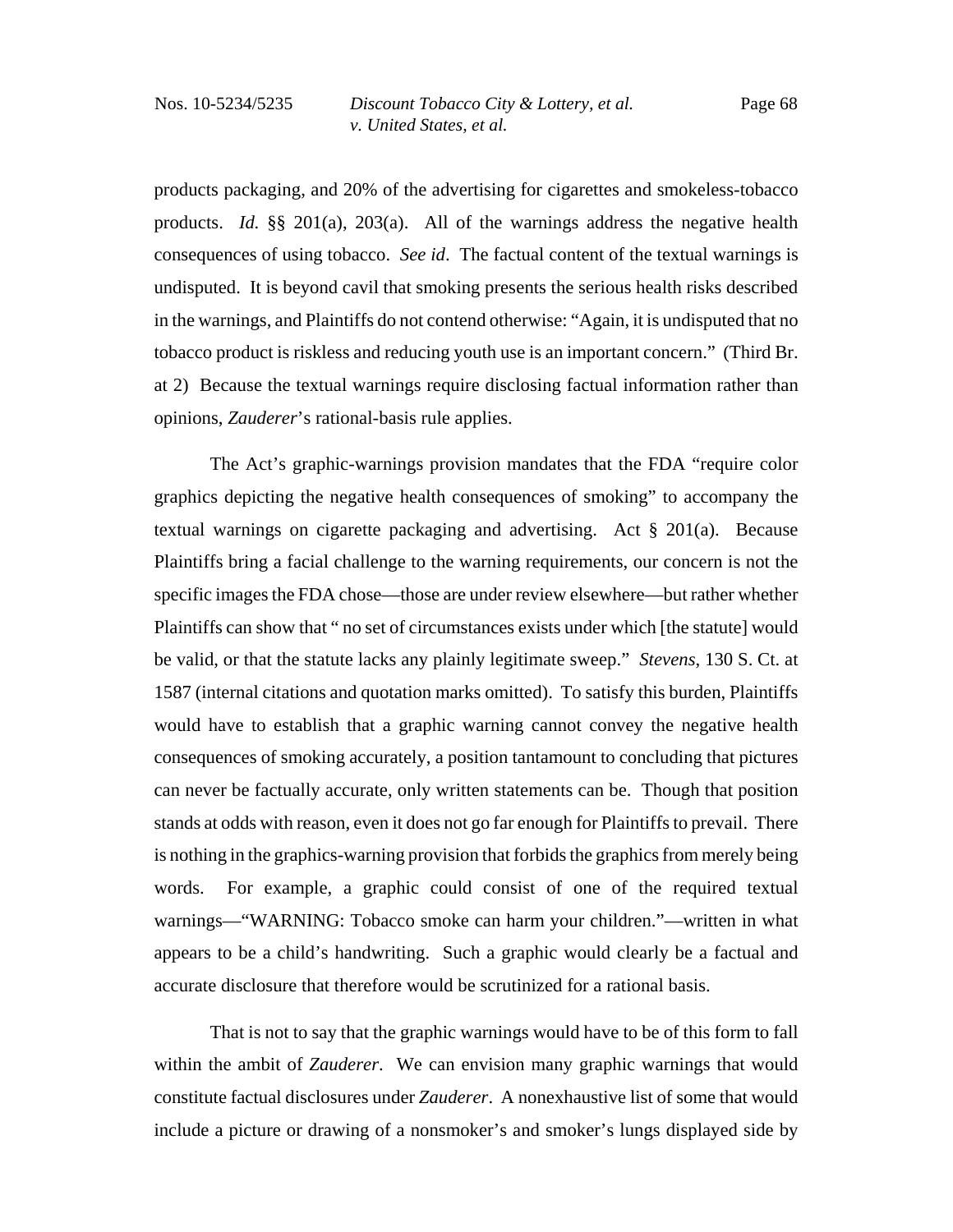side; a picture of a doctor looking at an x-ray of either a smoker's cancerous lungs or some other part of the body presenting a smoking-related condition; a picture or drawing of the internal anatomy of a person suffering from a smoking-related medical condition; a picture or drawing of a person suffering from a smoking-related medical condition; and any number of pictures consisting of text and simple graphic images.

Students in biology, human-anatomy, and medical-school courses look at pictures or drawings in textbooks of both healthy and damaged cells, tissues, organs, organ systems, and humans because those pictures convey factual information about medical conditions and biological systems. The argument that a picture of a specific person or part of a person is opinion because not every person or part of a person with that condition would appear the same way is unpersuasive. By virtue of our genes and environment, every person is different. And yet medical students learn valuable factual information in part by examining pictures and images of the human body and the various illnesses that may befall it. So arguing that a representation of a medical condition becomes an opinion when people could have that medical condition in ways that deviate from the representation would lead to the insupportable conclusion that textual or pictorial descriptions of standard medical conditions must be opinions as well. People with the same illness can and often will suffer a variety of differing symptoms. But one wouldn't say that a list of symptoms characterizing a particular medical condition is nonfactual and opinion-based as a result.**<sup>8</sup>** So too with graphic images.

*Zauderer* itself eviscerates the argument that a picture or drawing cannot be accurate and factual. Zauderer also challenged the professional-conduct rule forbidding

**<sup>8</sup>** Plaintiffs' argument that *Zauderer* applies to only "purely factual and noncontroversial" disclosures is unpersuasive. (First Br. at 20 (citing *Zauderer*, 471 U.S. at 651)) This language appears in *Zauderer* once and the context does not suggest that the Court is describing the characteristics that a disclosure must possess for a court to apply *Zauderer*'s rational-basis rule. That language instead merely describes the disclosure the Court faced in that specific instance. *See Zauderer*, 471 U.S. at 651. This reading is buttressed by the fact that elsewhere *Zauderer* refers to a commercial speaker disclosing "factual information" and "accurate information." *Id.* at 651, 651 n.14. In the 2010 *Milavetz* case, the Supreme Court clearly showed that a disclosure need not be *purely factual and noncontroversial* to apply the rational-basis rule because the phrase never appears in that case. The Court instead uses the language *required factual information* and *only an accurate statement* when describing the characteristics of a disclosure that is scrutinized for a rational basis. *Milavetz*, 130 S. Ct. at 1339-40.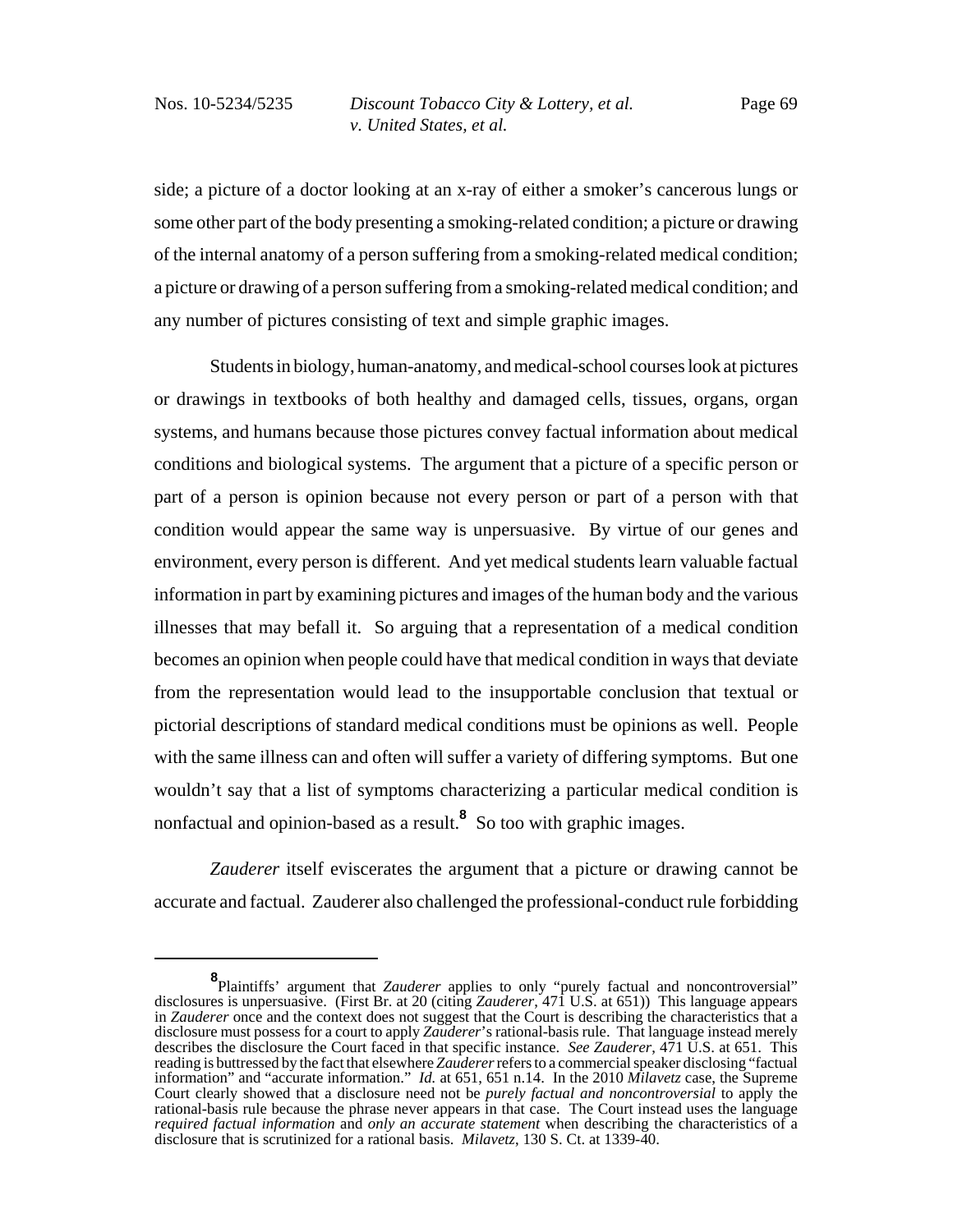the use of illustrations in attorney ads. *Zauderer*, 471 U.S. at 647. One of his ads featured a drawing of a intrauterine device (IUD), and the Ohio Supreme Court punished him for violating the rule prohibiting illustrations. *Id.* at 636. The state defended the rule on appeal by arguing that the "use of illustrations in advertising by attorneys . . . creates unacceptable risks that the public will be misled, manipulated, or confused." *Id.* at 648. These unacceptable risks stemmed from the alleged "subtle uses of illustrations to play on the emotions . . . and convey false impressions." *Id.* This is essentially the argument that the dissent adopts with respect to the graphic warnings.**<sup>9</sup>** But *Zauderer* foreclosed this argument—"the use of illustrations or pictures in advertisements serves important communicative functions: it attracts the attention of the audience to the advertiser's message, and it may also serve to impart information directly. Accordingly, commercial illustrations are entitled to the First Amendment protections afforded verbal commercial speech." *Id.* at 647. Because the IUD drawing for which Zauderer was disciplined was an "accurate representation" of the IUD, the Court rejected the State's argument that it needed to be able to ban all illustrations in attorney ads. *Id.* at 647-49. Although this section of *Zauderer* dealt with whether the government could restrict commercial speech rather than whether it could require disclosures (the issue in the present case), the Court's reasoning demonstrates that a picture can be accurate and factual. If a picture can accurately represent an IUD, then there is no reason why a picture could not also accurately represent a negative health consequence of smoking, such as a cancerous lung.

**<sup>9</sup>** For example, the dissent writes that "the graphic warning labels *are intended to create* a visceral reaction in the consumer, in order to make a consumer less emotionally likely to use or purchase a tobacco product"; and that "colorful graphic images *can* evoke a visceral response that subsumes rationale decision-making." (Dissent at 19-20 (emphasis added)) The italicized phrases underscore a fundamental flaw in the dissent: it acts as if the specific graphic warnings are before us, when in fact they are not and could not be, as explained earlier.

Indeed, the word *can* highlights the fact that if the dissent were properly reviewing Plaintiffs' challenge to the warnings as a facial challenge, then it would uphold the warnings facially. Setting aside for the moment our disagreement with the premise that a disclosure that provokes a visceral response must fall outside *Zauderer*'s ambit, if a graphic warning *can* evoke a visceral response, then obviously some graphic warnings will not. And if there are some graphic warnings that the dissent would find acceptable, then it should affirm the facial validity of the graphic-warnings requirement.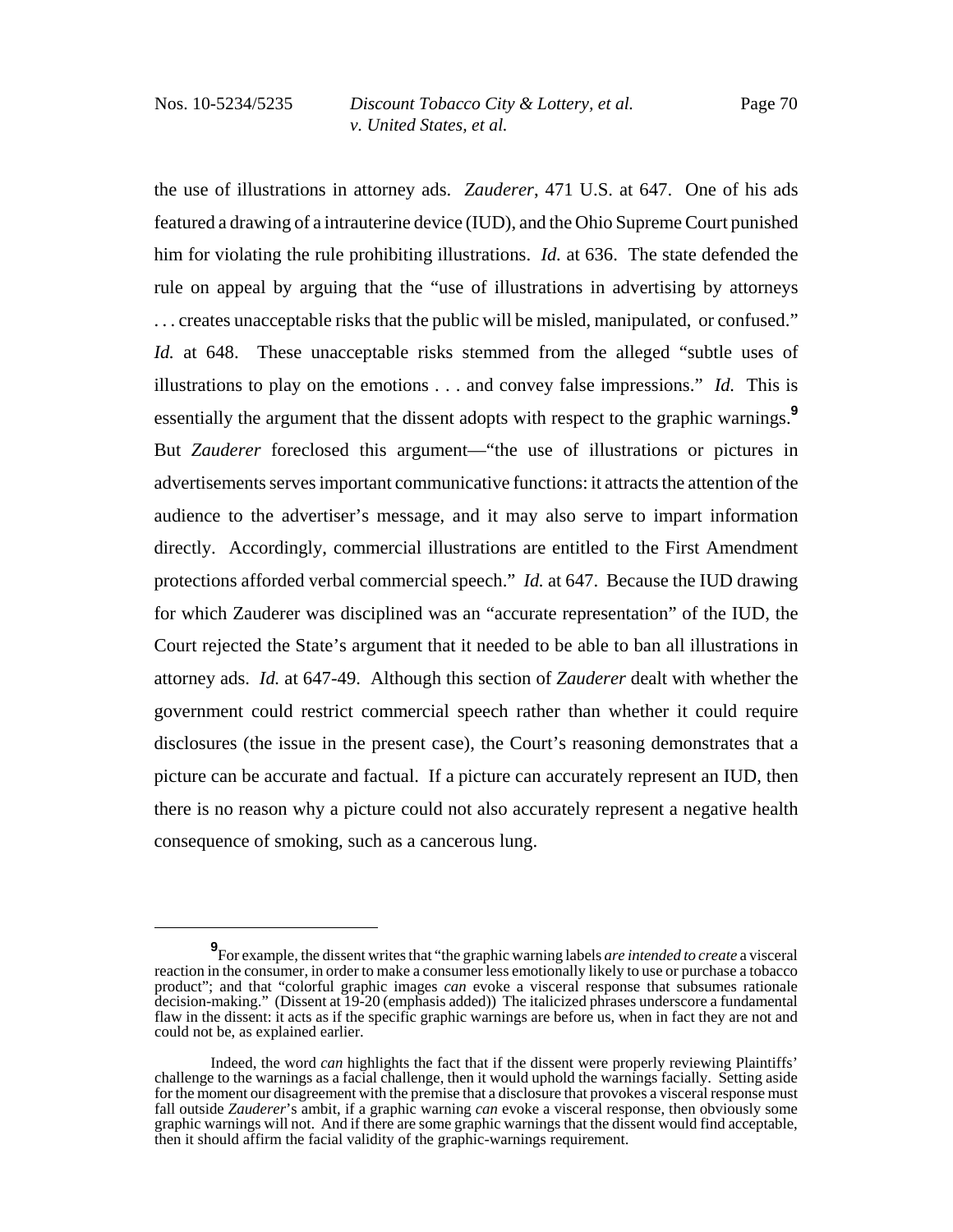Plaintiffs' arguments premised on *Blagojevich* fare no better. That disclosure requirement mandated that a four-square-inch sticker labeled "18" be placed on any video game meeting the statutory definition of "sexually explicit." *Blagojevich*, 469 F.3d at 643, 651-52. A game could be considered sexually explicit "solely on the basis of 'contemporary community standards' with regard to the lasciviousness of any depiction of 'post-pubescent female breasts.'" *See id.* at 650 (quoting 720 Ill. Comp. Stat. § 5/12B-10(e) (defining "sexually explicit")). In other words, a game could be deemed sexually explicit "solely on the basis of widely divergent local standards." *See id.* The court reasoned that the very definition was opinion based, even if the State's definition could be made precise. *Id.* at 652. The State could have one opinion of what sexually explicit was, the video-game manufacturer another. *Id*. There was no fact for parties to agree on, rendering the entire enterprise subjective. *Id.* Thus, the disclosure amounted to nonfactual information and was reviewed using strict scrutiny as provided for in the compelled-speech line of cases.**<sup>10</sup>** *Id.* at 651-52.

*Blagojevich* is distinguishable from this case. The textual warnings in this case provide undisputed factual information about the health risks of using tobacco products. Similarly, for the reasons outlined above, there are myriad graphic images that would also provide such factual information. The health risks of smoking tobacco have been uncovered through scientific study. They are facts. Warnings about these risks—whether textual or graphic—can communicate these facts. In contrast, what constitutes a sexually explicit video game is a matter of personal taste and sexual morals that is necessarily based on opinion, as enshrined in the very definition of "sexually explicit" that *Blagojevich* examined. A required disclosure announcing that the game

**<sup>10</sup>**The court's conclusion that the sticker failed to be narrowly tailored because of its size compared to the size of a video-game box followed the court's decision to employ strict scrutiny. *Id*. at 652. This is therefore irrelevant to the size of the warnings under *Zauderer*, which requires only a reasonable relationship between purpose and ends, rather than a narrow tailoring. *Int'l Dairy*, 622 F.3d at 643; *Sorrell*, 272 F.3d at 115-16.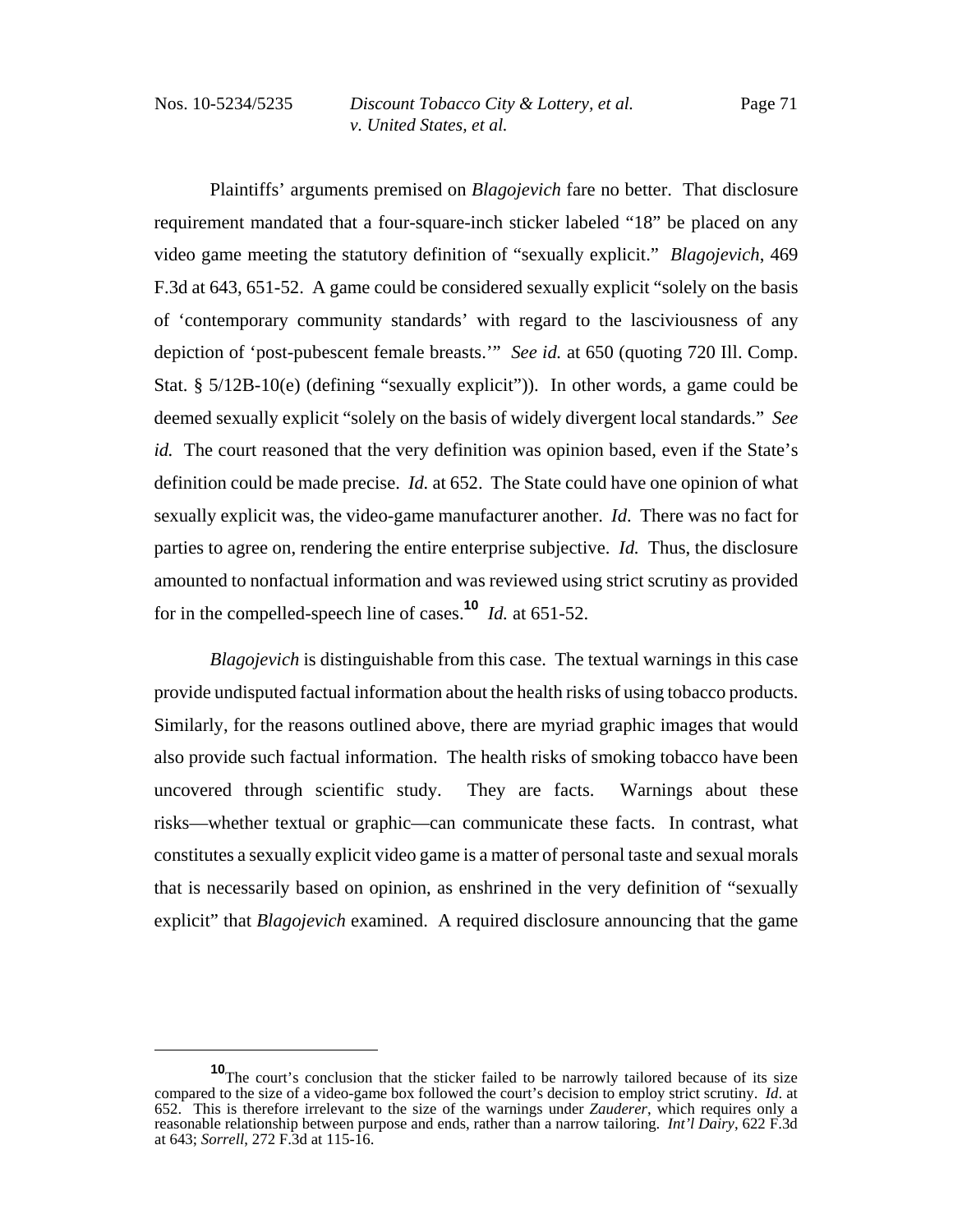is sexually explicit communicates the government's *opinion* that the game is sexually explicit. *Blagojevich* and the standards it articulates are inapplicable here.**<sup>11</sup>**

Under Supreme Court precedent and our application of it, *Zauderer* governs. The next step in the analysis is to determine whether the Act's required warnings survive *Zauderer*'s rational-basis rule.

# **C. Evaluating the disclosure requirement under** *Zauderer***'s rational-basis rule**

The Act's required textual and graphic warnings are constitutional if there is a rational connection between the warnings' purpose and the means used to achieve that purpose. *Sorrell*, 272 F.3d at 115. The warnings' purpose is to prevent consumers from being misled about the health risks of using tobacco. Accordingly, the warnings are designed to "promote greater public understanding of [those] risks." *See* Act § 202(b) (authorizing the FDA to adjust the warnings if the change would help consumers better understand the health risks).

Before undertaking the rational-basis analysis itself, a brief reminder. In Part B we concluded that graphic warnings *can* convey factual information, just as textual warnings can, and that because this case constitutes a facial challenge, it falls within *Zauderer*'s ambit rather than within the compelled-speech doctrine. The question we are thus faced with is whether graphic and textual warnings that convey factual information about the health risks of tobacco use are reasonably related to the purpose of preventing consumer deception. We find they are. To explain why, we begin with the Act's purpose and then turn to how the warnings provisions established by Congress are reasonably related to that purpose.

**<sup>11</sup>**Although *Blagojevich* is distinguishable from the present case, the dissent errs in arguing that *Blagojevich* is distinguishable because it involved restrictions on speech in addition to requiring disclosures. (Dissent at 16) The Act in the present case includes both restrictions and disclosures as well. *Compare* Act § 201(a) (requiring disclosures), *with* Act § 103(b)(13) (prohibiting the tobacco companies from making certain statements regarding their products). *Blagojevich* was careful to separate its analysis of the law restricting the sale of sexually explicit video games (the speech restriction) from its analysis of the law requiring the sticker labeled "18" (the speech disclosure). *See Blagojevich*, 469 F.3d at 643, 645- 53 (analyzing the speech restriction in Section C and the required disclosure in Section D). The dissent fails to grapple with the *Blagojevich* analysis that is potentially relevant to our case, but ultimately distinguishable—the required disclosure analyzed in Section D.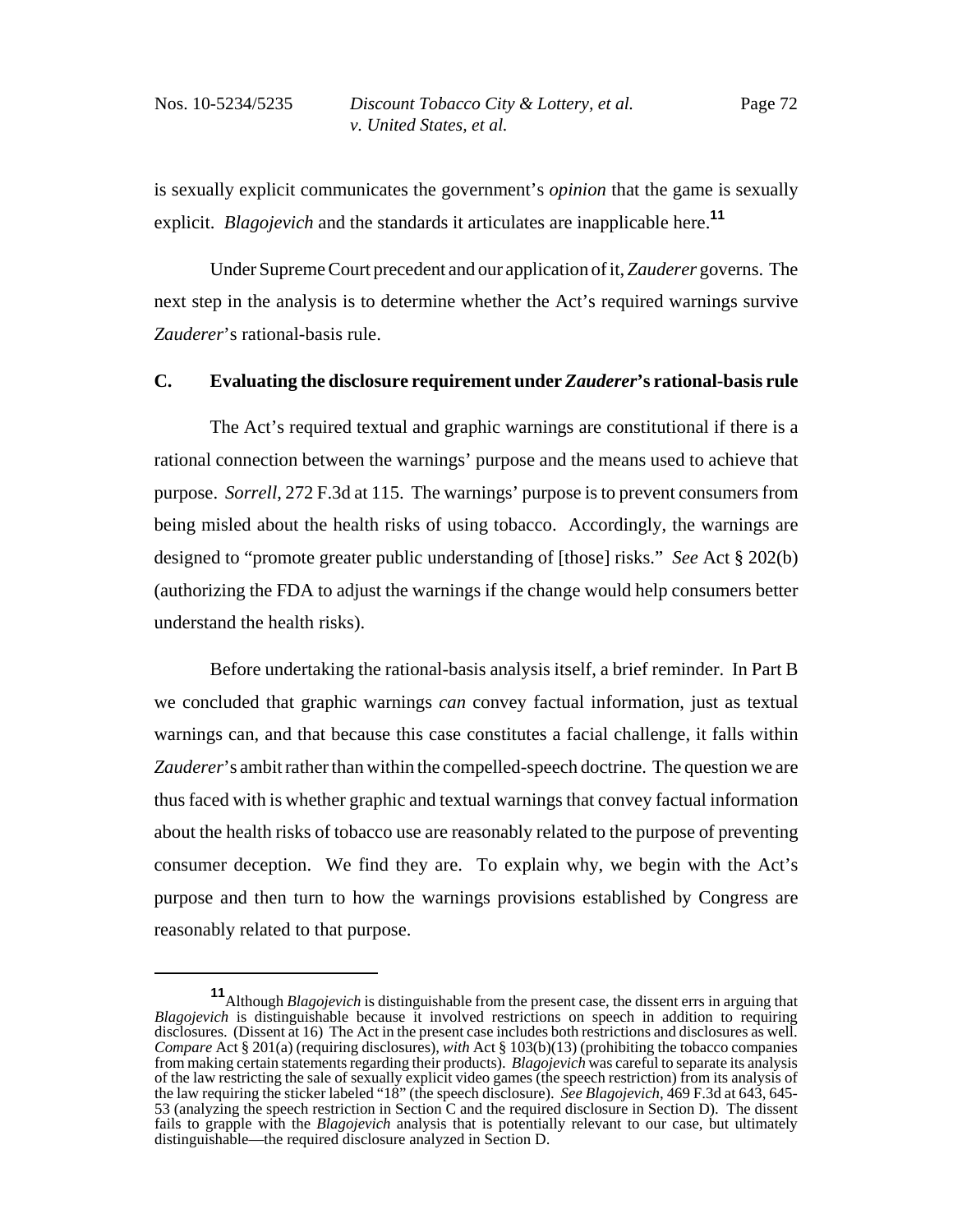The genesis of the stated purpose is self-evident. Tobacco manufacturers and tobacco-related trade organizations (collectively, "Tobacco Companies") knowingly and actively conspired to deceive the public about the health risks and addictiveness of smoking for decades. *United States v. Philip Morris USA Inc.*, 566 F.3d 1095, 1105-08, 1119-20, 1122-24 (D.C. Cir. 2009) (*per curiam*) (affirming the district court's finding of deception for nine tobacco manufacturers—two of whom are plaintiffs in this case—and two tobacco-related trade organizations created by tobacco manufacturers). These Tobacco Companies knew from their own research and from outside research they funded that "cigarette smoking causes disease [like lung cancer], suffering, and death"; "that nicotine is an addictive drug"; that they "designed their cigarettes to precisely control nicotine delivery levels and provide doses of nicotine sufficient to create and sustain addiction"; that filtered and low-tar cigarettes do not reduce the risks of smoking; and "that secondhand smoke causes disease." *Id.* at 1124; *accord id.* at 1106-08, 1119- 20, 1122-23. Even though—more accurately, because—Tobacco Companies knew these facts, they

engaged in a scheme to defraud smokers and potential smokers by (1) falsely denying the adverse health effects of smoking; (2) falsely denying that nicotine and smoking are addictive; (3) falsely denying that they manipulated cigarette design and composition so as to assure nicotine delivery levels that create and sustain addiction; (4) falsely representing that light and low tar cigarettes deliver less nicotine and tar and therefore present fewer health risks than full flavor cigarettes; (5) falsely denying that they market to youth; (6) falsely denying that secondhand smoke causes disease; and (7) suppressing documents, information, and research to prevent the public from learning the truth about these subjects and to avoid or limit liability in litigation.

*Id.* at 1108 (citations omitted); *accord id.* at 1106-07, 1119-20, 1122-24. The Tobacco Companies disseminated these falsehoods through advertisements, publications, press releases, and public statements. *Id.* at 1106-08. They also paid for scientific research "to produce favorable research results and witnesses specifically for use in litigation and for support of industry public statements." *Id.* at 1107; *accord id.* at 1108.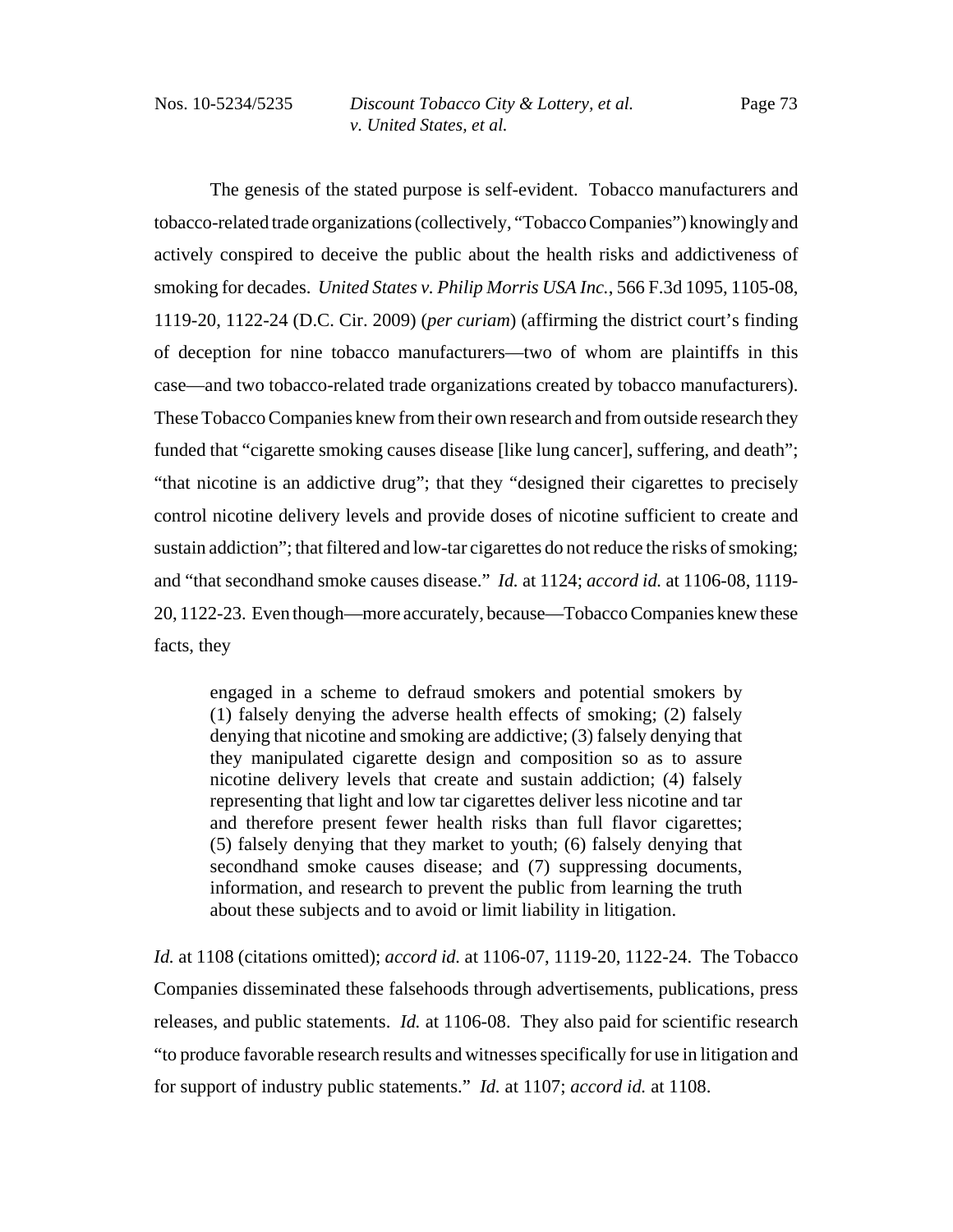In addition to this decades-long deception by Tobacco Companies, their advertising promoting smoking deceives consumers if it does not warn consumers about tobacco's serious health risks. The Supreme Court expressly recognized this fact when it approvingly cited the Federal Trade Commission's conclusion that "[t]o avoid giving a false impression that smoking [is] innocuous, the cigarette manufacturer who represents the alleged pleasures or satisfactions of cigarette smoking in his advertising must also disclose the serious risks to life that smoking involves." *Cipollone v. Liggett Group, Inc*., 505 U.S. 504, 527 (1992) (quoting 29 Fed. Reg. 8356 (1964)). These disclosures may "appear in such a form, or include such additional information, warnings, and disclaimers, as are necessary to prevent its being deceptive." *Va. State Bd. of Pharmacy v. Va. Citizens Consumer Council, Inc.*, 425 U.S. 748, 772 n.24 (1976).

In the face of this deception stand the existing warnings required before the Act. They have not been revised since 1984**<sup>12</sup>** and do not effectively convey the risks of smoking, primarily because the warnings are easily overlooked. The current warnings take up less than 5% of cigarette packaging and advertising, and the warnings appear on only one side panel of the cigarette pack. (Krugman Aff., DE 70-2 at 28-29); 76 Fed. Reg. at 36,678; 75 Fed. Reg. at 69,531. In 1994, the Surgeon General reported that empirical studies consistently indicate that these "warnings are given little attention or consideration by viewers." Department of Health and Human Services, *Preventing Tobacco Use Among Young People: A Report of the Surgeon General 168 (1994)* (hereafter, 1994 Surgeon General's Report). One study of adolescents found that "more than 40 percent of subjects did not even view the warning. An additional 20 percent looked at the warning but failed to actually read it." *Id.* The Institute of Medicine concluded in 2007 that the warnings are "not prominent"; that "evidence regarding the ineffectiveness of the prescribed warnings has continued to accumulate"; and that "the basic problems with the U.S. warnings are that they are unnoticed and stale, and they fail to convey relevant information in an effective way." Institute of Medicine, *Ending the*

**<sup>12</sup>***See* Comprehensive Smoking Education Act of 1984, Pub. L. No. 98-474, 98 Stat. 2200 (1984).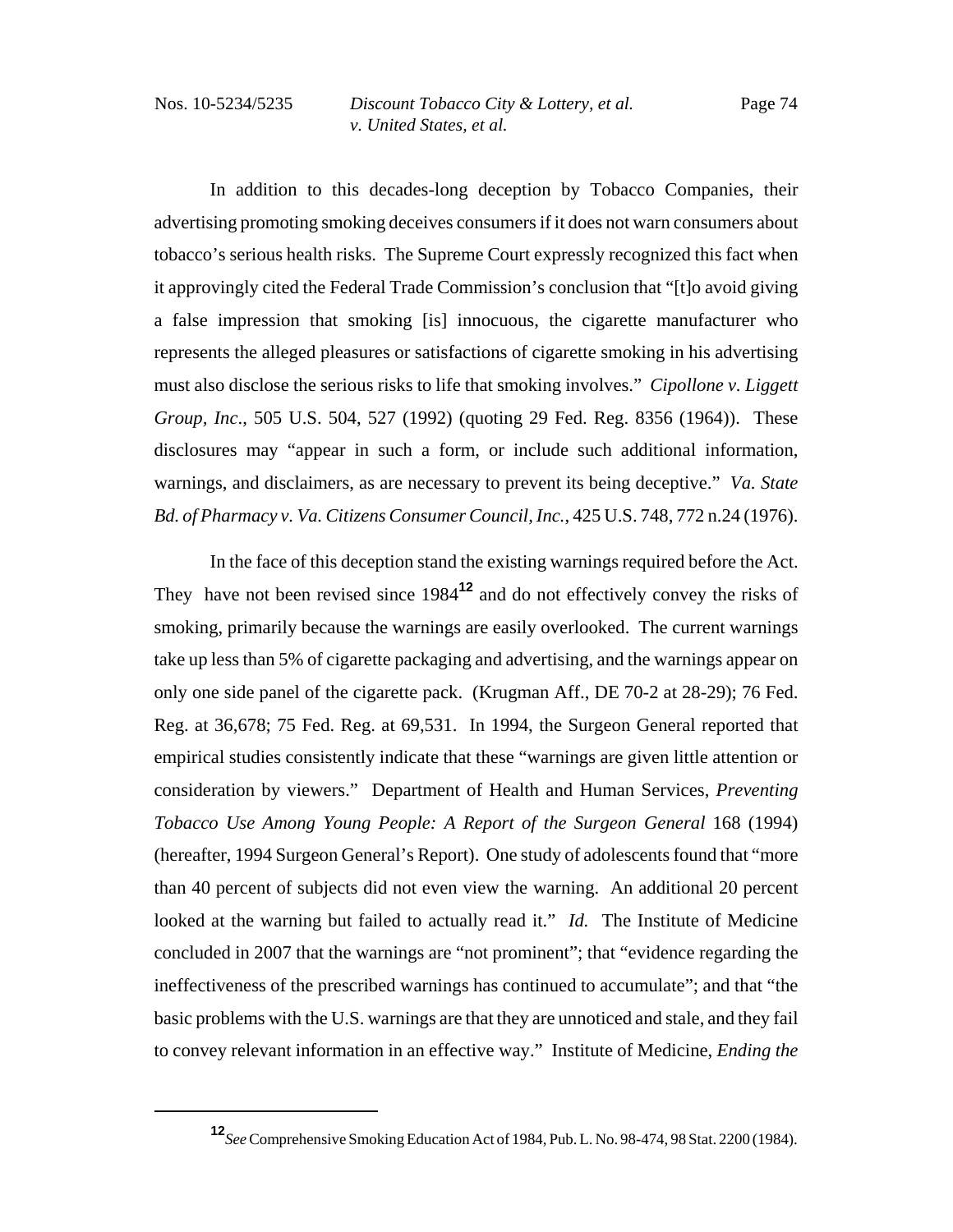*Tobacco Problem: A Blueprint for the Nation* 290-91 (2007) (hereafter, 2007 IOM Report).

Another problem with the current warnings—and a strong reason for the new graphic warnings required by the Act—is that consumers must be able to read at a relatively high level to properly understand the warnings. The warnings "require a college reading level" and thus "may be inappropriate for youth and Americans with poor reading abilities" and low levels of education. *Id.* at C-3. "This is particularly important considering that, in most countries, smokers report lower levels of education than the general public." *Id*. These same concerns extend to consumers who may speak English as a second language, or suffer from reading disorders such as dyslexia. And these concerns are magnified in the context of preventing youth from using tobacco because the target audience, by definition, is expected to possess the reading comprehension level of only a schoolchild.

Given these ineffective warnings, the evidence unsurprisingly shows that most people do not understand the full dangers of tobacco use. After an extensive bench trial lasting nine months and including "live testimony from 84 witnesses, written testimony from 162 witnesses, and almost 14,000 exhibits in evidence," *Philip Morris*, 566 F.3d at 1106, a district court found that "[m]ost people do not have a complete understanding of the many serious diseases caused by smoking, the true nature of addiction, or what it would be like to experience either those diseases or addiction itself. Rather, most people have only a superficial awareness that smoking is dangerous." *United States v. Philip Morris USA, Inc.*, 449 F. Supp. 2d 1, 578 (D.D.C. 2006), *aff'd in relevant part*, 566 F.3d 1095 (D.C. Cir. 2009) (*per curiam*). "[S]mokers were more than twice as likely as nonsmokers to doubt that they would die from smoking, even if they were to smoke for 30 to 40 years." 2007 IOM Report at 90.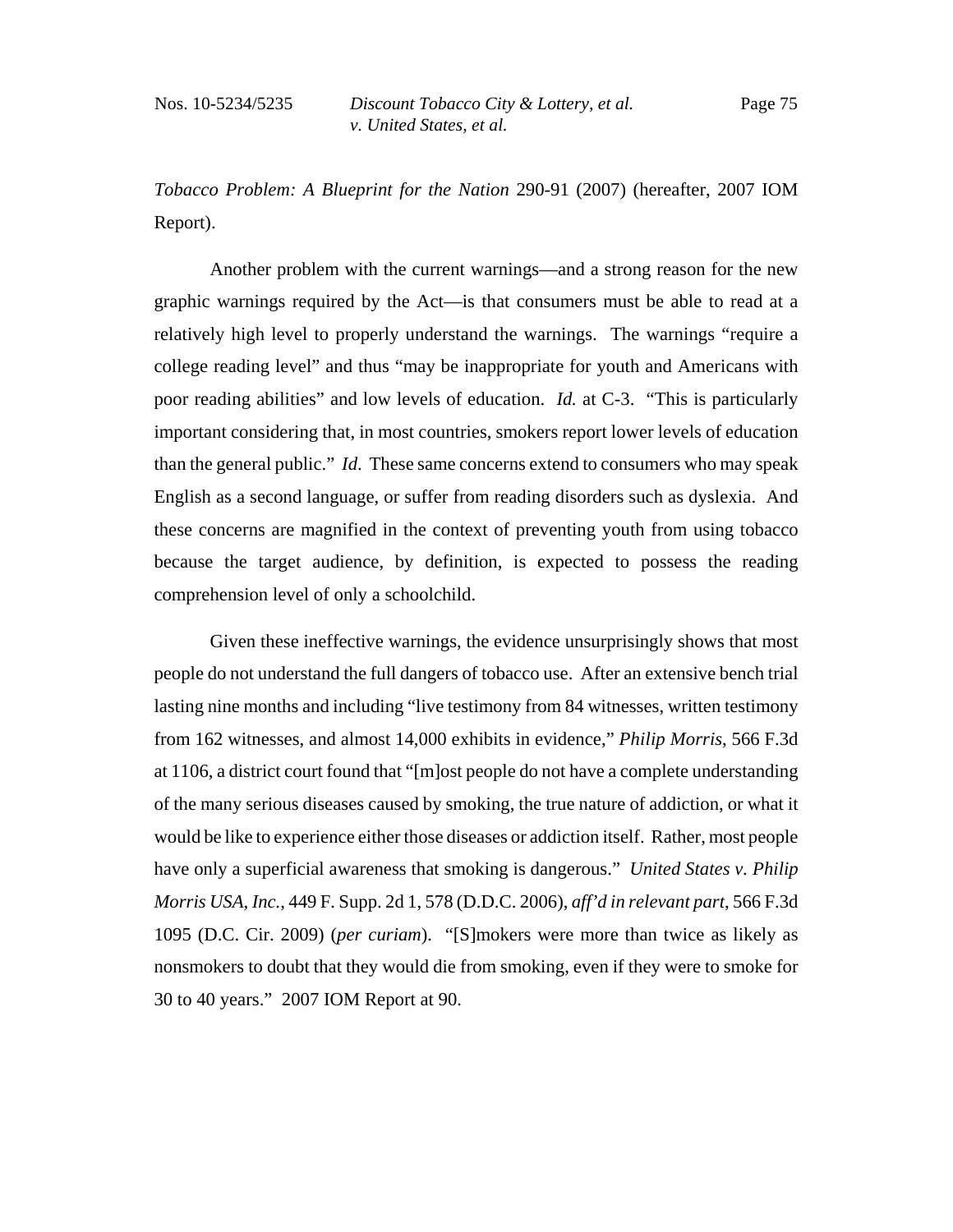Youth—the specific target of tobacco companies' marketing campaigns**13**—especially fail to understand the danger of using tobacco. "[R]esearch suggests that adolescents misperceive the magnitude of smoking harms and the addictive properties of tobacco and fail to appreciate the long-term dangers of smoking, especially when they apply the dangers to their own behavior. . . . These distorted risk perceptions are associated with adolescents' decisions to initiate tobacco use . . . ." *Id.* at 93. Although youth do overestimate the risk of developing lung cancer from smoking, they "underestimate[] the degree to which smoking can shorten a smoker's life" and the chance that they personally would suffer a tobacco-related disease. *Id.* at 89-90. "In sum, the research and expert testimony demonstrate that most youth, at a time when they are deciding whether to start smoking, have a very inadequate understanding of the medical consequences, physical pain, and emotional suffering which results from smoking and the unlikelihood of their being able to quit smoking at some future time." *Philip Morris*, 449 F. Supp. 2d at 579-80.

Faced with evidence that the current warnings ineffectively convey the risks of tobacco use and that most people do not understand the full risks, the Act's new warnings are reasonably related to promoting greater public understanding of the risks. A warning that is not noticed, read, or understood by consumers does not serve its function. The new warnings rationally address these problems by being larger and including graphics.

*Sorrell* establishes that the above reasoning alone is enough to satisfy the rational-basis rule. As noted, *Sorrell* held that the required mercury disclosures satisfied the rule because "*[i]t is probable* that *some* mercury lamp purchasers, newly informed by the Vermont label, will properly dispose of [the lamps] and thereby reduce mercury pollution. By encouraging such changes in consumer behavior, the labeling requirement is rationally related to the state's goal of reducing mercury contamination." *Sorrell*, 272

**<sup>13</sup>**Congress found that "[a]dvertising, marketing, and promotion of tobacco products have been especially directed to attract young persons to use tobacco products" and have been successful—attracting the very group that once initiated into tobacco products is most likely to use them throughout their life. Act § 2(15); *accord id.* § 2(4), (5), (20), (23), (31).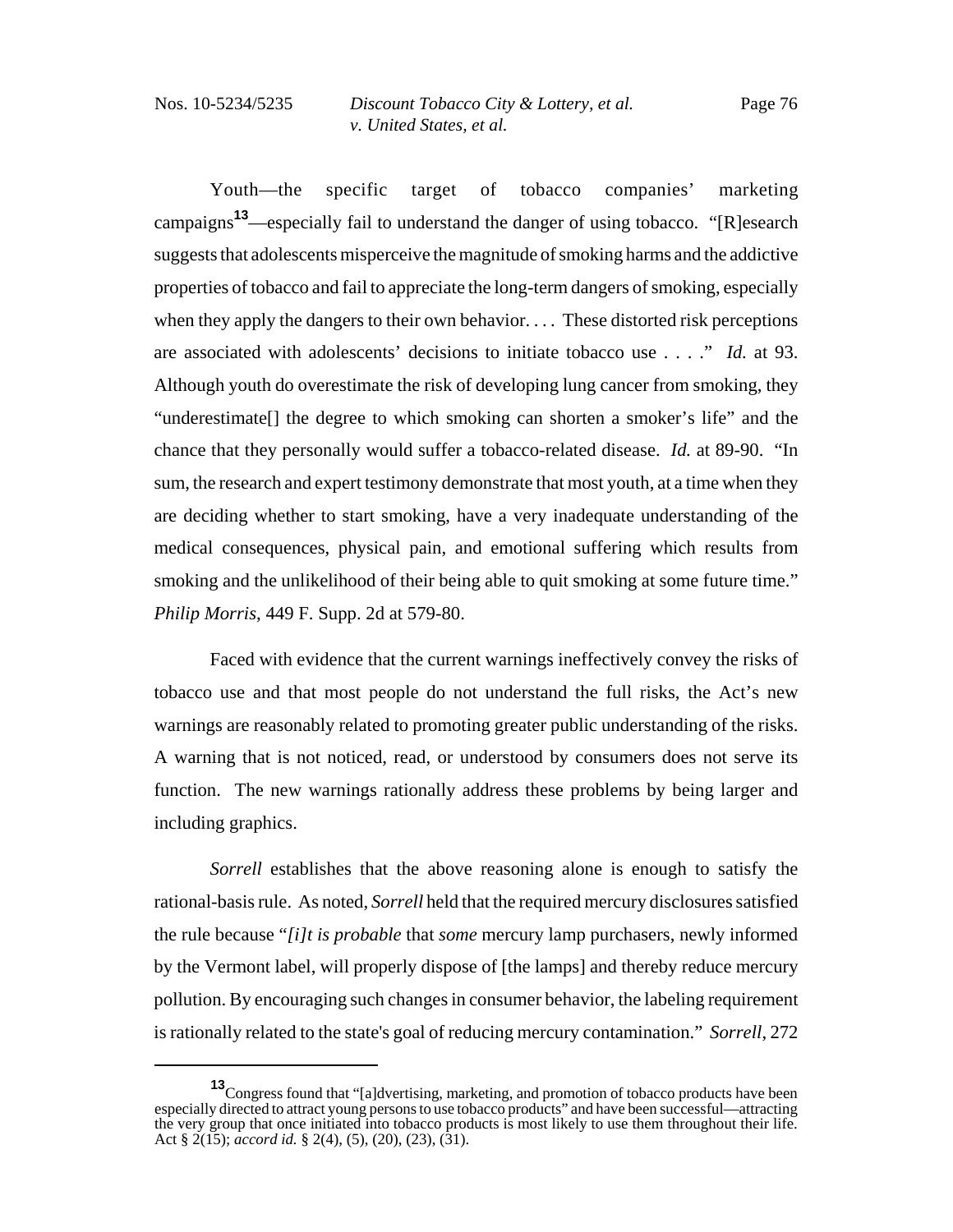F.3d at 115 (emphasis added). In concluding that *it was probable* that some consumers would change their behavior in response to the disclosures, *Sorrell* did not point to any evidence showing that some consumers would change; instead, it reasonably assumed they would based on common sense. *See id.* That sufficed. *Id.* We can similarly assume, based on common sense, that larger warnings incorporating graphics will better convey the risks of using tobacco to consumers. The reasonableness of this assumption is highlighted by the Plaintiffs' own argument that the Act's ban on using color or graphics in their tobacco advertising "eviscerates Plaintiffs' ability *to effectively communicate* with adult tobacco consumers *using advertising that captures their attention*." (First Br. at 4 n.2 (emphasis added)) If color and graphics are *necessary* for Plaintiffs to effectively communicate and capture the audience's attention, then warnings using color and graphics should more effectively convey risks than do purely textual warnings. Plaintiffs essentially admitted this point by stating at oral argument that "color and imagery are the *most effective way to* get your ad noticed and *communicate a message*." (Emphasis added.) *Zauderer* supports this assumption as well—"[t]he use of illustrations or pictures in advertisements serves important communicative functions: it attracts the attention of the audience to the advertiser's message, and it may also serve to impart information directly." *Zauderer*, 471 U.S. at 647. The warnings are therefore reasonably related to promoting greater understanding of tobacco-related risks.

The Supreme Court's *Milavetz* decision buttresses this conclusion. *Milavetz* held that the required disclosures were constitutional because the facts that the debt-relief agencies had to disclose were pertinent to a consumer in deciding whether to use the agencies' services. *See Milavetz*, 130 S. Ct. at 1340-41. This made the disclosures reasonably related to preventing consumer deception. *Id.* at 1341. And the D.C. Circuit has concluded that industry "statements about the adverse health effects of smoking"—a category that would include facts disclosed in the Act's new warnings—"would be a matter of importance to a reasonable person deciding to purchase cigarettes." *Philip Morris*, 566 F.3d at 1122. Under *Milavetz*'s logic, the disclosures are reasonably related to preventing consumer deception.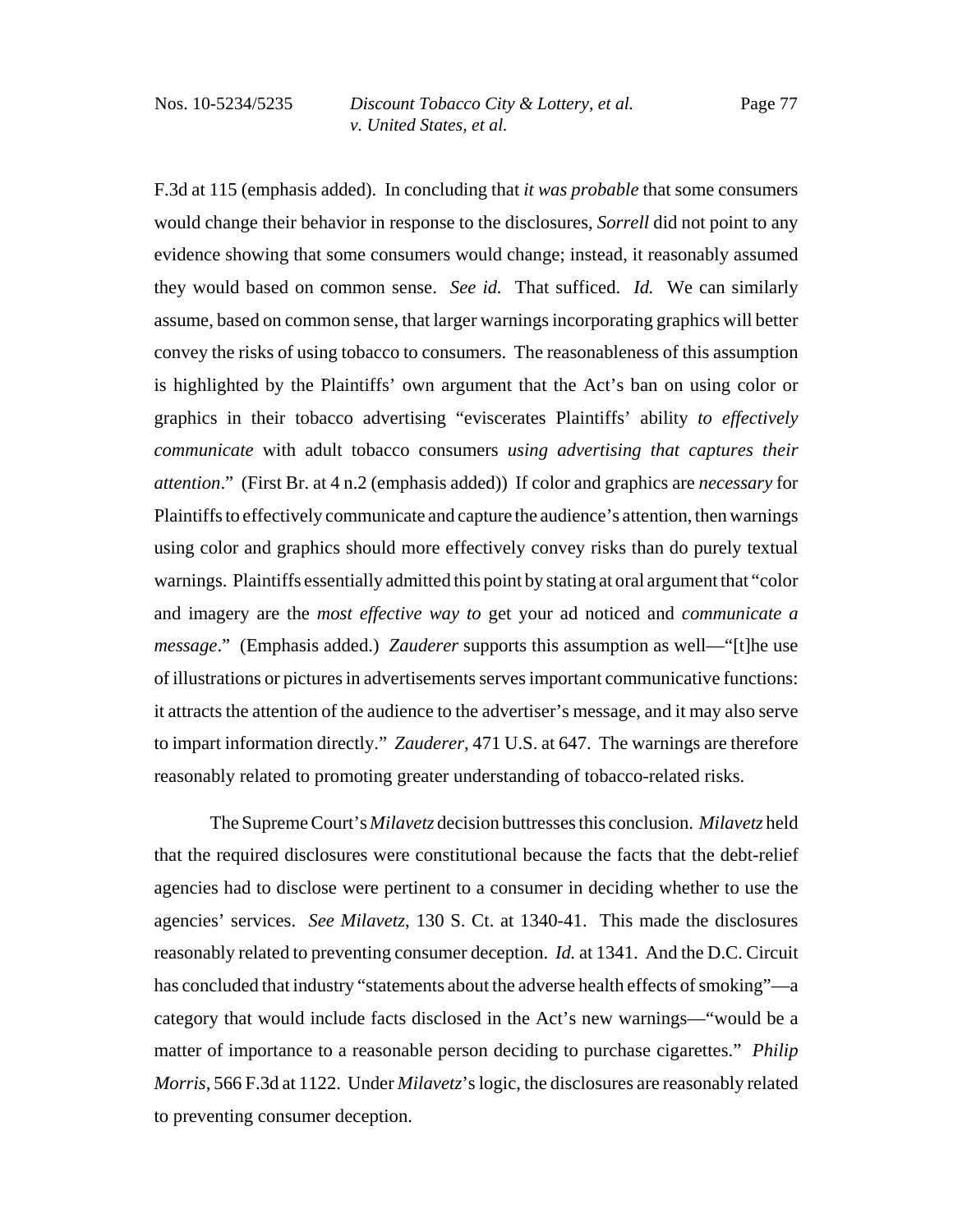In addition, abundant evidence establishes that larger warnings incorporating graphics promote a greater understanding of tobacco-related health risks and materially affect consumers' decisions regarding tobacco use.**14** Drawing on the available scientific evidence, the IOM concluded in its 2007 Report that "graphic warnings of the kind required in Canada, Brazil, and Thailand would promote greater public understanding of the risks of using tobacco and would help reduce consumption" in the United States. 2007 IOM Report at 295 (internal quotation marks omitted). "[S]mokers are more likely to recall larger warnings, as well as warnings that appear on the front of packages as opposed to on the sides." *Id.* at C-3. And because "there is evidence that smokers with less education are less likely to recall health information in text-based messages," warnings incorporating graphics "may be particularly important" in communicating with those who have less education. *Id.* at C-5.

In 2000, Canada implemented warnings essentially identical in form to the Act's warnings: the warnings occupied the top 50% of the front and back panels of cigarette packages and included a photograph or drawing, the word *Warning*, and a short textual warning. *Id.* at C-2 to C-3. Surveys in Canada following these new warnings show that "approximately 95 percent of youth smokers and 75 percent of adult smokers report that the pictorial warnings have been effective in providing them with important health information." *Id.* at C-5. And Canadian smokers were more likely to report cigarette packages as a source of information about health risks of smoking than smokers in the United States or other countries with only textual warnings. Hammond, D., et al., *Effectiveness of cigarette warning labels in informing smokers about the risks of smoking: findings from the International Tobacco Control (ITC) Four Country Survey*, 15(III) Tobacco Control, iii19 (2006).

**<sup>14</sup>***See, e.g.*, Borland, R., et al., *Impact of graphic and text warnings on cigarette packs: findings from four countries over five years*, 18 Tobacco Control 358 (2009); White, V., et al., *Do graphic health warning labels have an impact on adolescents' smoking-related beliefs and behaviors?* 103 Addiction 1652 (2008); Peters, E., et al., *The impact and acceptability of Canadian-style cigarette warning labels among U.S. smokers and nonsmokers*, 9 Nicotine & Tobacco Research 4, 473-481 (2007).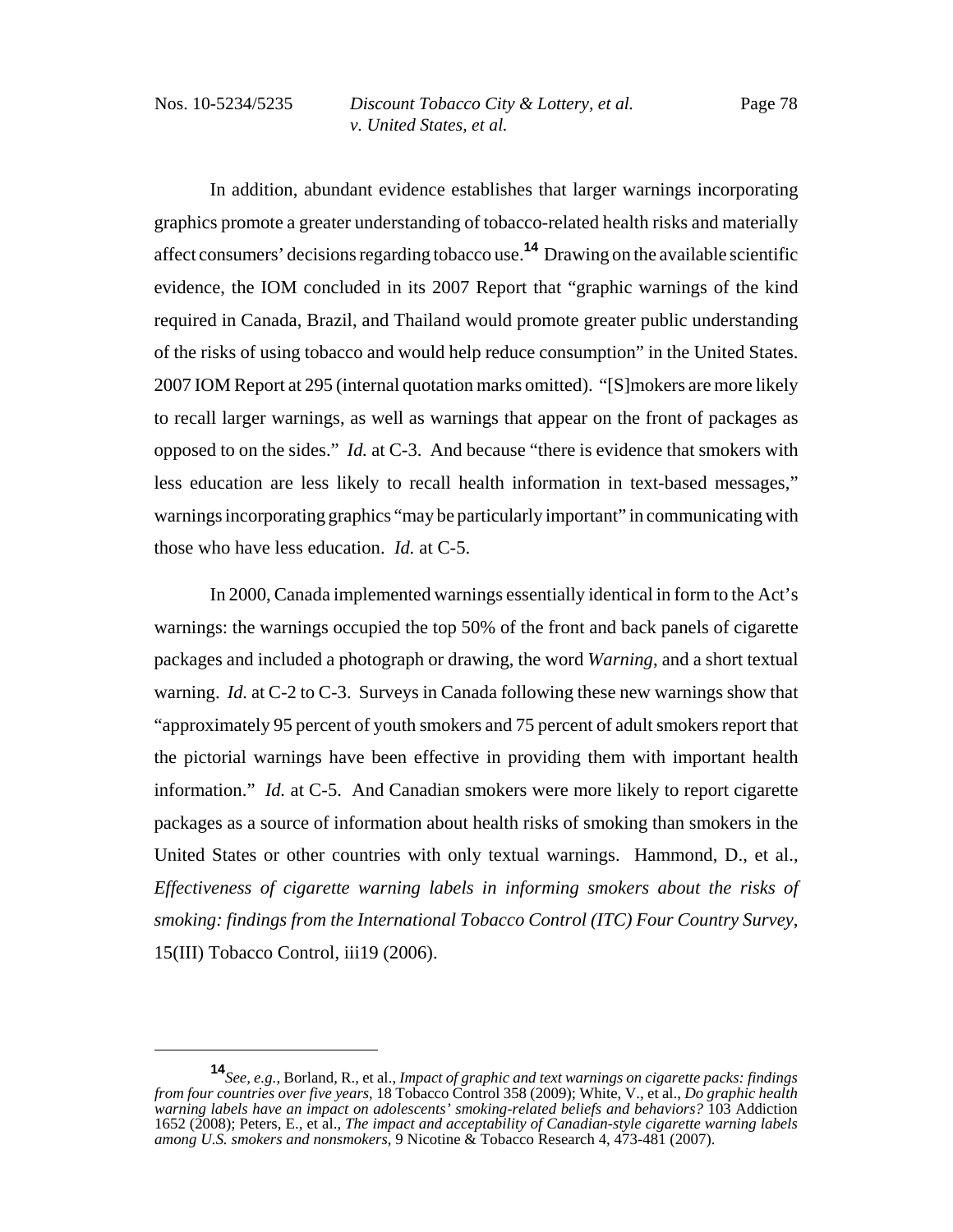Australia, which adopted graphic warnings in 2006, provides another good example of the benefits of larger warnings incorporating graphics. White, V., et mal., *Do graphic health warning labels have an impact on adolescents' smoking-related beliefs and behaviors?* 103 Addiction 1562 (2008). In the year that Australia adopted the new warnings, adolescents were more likely to cognitively process cigarette warnings, which means that they were more likely to read, think about, and discuss the warnings. *Id.* When that year in Australia is compared to the year following the UK's adoption of new warnings in early 2003, there was a larger increase in cognitive processing and foregoing cigarettes—the two strongest predictors of quitting smoking—in Australia, even after controlling for the different dates on which the warnings were introduced. Borland, R., et al., *Impact of graphic and text warnings on cigarette packs: findings from four countries over five years*, 18 Tobacco Control 358 (2009). This is especially significant because Australia's warnings incorporated graphics whereas the UK's did not. *Id.* In sum, there is more than substantial evidence to support the conclusion that larger warnings incorporating graphics would promote greater public understanding of the health risks of using tobacco.

This makes sense because psychology has established that "[g]enerally, pictures are easier to remember than words." S. David Leonard et al., *Comprehension and Memory*, in *Warnings and Risk Communication* 149, 158 (Michael S. Wogalter et al. eds. 1999). Studies of warnings generally have "found that pictorials in combination with conspicuous print facilitated recollection of warning contents," and that "the enhanced memory was directly related to the fact that the warning was noticed in the first place..." Wendy A. Rogers et al., *Warning Research: An Integrative Perspective*, 42 Human Factors 102, 114 (Spring 2000). The same underlying truths about how humans process and remember information undergird Plaintiffs' argument that the Act's ban on using color or graphics in Plaintiffs' advertising "eviscerates Plaintiffs' ability *to effectively communicate* with adult tobacco consumers *using advertising that captures their attention*." (First Br. at 4 n.2 (emphasis added)) In crafting warnings that effectively convey the serious health risks of smoking, Congress was simply following the findings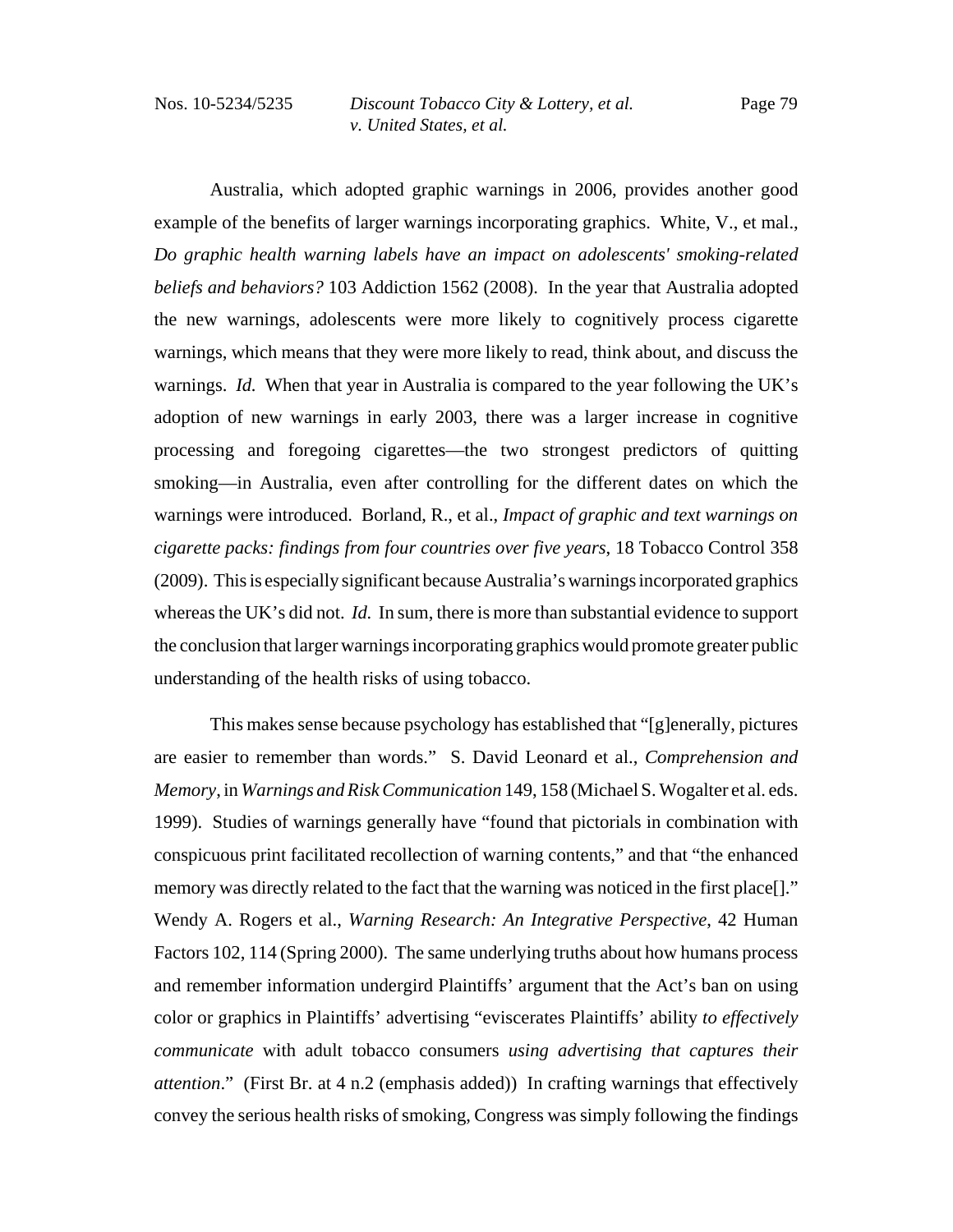of science, findings that Plaintiffs concede in their effort to protect their own advertising. The warnings are reasonably related to the purpose Congress sought to achieve—namely, preventing consumer deception—and are therefore constitutional.

Plaintiffs' arguments to the contrary are not persuasive. Their first argument is that the warnings cannot be justified on the basis of preventing consumer deception because consumers know—and in some cases overestimate—the health risks of using tobacco products. First, to the extent Plaintiffs argue that we must separately analyze whether the warnings are unjustified, they are mistaken. The test, as set forth in *Zauderer* and confirmed in *Milavetz* and *Sorrell*, is that the warnings (the means) be reasonably related to the purpose (here, preventing consumer deception). *Zauderer*, 471 U.S. at 651; *Milavetz*, 130 S. Ct. at 1328; *Sorrell*, 272 F.3d at 115. This is plain from how *Zauderer* articulated the test: "unjustified or unduly burdensome disclosure requirements *might* offend the First Amendment by chilling protected commercial speech. *But we hold* that *an advertiser's rights are* adequately *protected as long as disclosure requirements are reasonably related* to the State's interest in preventing deception of consumers." *Zauderer*, 471 U.S. at 651 (emphasis added). Deciding whether a disclosure requirement is reasonably related to the purpose is all the law requires to assess constitutionality.

Second, the premise of Plaintiffs' argument—that consumers already know the health risks of using tobacco—is false. Plaintiffs rely on their expert Dr. Viscusi (an economist) to support this premise. But Viscusi admitted at trial in *Philip Morris* that his conclusions are largely based on research commissioned by tobacco-industry law firms specifically for use in litigation. (*See* Trial Tr. at 17930, *Philip Morris*, 449 F. Supp. 2d 1) And myriad independent studies contradict Viscusi's position. *See, e.g.*, 2007 IOM Report at 89-91, 93; The President's Cancer Panel, *Promoting Healthy Lifestyles: Policy, Program, and Personal Recommendations for Reducing Cancer Risk* 64 (2007) (hereafter, 2007 President's Cancer Panel Report). Most tellingly, in the ninemonth long *Philip Morris* trial, the district court fully considered and rejected Viscusi's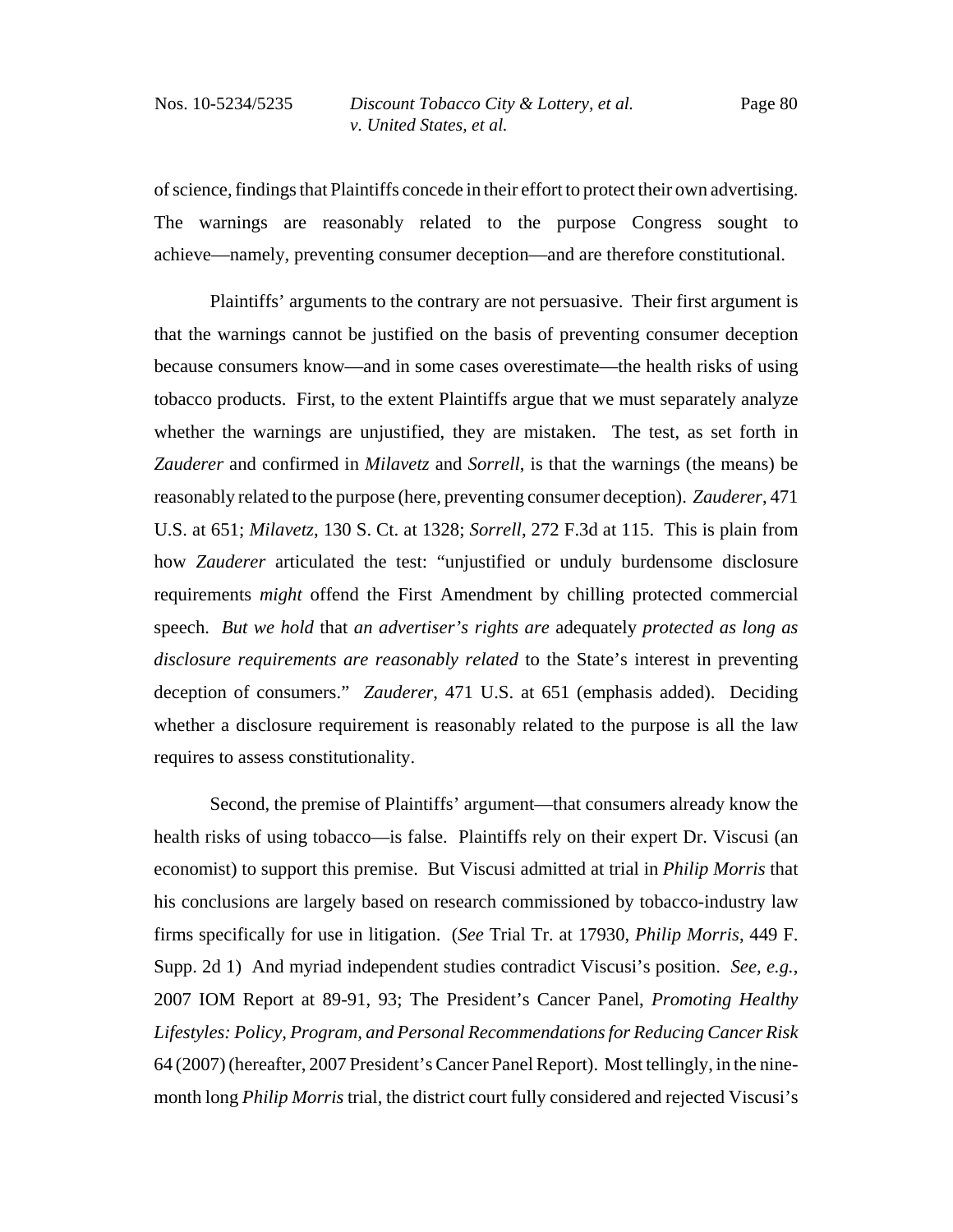opinion**15** that consumers already know the health risks and determined that "[m]ost people do not have a complete understanding of the many serious diseases caused by smoking, the true nature of addiction, or what it would be like to experience either those diseases or addiction itself. Rather, most people have only a superficial awareness that smoking is dangerous." 449 F. Supp. 2d at 578.

Plaintiffs next argue that the warnings will not reduce tobacco use, again relying on the opinions of Viscusi. But even if Plaintiffs were correct about this fact, it is irrelevant. The purpose of the warnings is to prevent consumers from being misled about the health risks of using tobacco. What matters in our review of the required warnings is not how many consumers ultimately choose to buy tobacco products, but that the warnings effectively communicate the associated health risks so that consumers possess accurate, factual information when deciding whether to buy tobacco products. As shown above, the warnings effectively convey this factual information, just as they were designed to do.

Plaintiffs' final argument that the warnings are unduly burdensome because their size drowns out their speech is unpersuasive. Again, to the extent that Plaintiffs argue that we must separately analyze whether the warnings are unduly burdensome, they are mistaken. The test is simply that the warnings be reasonably related to the government's interest in preventing consumer deception. *Zauderer*, 471 U.S. at 651; *Milavetz*, 130 S. Ct. at 1328; *Sorrell*, 272 F.3d at 115. Ample evidence supports the size requirement for the new warnings, *see, e.g.*, World Health Organization, *WHO Framework Convention on Tobacco Control* (2003), and Plaintiffs have not shown that the remaining portions of their packaging are insufficient for them to market their products. Moreover, this argument is undercut by Plaintiffs' claim that the warnings will not reduce the use of their tobacco products. If that is true, then the provision is certainly not unduly burdening Plaintiffs' speech.

**<sup>15</sup>**Viscusi's opinion and the data underlying it were presented in full to the district court through both oral and written testimony. (*See* Trial Tr. At 17854-18036, *Phillip Morris*, 449 F. Supp. 2d 1; Written Testimony of Viscusi, *id*.)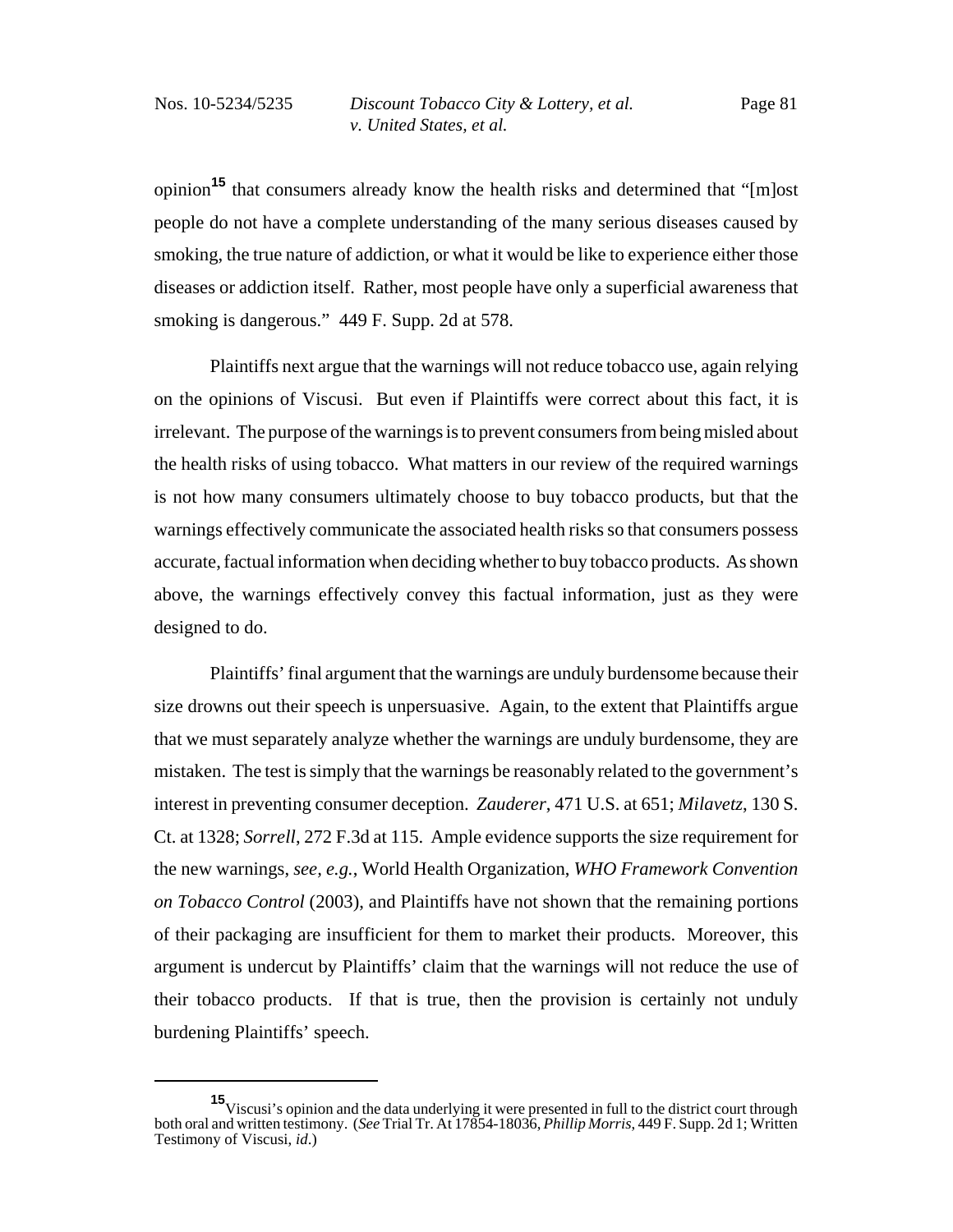The dissent's arguments concerning graphic warnings are unpersuasive as well. The dissent argues that the Act's required warnings are unconstitutional because they are not a "reasonably tailored solution" that "materially advances the government's stated interest." (Dissent at 20-21) But the wisdom of requiring graphic images that depict the health risks of using tobacco products is amply supported by the evidence that the current textual warnings do not effectively convey these risks.**16** More to the point, the required warnings need not be a reasonably tailored solution that materially advances the stated interest; they need only be reasonably related to the government's interest in preventing consumer deception. *Zauderer*, 471 U.S. at 651. The dissent errs by using the wrong test: it evaluates the warnings under *Central Hudson*, relying on cases that analyze laws restricting commercial speech rather than laws requiring disclosures. (*See* Dissent at 20-21 (citing *Thompson v. Western States Med. Ctr.*, 535 U.S. 357 (2002) (holding that a law prohibiting advertising and promoting particular compounded drugs was an unconstitutional *restriction* of commercial speech under the *Central Hudson* test); *Bell South Telecommunications, Inc. v. Farris*, 542 F.3d 499 (6th Cir. 2008) (applying the *Central Hudson* test and holding that a law preventing telecommunication providers from identifying a new tax on consumer's bills unconstitutionally *suppressed* speech)) Requiring disclosures and restricting speech are not only factually distinguishable activities, they are governed by different law.

**<sup>16</sup>**To prove that the graphic warnings do not materially advance the government's interest in effectively conveying health information, the dissent points out that "color graphics cannot accurately convey *all* of the health risks associated with tobacco use." (Dissent at 21 (emphasis added)) Possibly true, but so what? The list of health risks from using tobacco is so enormous that a disclosure could hardly be faulted if it could not convey all of them. Smoking causes the following cancers: oropharynx, larynx, esophagus, trachea, bronchus, lung, acute myeloid leukemia, stomach, pancreas, kidney, ureter, cervix, and bladder. World Health Organization, *Report on the Global Tobacco Epidemic* 44 (2011) (hereafter, 2011 WHO Report). It also causes the following chronic diseases: stroke, blindness, cataracts, periodontitis, aortic aneurysm, coronary heart disease, pneumonia, atherosclerotic peripheral vascular disease, hip fractures, adverse reproductive effects in women (including reduced fertility), chronic obstructive pulmonary disease, asthma, and other respiratory effects. *Id*. Moreover, tobacco use is at least a contributory agent to the following cancers: lip, nasopharynx, nasal cavity, and paranasal sinuses. 2007 President's Cancer Panel Report at vii. And this list doesn't even include the health risks of secondhand smoke. 2011 WHO Report at 44.

The dissent cites no authority supporting the proposition that a disclosure must be capable of addressing every conceivable problem to be constitutional, nor does it specify which health risks graphic warnings could not accurately convey. Moreover, the dissent's point is undercut by our unanimous determination that the textual warnings are constitutional even though they also address only a fraction of these health risks.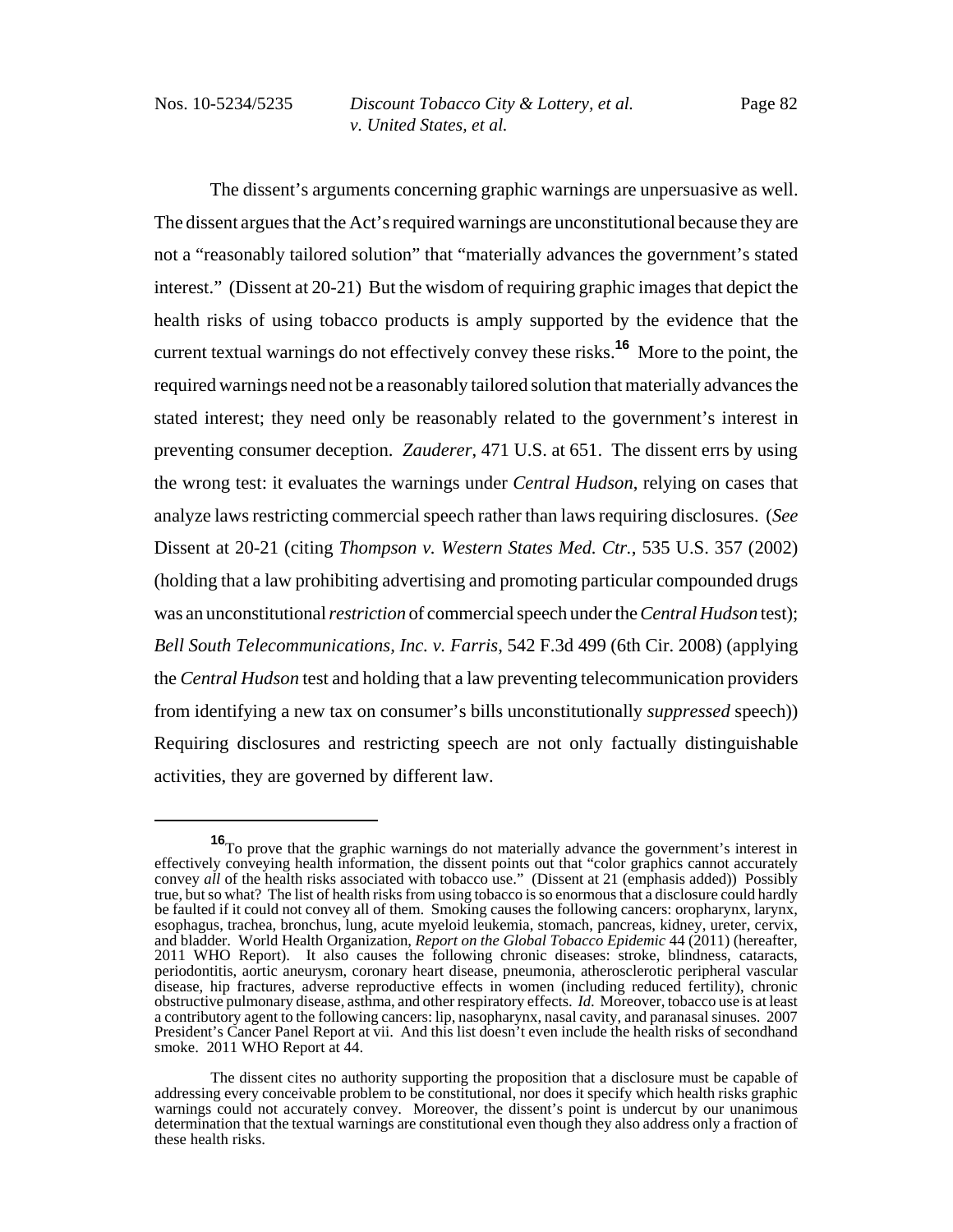Moreover, the dissent's reliance on the recent D.C. district court opinion actually undercuts the dissent's conclusion that the Act's required warnings are facially unconstitutional. As the dissent acknowledges, the district court in the D.C. case examined the "government's proposed color graphic images"—namely, the final nine images the FDA settled on when it issued its Final Rule. (Dissent at 22 n.6); *see R.J. Reynolds Tobacco Co. v. U.S. Food and Drug Admin.*, — F. Supp. 2d —, 2012 WL 653828, at \*2, \*4-6, \*8 (D.D.C. February 29, 2012). The distinction drawn by the D.C. court between the graphic-warning requirements of the FDA's Rule and the graphicwarning requirements of the Act is a crucial one that the dissent's analysis glosses over. The flaw caused by ignoring this distinction is that the characteristic of the FDA-chosen images that the dissent finds objectionable—namely, that the images provoke a visceral response in the audience—is simply not in the statute. The dissent reads that characteristic as something required by the face of the statute when the statute on its face requires no such thing. The Act simply requires "color graphics depicting the negative health consequences of smoking."**<sup>17</sup>** Act § 201(a).

We cannot join that analysis. Moreover, we vigorously disagree with the underlying premise that a disclosure that provokes a visceral response must fall outside *Zauderer*'s ambit. Facts can disconcert, displease, provoke an emotional response, spark controversy, and even overwhelm reason, but that does not magically turn such facts into opinions. As set forth above, whether a disclosure is scrutinized under *Zauderer* turns on whether the disclosure conveys factual information or an opinion, not on whether the disclosure emotionally affects its audience or incites controversy. *See Zauderer*, 471 U.S. at 650-51; *Milavetz*, 130 S. Ct. at 1340-41; *Sorrell*, 272 F.3d at 114 n.5. Because graphics can present factual information regarding the health risks of using tobacco, and

**<sup>17</sup>**The D.C. court opinion addresses issues that are not before us—namely, the FDA Final Rule and the nine images it proposes. Although we address the statute only facially with respect to the warnings, we articulate the applicable First Amendment test and, as discussed more fully below, we disagree with the dissent and the D.C. court's underlying premises that a disclosure that provokes a visceral response or controversy cannot pass muster under *Zauderer* (the dissent's view) or is not even analyzed under *Zauderer* (the D.C. court's view).